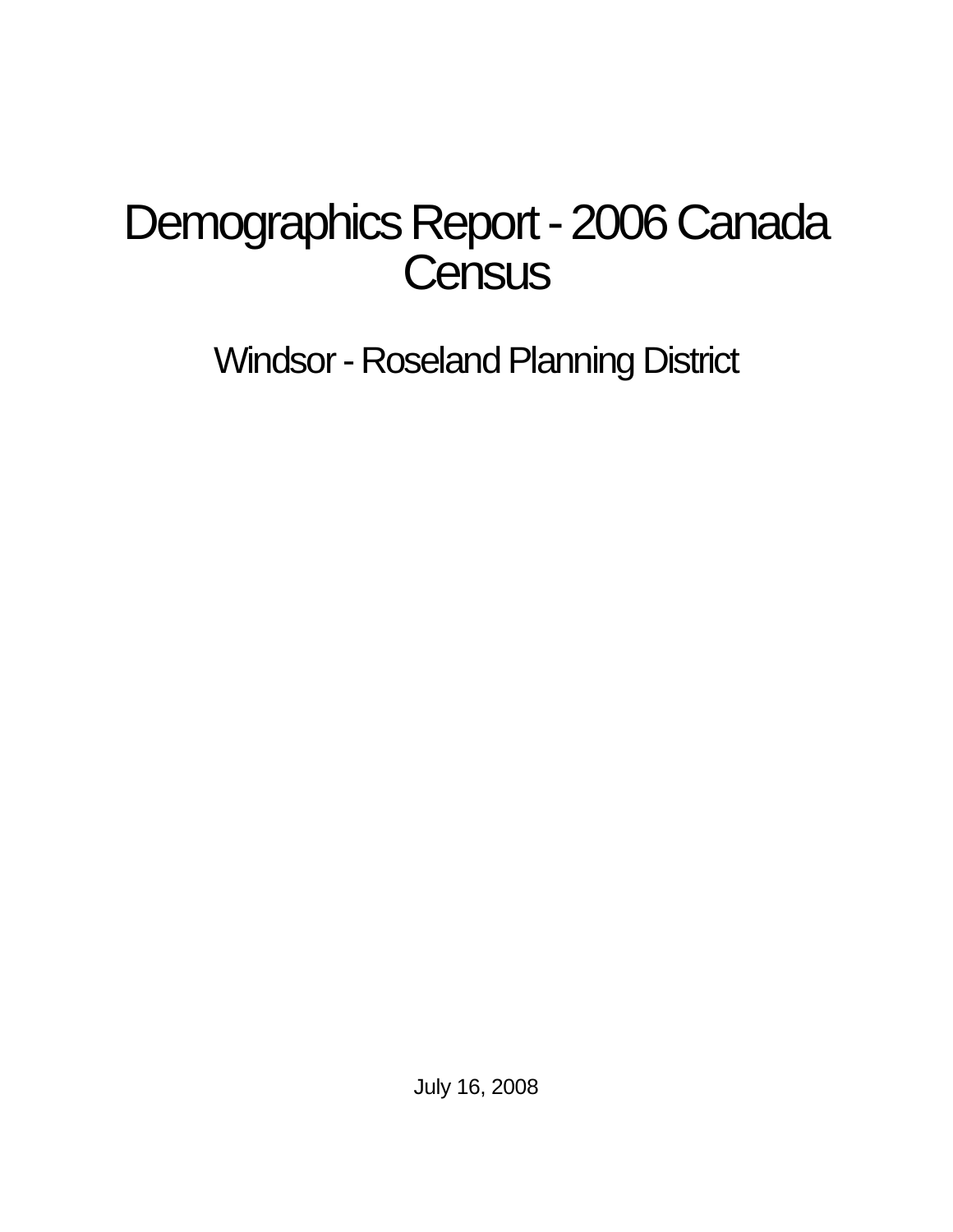# **Table of Contents**

| 2006 Census Population by Age and Sex Comparison 16 |  |
|-----------------------------------------------------|--|
|                                                     |  |
|                                                     |  |
|                                                     |  |
|                                                     |  |
|                                                     |  |
|                                                     |  |
|                                                     |  |
|                                                     |  |
| 2006 Census Knowledge of Non-official Language  28  |  |
|                                                     |  |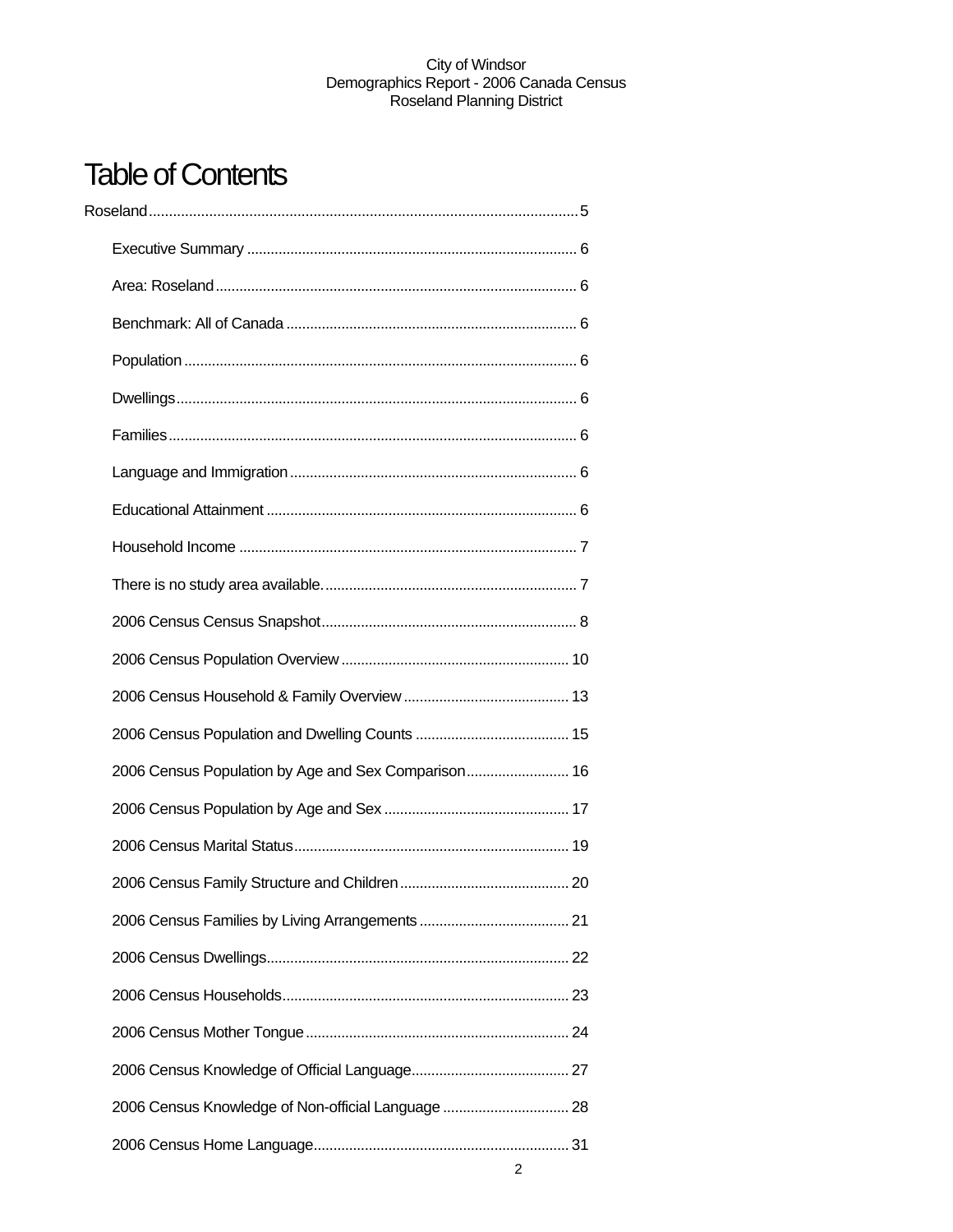| ו לטאסטומו ועודו ומו וויווען בטאווטג                                |    |
|---------------------------------------------------------------------|----|
|                                                                     |    |
| 2006 Census Recent Immigration and Place of Birth (2001-2006) 37    |    |
|                                                                     |    |
|                                                                     |    |
|                                                                     |    |
|                                                                     |    |
| 2006 Census Presence of Children and Labour Force by Sex Comparison | 43 |
| 2006 Census Presence of Children and Labour Force by Sex  45        |    |
| 2006 Census Labour Force by Industry and Sex Comparison 49          |    |
|                                                                     |    |
| 2006 Census Labour Force by Occupation and Sex Comparison 54        |    |
|                                                                     |    |
|                                                                     |    |
| 2006 Census Labour Force by Occupation - Female  60                 |    |
| 2006 Census Labour Force by Class of Worker and Sex Comparison. 62  |    |
| 2006 Census Labour Force by Class of Worker and Sex 63              |    |
|                                                                     |    |
|                                                                     |    |
|                                                                     |    |
|                                                                     |    |
|                                                                     |    |
|                                                                     |    |
|                                                                     |    |
|                                                                     |    |
|                                                                     |    |
|                                                                     |    |
| 2006 Census Post Secondary Education by Sex Comparison  75          |    |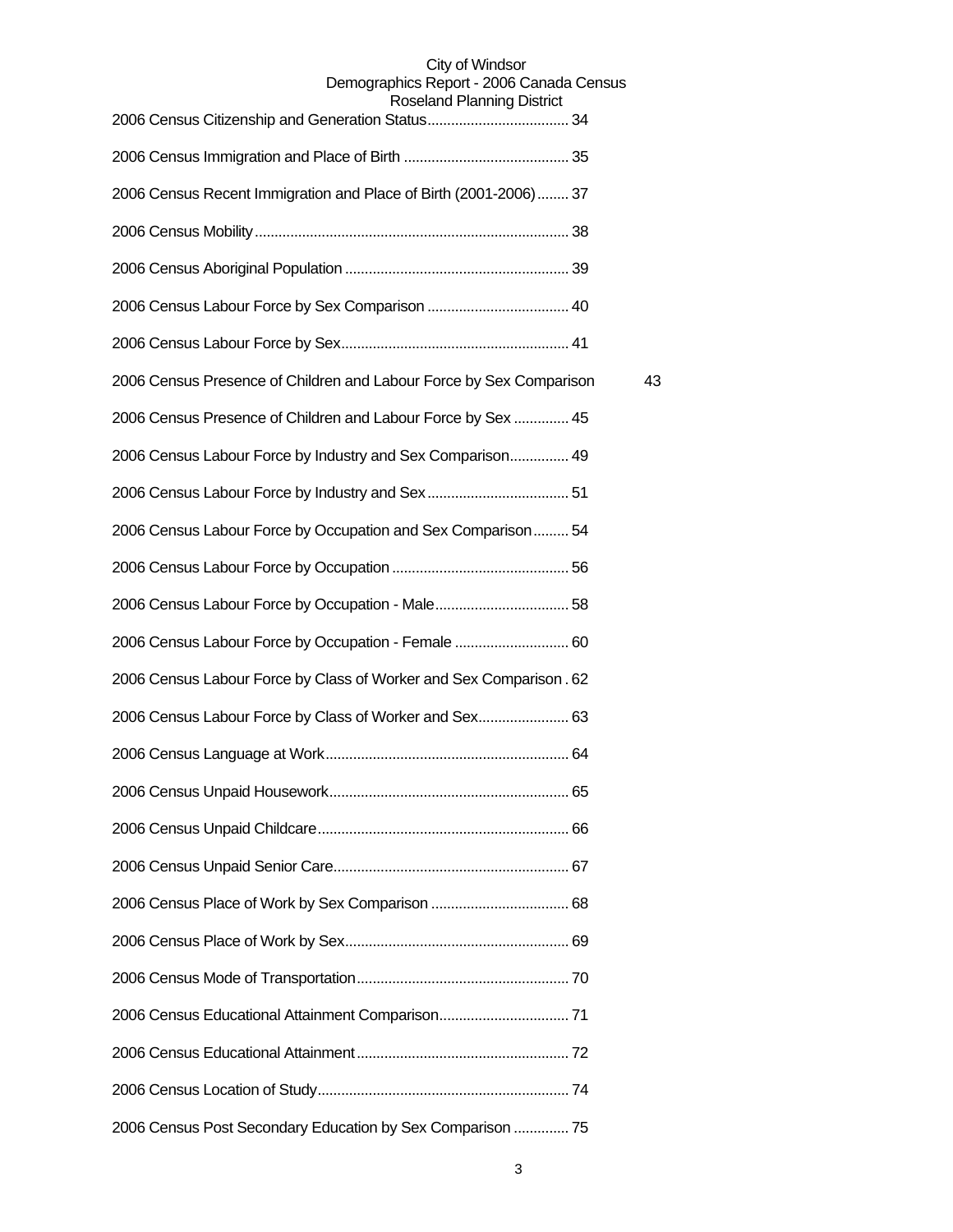| anu mammiy Diouit                                                  |
|--------------------------------------------------------------------|
|                                                                    |
|                                                                    |
|                                                                    |
|                                                                    |
|                                                                    |
|                                                                    |
|                                                                    |
| 2006 Census 2005 Employment Income by Sex and Work Activity  91    |
| 2006 Census 2005 Individual Income by Sex Comparison 92            |
|                                                                    |
| 2006 Census 2005 Individual After-Tax Income by Sex 95             |
|                                                                    |
| 2006 Census 2005 Income of Non-family Persons by Sex  99           |
| 2006 Census 2005 After-Tax Income of Non-family Persons by Sex 101 |
|                                                                    |
|                                                                    |
|                                                                    |
|                                                                    |
| 2006 Census 2005 After-Tax Household Income  107                   |
|                                                                    |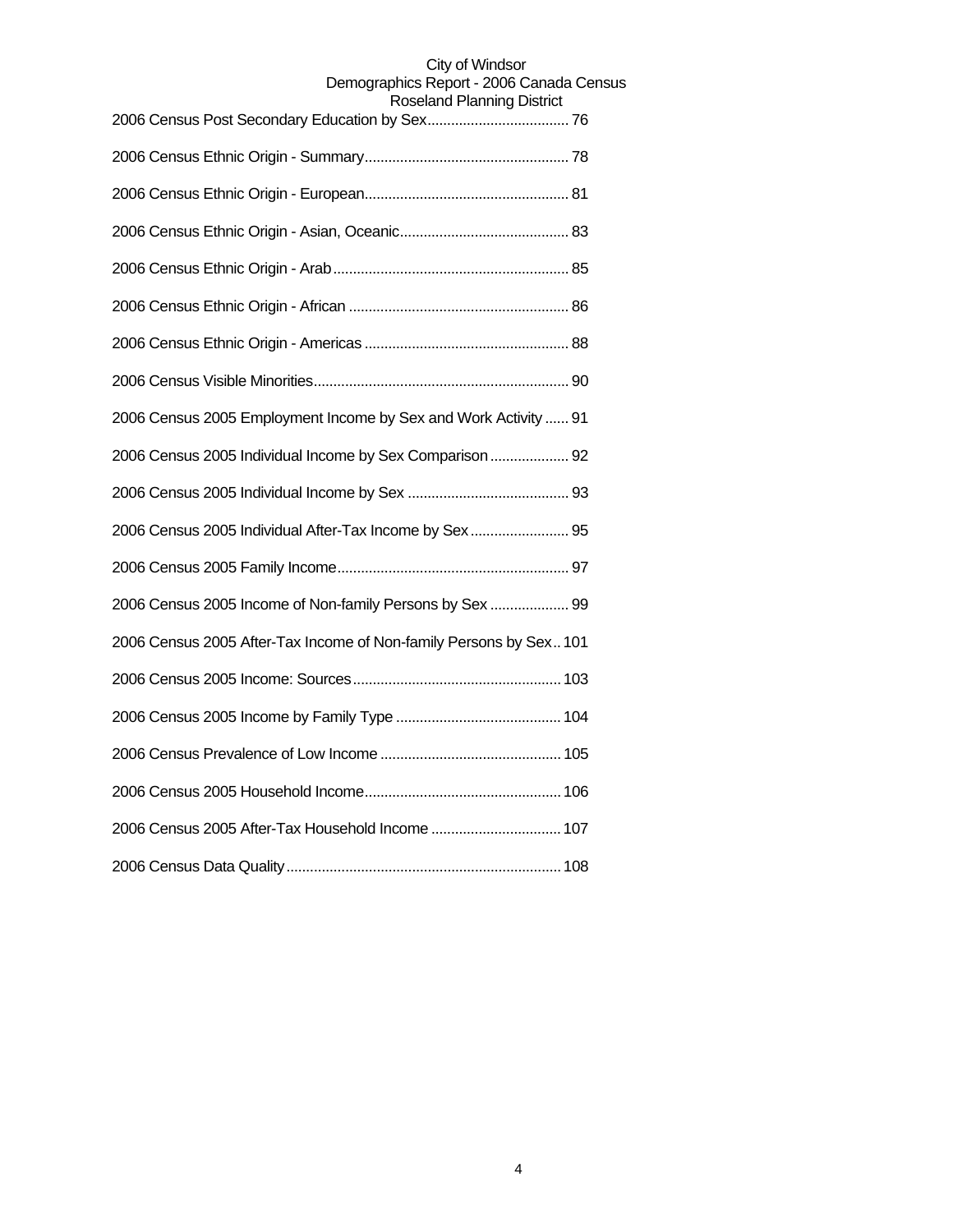# Roseland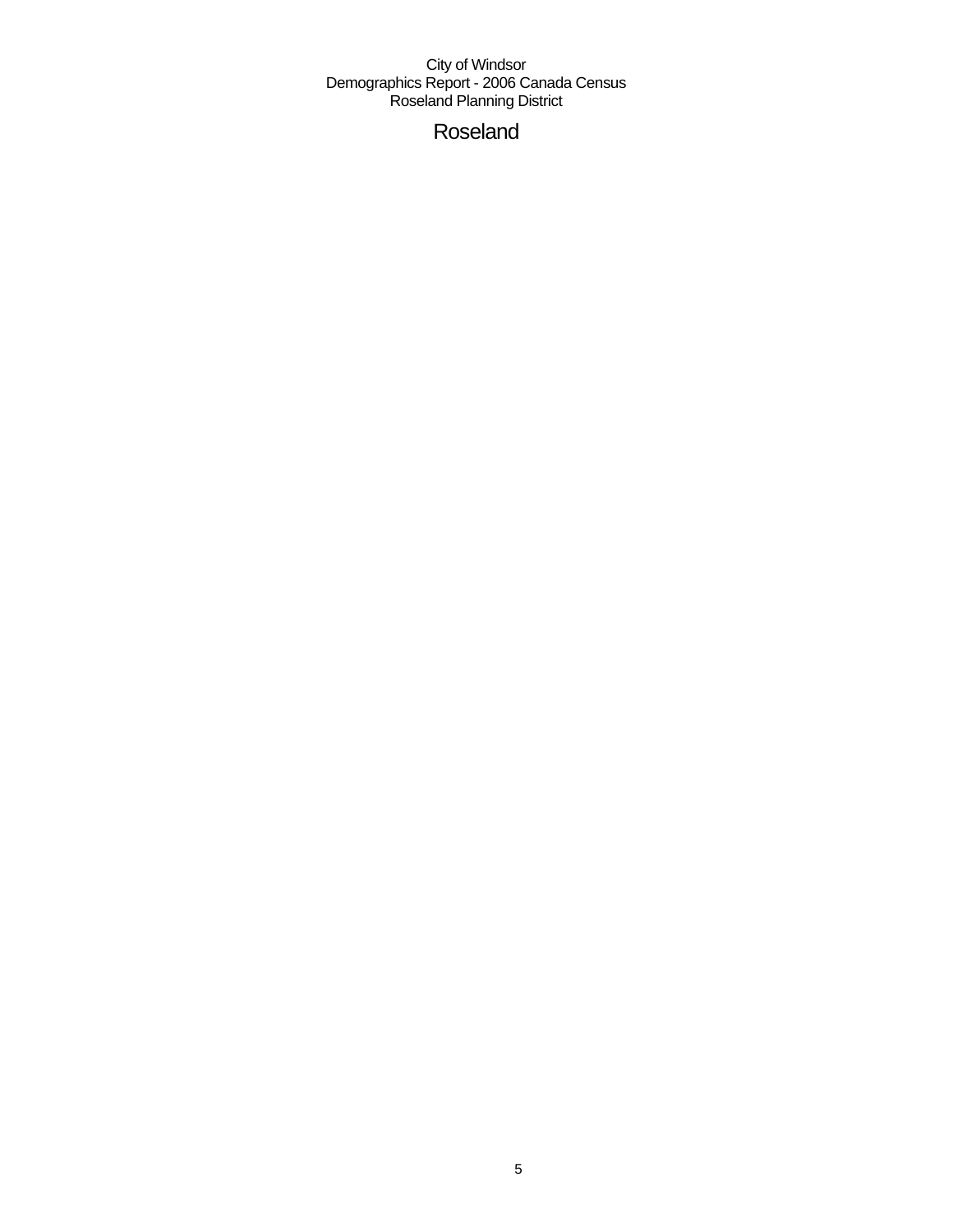#### Executive Summary

#### EXECUTIVE SUMMARY

#### Area: Roseland Benchmark: All of Canada

 $\overline{\mathbf{z}}$ 

#### Population

The 2006 population in Roseland was **17,310**.

> The average density of population was **1,729.6** per square km.

The 2006 median age for this population was The 2006 median age for this population is **36.5**. The average age is **37.1**.

The 2006 population in All of Canada for 2006 was **31,612,900**.

> The average density of population was **3.5** per square km.

**39.5**. The average age is **39.1**.

 $\overline{\phantom{a}}$ 

#### Dwellings

In 2006, there were **5,956** occupied dwellings, of which **93.4%** are owneroccupied and **6.7%** are rented.

> Most of the dwellings are **singledetached houses** (78.6%). Dwellings in this area were mostly built **between 1996 to 2000** (28.8%).

#### Families

Of the **4,941** families in the area, **4,436**  are married or common law couples; **2,775** of the couples have one or more children at home. There are **505**  single-parent families.

In 2006, there were **12,435,520** occupied dwellings, of which **68.4%** are owneroccupied and **31.2%** are rented.

> Most of the dwellings are **singledetached houses** (55.3%). Dwellings in this area were mostly built **between 1971 to 1980** (19.5%).

Of the **8,896,840** families in the area, **7,482,775** are married or common law couples; **4,061,930** of the couples have one or more children at home. There are **1,414,060** single-parent families.

Z.

Z.

Language and Immigration

For 2006, the dominant non-official home language, **Chinese**, was spoken by **535** people, followed by **Arabic**, spoken by **480** people.

The top 3 places of birth for recent immigrants were **Southern Asia**, **Eastern Asia** and **United States of America**.

Educational Attainment

The dominant non-official home language for All of Canada is **Chinese**, spoken by **790,030** people, followed by **Panjabi (Punjabi)**, spoken by **278,495** people.

The top 3 places of birth for recent immigrants were **Southern Asia**, **Eastern Asia** and **West Central Asia and the Middle East**.

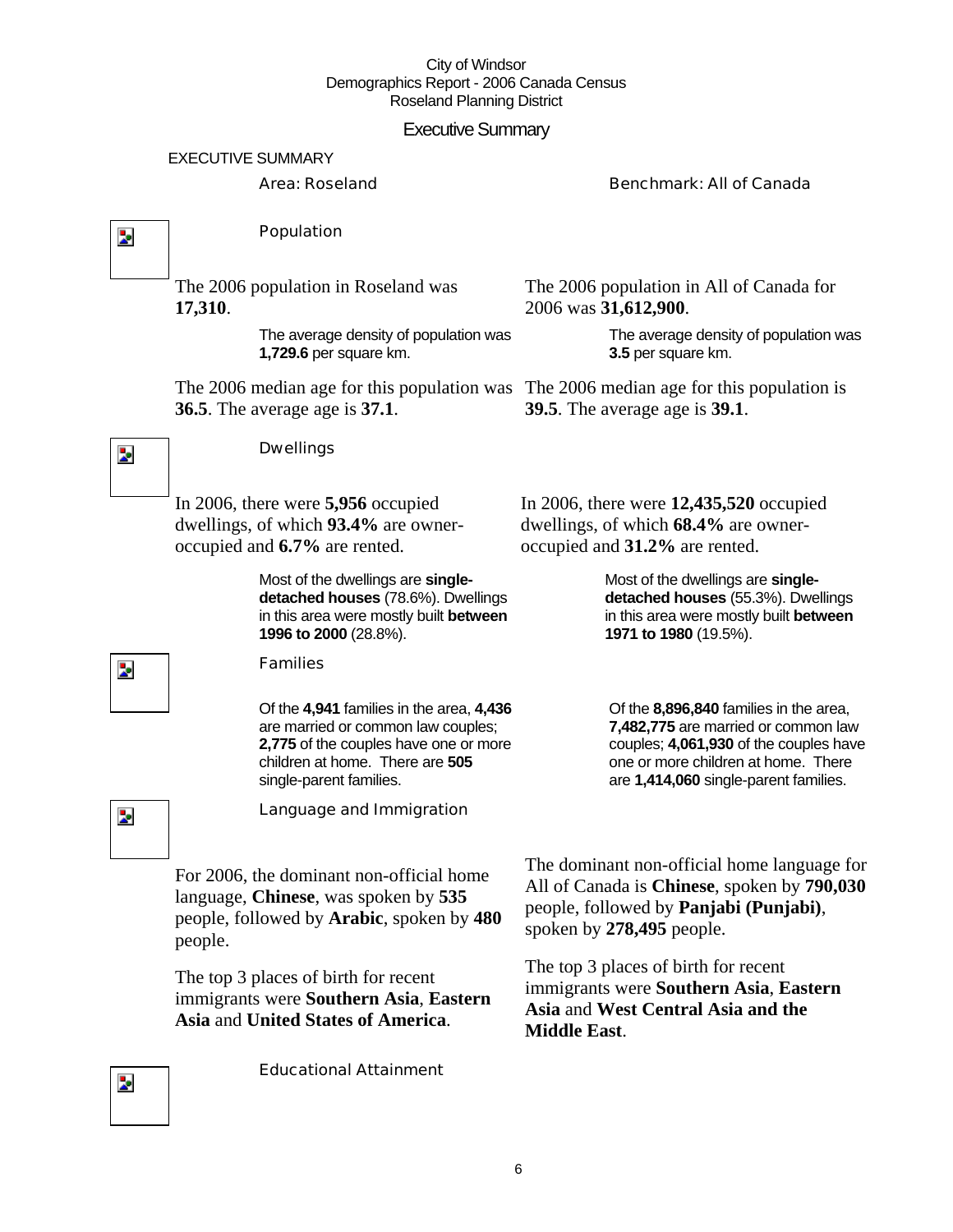In 2006, **33.1%** of the population over 15 in Roseland had earned a Bachelor's Degree or higher and **23.7%** have a technical or academic certificate or diploma.

In comparison, for All of Canada, **22.6%** of the population over 15 had earned a Bachelor's Degree or higher and **28.1%** have a technical or academic certificate or diploma.

# $\overline{\phantom{a}}$

#### Household Income

In 2006, the average household income was **\$90,101** and the per-capita income for this area was **\$31,332**.

In comparison, for All of Canada, the average household income was **\$69,548** and the percapita income for this area was **\$28,241**.

#### There is no study area available.

Source: 2006 Census - Statistics Canada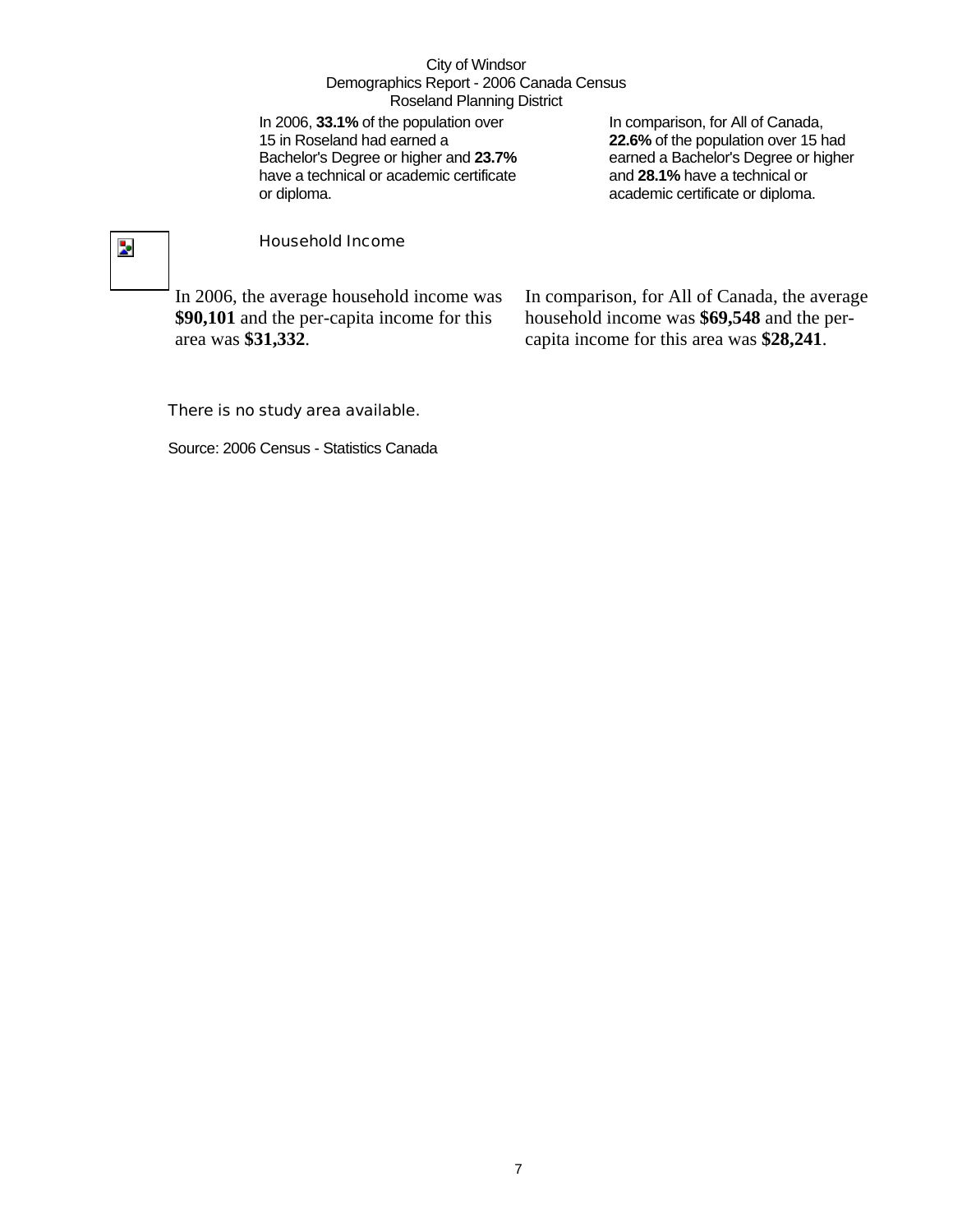# 2006 Census Census Snapshot

| 2006 Census<br><b>Census Snapshot</b> | <b>Roseland</b>        |                     |
|---------------------------------------|------------------------|---------------------|
|                                       |                        | ℅                   |
| <b>Total Population</b>               | 17,310                 |                     |
| <b>Males</b>                          | 8,47049%               |                     |
| <b>Females</b>                        | 8,840 51%              |                     |
| <b>2006 Population by Age</b>         | 17,310                 |                     |
| 0 to 4 years                          | 1,375                  | 8%                  |
| 5 to 19 years                         | 3,550 21%              |                     |
| 20 to 24 years                        |                        | 845 5%              |
| 25 to 34 years                        | 2,405 14%              |                     |
| 35 to 44 years                        | 3,010 17%              |                     |
| 45 to 54 years                        | 2,100 12%              |                     |
| 55 to 64 years                        | 1,465 8%               |                     |
| 65 to 74 years                        | 1,175 7%               |                     |
| 75 to 84 years                        | 1,035                  | 6%                  |
| 85 years and over                     | 310                    | 2%                  |
|                                       |                        |                     |
| <b>Average age of population</b>      | 37.1                   |                     |
| <b>Median age</b>                     | 36.5                   |                     |
| <b>Families</b>                       |                        |                     |
|                                       | 4,941                  |                     |
| Persons per family                    | 3.1                    |                     |
| <b>Two-parent families</b>            | 4,436 90%              |                     |
| With no children at home              | 1,665 34%              |                     |
| With children at home                 | 2,775 56%              |                     |
| Lone-parent families                  |                        | 505 10%             |
|                                       |                        |                     |
| Children per family                   | 1.2                    |                     |
| <b>Households</b>                     | 5,946                  |                     |
| Persons in private households         | 17,080                 |                     |
| Persons per household                 | 2.9                    |                     |
| Average household income              | \$90,101               |                     |
|                                       |                        |                     |
| <b>Occupied Dwellings</b>             | 5,956                  |                     |
| <b>Owned Dwellings</b>                | 5,56193%               |                     |
| <b>Rented Dwellings</b>               | 400                    | 7%                  |
|                                       |                        |                     |
| Dominant building type                | Single detached houses |                     |
| Dominant period of construction       | 1996 - 2000            |                     |
| Average value of dwelling             | \$236,786              |                     |
| Average gross monthly rent            | \$940                  |                     |
|                                       |                        |                     |
| <b>Top 5 visible minorities</b>       | South Asian 29%        |                     |
|                                       |                        | Arab <sub>20%</sub> |
|                                       | Chinese <sup>19%</sup> |                     |
|                                       | <b>SE Asian</b>        | 9%                  |
|                                       | Filipino               | 8%                  |
|                                       |                        |                     |
| <b>Dominant Demographics</b>          |                        |                     |
| <b>Official Home Language</b>         | English                |                     |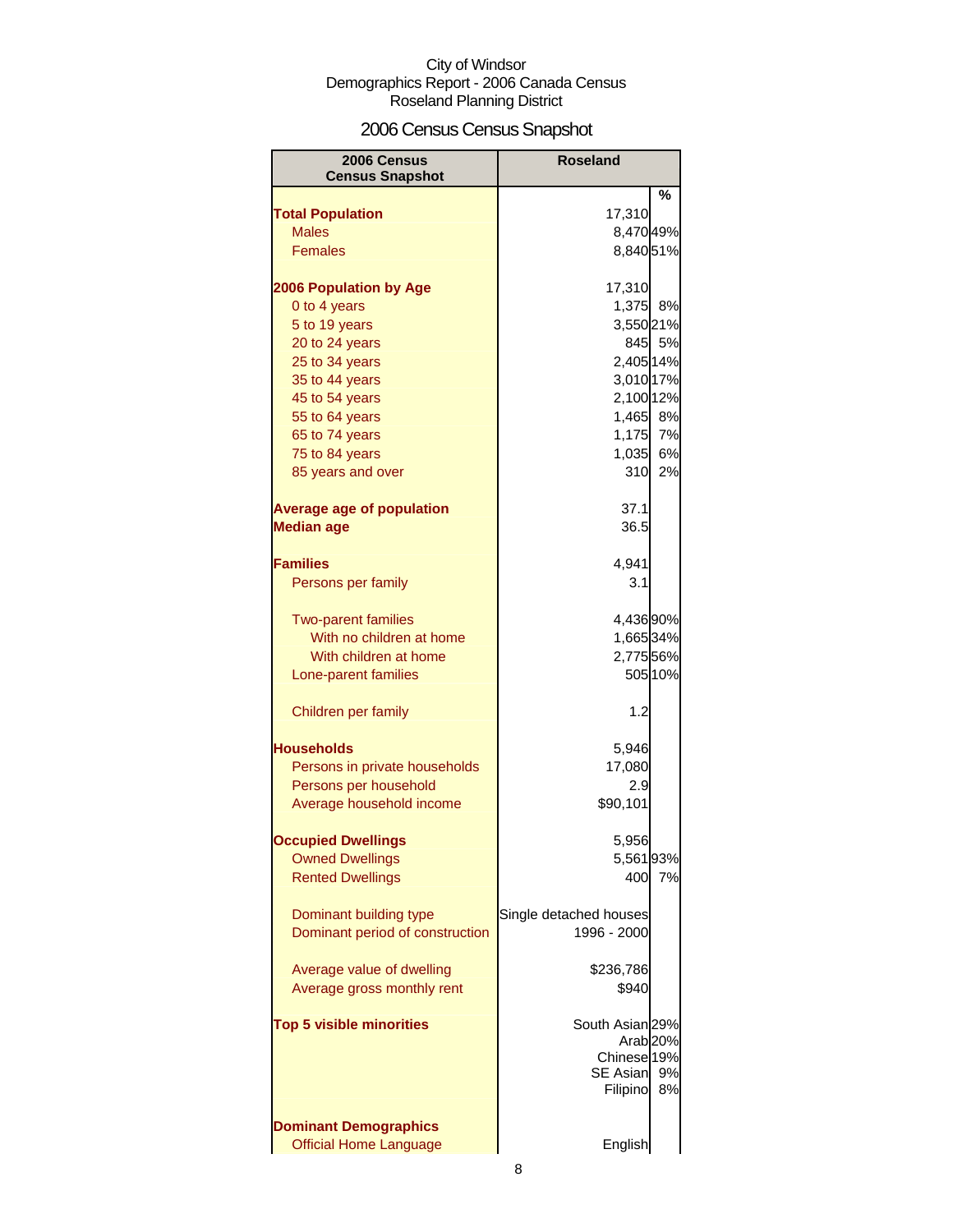| 2006 Census<br><b>Census Snapshot</b>   | <b>Roseland</b> |   |
|-----------------------------------------|-----------------|---|
|                                         |                 | % |
| Non-official Home Language              | Chinesel        |   |
| <b>Recent Immigrant Places of Birth</b> | Southern Asia   |   |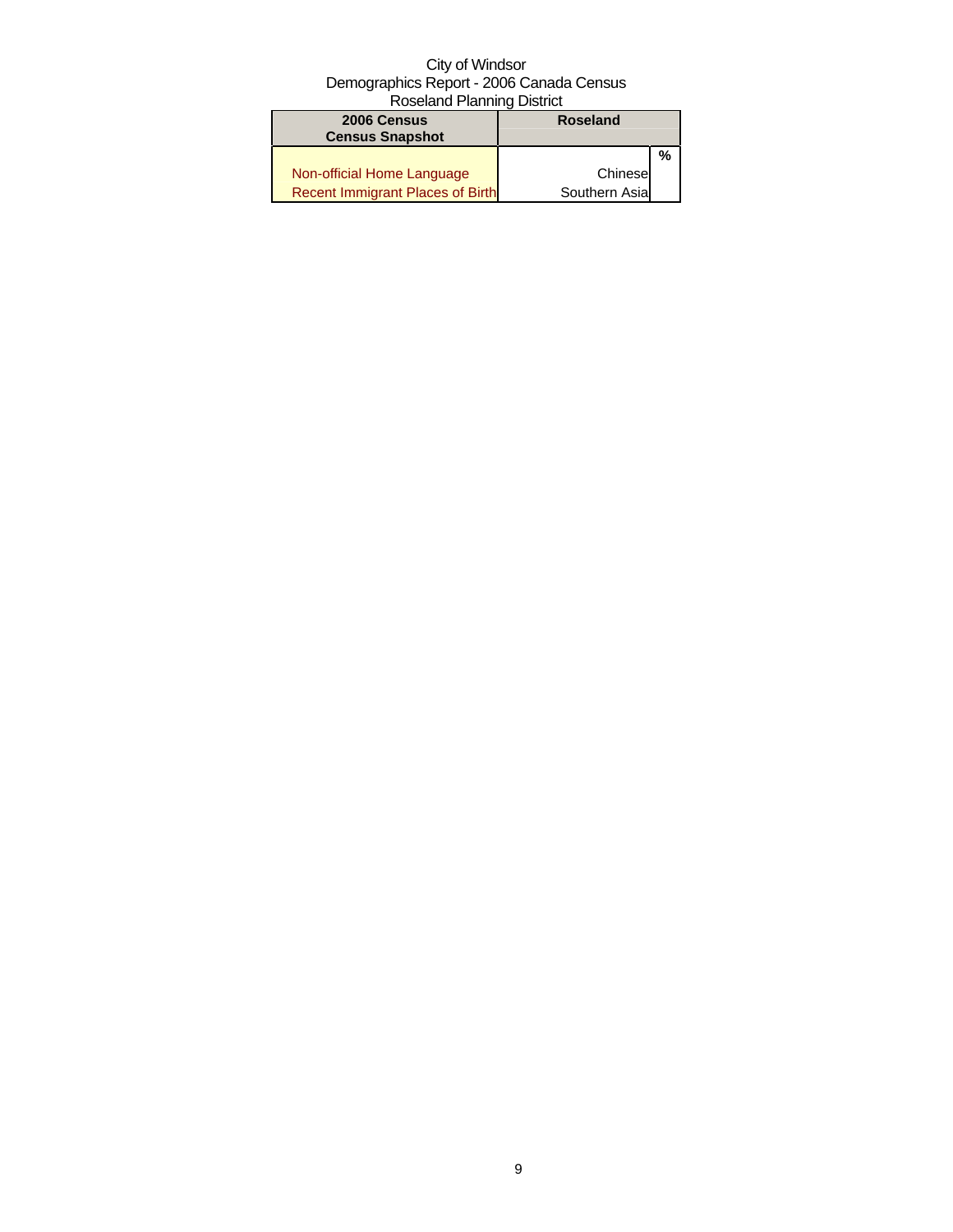# 2006 Census Population Overview

| 2006 Census<br><b>Population Overview</b>                   | <b>Roseland</b> |
|-------------------------------------------------------------|-----------------|
| 2006 Population by Age                                      | %<br>17,310     |
|                                                             |                 |
| 0 to 4 years                                                | 8%<br>1,375     |
| 5 to 9 years                                                | 1,280 7%        |
| 10 to 14 years                                              | 1,205<br>7%     |
| 15 to 19 years                                              | 1,065<br>6%     |
| 20 to 24 years                                              | 845<br>5%       |
| 25 to 29 years                                              | 975 6%          |
| 30 to 34 years                                              | 1,430 8%        |
| 35 to 39 years                                              | 1,510 9%        |
| 40 to 44 years                                              | 1,500 9%        |
| 45 to 49 years                                              | 1,180 7%        |
| 50 to 54 years                                              | 920<br>5%       |
| 55 to 59 years                                              | 790<br>5%       |
| 60 to 64 years                                              | 4%<br>675       |
| 65 to 69 years                                              | 625<br>4%       |
| 70 to 74 years                                              | 550<br>3%       |
| 75 to 79 years                                              | 550<br>3%       |
| 80 to 84 years                                              | 485<br>3%       |
| 85 years and over                                           | 310<br>2%       |
| <b>Dominant age group</b>                                   | 35 to 39 years  |
| <b>Average age</b>                                          | 37.1            |
| <b>Median age</b>                                           | 36.5            |
| 2006 Population 15 years and over by Individual Income      | 12,510          |
| <b>Under \$10,000</b>                                       | 2,265 18%       |
| \$10,000 - \$19,999                                         | 1,495 12%       |
| \$20,000 - \$24,999                                         | 725 6%          |
| \$25,000 - \$29,999                                         | 655 5%          |
| \$30,000 - \$34,999                                         | 730<br>6%       |
| \$35,000 - \$39,999                                         | 765<br>6%       |
| \$40,000 - \$44,999                                         | 6%<br>720       |
| \$45,000 - \$49,999                                         | 635 5%          |
| \$50,000 - \$59,999                                         | 1,015 8%        |
| \$60,000 and over                                           | 3,340 27%       |
| <b>Median income</b>                                        | \$36,977        |
| <b>Average income</b>                                       | \$47,144        |
| 2006 Population 15 years and over by Educational Attainment | 13,240          |
| No certificate, diploma or degree                           | 2,125 16%       |
| Certificate, diploma or degree                              | 11,09584%       |
| High school certificate                                     | 3,515 27%       |
| Apprenticeship or trades certificate or diploma             | 810 6%          |
| College, CEGEP or other non-university certificate/diploma  | 2,325 18%       |
| University certificate, diploma or degree                   | 4,380 33%       |
| <b>Total Population by Home Language</b>                    | \$17,162        |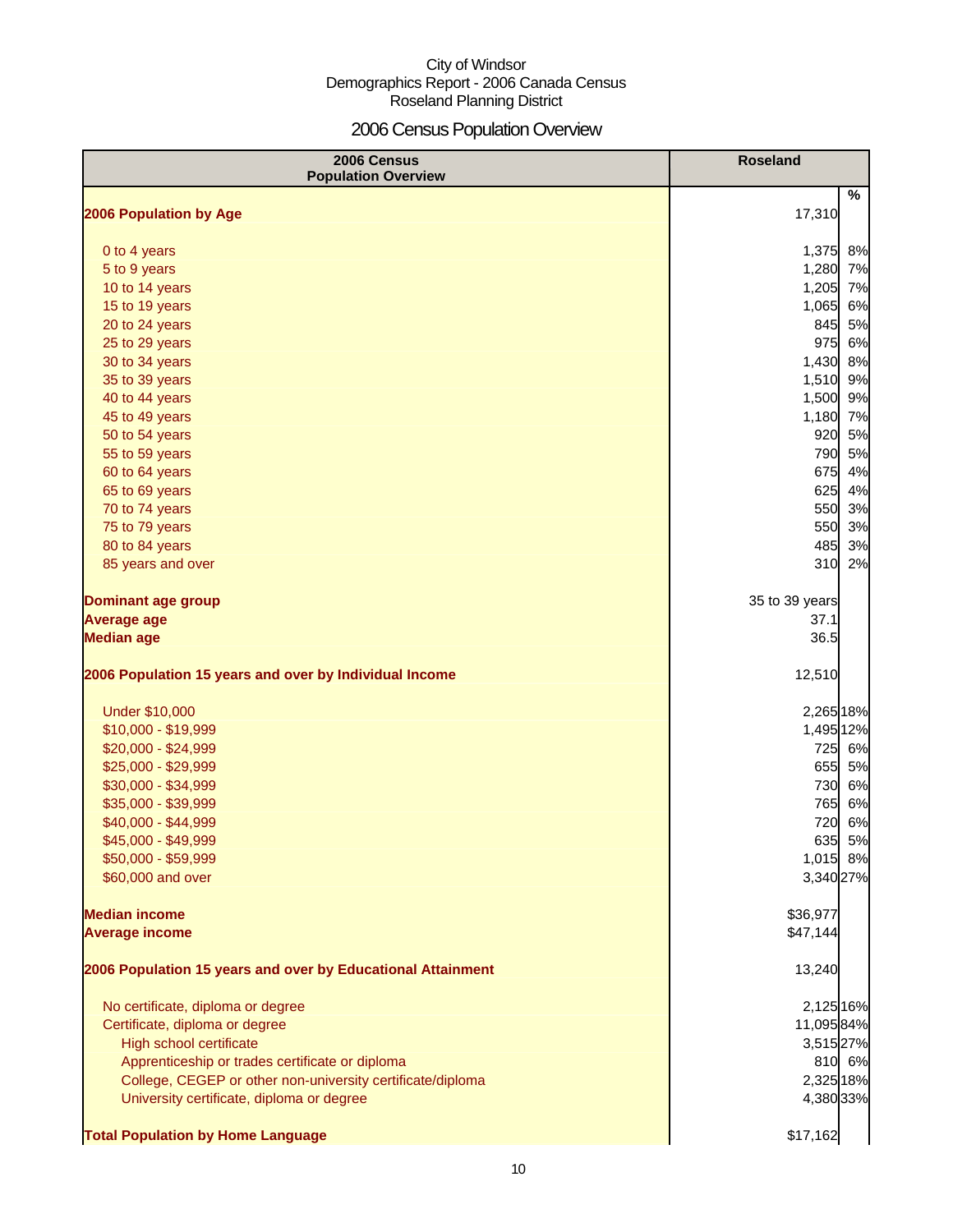| 2006 Census<br><b>Population Overview</b>                  | <b>Roseland</b>                  |
|------------------------------------------------------------|----------------------------------|
|                                                            | %                                |
|                                                            |                                  |
| <b>Dominant Official Language</b>                          | English                          |
| <b>Top 5 Non-official Languages</b>                        | Chinese <sub>18%</sub>           |
|                                                            | Arabic 16%                       |
|                                                            | Panjabi (Punjabi) 11%            |
|                                                            | Other languages 9%<br>Italian 9% |
| 2006 Population by Ethnic Origin                           | 17,155                           |
|                                                            |                                  |
| European                                                   | 15,510 90%                       |
| Asian, Oceanic                                             | 3,190 19%                        |
| Arab                                                       | 1,340 8%                         |
| African                                                    | 295 2%                           |
| Latin, Central and South American                          | 95 1%                            |
| Caribbean                                                  | 190 1%                           |
| <b>North American</b>                                      | 3,265 19%                        |
| 2006 Population by Visible Minority                        | 17,150                           |
| Visible minorities                                         | 4,225 25%                        |
| <b>Chinese</b>                                             | 775 5%                           |
| South Asian                                                | 1,185 7%                         |
| <b>Black</b>                                               | 320 2%                           |
| Filipino                                                   | 325<br>2%                        |
| <b>Latin American</b>                                      | 0%<br>50                         |
| <b>Southeast Asian</b>                                     | 380<br>2%                        |
| Arab                                                       | 805<br>5%                        |
| <b>West Asian</b>                                          | 0%<br>60                         |
| Korean                                                     | 1%<br>110                        |
| Japanese                                                   | 0%<br>15                         |
| Visible minority, n.i.e.                                   | 50<br>0%                         |
| Multiple visible minority                                  | 95 1%                            |
| Not a visible minority                                     | 12,955 76%                       |
|                                                            |                                  |
| <b>Total Population by Citizenship</b>                     | 17,157                           |
| Canadian citizens                                          | 15,90793%                        |
| Under age 18                                               | 4,326 25%                        |
| Age 18 and over                                            | 11,58268%                        |
| Not Canadian citizens                                      | 1,255 7%                         |
| <b>Total Recent Immigrants by Selected Places of Birth</b> | 860                              |
| <b>United States of America</b>                            | 95 11%                           |
| <b>Central America</b>                                     | 0 0%                             |
| <b>Caribbean and Bermuda</b>                               | 0 0%                             |
| <b>South America</b>                                       | 0 0%                             |
| Europe                                                     | 115 13%                          |
| Africa                                                     | 110 13%                          |
| Asia and the Middle East                                   | 550 64%                          |
| Oceania and other                                          | 0 0%                             |
|                                                            |                                  |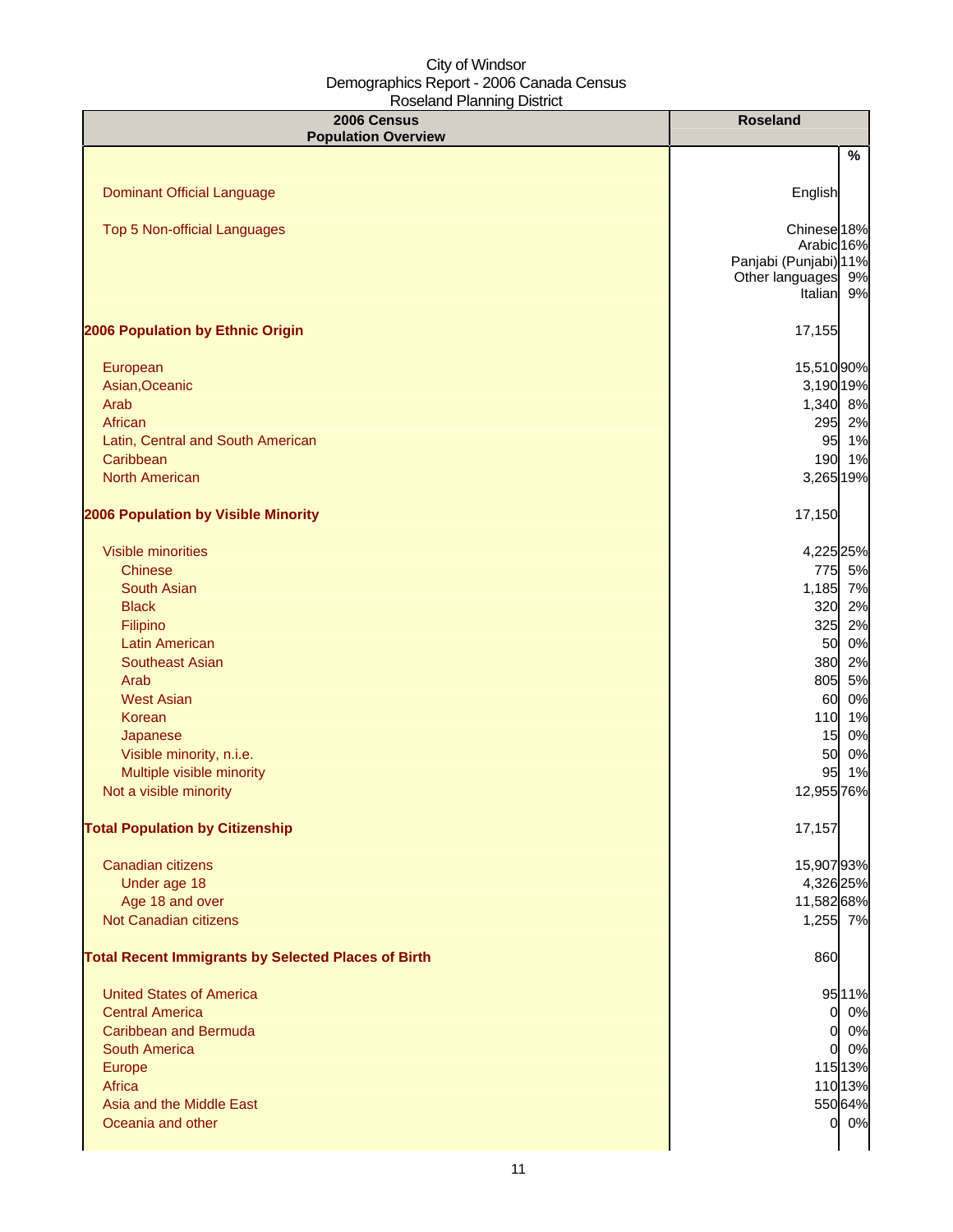| <b>INCOURT IN THE INTERNATION</b><br>2006 Census<br><b>Population Overview</b>                                     | <b>Roseland</b>                        |
|--------------------------------------------------------------------------------------------------------------------|----------------------------------------|
|                                                                                                                    | %                                      |
| 2006 Population 15 years and over by Labour Force Activity                                                         | 13,260                                 |
| In the labour force                                                                                                | 8,595 65%                              |
| Employed                                                                                                           | 8,030 61%                              |
| Unemployed                                                                                                         | 555 4%                                 |
| Not in the labour force                                                                                            | 4,650 35%                              |
| Participation rate                                                                                                 | 64.8%                                  |
| Unemployment rate                                                                                                  | 6.5%                                   |
| <b>Labour Force 15 years and over by Occupation</b>                                                                | 8,600                                  |
| Top 3 major group                                                                                                  | Sales and service                      |
|                                                                                                                    | occupations 24%                        |
|                                                                                                                    | Business, finance and 17%              |
|                                                                                                                    | Trades, transport and 13%<br>equipment |
|                                                                                                                    |                                        |
| All occupations                                                                                                    | 8,425 98%                              |
| Management                                                                                                         | 790 9%                                 |
| Business, finance and administrative                                                                               | 1,275 15%                              |
| Natural and applied sciences                                                                                       | 885 10%                                |
| <b>Health occupations</b>                                                                                          | 705 8%                                 |
| Social science, education, government and religion                                                                 | 805 9%                                 |
| Art, culture, recreation and sport                                                                                 | 160 2%                                 |
| Sales and service                                                                                                  | 1,825 21%                              |
| Trades, transport and equipment operators and related                                                              | 945 11%                                |
| Primary industry-specific                                                                                          | 65 1%                                  |
| Processing, manufacturing and utilities                                                                            | 910 11%                                |
| Occupation - Not applicable                                                                                        | 165 2%                                 |
| Labour Force 15 years and over with usual place of work or no fixed workplace address<br>by Mode of Transportation | 6,920                                  |
| Car, truck, van as driver                                                                                          | 6,17089%                               |
| Car, truck, van as passenger                                                                                       | 475 7%                                 |
| <b>Public transit</b>                                                                                              | 75 1%                                  |
| Walked to work                                                                                                     | 65 1%                                  |
| <b>Bicycle</b>                                                                                                     | 0%<br>10                               |
| Motorcycle                                                                                                         | 0%<br>0                                |
| <b>Taxicab</b>                                                                                                     | 0%<br>0                                |
| Other method                                                                                                       | 1%<br>35                               |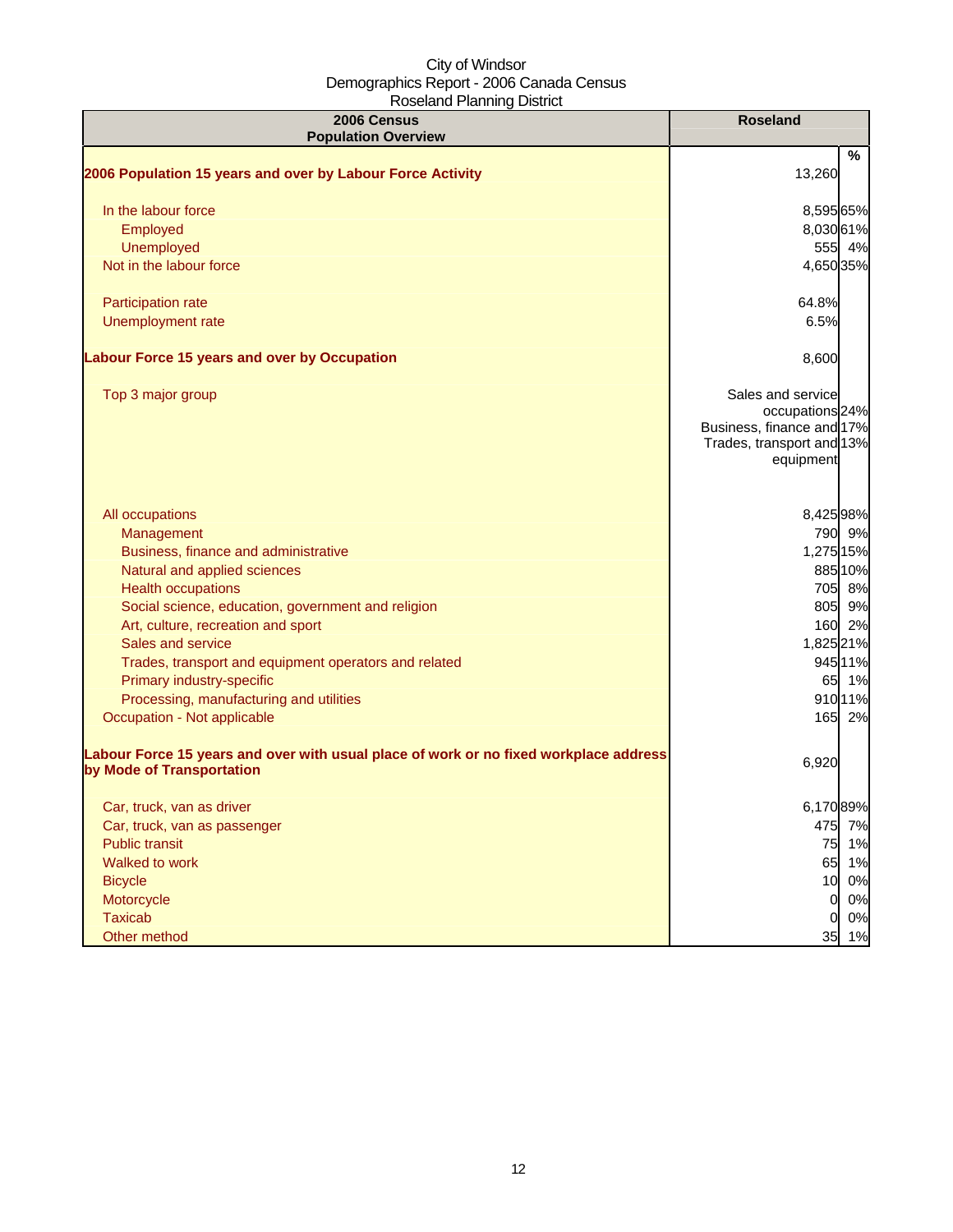# 2006 Census Household & Family Overview

| 2006 Census<br><b>Household &amp; Family Overview</b>             | <b>Roseland</b>        |          |
|-------------------------------------------------------------------|------------------------|----------|
|                                                                   |                        | $\%$     |
| <b>Households</b>                                                 | 5,946                  |          |
| Persons in private households                                     | 17,080                 |          |
| Persons per household                                             | 2.9                    |          |
| <b>Private households by Income</b>                               | 5,936                  |          |
|                                                                   |                        |          |
| <b>Under \$10,000</b>                                             | 115                    | 2%       |
| \$10,000 - \$19,999                                               | 240                    | 4%       |
| \$20,000 - \$29,999                                               | 300                    | 5%       |
| \$30,000 - \$39,999                                               | 360                    | 6%       |
| \$40,000 - \$49,999                                               | 465                    | 8%       |
| \$50,000 - \$59,999<br>\$60,000 - \$69,999                        | 430                    | 7%<br>8% |
| \$70,000 - \$79,999                                               | 460<br>430             | 7%       |
| \$80,000 - \$89,999                                               | 365                    | 6%       |
| \$90,000 - \$99,999                                               | 385                    | 6%       |
| \$100,000 and over                                                | 2,285 38%              |          |
|                                                                   |                        |          |
| <b>Median Household Income</b><br><b>Average household income</b> | \$83,215<br>\$90,101   |          |
|                                                                   |                        |          |
| Per capita income                                                 | \$31,314               |          |
| Private households by size of household                           | 5,946                  |          |
| 1 person                                                          | 1,110 19%              |          |
| 2 persons                                                         | 1,795 30%              |          |
| 3 persons                                                         | 1,020 17%              |          |
| 4 - 5 persons                                                     | 1,770 30%              |          |
| 6 or more persons                                                 |                        | 270 5%   |
| <b>Occupied Dwellings</b>                                         | 5,956                  |          |
| <b>Owned Dwellings</b>                                            | 5,56193%               |          |
| <b>Rented Dwellings</b>                                           | 400                    | 7%       |
| Single detached houses                                            | 4,656 78%              |          |
| Semi-detached/row/duplex                                          |                        | 945 16%  |
| <b>Apartments</b>                                                 | 315                    | 5%       |
| Movable dwelling                                                  | 5                      | 0%       |
| Dominant building type                                            | Single detached houses |          |
| Dominant period of construction                                   | 1996 - 2000            |          |
| Average value of dwelling                                         | \$236,786              |          |
| Average gross monthly rent                                        | \$940                  |          |
| <b>Families</b>                                                   | 4,941                  |          |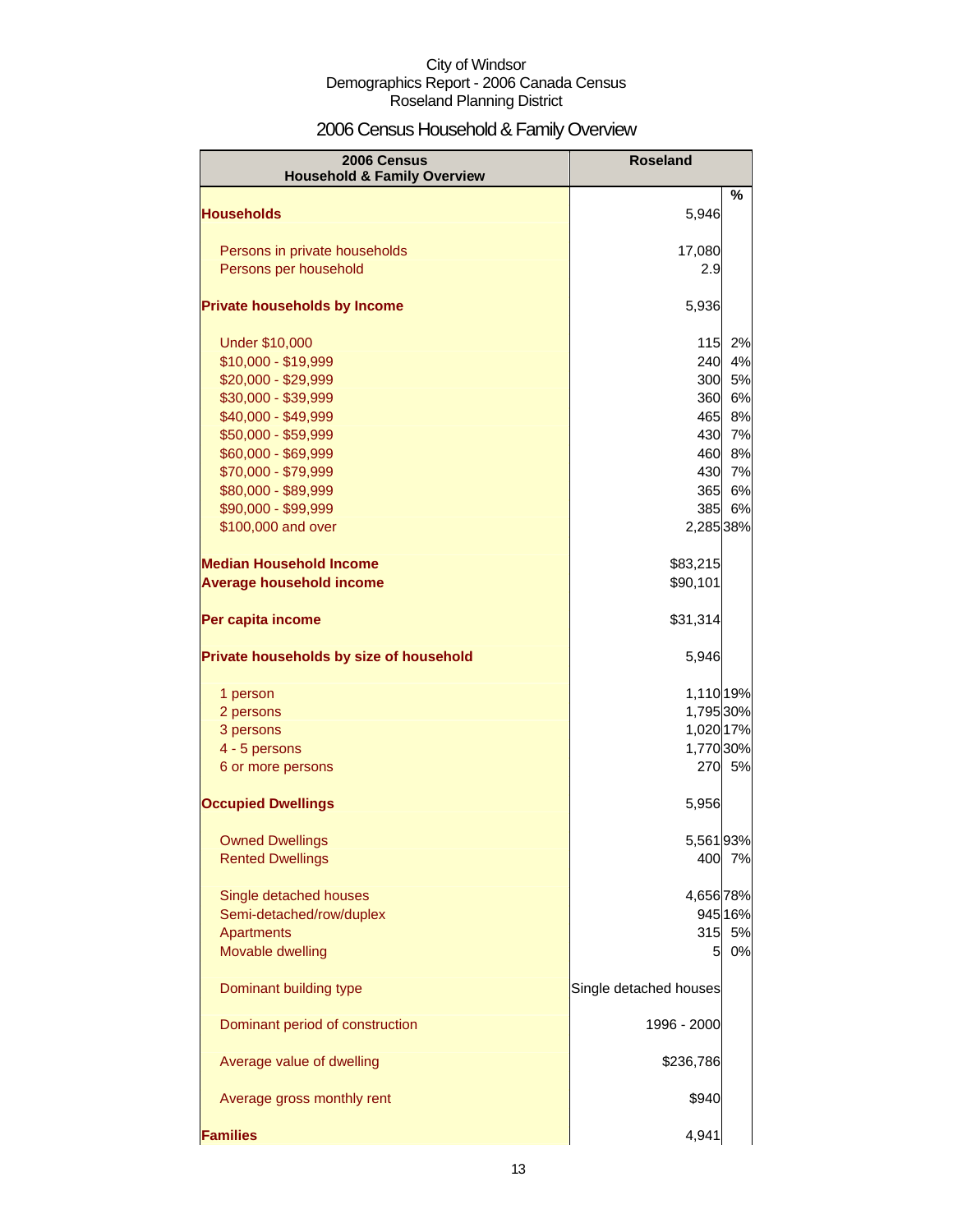| 2006 Census<br><b>Household &amp; Family Overview</b>   | <b>Roseland</b> |         |
|---------------------------------------------------------|-----------------|---------|
|                                                         |                 | %       |
| Persons per family                                      | 3.1             |         |
| <b>Two-parent families</b>                              | 4,436 90%       |         |
| With no children at home                                | 1,665 34%       |         |
| With children at home                                   | 2,775 56%       |         |
| Lone-parent families                                    |                 | 505 10% |
| <b>Total Census Families by Income</b>                  | 4,775           |         |
| <b>Under \$10,000</b>                                   | 70              | 1%      |
| \$10,000 - \$19,999                                     | 80              | 2%      |
| \$20,000 - \$29,999                                     | 175             | 4%      |
| \$30,000 - \$39,999                                     | 230             | 5%      |
| \$40,000 - \$49,999                                     | 320             | 7%      |
| \$50,000 - \$59,999                                     | 310             | 6%      |
| \$60,000 - \$69,999                                     | 400             | 8%      |
| \$70,000 - \$79,999                                     | 320             | 7%      |
| \$80,000 - \$89,999                                     | 295             | 6%      |
| \$90,000 - \$99,999                                     | <b>350</b>      | 7%      |
| \$100,000 and over                                      | 2,165 45%       |         |
| <b>Median income</b>                                    | \$94,500        |         |
| <b>Average income</b>                                   | \$99,201        |         |
| Census families in private households by size of family | 4,941           |         |
| 2 persons                                               | 2,005 41%       |         |
| 3 persons                                               | 1,055 21%       |         |
| 4 persons                                               | 1,230 25%       |         |
| 5 or more persons                                       |                 | 650 13% |
| Total children at home by age                           | 6,110           |         |
| Under 6 years of age                                    | 1,620 27%       |         |
| 6 - 14 years                                            | 2,250 37%       |         |
| 15 - 17 years                                           |                 | 62010%  |
| 18 - 24 years                                           | 1,115 18%       |         |
| 25 years and over                                       |                 | 495 8%  |
| Children/family                                         | 1.2             |         |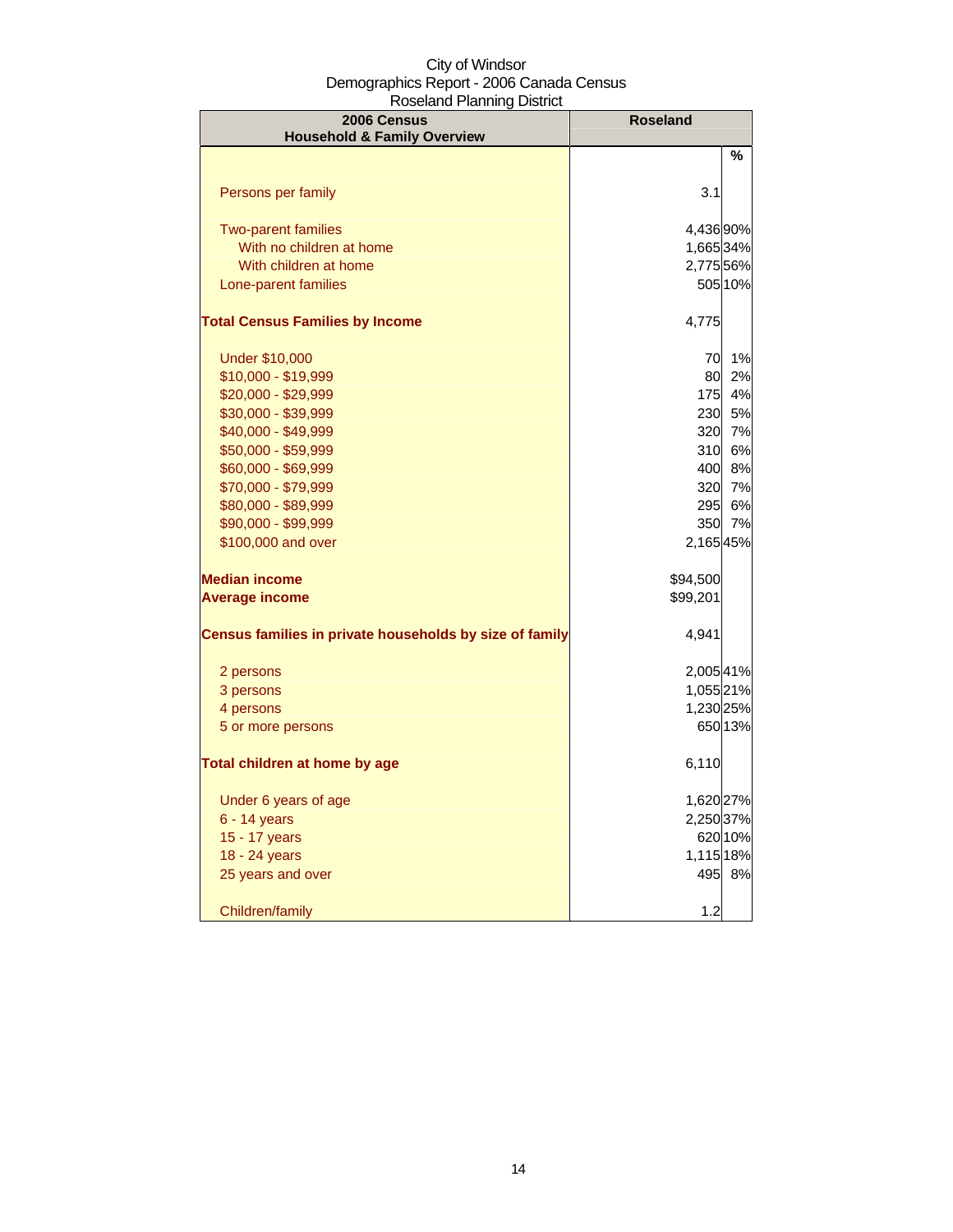# 2006 Census Population and Dwelling Counts

| 2006 Census<br><b>Population and Dwelling</b><br><b>Counts</b>                                                                                                                           | Roseland           |
|------------------------------------------------------------------------------------------------------------------------------------------------------------------------------------------|--------------------|
| 2006 Population                                                                                                                                                                          | 17,326             |
| 2001 Population*                                                                                                                                                                         |                    |
| 2001-2006 Population Change*<br>Persons<br>Percent                                                                                                                                       |                    |
| <b>2006 Private Dwellings</b><br>Occupied by Usual Residents*                                                                                                                            | 6,072              |
| Land Area, sq km                                                                                                                                                                         | 10.0               |
| Persons per sq km<br>Dwellings per sq km                                                                                                                                                 | 1,729.6<br>606.1   |
| <b>Land Area, sq mile</b>                                                                                                                                                                | 3.9                |
| Persons per sq mile<br><b>Dwellings per sq mile</b>                                                                                                                                      | 4,479.5<br>1,569.9 |
| 2006 Population and dwelling counts in this category represent actual (unsuppressed) data. In all other categories,<br>data are subject to rounding or suppression by Statistics Canada. |                    |
| * Data is not available for dissemination areas, blocks and user-defined areas (circles, polygons and drive-times)                                                                       |                    |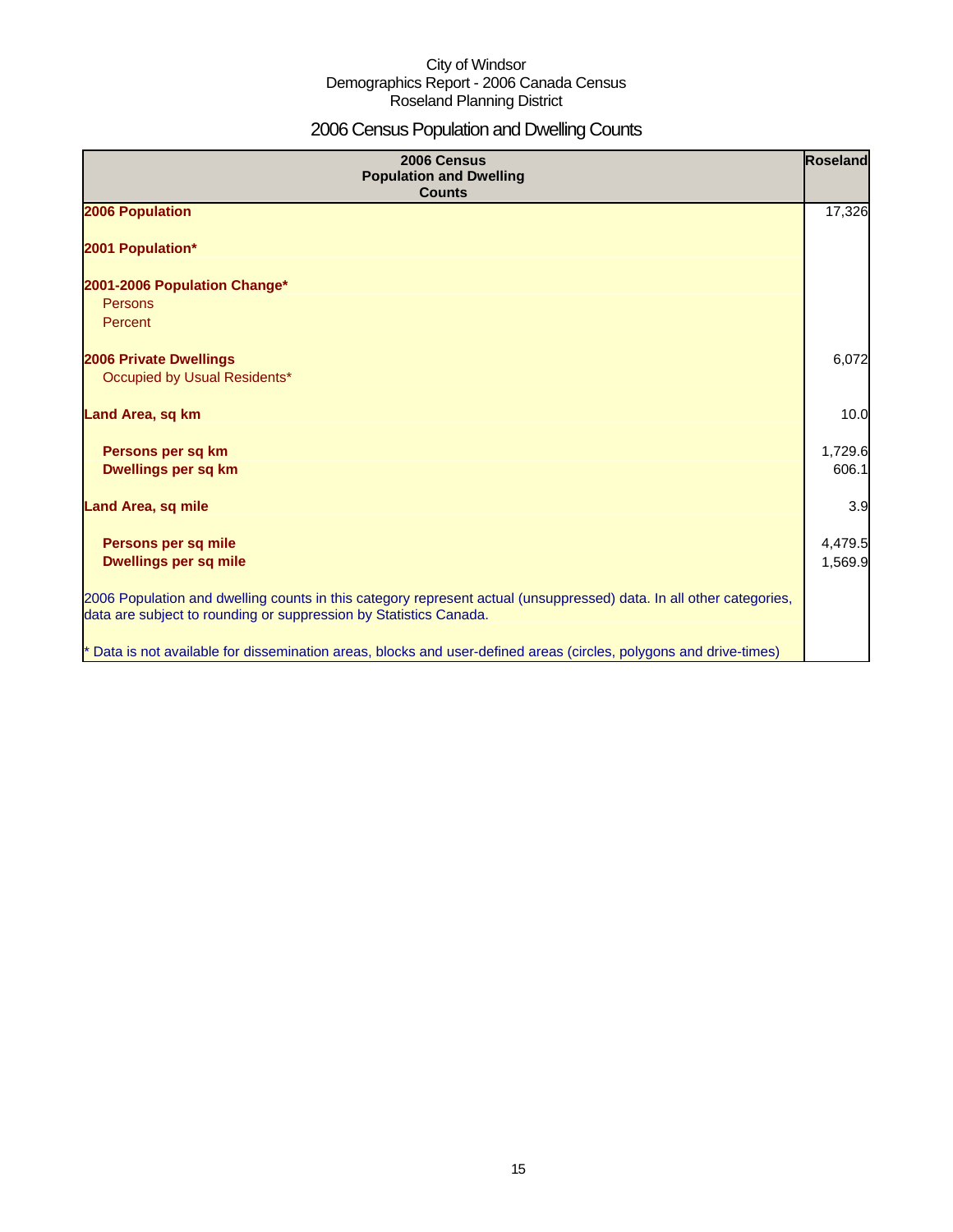| 2006 Census<br>Population by Age and Sex Comparison | <b>Roseland</b>                   |    |              |         |                                                   |    |
|-----------------------------------------------------|-----------------------------------|----|--------------|---------|---------------------------------------------------|----|
|                                                     | <b>Total</b><br><b>Population</b> |    | <b>Males</b> |         | <b>Females</b>                                    |    |
| <b>Population by Age</b>                            | 17,310                            |    | 8,470        |         | 8,840                                             |    |
| 0 to 4 years                                        | 1,375                             | 8% | 730          | 9%      | 645                                               | 7% |
| 5 to 9 years                                        | 1,280                             | 7% | 655          | 8%      | 625                                               | 7% |
| 10 to 14 years                                      | 1,205                             | 7% | 630          | 7%      | 575                                               | 7% |
| 15 to 19 years                                      | 1,065                             | 6% | 525          | 6%      | 540                                               | 6% |
| 20 to 24 years                                      | 845                               | 5% | 415          | 5%      | 430                                               | 5% |
| 25 to 29 years                                      | 975                               | 6% | 440          | 5%      | 535                                               | 6% |
| 30 to 34 years                                      | 1,430                             | 8% | 665          | 8%      | 765                                               | 9% |
| 35 to 39 years                                      | 1,510                             | 9% | 755          | 9%      | 755                                               | 9% |
| 40 to 44 years                                      | 1,500                             | 9% |              | 805 10% | 695                                               | 8% |
| 45 to 49 years                                      | 1,180                             | 7% | 595          | 7%      | 585                                               | 7% |
| 50 to 54 years                                      | 920                               | 5% | 440          | 5%      | 480                                               | 5% |
| 55 to 59 years                                      | 790                               | 5% | 380          | 4%      | 410                                               | 5% |
| 60 to 64 years                                      | 675                               | 4% | 310          | 4%      | 365                                               | 4% |
| 65 to 69 years                                      | 625                               | 4% | 290          | 3%      | 335                                               | 4% |
| 70 to 74 years                                      | 550                               | 3% | 260          | 3%      | 290                                               | 3% |
| 75 to 79 years                                      | 550                               | 3% | 240          | 3%      | 310                                               | 4% |
| 80 to 84 years                                      | 485                               | 3% | 195          | 2%      | 290                                               | 3% |
| 85 years and over                                   | 310                               | 2% | 110          | 1%      | 200                                               | 2% |
| 65 years and over                                   | 2,520 15%                         |    | 1,095 13%    |         | 1,425 16%                                         |    |
| <b>Average age</b>                                  | 37.1                              |    | 35.9         |         | 38.2                                              |    |
| <b>Median age</b>                                   | 36.5                              |    | 36.1         |         | 37.0                                              |    |
| <b>Dominant age group</b>                           |                                   |    |              |         | 35 to 39 years 9%40 to 44 years 10%30 to 34 years | 9% |

# 2006 Census Population by Age and Sex Comparison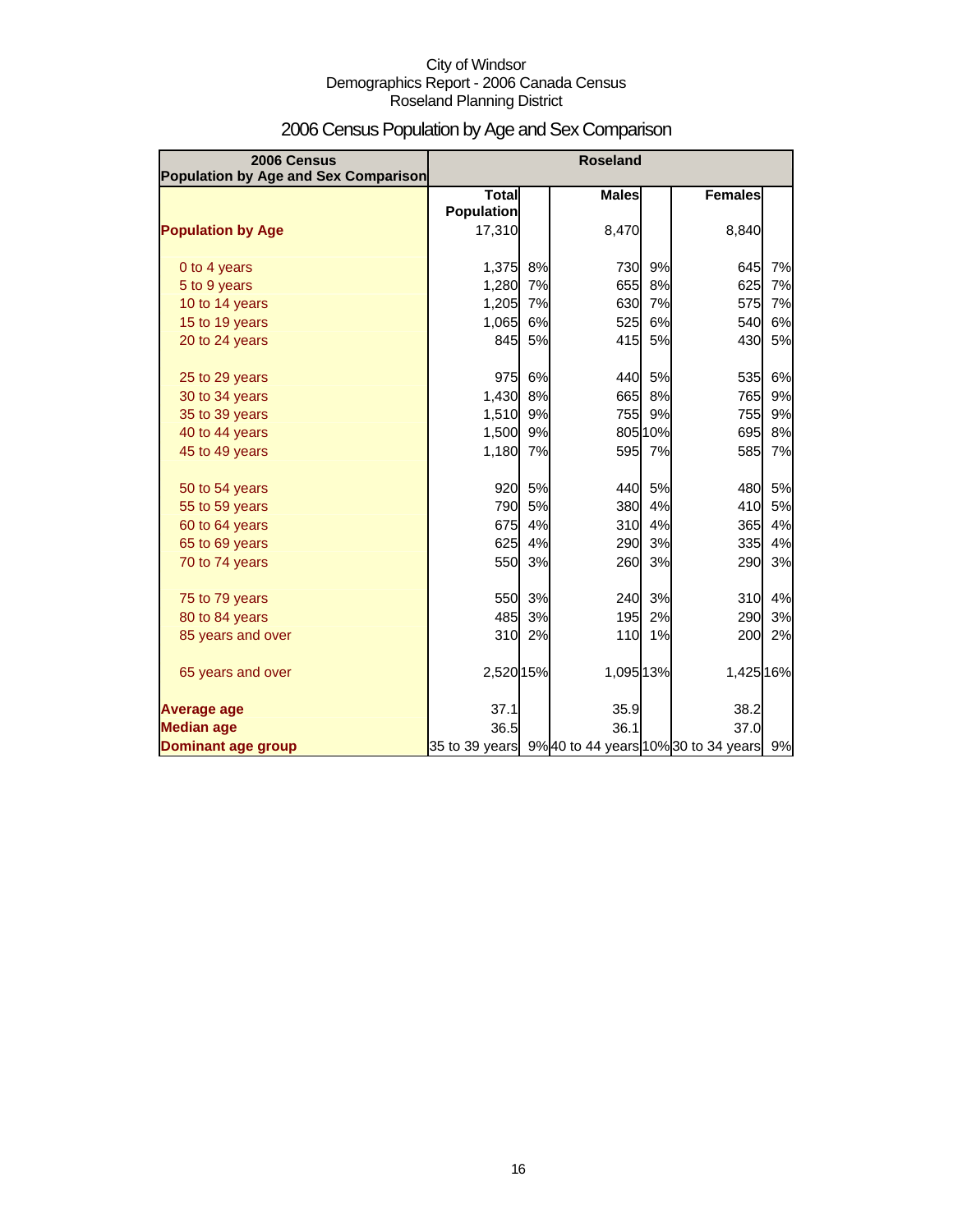# 2006 Census Population by Age and Sex

| 2006 Census<br><b>Population by Age and Sex</b> | <b>Roseland</b> |         |
|-------------------------------------------------|-----------------|---------|
|                                                 |                 | %       |
| <b>2006 Population by Sex</b>                   | 17,310          |         |
| <b>Males</b>                                    | 8,47049%        |         |
| <b>Females</b>                                  | 8,84051%        |         |
|                                                 |                 |         |
| <b>2006 Population by Age</b>                   | 17,310          |         |
| 0 to 4 years                                    | 1,375           | 8%      |
| 5 to 9 years                                    | 1,280           | 7%      |
| 10 to 14 years                                  | 1,205           | 7%      |
| 15 to 19 years                                  | 1,065           | 6%      |
| 20 to 24 years                                  | 845             | 5%      |
| 25 to 29 years                                  | 975             | 6%      |
| 30 to 34 years                                  | 1,430           | 8%      |
| 35 to 39 years                                  | 1,510           | 9%      |
| 40 to 44 years                                  | 1,500           | 9%      |
| 45 to 49 years                                  | 1,180           | 7%      |
| 50 to 54 years                                  | 920             | 5%      |
| 55 to 59 years                                  | 790             | 5%      |
| 60 to 64 years                                  | 675             | 4%      |
| 65 to 69 years                                  | 625             | 4%      |
| 70 to 74 years                                  | 550             | 3%      |
| 75 to 79 years                                  |                 | 550 3%  |
| 80 to 84 years                                  | 485             | 3%      |
| 85 years and over                               | 310             | 2%      |
| 65 years and over                               | 2,520 15%       |         |
| <b>Average age</b>                              | 37.1            |         |
| <b>Median age</b>                               | 36.5            |         |
| <b>Dominant age group</b>                       | 35 to 39 years  |         |
| <b>Males by Age</b>                             | 8,470           |         |
| 0 to 4 years                                    | 730             | 9%      |
| 5 to 9 years                                    | 655             | 8%      |
| 10 to 14 years                                  | 630             | 7%      |
| 15 to 19 years                                  | 525             | 6%      |
| 20 to 24 years                                  | 415I            | 5%      |
| 25 to 29 years                                  | 440             | 5%      |
| 30 to 34 years                                  | 665             | 8%      |
| 35 to 39 years                                  | 755             | 9%      |
| 40 to 44 years                                  |                 | 805 10% |
| 45 to 49 years                                  | 595             | 7%      |
| 50 to 54 years                                  | 440             | 5%      |
| 55 to 59 years                                  | 380             | 4%      |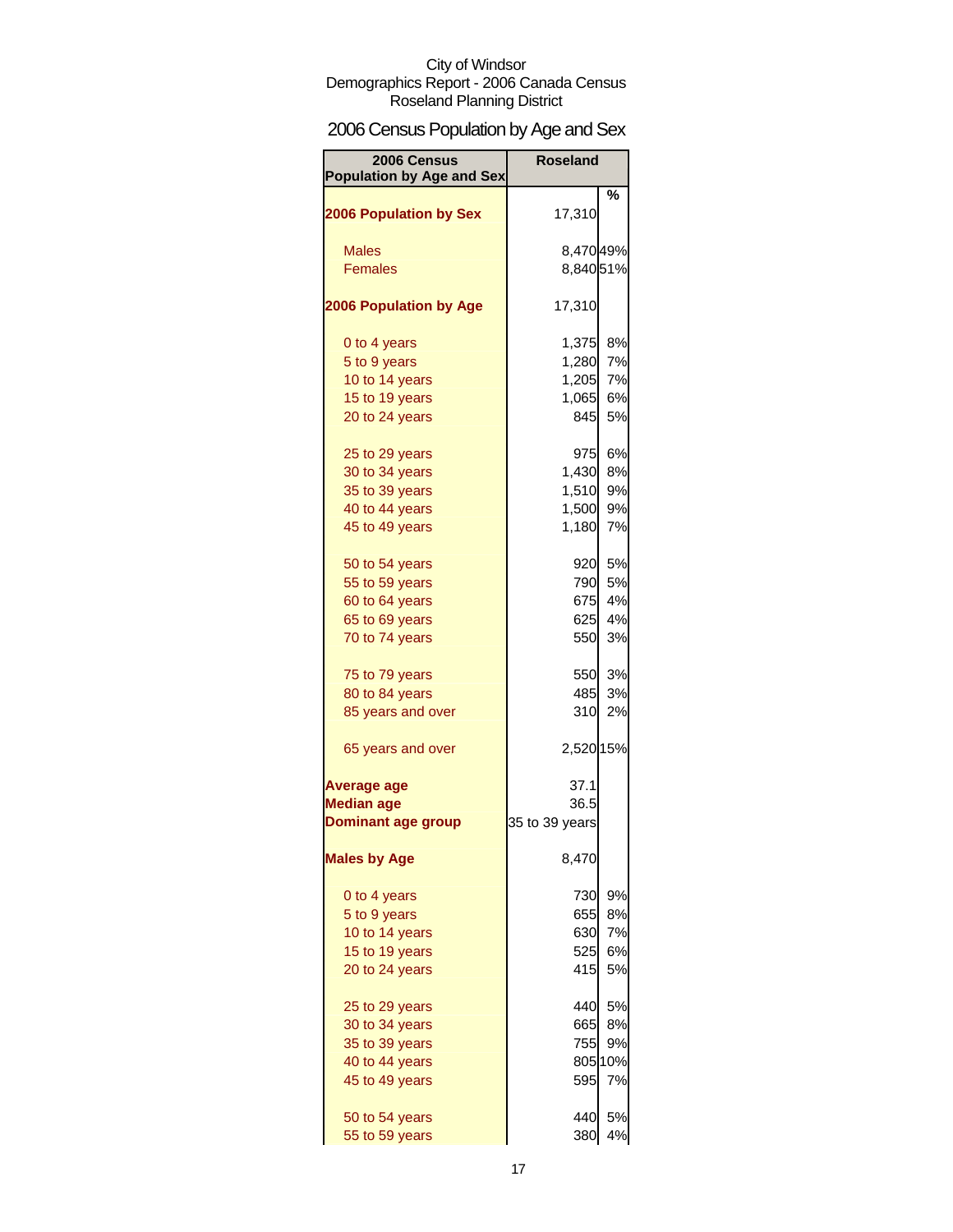| <b>Roseland Planning District</b> |                 |         |
|-----------------------------------|-----------------|---------|
| 2006 Census                       | <b>Roseland</b> |         |
| <b>Population by Age and Sex</b>  |                 |         |
|                                   |                 | %<br>4% |
| 60 to 64 years                    | 310             |         |
| 65 to 69 years                    | 290             | 3%      |
| 70 to 74 years                    | 260             | 3%      |
| 75 to 79 years                    | 240             | 3%      |
| 80 to 84 years                    | 195             | 2%      |
| 85 years and over                 | 110             | 1%      |
| 65 years and over                 | 1,095 13%       |         |
| <b>Average age of males</b>       | 35.9            |         |
| <b>Median age of males</b>        | 36.1            |         |
| <b>Dominant age group</b>         | 40 to 44 years  |         |
| <b>Females by Age</b>             | 8,840           |         |
| 0 to 4 years                      | 645             | 7%      |
| 5 to 9 years                      | 625             | 7%      |
| 10 to 14 years                    | 575             | 7%      |
| 15 to 19 years                    | 540             | 6%      |
| 20 to 24 years                    | 430             | 5%      |
| 25 to 29 years                    | 535             | 6%      |
| 30 to 34 years                    | 765             | 9%      |
| 35 to 39 years                    | 755             | 9%      |
| 40 to 44 years                    | 695             | 8%      |
| 45 to 49 years                    | 585             | 7%      |
| 50 to 54 years                    | 480             | 5%      |
| 55 to 59 years                    | 410             | 5%      |
| 60 to 64 years                    | 365             | 4%      |
| 65 to 69 years                    | 335             | 4%      |
| 70 to 74 years                    | 290             | 3%      |
|                                   |                 | 4%      |
| 75 to 79 years                    | 310             |         |
| 80 to 84 years                    | 290             | 3%      |
| 85 years and over                 | 200             | 2%      |
| 65 years and over                 | 1,425 16%       |         |
| <b>Average age of females</b>     | 38.2            |         |
| <b>Median age of females</b>      | 37.0            |         |
| <b>Dominant age group</b>         | 30 to 34 years  |         |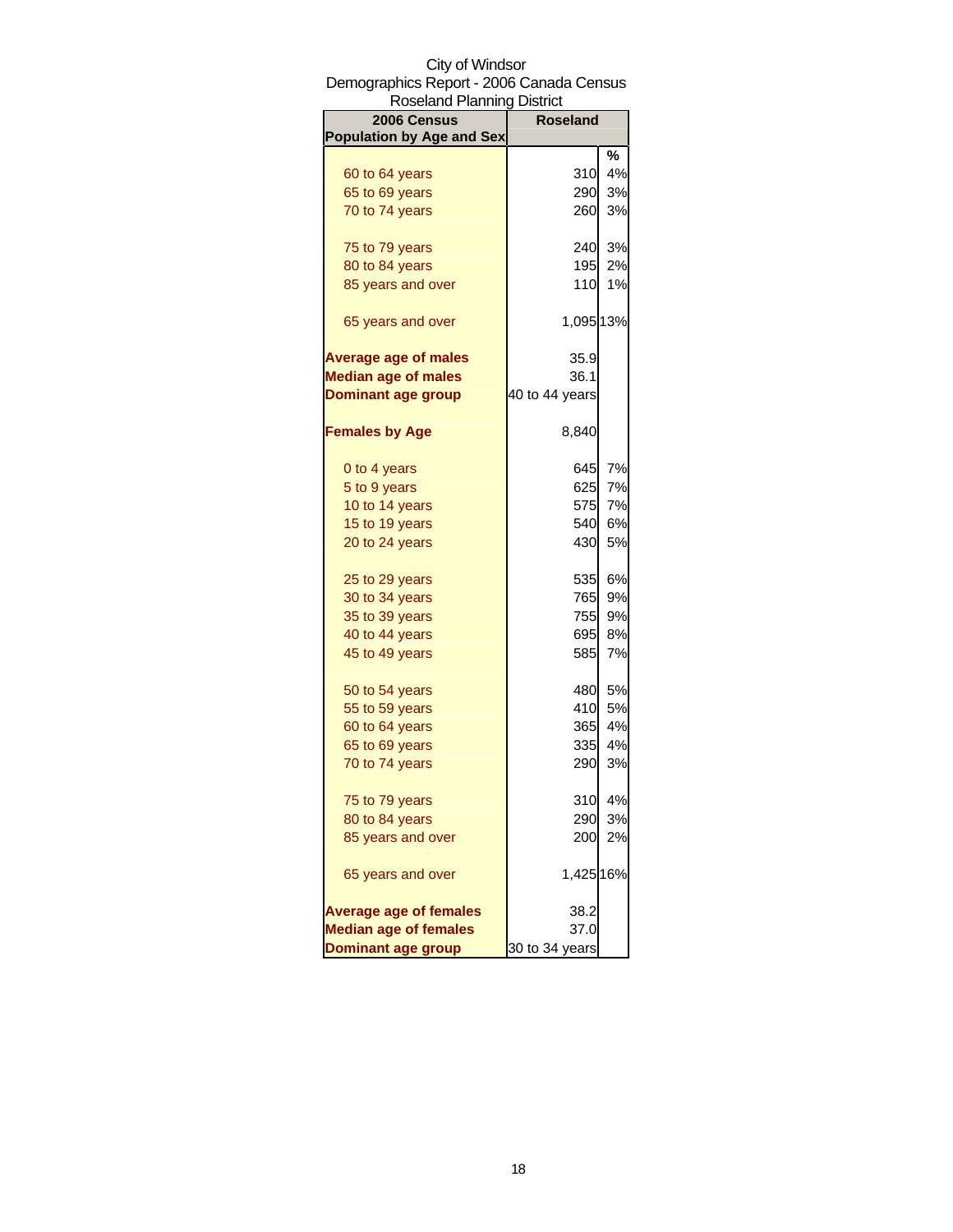### 2006 Census Marital Status

| 2006 Census<br><b>Marital Status</b>                             | <b>Roseland</b> |        |
|------------------------------------------------------------------|-----------------|--------|
| <b>Persons 15 years of age and over by marital status</b> 13,415 |                 | %      |
| Single (never married)                                           | 3,130 23%       |        |
| Married (not separated)                                          | 8,610 64%       |        |
| Widowed                                                          | 855I            | 6%     |
| <b>Divorced</b>                                                  |                 | 585 4% |
| Separated (legally married)                                      | <b>235</b>      | 2%     |
| Dominant marital status                                          | Married 64%     |        |
| Persons 15 years and over by common-law status                   | 13,450          |        |
| Not in a common-law relationship                                 | 13,00597%       |        |
| In a common-law relationship                                     | 430I            | 3%     |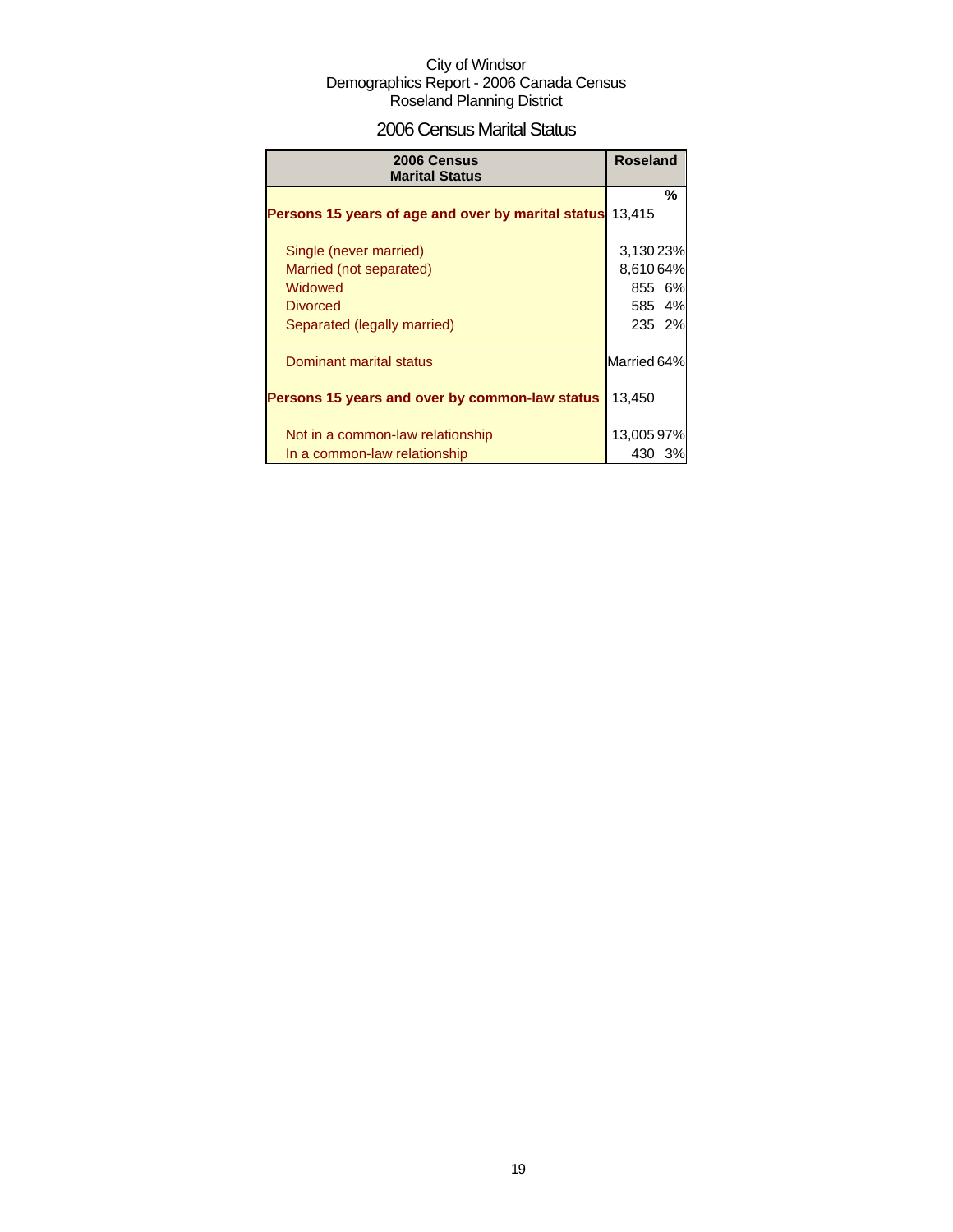# 2006 Census Family Structure and Children

| 2006 Census<br><b>Family Structure and Children</b>             | <b>Roseland</b> |         |
|-----------------------------------------------------------------|-----------------|---------|
|                                                                 |                 | %       |
| Census families in private households by family structure 4,941 |                 |         |
|                                                                 |                 |         |
| <b>Married couples</b>                                          | 4,215 85%       |         |
| With no children at home                                        | 1,535 31%       |         |
| With children at home                                           | 2,66554%        |         |
| 1 child                                                         |                 | 825 17% |
| 2 children                                                      | 1,175 24%       |         |
| 3 or more children                                              |                 | 650 13% |
|                                                                 |                 |         |
| Common-law couples                                              |                 | 220 4%  |
| With no children at home                                        |                 | 130 3%  |
| With children at home                                           |                 | 110 2%  |
| 1 child                                                         | 80              | 2%      |
| 2 children                                                      | 25              | 1%      |
| 3 or more children                                              | 01              | 0%      |
|                                                                 |                 |         |
| Lone-parent families                                            |                 | 505 10% |
| Male parent                                                     |                 | 115 2%  |
| 1 child                                                         | 65              | 1%      |
| 2 children                                                      | 20              | 0%      |
| 3 or more children                                              | $\mathbf{0}$    | 0%      |
|                                                                 |                 |         |
| Lone Female parent                                              |                 | 370 7%  |
| 1 child                                                         | 255             | 5%      |
| 2 children                                                      | 85              | 2%      |
| 3 or more children                                              | <b>20</b>       | 0%      |
|                                                                 |                 |         |
| Total children at home by age                                   | 6,110           |         |
|                                                                 |                 |         |
| Under 6 years of age                                            | 1,620 27%       |         |
| $6 - 14$ years                                                  | 2,250 37%       |         |
| 15 - 17 years                                                   |                 | 620 10% |
| 18 - 24 years                                                   | 1,115 18%       |         |
| 25 years and over                                               |                 | 495 8%  |
|                                                                 |                 |         |
| Children/family                                                 | 1.2             |         |
|                                                                 |                 |         |
| Census families in private households by size of family         | 4,941           |         |
| 2 persons                                                       | 2,00541%        |         |
| 3 persons                                                       | 1,055 21%       |         |
| 4 persons                                                       | 1,230 25%       |         |
| 5 or more persons                                               |                 | 65013%  |
|                                                                 |                 |         |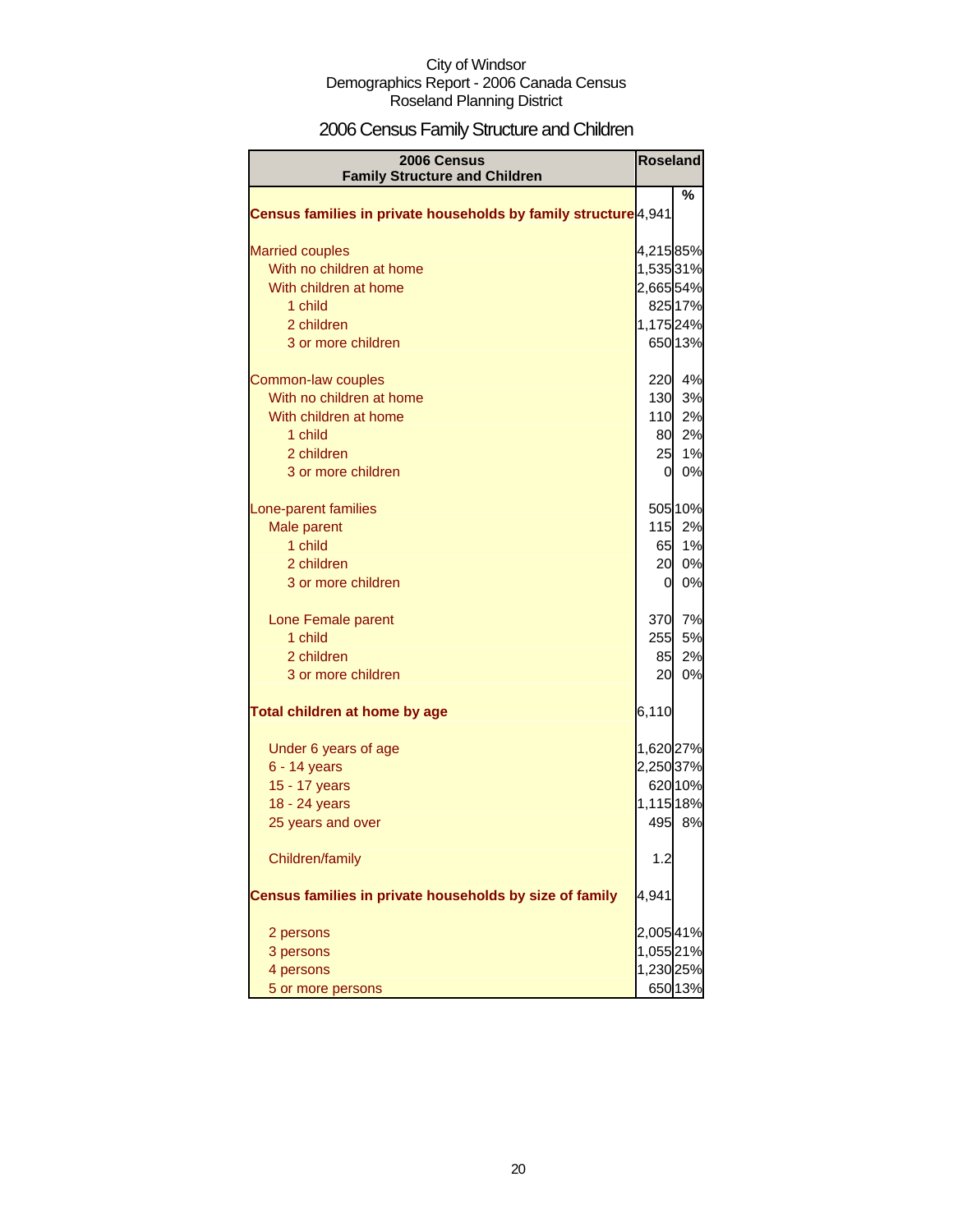# 2006 Census Families by Living Arrangements

| 2006 Census<br><b>Families by Living Arrangements</b>              | <b>Roseland</b> |         |
|--------------------------------------------------------------------|-----------------|---------|
|                                                                    |                 | %       |
| <b>Persons in private households by living arrangements 17,080</b> |                 |         |
| Non-family persons                                                 | 1,580           | 9%      |
| Living with relatives                                              | 220             | 1%      |
| Living with non-relatives only                                     | 2351            | 1%      |
| Living alone                                                       | 1,090 6%        |         |
| <b>Family persons</b>                                              | 15,48591%       |         |
| Persons per family                                                 | 3.1             |         |
| Persons 65 years and over by living arrangements                   | 2,360           |         |
|                                                                    |                 |         |
| Non-family persons                                                 |                 | 600 25% |
| Living with relatives                                              |                 | 90 4%   |
| Living with non-relatives only                                     |                 | 10 0%   |
| Living alone                                                       |                 | 55524%  |
| <b>Family persons</b>                                              | 1,720 73%       |         |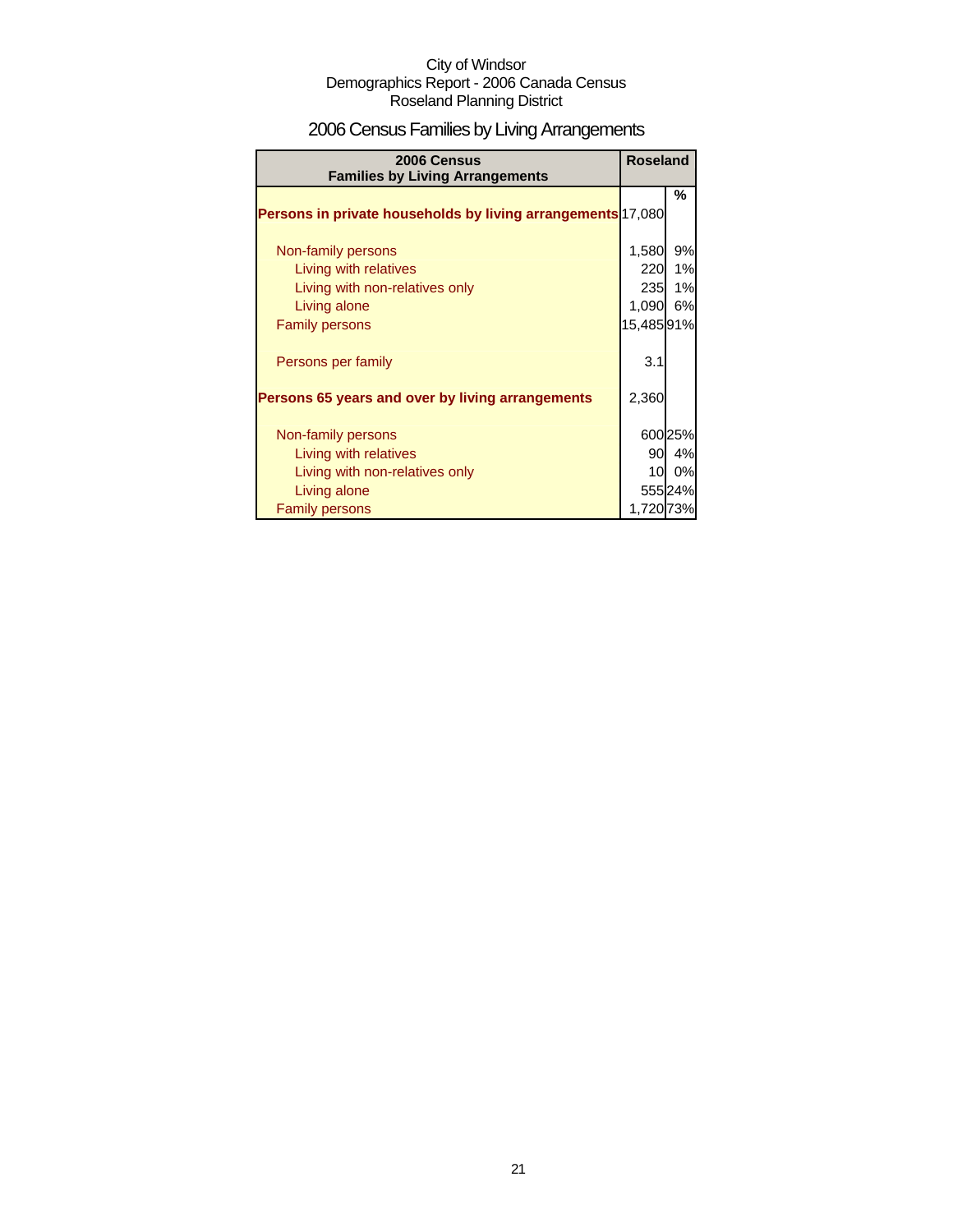# 2006 Census Dwellings

| 2006 Census<br><b>Dwellings</b>                      | <b>Roseland</b>                      |         |
|------------------------------------------------------|--------------------------------------|---------|
|                                                      |                                      | %       |
| Occupied private dwellings by structure type         | 5,956                                |         |
| Single-detached house                                | 4,656 78%                            |         |
| Semi-detached house                                  |                                      | 615 10% |
| Row house                                            |                                      | 310 5%  |
| Apartment, duplex                                    | 20                                   | 0%      |
| Apartment less than 5 storeys                        | 160                                  | 3%      |
| Apartment 5 or more storeys                          | 155                                  | 3%      |
| Other single-attached house                          | οl                                   | 0%      |
| Movable dwelling                                     | $5\overline{a}$                      | 0%      |
| Dominant dwelling type                               | Single-detached house <sup>79%</sup> |         |
| Occupied private dwellings by tenure                 | 5,956                                |         |
| Owned                                                | 5,56193%                             |         |
| Rented                                               | 400                                  | 7%      |
| <b>Band housing</b>                                  | 0                                    | 0%      |
| Occupied private dwellings by maintenance required   | 5,956                                |         |
| Regular maintenance only                             | 5,16187%                             |         |
| Minor repairs                                        |                                      | 645 11% |
| <b>Major repairs</b>                                 | 125                                  | 2%      |
| Occupied private dwellings by period of construction | 5,956                                |         |
| Before 1946                                          | 250                                  | 4%      |
| 1946 - 1960                                          |                                      | 680 11% |
| 1961 - 1970                                          |                                      | 615 10% |
| 1971 - 1980                                          |                                      | 360 6%  |
| 1981 - 1985                                          | 80                                   | 1%      |
| 1986 - 1990                                          | 155                                  | 3%      |
| 1991 - 1995                                          |                                      | 500 8%  |
| 1996 - 2000                                          | 1,705 29%                            |         |
| 2001 - 2006                                          | 1,580 27%                            |         |
| Dominant period of construction                      | 1996 - 2000 29%                      |         |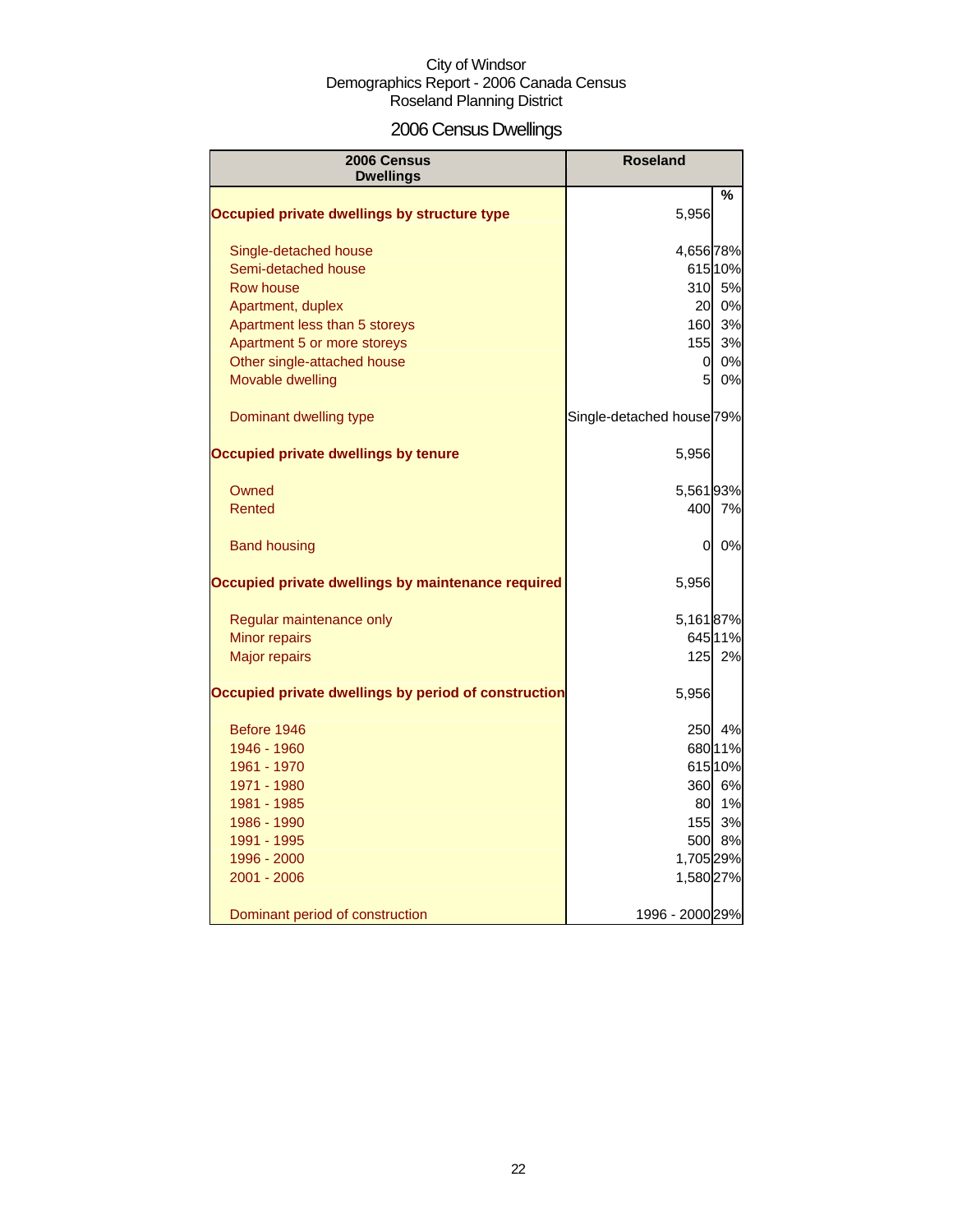### 2006 Census Households

| 2006 Census<br><b>Households</b>                                          |            | <b>Roseland</b> |
|---------------------------------------------------------------------------|------------|-----------------|
| Private households by size of household                                   | 5,946      | ℅               |
| 1 person                                                                  | 1,110      | 19%             |
| 2 persons                                                                 | 1,795      | 30%             |
| 3 persons                                                                 | 1,020      | 17%             |
| 4 - 5 persons                                                             | 1,770      | 30%             |
| 6 or more persons                                                         | 270        | 5%              |
| Dominant household size                                                   | 2 persons  | 30%             |
| <b>Persons in households</b>                                              | 17,082     |                 |
| Persons per household                                                     | 2.9        |                 |
| Private households by household type                                      | 5,931      |                 |
| One-family households                                                     | 4,576      | 77%             |
| Multiple-family households                                                | 145        | 2%              |
| Non-family households                                                     | 1,180      | 20%             |
| <b>Rented Dwellings</b>                                                   | 400        |                 |
| Tenant households in non-farm, non-reserve private dwellings              | 370        | 93%             |
| Average gross monthly rent                                                | \$940      |                 |
| Households spending 30% or more of household income on gross rent         | 145        | 36%             |
| Households spending 30 to 99% of household income on gross rent           | 105        | 26%             |
| One-family tenant households without additional persons                   | 110        | 28%             |
| Average gross rent                                                        | \$640      |                 |
| Households spending 30% or more of household income on gross rent         | 40         | 10%             |
| <b>Owned Dwellings</b>                                                    | 5,561      |                 |
| Owner-occupied private non-farm, non-reserve dwellings                    | 5,546 100% |                 |
| Average value of dwelling                                                 | \$236,786  |                 |
| Average owner's major payments                                            | \$1,208    |                 |
| Households spending 30% or more of household income on major payments     | 805        | 14%             |
| Households spending 30% to 99% more of household income on major payments | 670        | 12%             |
| One-family owner-occupied households without additional persons           | 4,185      | 75%             |
| Average major payments                                                    | \$1,261    |                 |
| Spending 30%+ of hh income on shelter                                     | 495        | 9%              |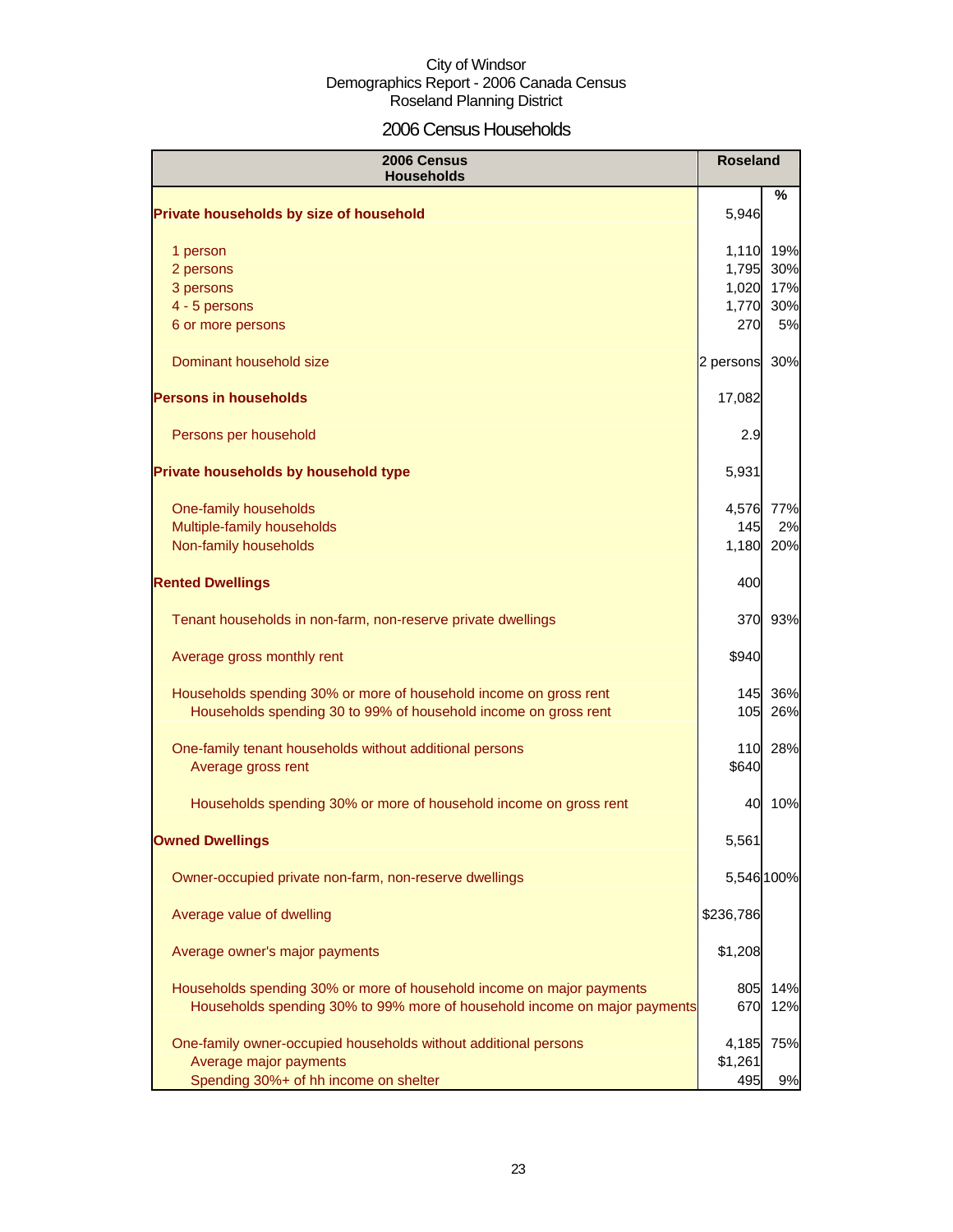# 2006 Census Mother Tongue

| 2006 Census<br><b>Mother Tongue</b>      | <b>Roseland</b>                                                       |                               |
|------------------------------------------|-----------------------------------------------------------------------|-------------------------------|
|                                          |                                                                       | %                             |
| <b>Total Population by Mother Tongue</b> | 17,172                                                                |                               |
| Dominant language                        | English                                                               | 64%                           |
| Dominant official language               | English                                                               | 96%                           |
| Top 5 non-official languages             | Arabic 14.3%<br>Chinese 12.2%<br>Panjabi (Punjabi)<br>Other languages | Italian 12.8%<br>7.3%<br>6.3% |
| <b>Single responses</b>                  | 16,852                                                                | 98%                           |
| <b>Official languages</b>                | 11,002                                                                | 64%                           |
| English                                  | 10,612                                                                | 62%                           |
| French                                   |                                                                       |                               |
|                                          | 390                                                                   | 2%                            |
| Non-official languages                   | 5,841                                                                 | 34%                           |
| <b>Italian</b>                           | 720                                                                   | 4%                            |
| Portuguese                               | 95                                                                    | 1%                            |
| Romanian                                 | 260                                                                   | 2%                            |
| Spanish                                  | 45                                                                    | 0%                            |
|                                          |                                                                       |                               |
| Danish                                   | 0                                                                     | 0%                            |
| <b>Dutch</b>                             | 30                                                                    | 0%                            |
| Flemish                                  | 10                                                                    | 0%                            |
| Frisian                                  | 0                                                                     | 0%                            |
| German                                   | 120                                                                   | 1%                            |
| Norwegian                                | 0                                                                     | 0%                            |
| <b>Swedish</b>                           | 0                                                                     | 0%                            |
| <b>Yiddish</b>                           | 0                                                                     | 0%                            |
| <b>Bosnian</b>                           | 35                                                                    | 0%                            |
| <b>Bulgarian</b>                         | 10                                                                    | 0%                            |
| Croatian                                 | 70                                                                    | 0%                            |
|                                          |                                                                       |                               |
| <b>Czech</b>                             | <sub>0</sub>                                                          | 0%                            |
| Macedonian                               | 130                                                                   | 1%                            |
| Polish                                   | 255                                                                   | 1%                            |
| <b>Russian</b>                           | 60                                                                    | 0%                            |
| <b>Serbian</b>                           | 70                                                                    | 0%                            |
| Serbo-Croatian                           | 0                                                                     | 0%                            |
| <b>Slovak</b>                            | 85                                                                    | 0%                            |
| Slovenian                                | 20                                                                    | 0%                            |
| <b>Ukrainian</b>                         | 40                                                                    | 0%                            |
| Latvian                                  | 0                                                                     | 0%                            |
| Lithuanian                               |                                                                       | 0%                            |
|                                          | 10                                                                    |                               |
| Estonian                                 | 0                                                                     | 0%                            |
| Finnish                                  | 0                                                                     | 0%                            |
| Hungarian                                | 145                                                                   | 1%                            |
| <b>Greek</b>                             | 105                                                                   | 1%                            |
|                                          |                                                                       |                               |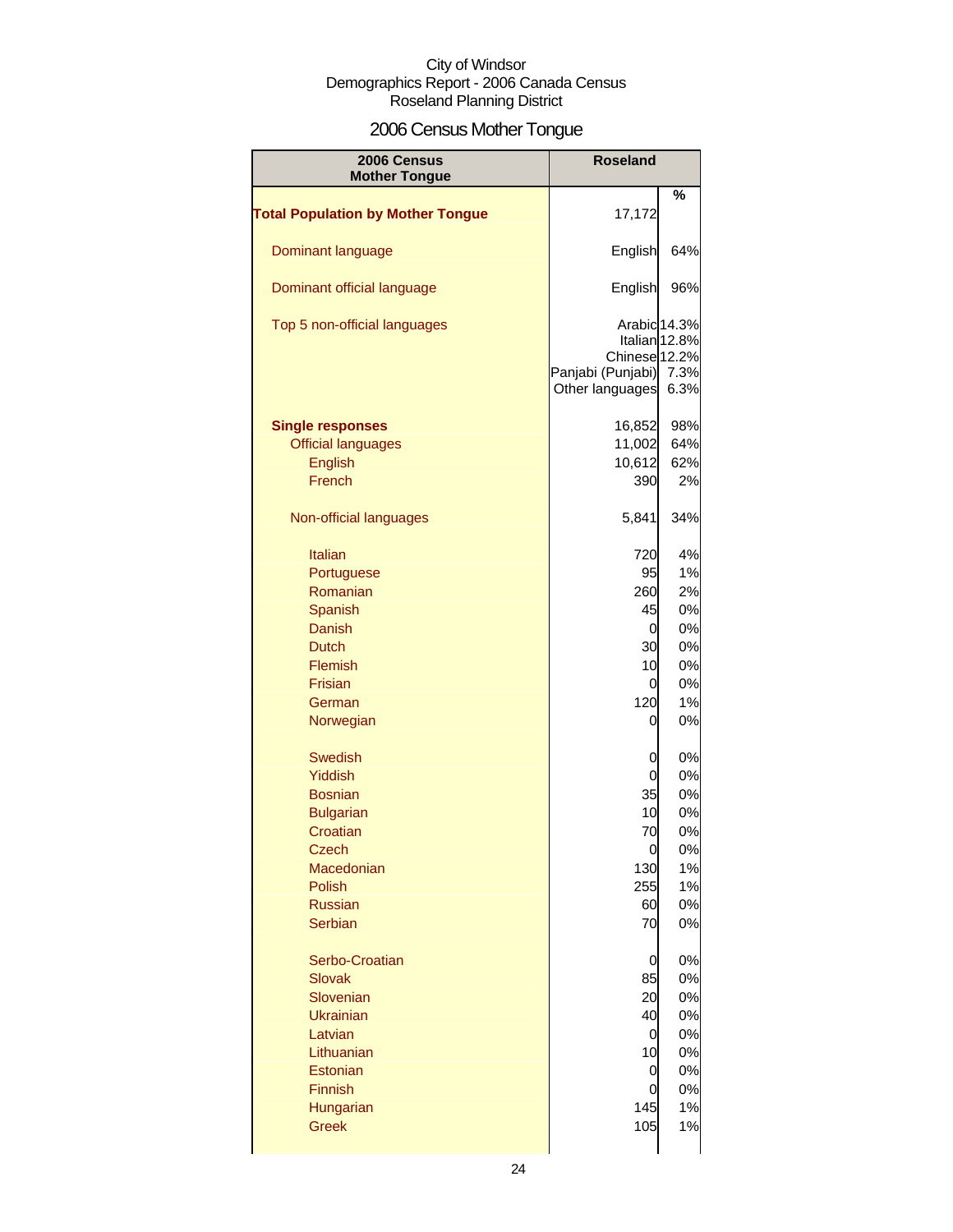| 2006 Census                     | <b>Roseland</b> |    |
|---------------------------------|-----------------|----|
| <b>Mother Tongue</b>            |                 | %  |
| Armenian                        | 15              | 0% |
| <b>Turkish</b>                  | 30              | 0% |
| Amharic                         | 0               | 0% |
| Arabic                          | 805             | 5% |
| <b>Hebrew</b>                   | 0               | 0% |
| <b>Maltese</b>                  | 0               | 0% |
| Somali                          | 0               | 0% |
| Tigrigna                        | 0               | 0% |
| <b>Bengali</b>                  | 0               | 0% |
| Gujarati                        | 40              | 0% |
|                                 |                 |    |
| Hindi                           | 120             | 1% |
| <b>Kurdish</b>                  | 0               | 0% |
| Panjabi (Punjabi)               | 410             | 2% |
| Pashto                          | 0               | 0% |
| Persian (Farsi)                 | 20              | 0% |
| Sindhi                          | 0               | 0% |
| Sinhala (Sinhalese)             | 70              | 0% |
| Urdu                            | 150             | 1% |
| Malayalam                       | 15              | 0% |
| <b>Tamil</b>                    | 10              | 0% |
| <b>Telugu</b>                   | 60              | 0% |
| Japanese                        | 15              | 0% |
| Korean                          | 85              | 0% |
| Chinese                         | 690             | 4% |
| Cantonese                       | 50              | 0% |
| <b>Mandarin</b>                 | 70              | 0% |
| <b>Taiwanese</b>                | 0               | 0% |
| Chinese, n.o.s.                 | 570             | 3% |
| Lao                             | 30              | 0% |
| Khmer (Cambodian)               | 45              | 0% |
| Vietnamese                      | 205             | 1% |
| Bisayan languages               | 0               | 0% |
| Ilocano                         | 0               | 0% |
| <b>Malay</b>                    | 10              | 0% |
| Tagalog (Pilipino, Filipino)    | 150             | 1% |
| Akan (Twi)                      | 0               | 0% |
| Swahili                         | 0               | 0% |
| <b>Creoles</b>                  | 0               | 0% |
| <b>Aboriginal Languages</b>     | 0               | 0% |
| Algonquin                       | 0               | 0% |
| Atikamekw                       | 0               | 0% |
| <b>Blackfoot</b>                | 0               | 0% |
| Carrier                         | 0               | 0% |
| Chilcotin                       | 0               | 0% |
| Chipewyan                       | 0               | 0% |
| <b>Cree</b>                     | 0               | 0% |
| Siouan languages (Dakota/Sioux) | 0               | 0% |
| Dene                            | 0               | 0% |
| <b>Dogrib</b>                   | 0               | 0% |
| Gitksan                         | $\overline{0}$  | 0% |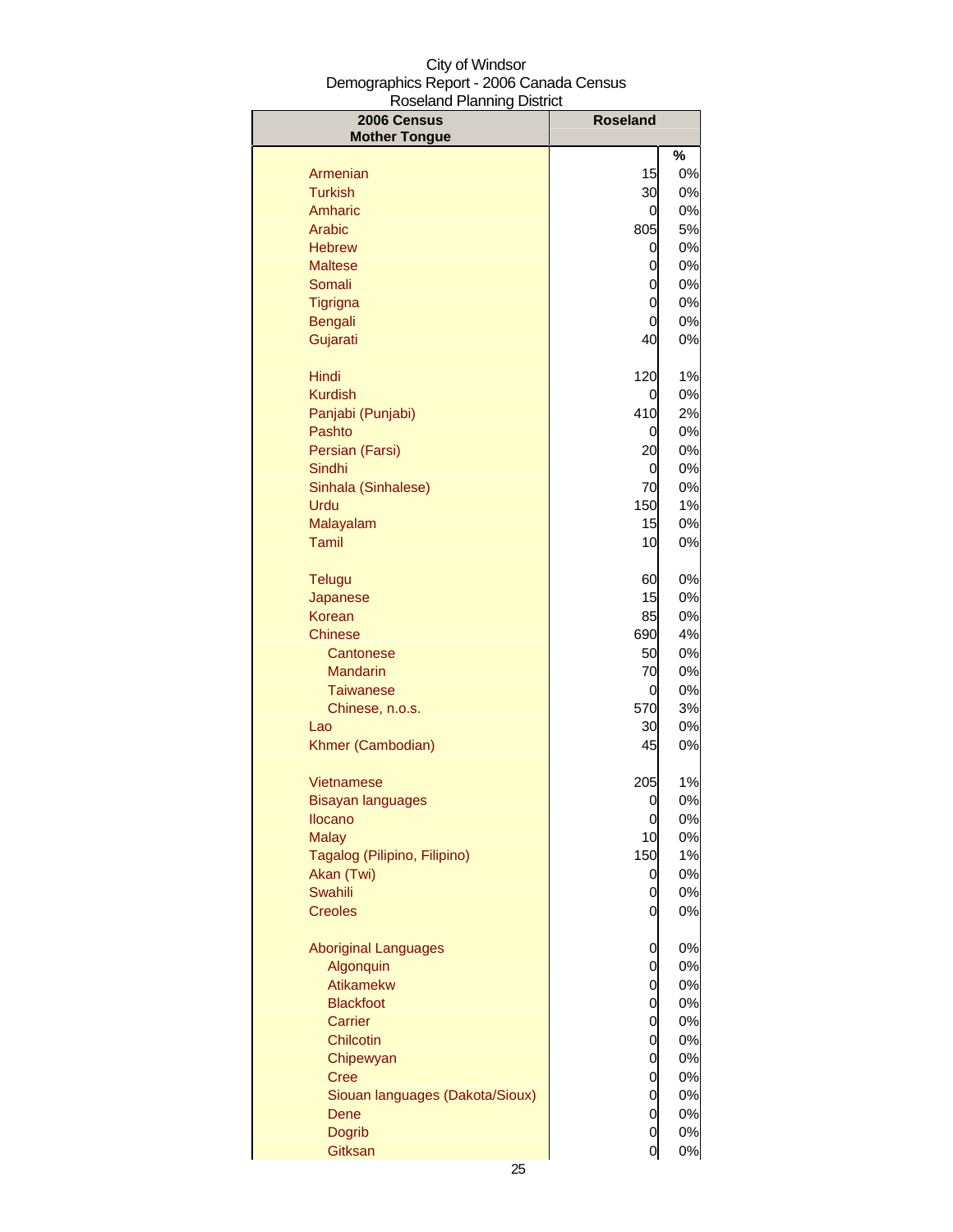| City of Windsor                          |
|------------------------------------------|
| Demographics Report - 2006 Canada Census |
| <b>Roseland Planning District</b>        |

| 2006 Census                               | <b>Roseland</b> |    |
|-------------------------------------------|-----------------|----|
| <b>Mother Tongue</b>                      |                 |    |
|                                           |                 | %  |
| Inuinnagtun                               | 0               | 0% |
| Inuktitut, n.i.e.                         | 0               | 0% |
| Kutchin-Gwich'in (Loucheux)               | 0               | 0% |
| <b>Malecite</b>                           | 0               | 0% |
| Mi'kmaq                                   | 0               | 0% |
| <b>Mohawk</b>                             | 0               | 0% |
| Montagnais-Naskapi                        | 0               | 0% |
| Nisga'a                                   | 0               | 0% |
| North Slave (Hare)                        | 0               | 0% |
| Ojibway                                   | 0               | 0% |
| Oji-Cree                                  | 0               | 0% |
| Shuswap                                   | 0               | 0% |
| <b>South Slave</b>                        | 0               | 0% |
| <b>Tlingit</b>                            | 0               | 0% |
| Other languages                           | 355             | 2% |
| <b>Multiple responses</b>                 | 295             | 2% |
| <b>English and French</b>                 | 10              | 0% |
| English and non-official language         | 255             | 1% |
| French and non-official language          | 0               | 0% |
| English, French and non-official language | 0               | 0% |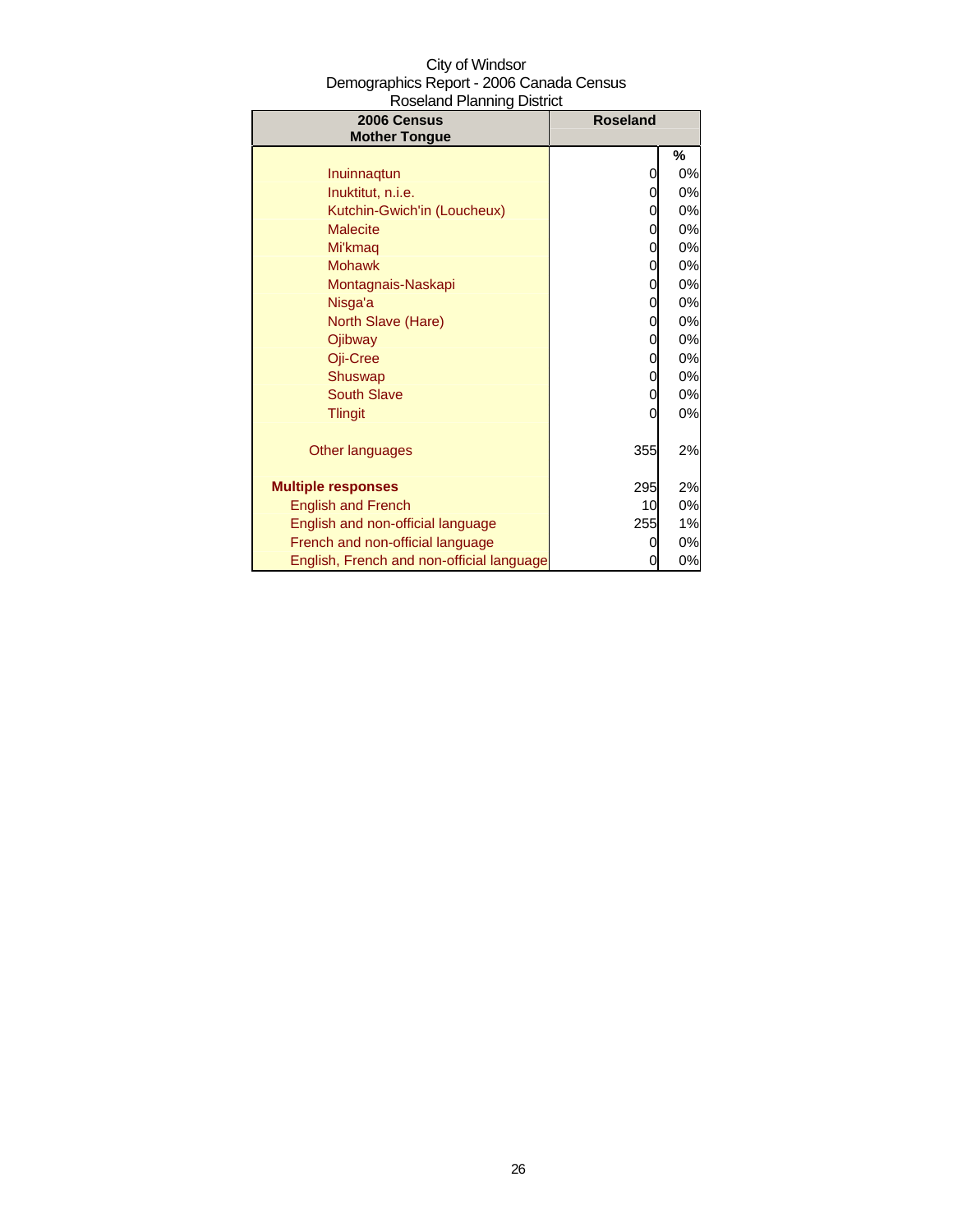# 2006 Census Knowledge of Official Language

| 2006 Census<br><b>Knowledge of Official Language</b>       | <b>Roseland</b>  |    |
|------------------------------------------------------------|------------------|----|
|                                                            |                  | %  |
| <b>Total Population by knowledge of official languages</b> | 17,157           |    |
| English only                                               | 15,34789%        |    |
| French only                                                | 0                | 0% |
| <b>English and French</b>                                  | 1,505            | 9% |
| Neither English nor French                                 | 300              | 2% |
| <b>Dominant Group</b>                                      | English only 89% |    |
| Total population by first official language spoken         | 17,162           |    |
| English                                                    | 16,35795%        |    |
| French                                                     | 320              | 2% |
| <b>English and French</b>                                  | 145              | 1% |
| Neither English nor French                                 | 265              | 2% |
| <b>Dominant Group</b>                                      | English 96%      |    |
| <b>Official language minority</b>                          |                  |    |
| (English in Quebec, French elsewhere)                      |                  |    |
| <b>Number</b>                                              | 430              |    |
| Percentage                                                 | 2.5%             |    |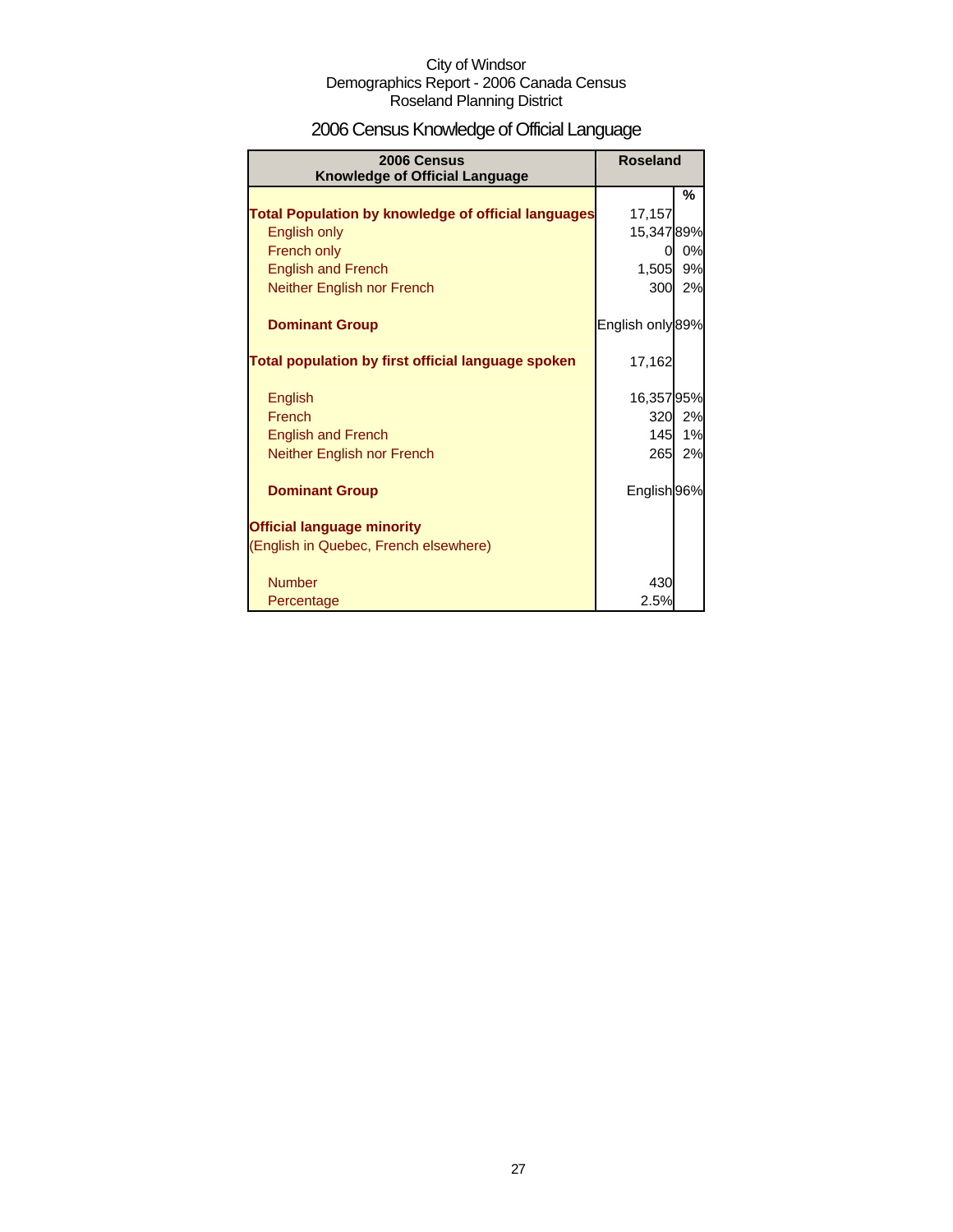# 2006 Census Knowledge of Non-official Language

| 2006 Census<br>Knowledge of Non-official Language              | <b>Roseland</b>                      |          |
|----------------------------------------------------------------|--------------------------------------|----------|
| <b>Total Population by Knowledge of Non-official Languages</b> | 17,157                               | %        |
|                                                                |                                      |          |
| <b>Population Speaking Non-official Languages</b>              | 7,611 44%                            |          |
| Top 5 Non-official Languages                                   | Italian <sub>15%</sub>               |          |
|                                                                | Arabic 14%<br>Chinese <sup>11%</sup> |          |
|                                                                | Panjabi (Punjabi)                    | 7%       |
|                                                                | Other languages                      | 7%       |
| <b>Italian</b>                                                 | 1,110                                | 6%       |
| Portuguese                                                     | 105                                  | 1%       |
| Romanian                                                       | 330<br>160                           | 2%<br>1% |
| Spanish<br><b>Danish</b>                                       | $\overline{0}$                       | 0%       |
| <b>Dutch</b>                                                   | 65                                   | 0%       |
| <b>Flemish</b>                                                 | $\overline{0}$                       | 0%       |
| <b>Frisian</b>                                                 | $\overline{0}$                       | 0%       |
| German                                                         | 210                                  | 1%       |
| Norwegian                                                      | 0                                    | 0%       |
| <b>Swedish</b>                                                 | 10                                   | 0%       |
| Yiddish<br><b>Bosnian</b>                                      | $\overline{0}$<br>25                 | 0%<br>0% |
| <b>Bulgarian</b>                                               | 10                                   | 0%       |
| Croatian                                                       | 95                                   | 1%       |
| <b>Czech</b>                                                   | $\overline{0}$                       | 0%       |
| Macedonian                                                     | 165                                  | 1%       |
| <b>Polish</b>                                                  | 250                                  | 1%       |
| <b>Russian</b>                                                 | 75<br>95                             | 0%       |
| <b>Serbian</b>                                                 |                                      | 1%       |
| Serbo-Croatian                                                 | 10                                   | 0%       |
| <b>Slovak</b><br>Slovenian                                     | 110<br>10                            | 1%<br>0% |
| Ukrainian                                                      | 35                                   | 0%       |
| Latvian                                                        | $\overline{0}$                       | 0%       |
| Lithuanian                                                     | 20                                   | 0%       |
| Estonian                                                       | $\overline{0}$                       | 0%       |
| Finnish                                                        | $\overline{0}$                       | 0%       |
| Hungarian<br><b>Greek</b>                                      | 175<br>190                           | 1%<br>1% |
|                                                                |                                      |          |
| Armenian                                                       | 20                                   | 0%       |
| <b>Turkish</b><br>Amharic                                      | 45<br>$\overline{0}$                 | 0%<br>0% |
| Arabic                                                         | 1,075                                | 6%       |
| <b>Hebrew</b>                                                  | $\overline{0}$                       | 0%       |
| <b>Maltese</b>                                                 | 0                                    | 0%       |
| Somali                                                         | 0                                    | 0%       |
| Tigrigna                                                       | 10                                   | 0%       |
| Bengali                                                        | 10                                   | 0%       |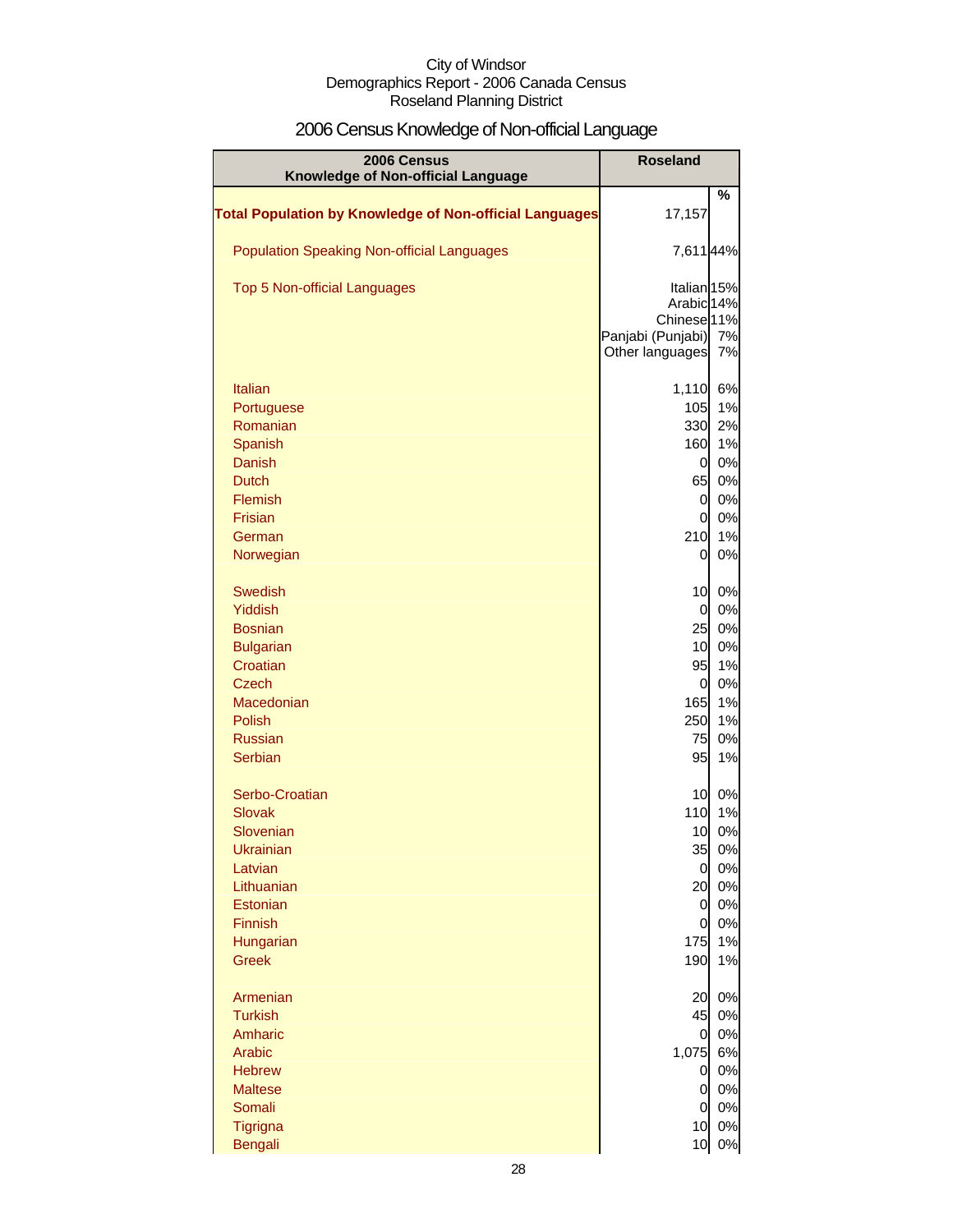| 2006 Census                            | <b>Roseland</b>                  |          |
|----------------------------------------|----------------------------------|----------|
| Knowledge of Non-official Language     |                                  |          |
|                                        |                                  | %        |
| Gujarati                               | 35                               | 0%       |
| Hindi                                  | 385                              | 2%       |
| <b>Kurdish</b>                         | 0                                | 0%       |
| Panjabi (Punjabi)                      | 540                              | 3%       |
| Pashto                                 | 0                                | 0%       |
| Persian (Farsi)                        | 10                               | 0%       |
| Sindhi                                 | 0                                | 0%       |
| Sinhala (Sinhalese)                    | 70                               | 0%       |
| Urdu                                   | 145                              | 1%       |
| Malayalam                              | 30                               | 0%       |
| Tamil                                  | 0                                | 0%       |
| <b>Telugu</b>                          | 55                               | 0%       |
| Japanese                               | 10                               | 0%       |
| Korean                                 | 95                               | 1%       |
| <b>Chinese</b>                         | 815                              | 5%       |
| Cantonese                              | 75                               | 0%       |
| <b>Mandarin</b>                        | 95                               | 1%       |
| <b>Taiwanese</b>                       | 0                                | 0%       |
| Chinese, n.o.s.                        | 645                              | 4%       |
| Lao                                    | 25                               | 0%       |
| Khmer (Cambodian)                      | 35                               | 0%       |
|                                        |                                  |          |
| Vietnamese<br><b>Bisayan languages</b> | 215<br>20                        | 1%<br>0% |
| <b>Ilocano</b>                         | 0                                | 0%       |
| <b>Malay</b>                           | 35                               | 0%       |
| Tagalog (Pilipino, Filipino)           | 175                              | 1%       |
| Akan (Twi)                             | 0                                | 0%       |
| Swahili                                | 0                                | 0%       |
| <b>Creoles</b>                         | 0                                | 0%       |
|                                        |                                  |          |
| <b>Aboriginal Languages</b>            | 0                                | 0%       |
| Algonquin                              | 0                                | 0%<br>0% |
| Atikamekw<br><b>Blackfoot</b>          | $\overline{0}$<br>$\overline{0}$ | 0%       |
| Carrier                                | $\overline{0}$                   | 0%       |
| Chilcotin                              | $\overline{0}$                   | 0%       |
| Chipewyan                              | $\overline{0}$                   | 0%       |
| <b>Cree</b>                            | $\overline{0}$                   | 0%       |
| Siouan languages (Dakota/Sioux)        | $\overline{0}$                   | 0%       |
| Dene                                   | $\overline{0}$                   | 0%       |
| <b>Dogrib</b>                          | $\overline{0}$                   | 0%       |
| Gitksan                                | $\overline{0}$                   | 0%       |
| Inuinnaqtun<br>Inuktitut, n.i.e.       | 0                                | 0%<br>0% |
| Kutchin-Gwich'in (Loucheux)            | 0<br>0                           | 0%       |
| <b>Malecite</b>                        | 0                                | 0%       |
| Mi'kmaq                                | 0                                | 0%       |
| <b>Mohawk</b>                          | 0                                | 0%       |
| Montagnais-Naskapi                     | 0                                | 0%       |
| Nisga'a                                | 0                                | 0%       |
| North Slave (Hare)                     | 0                                | 0%       |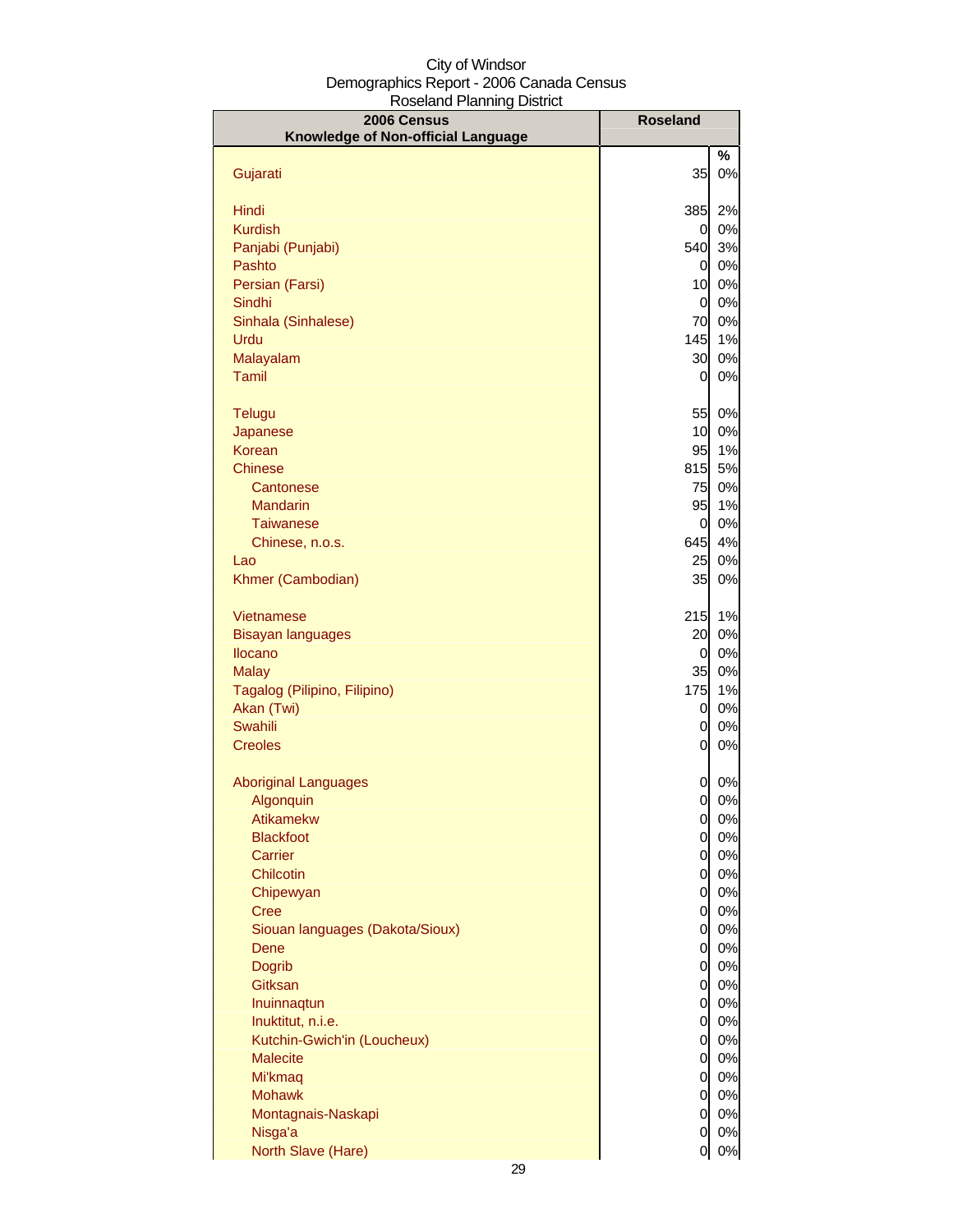| 2006 Census<br>Knowledge of Non-official Language | <b>Roseland</b> |    |
|---------------------------------------------------|-----------------|----|
|                                                   |                 | %  |
| Ojibway                                           |                 | 0% |
| Oji-Cree                                          |                 | 0% |
| Shuswap                                           |                 | 0% |
| <b>South Slave</b>                                |                 | 0% |
| <b>Tlingit</b>                                    | 0               | 0% |
|                                                   |                 |    |
| Other languages                                   | 50              | 3% |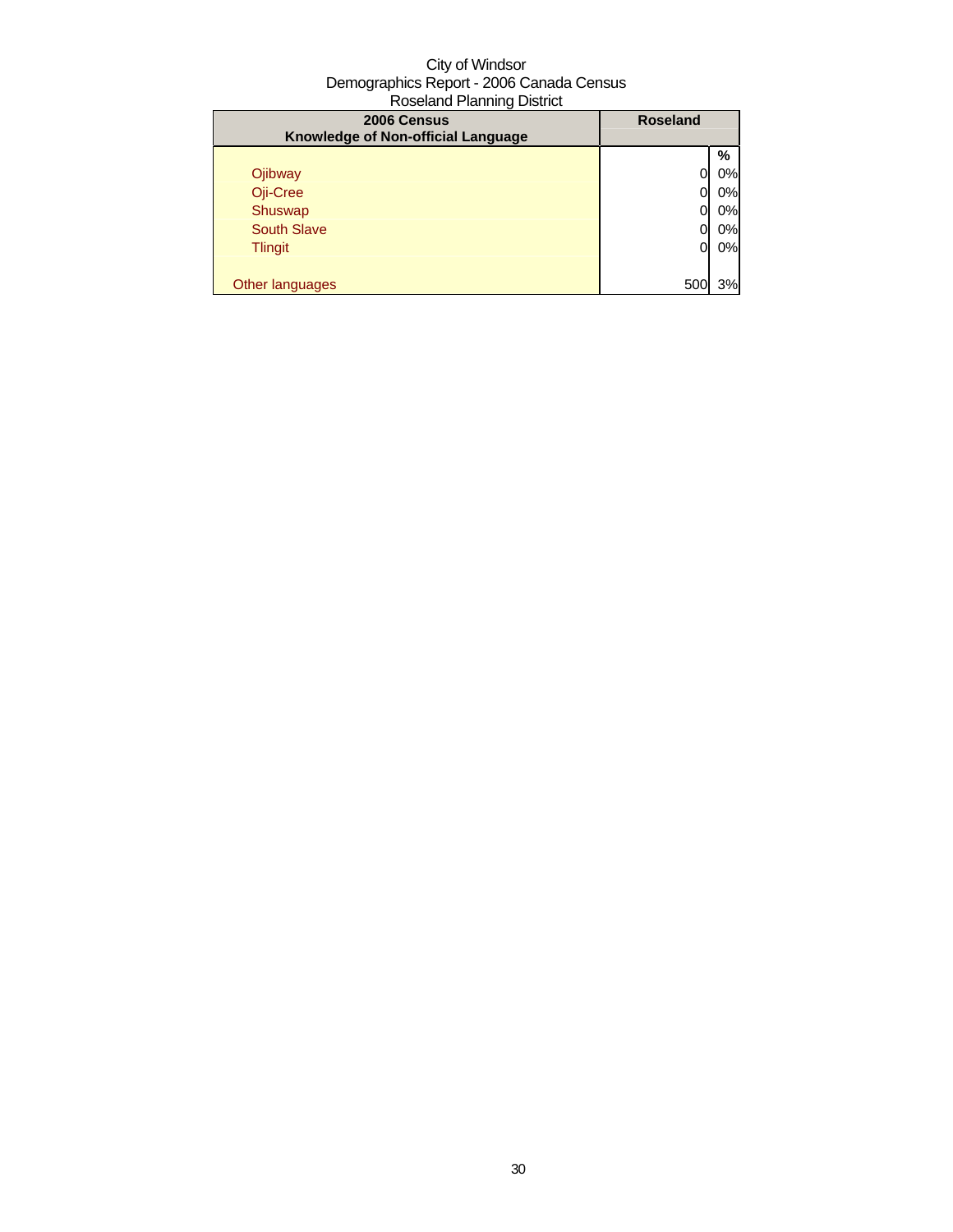# 2006 Census Home Language

| 2006 Census<br><b>Home Language</b>      | <b>Roseland</b>                                                                             |          |
|------------------------------------------|---------------------------------------------------------------------------------------------|----------|
|                                          |                                                                                             | %        |
| <b>Total Population by Home Language</b> | \$17,162                                                                                    |          |
| <b>Dominant Official Language</b>        | English                                                                                     |          |
| Top 5 Non-official Languages             | Chinese <sup>18%</sup><br>Arabic 16%<br>Panjabi (Punjabi) 11%<br>Other languages<br>Italian | 9%<br>9% |
| Single responses                         | 16,75798%                                                                                   |          |
| <b>Official languages</b>                | 13,592 79%                                                                                  |          |
| <b>English</b>                           | 13,517 79%                                                                                  |          |
| French                                   | 75                                                                                          | 0%       |
| Non-official languages                   | 3,145 18%                                                                                   |          |
| <b>Italian</b>                           | 270                                                                                         | 2%       |
| Portuguese                               | 35                                                                                          | 0%       |
| Romanian                                 | 175                                                                                         | 1%       |
| <b>Spanish</b>                           | 20                                                                                          | 0%       |
| Danish                                   | 0                                                                                           | 0%       |
| <b>Dutch</b>                             | 0                                                                                           | 0%       |
| Flemish                                  | $\mathbf 0$                                                                                 | 0%       |
| Frisian                                  | $\mathbf 0$                                                                                 | 0%       |
| German                                   | 20                                                                                          | 0%       |
| Norwegian                                | 0                                                                                           | 0%       |
| <b>Swedish</b>                           | 0                                                                                           | 0%       |
| <b>Yiddish</b>                           | $\mathbf 0$                                                                                 | 0%       |
| <b>Bosnian</b>                           | $\mathbf 0$                                                                                 | 0%       |
| <b>Bulgarian</b>                         | $\mathbf 0$                                                                                 | 0%       |
| Croatian                                 | $\mathbf 0$                                                                                 | 0%       |
| <b>Czech</b>                             | $\mathbf 0$                                                                                 | 0%       |
| Macedonian                               | 35                                                                                          | 0%       |
| Polish                                   | 145                                                                                         | $1\%$    |
| <b>Russian</b>                           | 25                                                                                          | 0%       |
| <b>Serbian</b>                           | 10                                                                                          | 0%       |
| Serbo-Croatian                           | 0                                                                                           | 0%       |
| <b>Slovak</b>                            | 20                                                                                          | 0%       |
| Slovenian                                | 0                                                                                           | 0%       |
| <b>Ukrainian</b>                         | $\mathbf 0$                                                                                 | 0%       |
| Latvian                                  | 0                                                                                           | 0%       |
| Lithuanian                               | 0                                                                                           | 0%       |
| Estonian                                 | 0                                                                                           | 0%       |
| Finnish                                  | 0                                                                                           | 0%       |
| Hungarian                                | 65                                                                                          | 0%       |
| <b>Greek</b>                             | 25                                                                                          | 0%       |
| Armenian                                 | 20                                                                                          | 0%       |
| <b>Turkish</b>                           | 20                                                                                          | 0%       |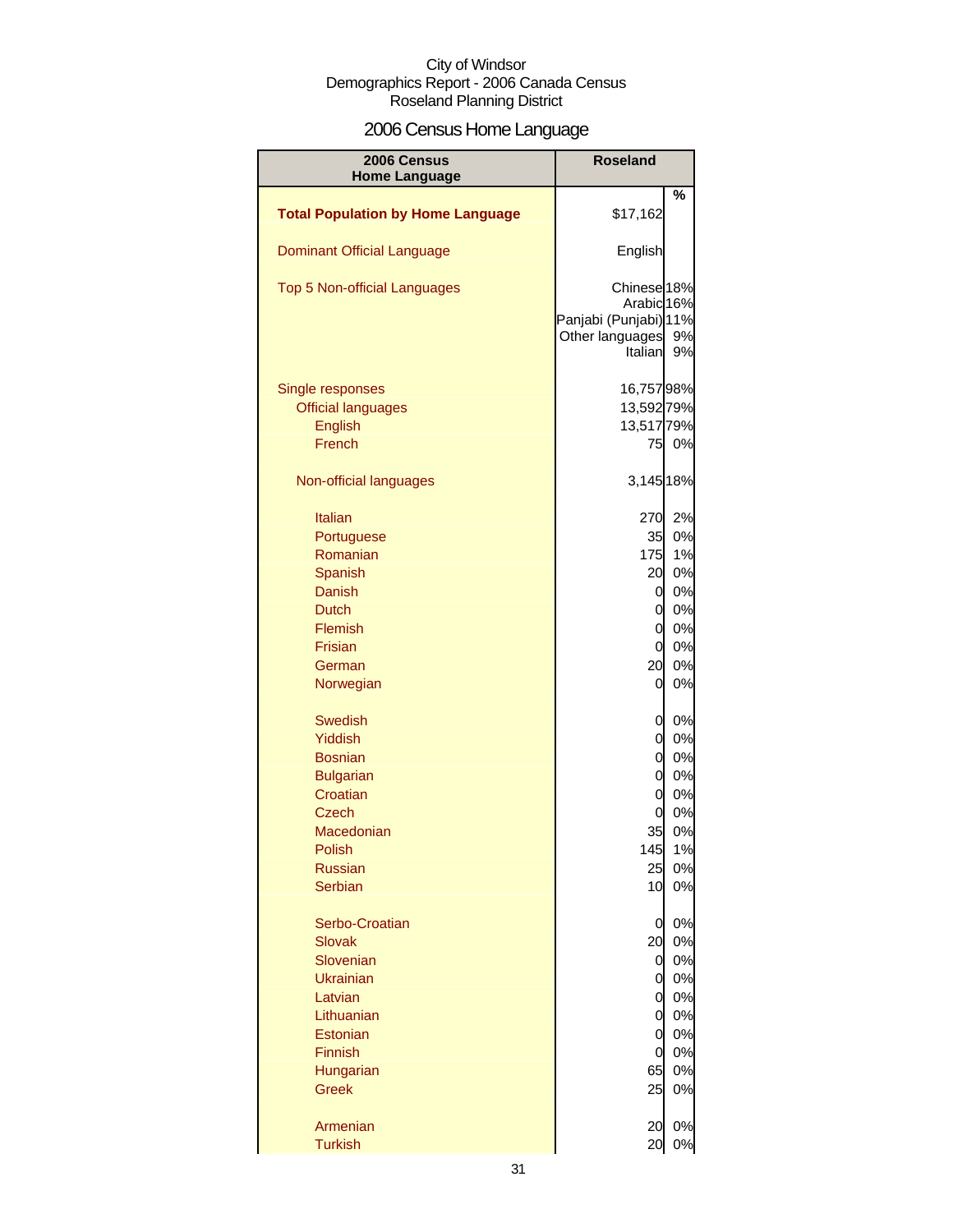| 2006 Census<br><b>Home Language</b> | <b>Roseland</b> |       |
|-------------------------------------|-----------------|-------|
|                                     |                 | %     |
| Amharic                             | 0               | 0%    |
| Arabic                              | 480             | 3%    |
| <b>Hebrew</b>                       | 0               | 0%    |
| <b>Maltese</b>                      | 0               | 0%    |
| Somali                              | 0               | 0%    |
| <b>Tigrigna</b>                     | $\overline{0}$  | 0%    |
| Bengali                             | 10              | 0%    |
| Gujarati                            | 30              | 0%    |
|                                     |                 |       |
| Hindi                               | 65              | 0%    |
| <b>Kurdish</b>                      | 0               | 0%    |
| Panjabi (Punjabi)                   | 320             | 2%    |
| Pashto                              | 0               | 0%    |
| Persian (Farsi)                     | 0               | 0%    |
| Sindhi                              | 0               | 0%    |
| Sinhala (Sinhalese)                 | 35              | 0%    |
| Urdu                                | 55              | 0%    |
| Malayalam                           | 0               | 0%    |
| Tamil                               | 0               | $0\%$ |
| <b>Telugu</b>                       | 30              | 0%    |
| Japanese                            | 10              | 0%    |
| Korean                              | 80              | 0%    |
| <b>Chinese</b>                      | 535             | 3%    |
| Cantonese                           | 25              | 0%    |
| <b>Mandarin</b>                     | 95              | 1%    |
|                                     |                 | 0%    |
| Taiwanese                           | 0<br>415        | 2%    |
| Chinese, n.o.s.                     |                 | 0%    |
| Lao<br>Khmer (Cambodian)            | 20<br>25        | 0%    |
|                                     |                 |       |
| Vietnamese                          | 135             | 1%    |
| <b>Bisayan languages</b>            | 0               | 0%    |
| <b>Ilocano</b>                      | 0               | 0%    |
| <b>Malay</b>                        | 10              | 0%    |
| Tagalog (Pilipino, Filipino)        | 40              | 0%    |
| Akan (Twi)                          | 0               | $0\%$ |
| Swahili                             | 0               | $0\%$ |
| <b>Creoles</b>                      | $\pmb{0}$       | $0\%$ |
| <b>Aboriginal Languages</b>         | $\mathbf 0$     | 0%    |
| Algonquin                           | $\overline{0}$  | 0%    |
| Atikamekw                           | $\overline{O}$  | 0%    |
| <b>Blackfoot</b>                    | $\overline{O}$  | 0%    |
| Carrier                             | $\overline{0}$  | 0%    |
| Chilcotin                           | $\overline{0}$  | 0%    |
| Chipewyan                           | $\overline{0}$  | 0%    |
| <b>Cree</b>                         | $\overline{0}$  | 0%    |
| Siouan languages (Dakota/Sioux)     | $\overline{O}$  | 0%    |
| Dene                                | $\overline{O}$  | 0%    |
| Dogrib                              | $\overline{0}$  | 0%    |
| Gitksan                             | $\overline{0}$  | 0%    |
| Inuinnaqtun                         | $\overline{0}$  | 0%    |
| Inuktitut, n.i.e.                   | 0               | $0\%$ |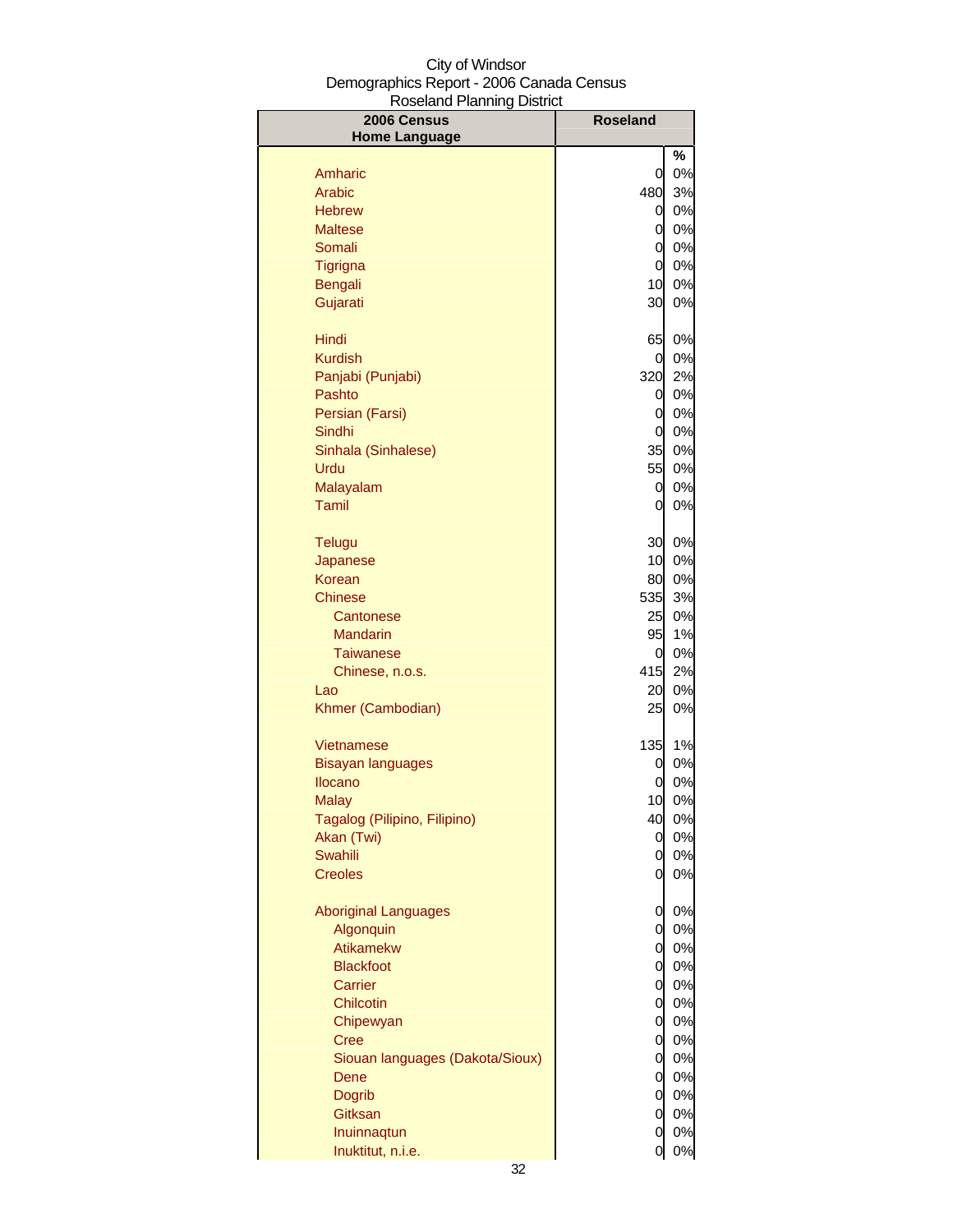| City of Windsor                          |
|------------------------------------------|
| Demographics Report - 2006 Canada Census |
| Roseland Planning District               |

| n coocidi id i lidili ili ig Diotriot<br>2006 Census | <b>Roseland</b> |    |
|------------------------------------------------------|-----------------|----|
| <b>Home Language</b>                                 |                 |    |
|                                                      |                 | %  |
| Kutchin-Gwich'in (Loucheux)                          | 0               | 0% |
| <b>Malecite</b>                                      | 0               | 0% |
| Mi'kmaq                                              | 0               | 0% |
| <b>Mohawk</b>                                        | 0               | 0% |
| Montagnais-Naskapi                                   | 0               | 0% |
| Nisga'a                                              | 0               | 0% |
| North Slave (Hare)                                   | 0               | 0% |
| Ojibway                                              | 0               | 0% |
| Oji-Cree                                             | 0               | 0% |
| Shuswap                                              | 0               | 0% |
| <b>South Slave</b>                                   | 0               | 0% |
| <b>Tlingit</b>                                       | 0               | 0% |
|                                                      |                 |    |
| Other languages                                      | 280             | 2% |
|                                                      |                 |    |
| <b>Multiple responses</b>                            | 400             | 2% |
| <b>English and French</b>                            | 45              | 0% |
| English and non-official language                    | 355             | 2% |
| French and non-official language                     | 0               | 0% |
| English, French and non-official language            | 0               | 0% |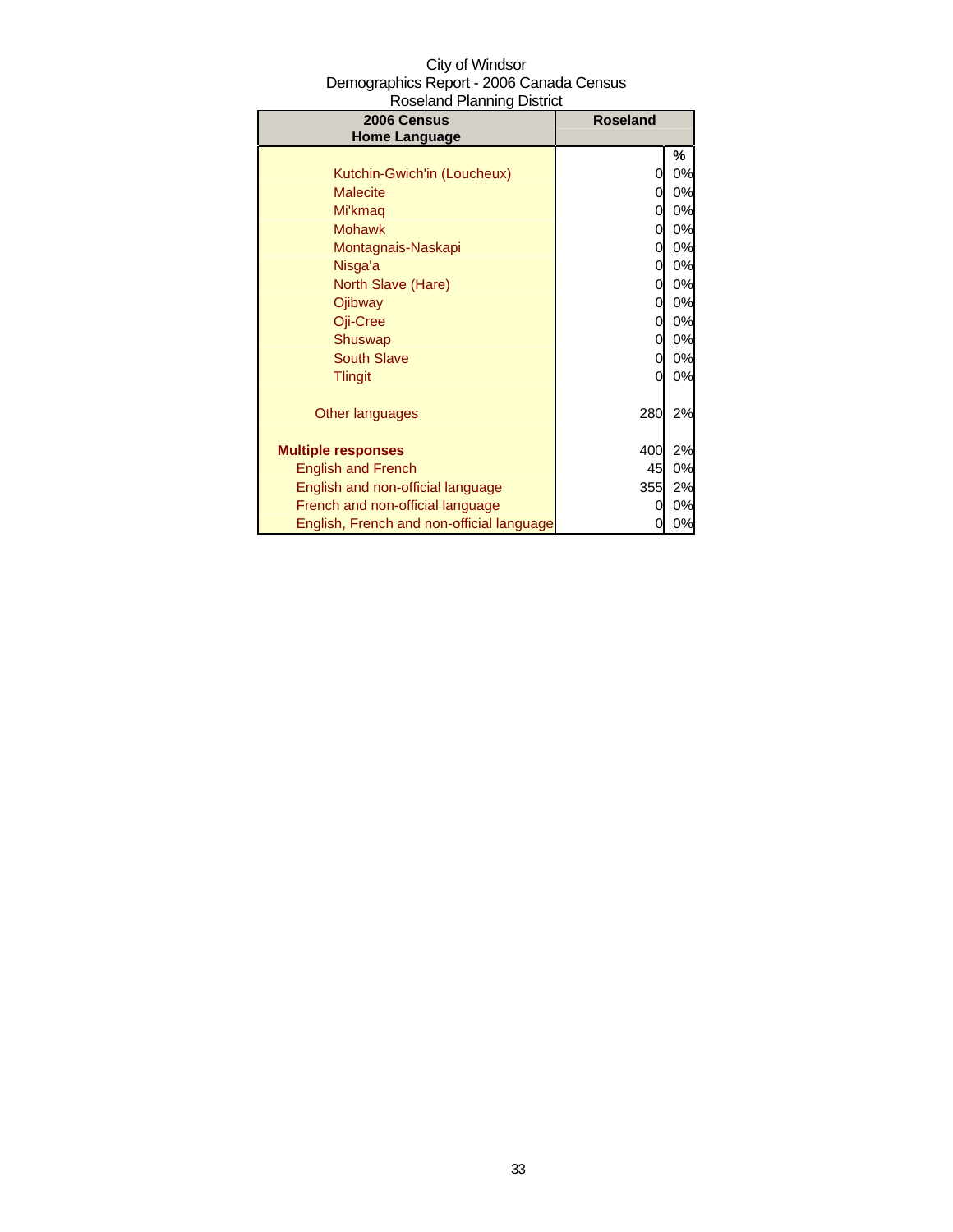# 2006 Census Citizenship and Generation Status

| 2006 Census<br><b>Citizenship and Generation Status</b>                                                                                                                       | <b>Roseland</b> |   |
|-------------------------------------------------------------------------------------------------------------------------------------------------------------------------------|-----------------|---|
| <b>Total Population by Citizenship</b>                                                                                                                                        | 17,157          | % |
| Canadian citizens                                                                                                                                                             | 15,90793%       |   |
| Under age 18                                                                                                                                                                  | 4,32625%        |   |
| Age 18 and over                                                                                                                                                               | 11,582 68%      |   |
| Not Canadian citizens                                                                                                                                                         | 1,255 7%        |   |
| Population 15 years and over by Generation Status*                                                                                                                            | 13,262          |   |
| 1st generation                                                                                                                                                                | 5,096 38%       |   |
| 2nd generation                                                                                                                                                                | 3,16024%        |   |
| 3rd generation or more                                                                                                                                                        | 5,011 38%       |   |
| *Generation status of the respondent, i.e. "1st", "2nd" or "3rd+" generation, refers to whether the respondent or the<br>respondent's parents were born in or outside Canada. |                 |   |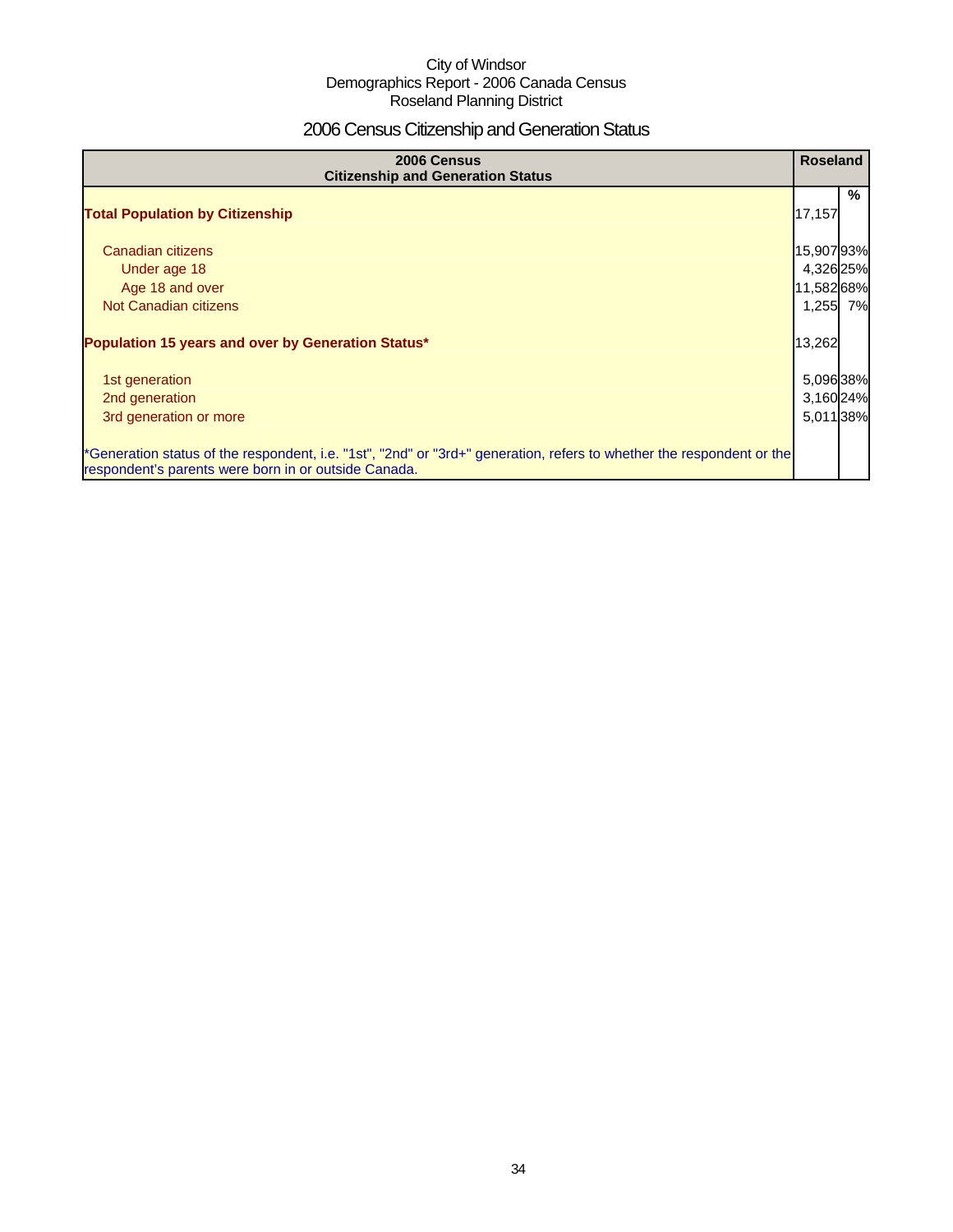# 2006 Census Immigration and Place of Birth

| 2006 Census                                                    | <b>Roseland</b>                           |         |
|----------------------------------------------------------------|-------------------------------------------|---------|
| <b>Immigration and Place of Birth</b>                          |                                           |         |
| <b>Total Immigrant Population by Period of Immigration</b>     | 5,416                                     | %       |
|                                                                |                                           |         |
| Before 1961                                                    |                                           | 685 13% |
| 1961 to 1970                                                   | 490                                       | 9%      |
| 1971 to 1980                                                   | 460                                       | 8%      |
| 1981 to 1990                                                   |                                           | 885 16% |
| 1991 to 2000                                                   | 1,945 36%                                 |         |
| 1991 to 1995                                                   |                                           | 765 14% |
| 1996 to 2000<br>2001 to 2006                                   | 1,15021%                                  | 870 16% |
|                                                                |                                           |         |
| <b>Total Immigrant Population by Age at Immigration</b>        | 5,401                                     |         |
| <b>Under 5 years</b>                                           | 650 12%                                   |         |
| 5 to 14 years                                                  | 985 18%                                   |         |
| 15 to 24 years                                                 | 1,260 23%                                 |         |
| 25 to 44 years                                                 | 2,125 39%                                 |         |
| 45 years and over                                              |                                           | 375 7%  |
|                                                                |                                           |         |
| <b>Total Population by Immigrant Status and Place of Birth</b> | 17,162                                    |         |
| Non-immigrants                                                 | 11,587 68%                                |         |
| Born in province of residence                                  | 10,897 63%                                |         |
| Born outside province of residence                             |                                           | 675 4%  |
| Immigrants                                                     | 5,416 32%                                 |         |
| Non-permanent residents                                        |                                           | 155 1%  |
| <b>Total Immigrants by Place of Birth</b>                      | 5,416                                     |         |
| Top 5 Immigrant Places of Birth                                | Southern Europe <sup>17%</sup>            |         |
|                                                                | Southern Asia 14%                         |         |
|                                                                | West Central Asia and the Middle East 13% |         |
|                                                                | Eastern Europe <sup>13%</sup>             |         |
|                                                                | Eastern Asia 11%                          |         |
| <b>United States of America</b>                                | 390                                       | 7%      |
| <b>Central America</b>                                         | $\overline{0}$                            | 0%      |
| Caribbean and Bermuda                                          | 90                                        | 2%      |
| South America                                                  | 60                                        | 1%      |
| Europe                                                         | 2,010 37%                                 |         |
| <b>Western Europe</b>                                          | 155                                       | 3%      |
| <b>Eastern Europe</b>                                          |                                           | 715 13% |
| <b>Southern Europe</b>                                         |                                           | 935 17% |
| Italy                                                          | 455                                       | 8%      |
| <b>Other Southern Europe</b>                                   | 455                                       | 8%      |
| <b>Northern Europe</b>                                         | 225                                       | 4%      |
| <b>United Kingdom</b>                                          | 225                                       | 4%      |
| <b>Other Northern Europe</b>                                   | 10                                        | 0%      |
| Africa                                                         | 255                                       | 5%      |
| <b>Western Africa</b>                                          | 170                                       | 3%      |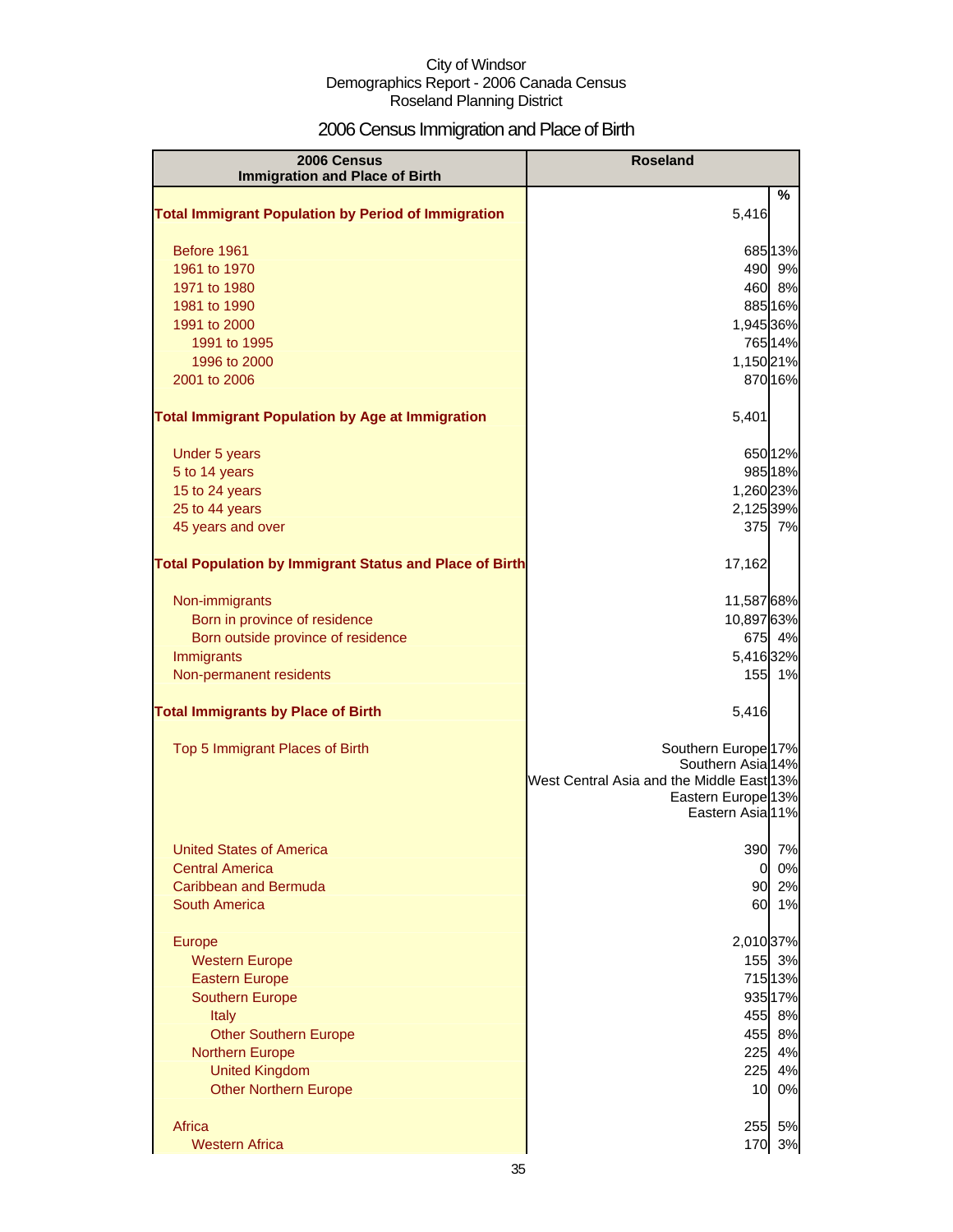| 2006 Census                           | <b>Roseland</b> |         |
|---------------------------------------|-----------------|---------|
| <b>Immigration and Place of Birth</b> |                 |         |
|                                       |                 | %       |
| <b>Eastern Africa</b>                 | 10              | 0%      |
| <b>Northern Africa</b>                | 75              | 1%      |
| <b>Central Africa</b>                 | 0               | 0%      |
| <b>Southern Africa</b>                | 20              | 0%      |
|                                       |                 |         |
| Asia and the Middle East              | 2,570 47%       |         |
| West Central Asia and the Middle East |                 | 720 13% |
| Eastern Asia                          |                 | 565 10% |
| China                                 | 425             | 8%      |
| <b>Hong Kong</b>                      | 20              | 0%      |
| <b>Other Eastern Asia</b>             | 150             | 3%      |
| Southeast Asia                        | 475             | 9%      |
| <b>Philippines</b>                    | 180             | 3%      |
| <b>Other Southeast Asia</b>           | 320             | 6%      |
| <b>Southern Asia</b>                  |                 | 750 14% |
| India                                 |                 | 635 12% |
| <b>Other Southern Asia</b>            |                 | 130 2%  |
|                                       |                 |         |
| Oceania and other                     | 15              | 0%      |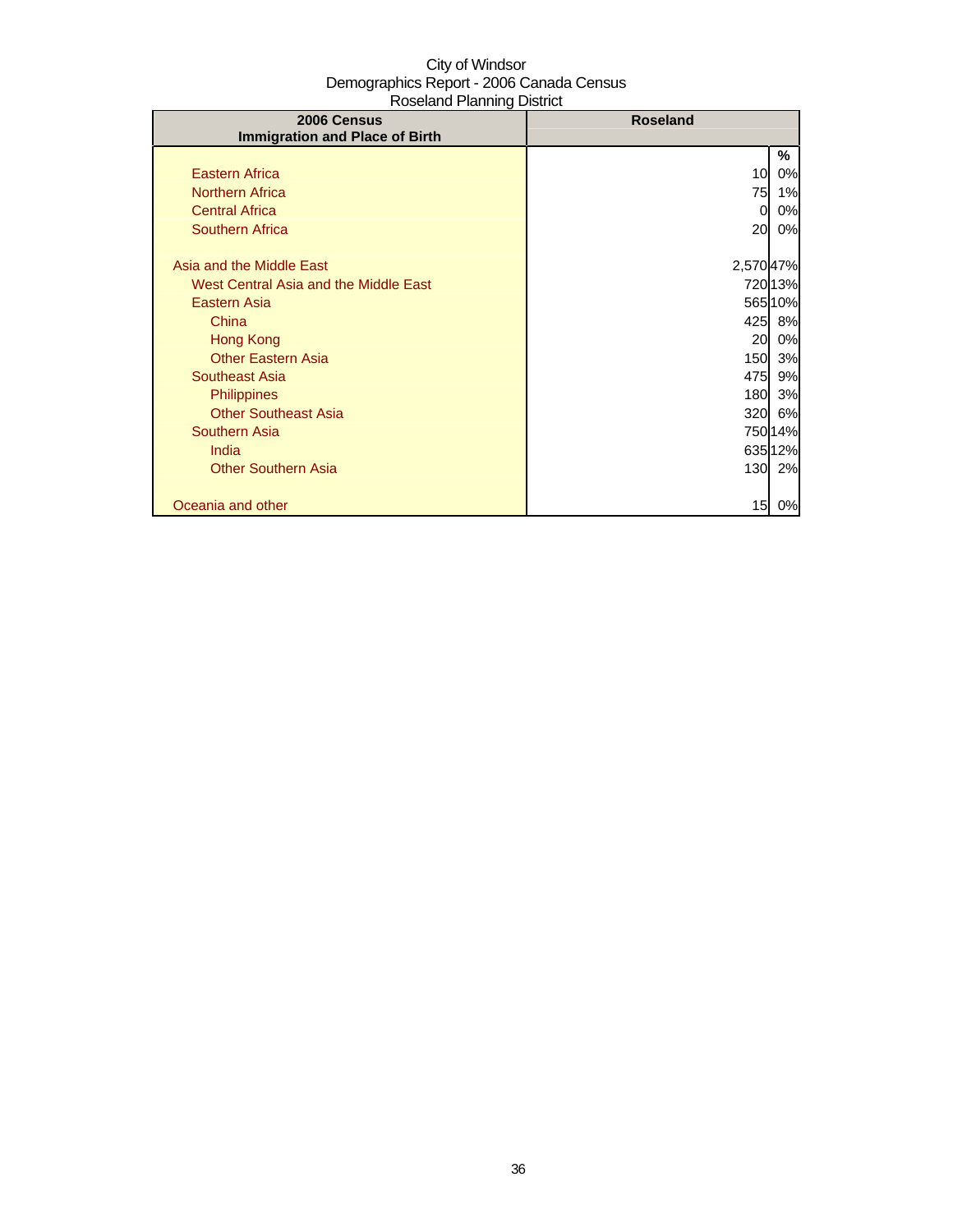| 2006 Census<br>Recent Immigration and Place of Birth (2001-2006) | <b>Roseland</b>                         |         |
|------------------------------------------------------------------|-----------------------------------------|---------|
|                                                                  |                                         | %       |
| <b>Total Recent Immigrants by Selected Places of Birth</b>       | 860                                     |         |
| Top 5 Recent Immigrant Places of Birth                           | Southern Asia 31%                       |         |
|                                                                  | Eastern Asia 15%                        |         |
|                                                                  | United States of America <sup>11%</sup> |         |
|                                                                  | Western Africa 11%<br>Southeast Asia 9% |         |
|                                                                  |                                         |         |
| <b>United States of America</b>                                  |                                         | 95 11%  |
| <b>Central America</b>                                           | 01                                      | 0%      |
| Caribbean and Bermuda                                            | 0l                                      | 0%      |
| <b>South America</b>                                             | 0                                       | 0%      |
| <b>Europe</b>                                                    |                                         | 115 13% |
| <b>Western Europe</b>                                            | 20                                      | 2%      |
| <b>Eastern Europe</b>                                            | 25                                      | 3%      |
| <b>Southern Europe</b>                                           | 40                                      | 5%      |
| Italy                                                            | 10                                      | 1%      |
| <b>Other Southern Europe</b>                                     | 50                                      | 6%      |
| <b>Northern Europe</b>                                           | 20                                      | 2%      |
| <b>United Kingdom</b>                                            | 10                                      | 1%      |
| <b>Other Northern Europe</b>                                     | 0                                       | 0%      |
| Africa                                                           |                                         | 110 13% |
| <b>Western Africa</b>                                            |                                         | 95 11%  |
| <b>Eastern Africa</b>                                            | 0I                                      | 0%      |
| <b>Northern Africa</b>                                           | 20                                      | 2%      |
| <b>Central Africa</b>                                            | 01                                      | 0%      |
| <b>Southern Africa</b>                                           | <sup>O</sup>                            | 0%      |
| Asia and the Middle East                                         |                                         | 550 64% |
| West Central Asia and the Middle East                            | 65                                      | 8%      |
| <b>Eastern Asia</b>                                              |                                         | 130 15% |
| China                                                            |                                         | 95 11%  |
| <b>Hong Kong</b>                                                 | 01                                      | 0%      |
| <b>Other Eastern Asia</b>                                        | 50                                      | 6%      |
| Southeast Asia                                                   | 80                                      | 9%      |
| Philippines                                                      | 40                                      | 5%      |
| <b>Other Southeast Asia</b>                                      | 35                                      | 4%      |
| Southern Asia                                                    |                                         | 265 31% |
| India                                                            |                                         | 170 20% |
| <b>Other Southern Asia</b>                                       | 55                                      | 6%      |
| Oceania and other                                                | 0                                       | 0%      |

# 2006 Census Recent Immigration and Place of Birth (2001-2006)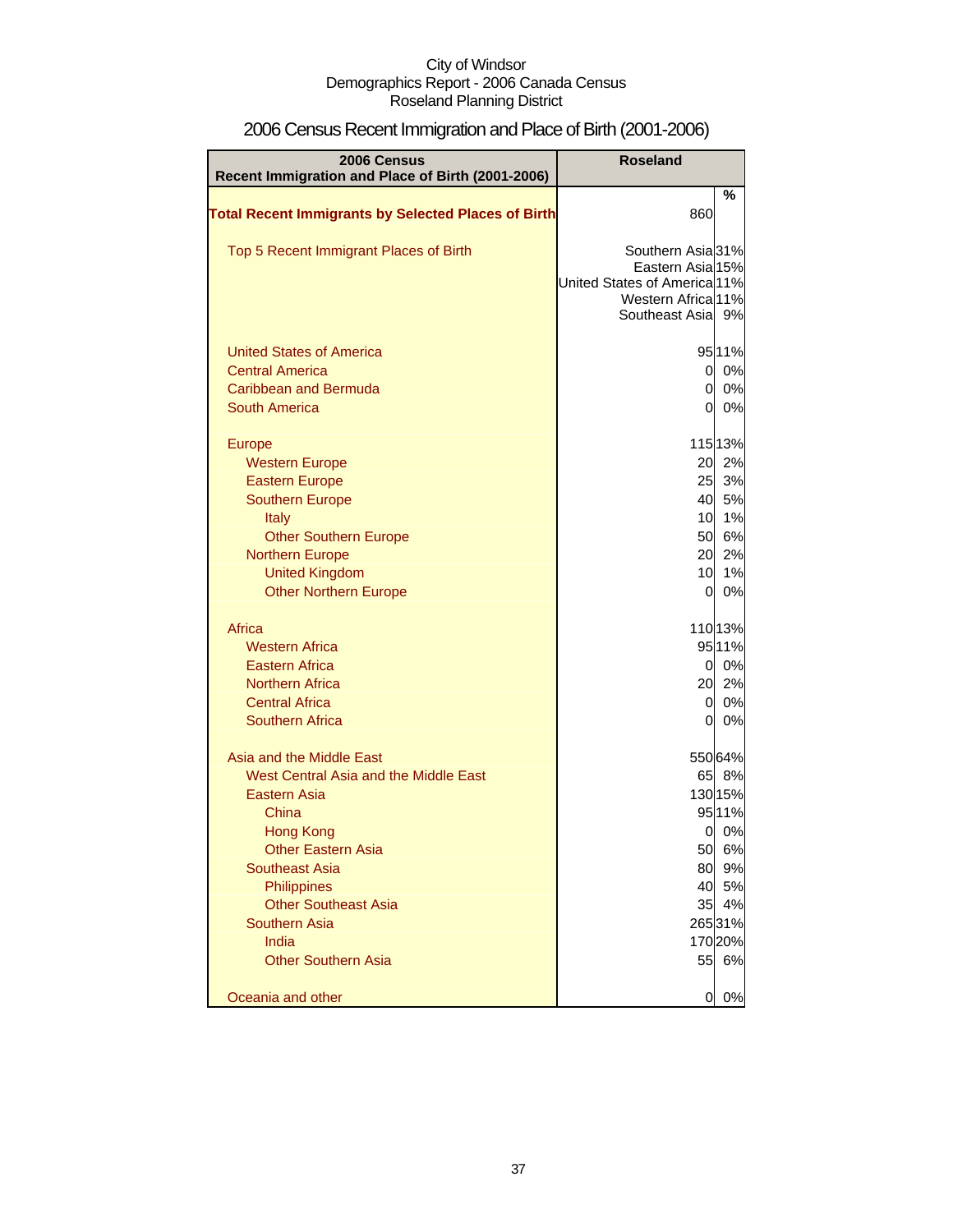# 2006 Census Mobility

| 2006 Census<br><b>Mobility</b>                    | <b>Roseland</b> |    |
|---------------------------------------------------|-----------------|----|
|                                                   |                 | %  |
| <b>Total Population by 1 year mobility status</b> | 16,857          |    |
| Non-movers (same address one year ago)            | 15,56292%       |    |
| <b>Movers</b>                                     | 1,290           | 8% |
| Non-migrants                                      | 895             | 5% |
| <b>Migrants</b>                                   | 415             | 2% |
| Internal migrants                                 | 240             | 1% |
| Intraprovincial migrants                          | 195             | 1% |
| Interprovincial migrants                          | 10              | 0% |
| <b>External migrants</b>                          | 195             | 1% |
| <b>Total Population by 5 year mobility status</b> | 15,792          |    |
| Non-movers (same address five years ago)          | 9,35656%        |    |
| <b>Movers</b>                                     | 6,436 38%       |    |
| Non-migrants                                      | 4,060 24%       |    |
| <b>Migrants</b>                                   | 2,360 14%       |    |
| Internal migrants                                 | 1,535           | 9% |
| Intraprovincial migrants                          | 1,275           | 8% |
| Interprovincial migrants                          | 210             | 1% |
| <b>External migrants</b>                          | 835             | 5% |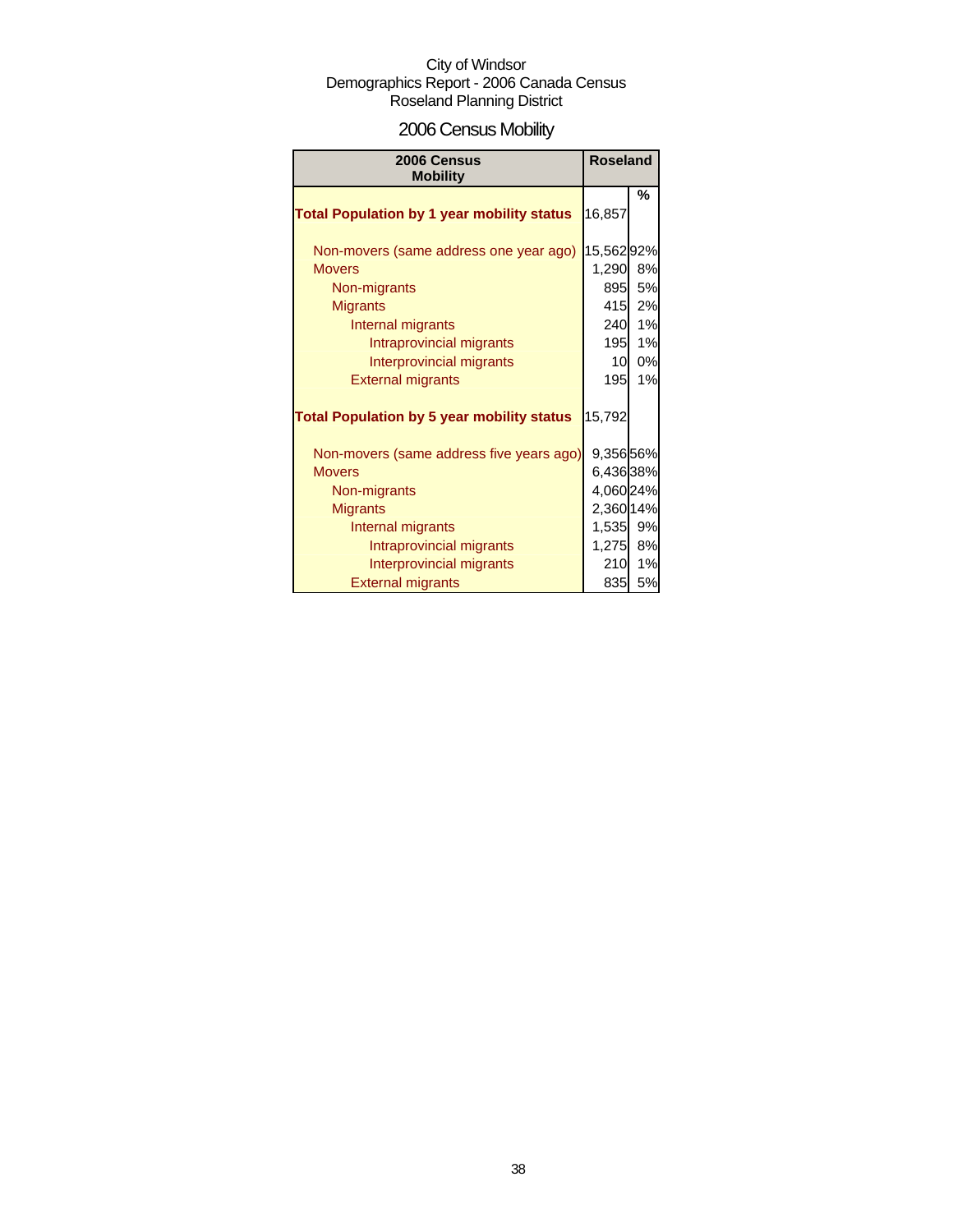# 2006 Census Aboriginal Population

| 2006 Census<br><b>Aboriginal Population</b>                                                                                                                                                                                                                                                 | <b>Roseland</b>                            |                                                         |
|---------------------------------------------------------------------------------------------------------------------------------------------------------------------------------------------------------------------------------------------------------------------------------------------|--------------------------------------------|---------------------------------------------------------|
| Population by Aboriginal* and non-Aboriginal Identity                                                                                                                                                                                                                                       | 17,157                                     |                                                         |
| Aboriginal population<br><b>Single Response</b><br><b>Inuit</b><br><b>Metis</b><br>North American Indian                                                                                                                                                                                    | 220<br>0                                   | 250 1%<br>1%<br>0%<br>65 0%<br>155 1%                   |
| Multiple responses                                                                                                                                                                                                                                                                          | 10                                         | 0%                                                      |
| Aboriginal responses not included elsewhere                                                                                                                                                                                                                                                 | $\Omega$                                   | 0%                                                      |
| Non-Aboriginal population                                                                                                                                                                                                                                                                   | 16,91799%                                  |                                                         |
| <b>Population by Registered Indian Status</b>                                                                                                                                                                                                                                               | 17,167                                     |                                                         |
| <b>Registered Indian</b><br>Not a Registered Indian                                                                                                                                                                                                                                         | 95<br>17,072 99%                           | 1%                                                      |
| <b>Population by Aboriginal and Non-Aboriginal Ancestry</b>                                                                                                                                                                                                                                 | 17,165                                     |                                                         |
| Aboriginal ancestry<br>North American Indian single ancestry<br>North American Indian and non-Aboriginal ancestries<br>Métis single ancestry<br>Métis and non-Aboriginal ancestries<br>Inuit single ancestry<br>Inuit and non-Aboriginal ancestries<br>Other Aboriginal multiple ancestries | 15<br>50<br>$\mathbf{0}$<br>$\Omega$<br>ΩI | 380 2%<br>70 0%<br>240 1%<br>0%<br>0%<br>0%<br>0%<br>0% |
| Non-Aboriginal ancestry                                                                                                                                                                                                                                                                     | 16,77598%                                  |                                                         |
| Indian Reservation DAs that refused enumeration                                                                                                                                                                                                                                             | $\Omega$                                   |                                                         |
| * Refers to those persons who reported identifying with at least one Aboriginal group, i.e. North American Indian,<br>Métis or Inuit (Eskimo).                                                                                                                                              |                                            |                                                         |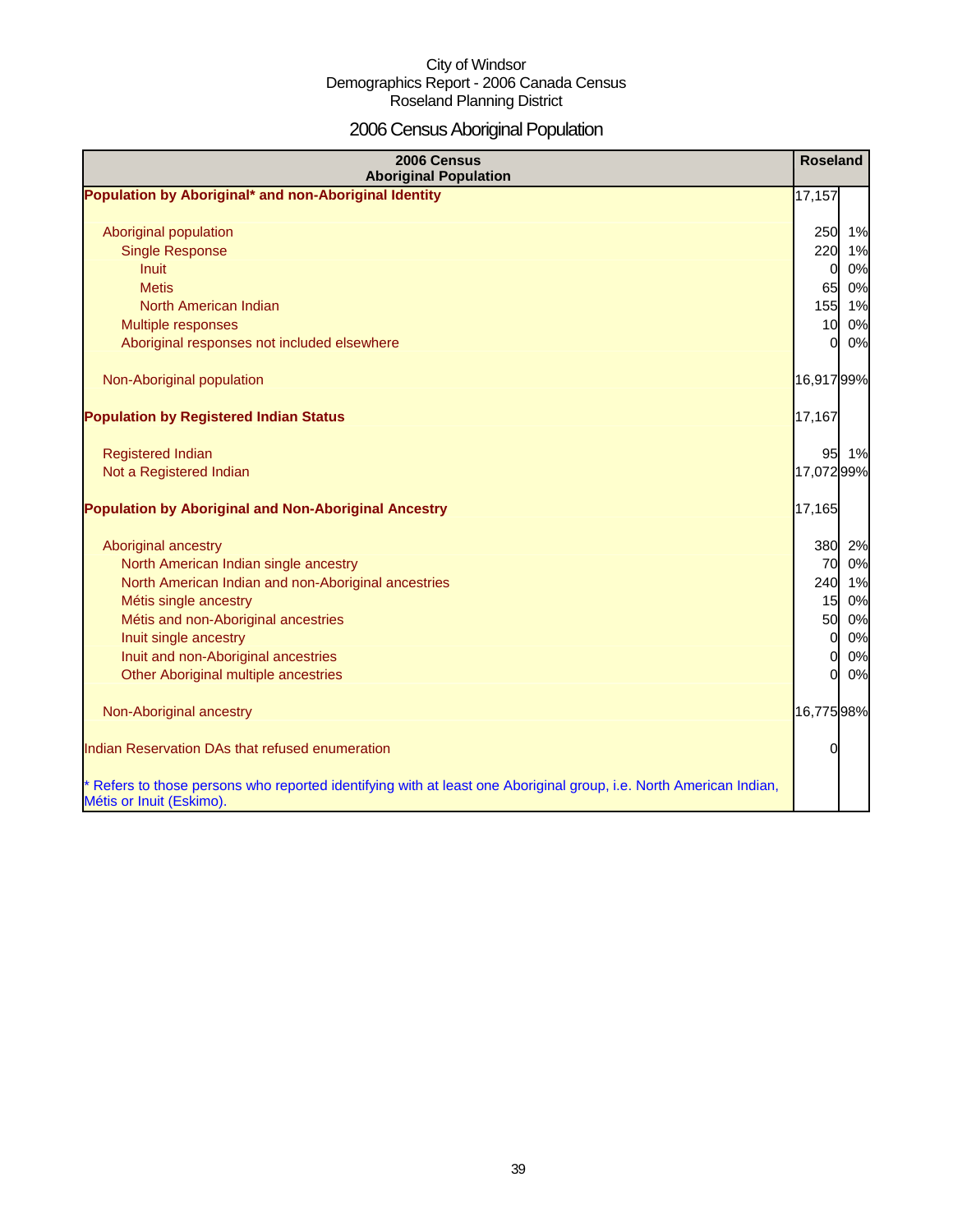# 2006 Census Labour Force by Sex Comparison

| 2006 Census                                                        |                      |         | <b>Roseland</b>     |         |                |         |
|--------------------------------------------------------------------|----------------------|---------|---------------------|---------|----------------|---------|
| <b>Labour Force by Sex</b><br>Comparison                           |                      |         |                     |         |                |         |
|                                                                    | <b>Total</b>         |         | <b>Males</b>        |         | <b>Females</b> |         |
| <b>Total Population 15 years and over by Labour Force Activity</b> | Population<br>13,260 |         | 6,340               |         | 6,890          |         |
|                                                                    |                      |         |                     |         |                |         |
| In the labour force                                                |                      |         | 8,595 65% 4,485 71% |         | 4,100 60%      |         |
| Employed                                                           |                      |         | 8,030 61% 4,245 67% |         | 3,765 55%      |         |
| <b>Unemployed</b>                                                  | 555                  | 4%      |                     | 235 4%  | 330            | 5%      |
| Not in the labour force                                            |                      |         | 4,65035% 1,840 29%  |         | 2,790 40%      |         |
| Participation rate                                                 | 64.8%                |         | 70.7%               |         | 59.5%          |         |
| Employment-population ratio                                        | 60.6%                |         | 67.0%               |         | 54.6%          |         |
| Unemployment rate                                                  | 6.5%                 |         | 5.2%                |         | 8.0%           |         |
| <b>Total Population 15-24 years by Labour Force Activity</b>       | 1,935                |         | 935                 |         | 1,000          |         |
| In the labour force                                                | 1,21563%             |         |                     | 59063%  |                | 630 63% |
| Employed                                                           | 1,04554%             |         |                     | 51055%  |                | 51552%  |
| <b>Unemployed</b>                                                  |                      | 185 10% |                     | 45 5%   |                | 115 11% |
| Not in the labour force                                            |                      | 72037%  |                     | 340 36% |                | 350 35% |
| Participation rate                                                 | 62.8%                |         | 63.1%               |         | 63.0%          |         |
| Employment-population ratio                                        | 54.0%                |         | 54.5%               |         | 51.5%          |         |
| Unemployment rate                                                  | 15.2%                |         | 7.6%                |         | 18.3%          |         |
| <b>Total Population 25 years and over by Labour Force Activity</b> | 11,290               |         | 5,410               |         | 5,885          |         |
| In the labour force                                                |                      |         | 7,35565% 3,91572%   |         | 3,455 59%      |         |
| Employed                                                           |                      |         | 7,000 62% 3,735 69% |         | 3,240 55%      |         |
| <b>Unemployed</b>                                                  | 395                  | 3%      |                     | 140 3%  | 205            | 3%      |
| Not in the labour force                                            |                      |         | 3,940 35% 1,495 28% |         | 2,410 41%      |         |
| Participation rate                                                 | 65.1%                |         | 72.4%               |         | 58.7%          |         |
| <b>Employment-population ratio</b>                                 | 62.0%                |         | 69.0%               |         | 55.1%          |         |
| Unemployment rate                                                  | 5.4%                 |         | 3.6%                |         | 5.9%           |         |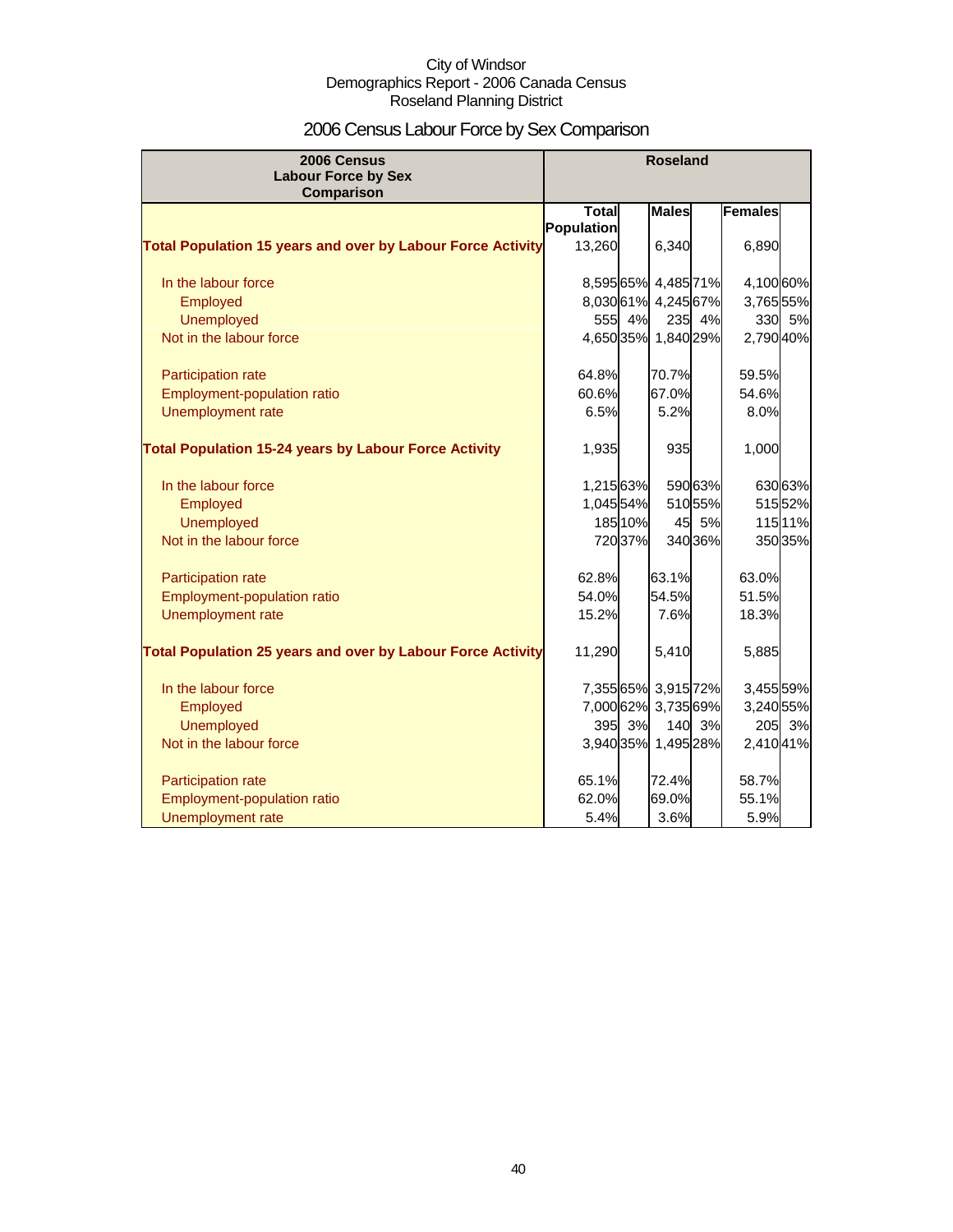# 2006 Census Labour Force by Sex

| 2006 Census<br><b>Labour Force by Sex</b>                          |           | <b>Roseland</b> |
|--------------------------------------------------------------------|-----------|-----------------|
|                                                                    |           | %               |
| Total Population 15 years and over by Labour Force Activity 13,260 |           |                 |
| In the labour force                                                | 8,595 65% |                 |
| Employed                                                           | 8,03061%  |                 |
| <b>Unemployed</b>                                                  |           | 555 4%          |
| Not in the labour force                                            | 4,650 35% |                 |
| Participation rate                                                 | 64.8%     |                 |
| Employment-population ratio                                        | 60.6%     |                 |
| Unemployment rate                                                  | 6.5%      |                 |
| <b>Total Population 15-24 years by Labour Force Activity</b>       | 1,935     |                 |
| In the labour force                                                | 1,215 63% |                 |
| Employed                                                           | 1,045 54% |                 |
| <b>Unemployed</b>                                                  |           | 185 10%         |
| Not in the labour force                                            |           | 720 37%         |
| Participation rate                                                 | 62.8%     |                 |
| Employment-population ratio                                        | 54.0%     |                 |
| Unemployment rate                                                  | 15.2%     |                 |
| Total Population 25 years and over by Labour Force Activity 11,290 |           |                 |
| In the labour force                                                | 7,355 65% |                 |
| Employed                                                           | 7,000 62% |                 |
| <b>Unemployed</b>                                                  |           | 395 3%          |
| Not in the labour force                                            | 3,940 35% |                 |
| <b>Participation rate</b>                                          | 65.1%     |                 |
| <b>Employment-population ratio</b>                                 | 62.0%     |                 |
| <b>Unemployment rate</b>                                           | 5.4%      |                 |
| Males 15 years and over by Labour Force Activity                   | 6,340     |                 |
| In the labour force                                                | 4,485 71% |                 |
| Employed                                                           | 4,245 67% |                 |
| <b>Unemployed</b>                                                  |           | 235 4%          |
| Not in the labour force                                            | 1,840 29% |                 |
| Participation rate                                                 | 70.7%     |                 |
| <b>Employment-population ratio</b>                                 | 67.0%     |                 |
| <b>Unemployment rate</b>                                           | 5.2%      |                 |
| <b>Males 15-24 years by Labour Force Activity</b>                  | 935       |                 |
| In the labour force                                                |           | 59063%          |
| Employed                                                           |           | 51055%          |
| <b>Unemployed</b>                                                  |           | 45 5%           |
| Not in the labour force                                            |           | 340 36%         |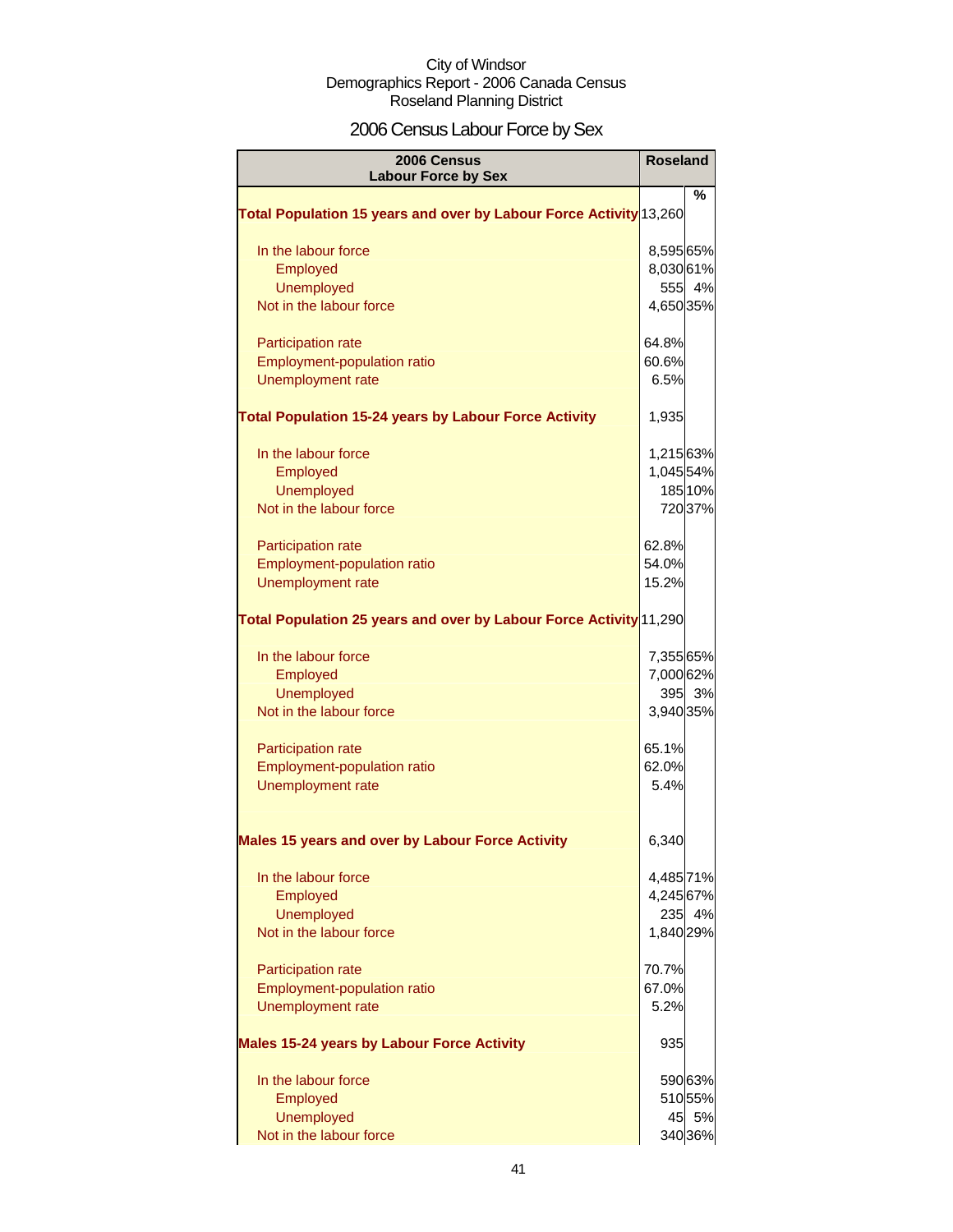| 2006 Census<br><b>Labour Force by Sex</b>           | <b>Roseland</b> |         |
|-----------------------------------------------------|-----------------|---------|
|                                                     |                 | $\%$    |
| Participation rate                                  | 63.1%           |         |
| Employment-population ratio                         | 54.5%           |         |
| Unemployment rate                                   | 7.6%            |         |
| Males 25 years and over by Labour Force Activity    | 5,410           |         |
| In the labour force                                 | 3,915 72%       |         |
| Employed                                            | 3,73569%        |         |
| <b>Unemployed</b>                                   |                 | 140 3%  |
| Not in the labour force                             | 1,495 28%       |         |
| Participation rate                                  | 72.4%           |         |
| Employment-population ratio                         | 69.0%           |         |
| Unemployment rate                                   | 3.6%            |         |
| Females 15 years and over by Labour Force Activity  | 6,890           |         |
| In the labour force                                 | 4,100 60%       |         |
| Employed                                            | 3,765 55%       |         |
| <b>Unemployed</b>                                   |                 | 330 5%  |
| Not in the labour force                             | 2,790 40%       |         |
| Participation rate                                  | 59.5%           |         |
| Employment-population ratio                         | 54.6%           |         |
| Unemployment rate                                   | 8.0%            |         |
| <b>Females 15-24 years by Labour Force Activity</b> | 1,000           |         |
| In the labour force                                 |                 | 630 63% |
| Employed                                            |                 | 51552%  |
| <b>Unemployed</b>                                   |                 | 11511%  |
| Not in the labour force                             |                 | 350 35% |
| <b>Participation rate</b>                           | 63.0%           |         |
| <b>Employment-population ratio</b>                  | 51.5%           |         |
| <b>Unemployment rate</b>                            | 18.3%           |         |
| Females 25 years and over by Labour Force Activity  | 5,885           |         |
| In the labour force                                 | 3,455 59%       |         |
| Employed                                            | 3,240 55%       |         |
| <b>Unemployed</b>                                   |                 | 205 3%  |
| Not in the labour force                             | 2,410 41%       |         |
| <b>Participation rate</b>                           | 58.7%           |         |
| <b>Employment-population ratio</b>                  | 55.1%           |         |
| Unemployment rate                                   | 5.9%            |         |
|                                                     |                 |         |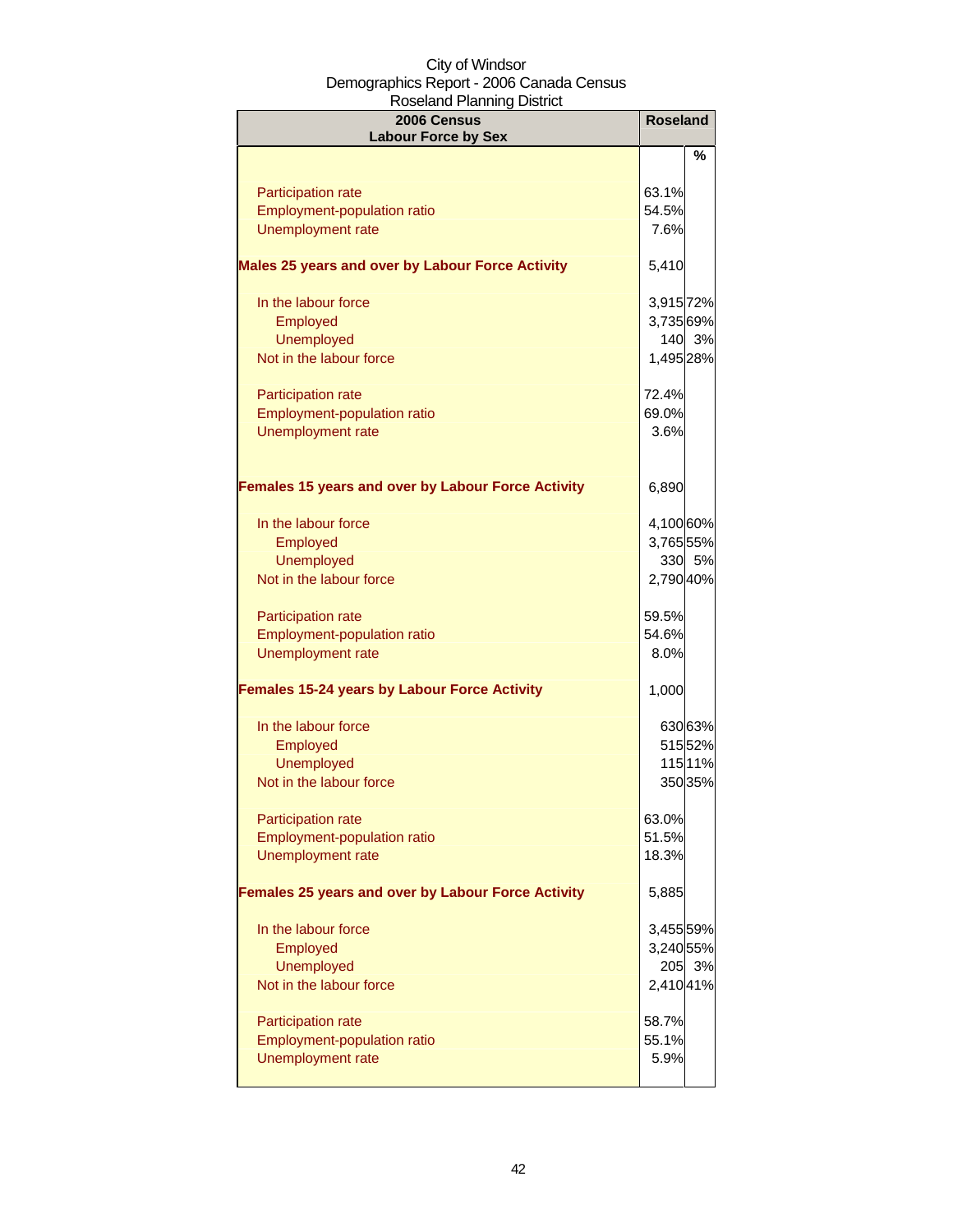# 2006 Census Presence of Children and Labour Force by Sex Comparison

| 2006 Census<br>Presence of Children and Labour Force by Sex Comparison                                          | <b>Roseland</b> |                     |              |         |           |
|-----------------------------------------------------------------------------------------------------------------|-----------------|---------------------|--------------|---------|-----------|
|                                                                                                                 | <b>Total</b>    |                     | <b>Males</b> |         | Females   |
|                                                                                                                 | Population      |                     |              |         |           |
| <b>Population 15 years and over in Private Households</b>                                                       | 13,180          |                     | 6,305        |         | 6,880     |
| In the labour force                                                                                             |                 | 8,58565% 4,48571%   |              |         | 4,10560%  |
| Employed                                                                                                        |                 | 8,03561% 4,23567%   |              |         | 3,750 55% |
| Unemployed                                                                                                      |                 | 565 4%              |              | 235 4%  | 335 5%    |
| Not in the labour force                                                                                         |                 | 4,59535% 1,81529%   |              |         | 2,75540%  |
| Participation rate                                                                                              | 65.1%           |                     | 71.1%        |         | 59.7%     |
| Employment-population ratio                                                                                     | 61.0%           |                     | 67.2%        |         | 54.5%     |
| Unemployment rate                                                                                               | 6.6%            |                     | 5.2%         |         | 8.2%      |
| Population 15 years and over in Private Households with No Children at<br><b>Home</b>                           | 7,155           |                     | 3,425        |         | 3,720     |
| In the labour force                                                                                             |                 | 3,79053% 1,93056%   |              |         | 1,840 49% |
| Employed                                                                                                        |                 | 3,475 49% 1,765 52% |              |         | 1,685 45% |
| <b>Unemployed</b>                                                                                               |                 | 305 4%              |              | 165 5%  | 170 5%    |
| Not in the labour force                                                                                         |                 | 3,38547% 1,47543%   |              |         | 1,885 51% |
| Participation rate                                                                                              | 53.0%           |                     | 56.4%        |         | 49.5%     |
| Employment-population ratio                                                                                     | 48.6%           |                     | 51.5%        |         | 45.3%     |
| Unemployment rate                                                                                               | 8.0%            |                     | 8.5%         |         | 9.2%      |
| Population 15 years and over in Private Households with Children at Home                                        | 6,000           |                     | 2,870        |         | 3,125     |
| In the labour force                                                                                             |                 | 4,78580% 2,54089%   |              |         | 2,235 72% |
| Employed                                                                                                        |                 | 4,535 76% 2,480 86% |              |         | 2,040 65% |
| <b>Unemployed</b>                                                                                               |                 | 235 4%              | 55           | 2%      | 170 5%    |
| Not in the labour force                                                                                         | 1,215 20%       |                     |              | 300 10% | 880 28%   |
| Participation rate                                                                                              | 79.8%           |                     | 88.5%        |         | 71.5%     |
| <b>Employment-population ratio</b>                                                                              | 75.6%           |                     | 86.4%        |         | 65.3%     |
| Unemployment rate                                                                                               | 4.9%            |                     | 2.2%         |         | 7.6%      |
| Population 15 years and over in Private Households with Children under 6<br>years only                          | 1,320           |                     | 625          |         | 670       |
| In the labour force                                                                                             | 1,15087%        |                     |              | 61598%  | 51577%    |
| Employed                                                                                                        | 1,08082%        |                     |              | 600 96% | 47070%    |
| Unemployed                                                                                                      |                 | 70 5%               |              | 10 2%   | 65 10%    |
| Not in the labour force                                                                                         |                 | 190 14%             |              | 20 3%   | 150 22%   |
| Participation rate                                                                                              | 87.1%           |                     | 98.4%        |         | 76.9%     |
| Employment-population ratio                                                                                     | 81.8%           |                     | 96.0%        |         | 70.1%     |
| Unemployment rate                                                                                               | 6.1%            |                     | 1.6%         |         | 12.6%     |
| Population 15 years and over in Private Households with Children under 6<br>years and Children 6 years and over | 1,010           |                     | 495          |         | 525       |
| In the labour force                                                                                             |                 | 785 78%             |              | 45091%  | 31560%    |
| Employed                                                                                                        |                 | 745 74%             |              | 44089%  | 28053%    |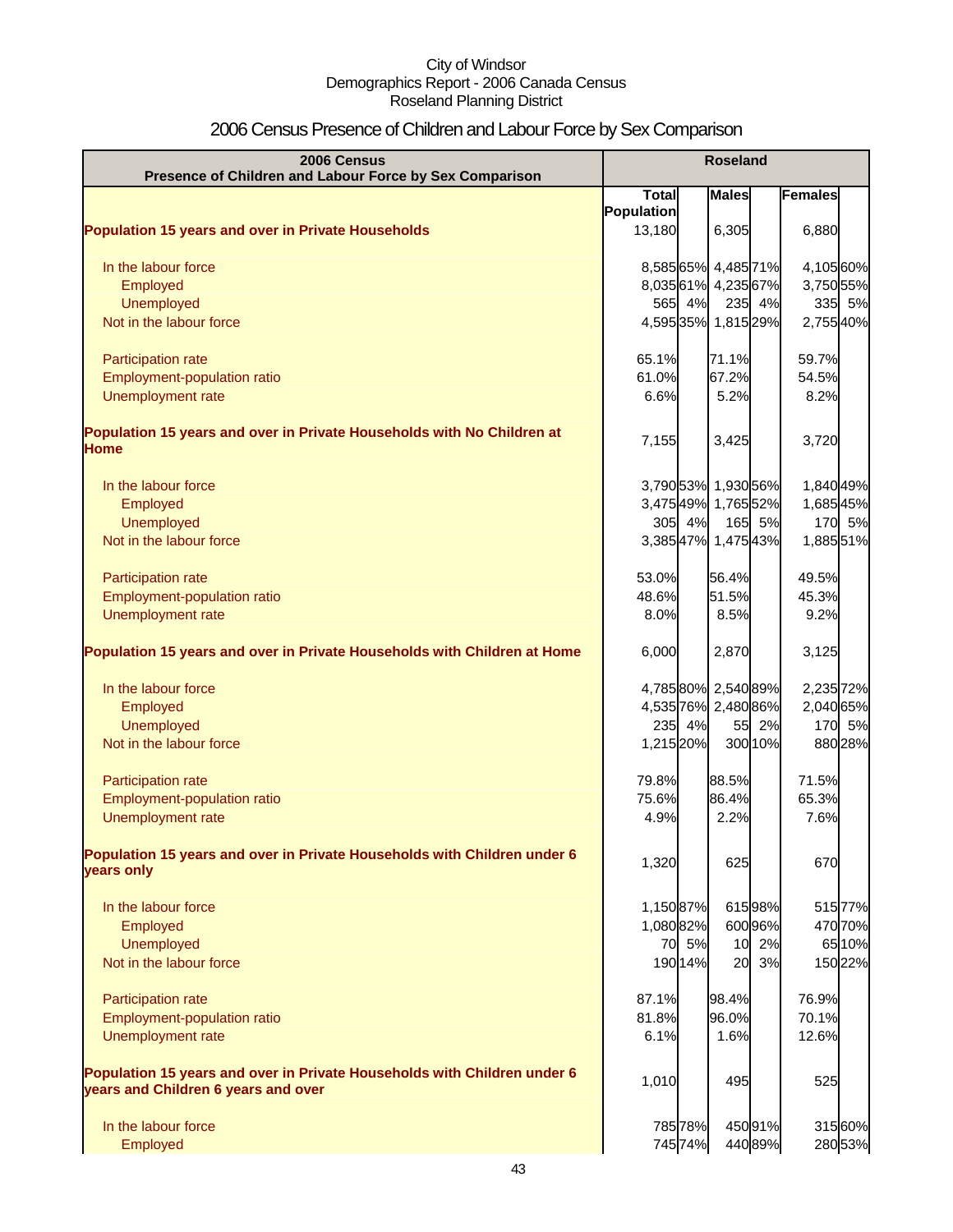| 2006 Census<br>Presence of Children and Labour Force by Sex Comparison                    | <b>Roseland</b>            |        |                     |           |           |         |
|-------------------------------------------------------------------------------------------|----------------------------|--------|---------------------|-----------|-----------|---------|
|                                                                                           | Total<br><b>Population</b> |        | <b>Males</b>        |           | Females   |         |
| <b>Unemployed</b>                                                                         |                            | 45 4%  | 10                  | 2%        | 40        | 8%      |
| Not in the labour force                                                                   |                            | 23023% | 25                  | <b>5%</b> |           | 180 34% |
| Participation rate                                                                        | 77.7%                      |        | 90.9%               |           | 60.0%     |         |
| Employment-population ratio                                                               | 73.8%                      |        | 88.9%               |           | 53.3%     |         |
| Unemployment rate                                                                         | 5.7%                       |        | 2.2%                |           | 12.7%     |         |
| Population 15 years and over in Private Households with Children 6 years<br>and over only | 3,640                      |        | 1,720               |           | 1,905     |         |
| In the labour force                                                                       |                            |        | 2,835 78% 1,445 84% |           | 1,370 72% |         |
| <b>Employed</b>                                                                           |                            |        | 2,715 75% 1,405 82% |           | 1,290 68% |         |
| <b>Unemployed</b>                                                                         |                            | 120 3% | 20                  | 1%        |           | 60 3%   |
| Not in the labour force                                                                   |                            | 79522% |                     | 27516%    |           | 51527%  |
| Participation rate                                                                        | 77.9%                      |        | 84.0%               |           | 71.9%     |         |
| Employment-population ratio                                                               | 74.6%                      |        | 81.7%               |           | 67.7%     |         |
| Unemployment rate                                                                         | 4.2%                       |        | 1.4%                |           | 4.4%      |         |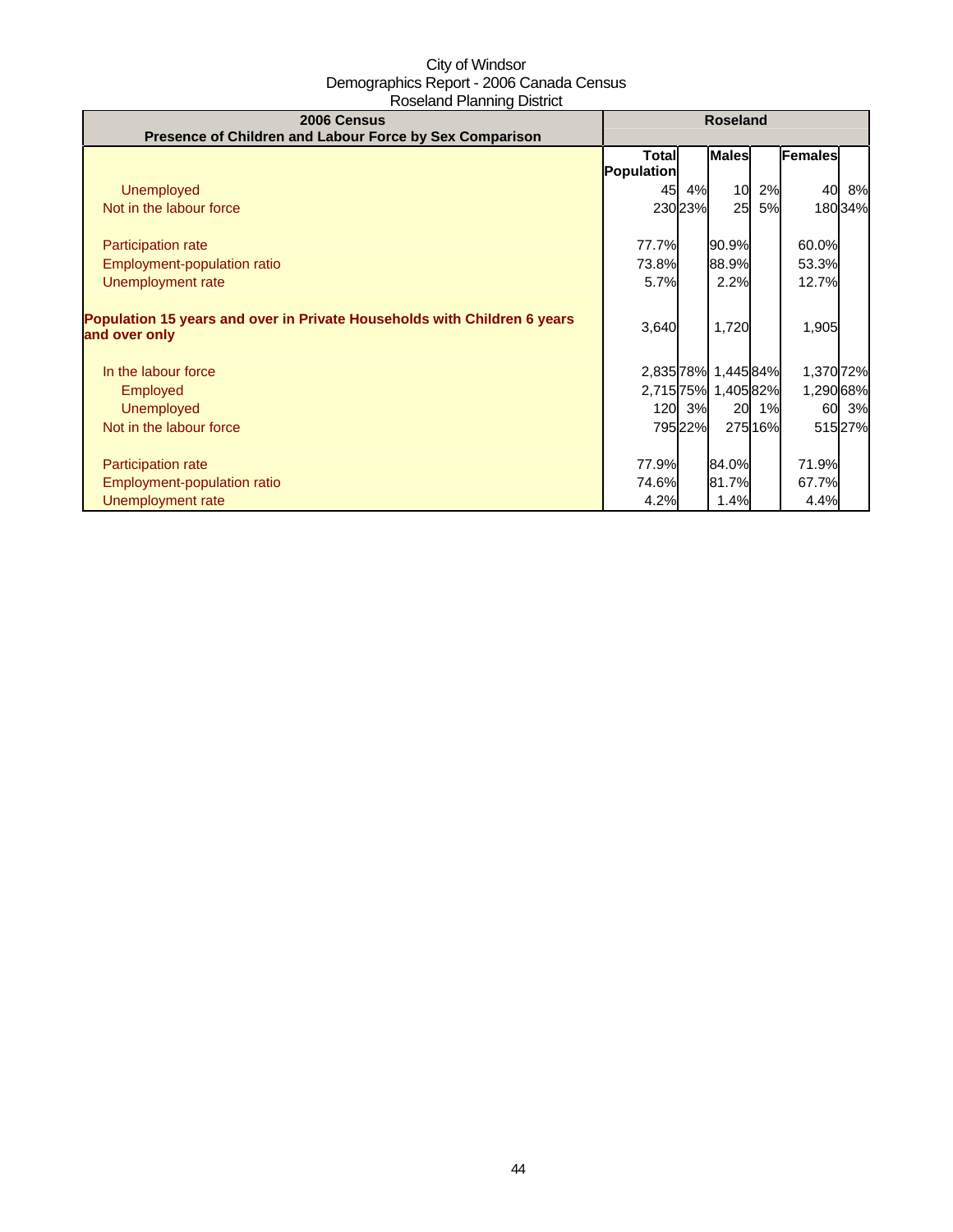# 2006 Census Presence of Children and Labour Force by Sex

| 2006 Census<br>Presence of Children and Labour Force by Sex                                                     | <b>Roseland</b> |                  |
|-----------------------------------------------------------------------------------------------------------------|-----------------|------------------|
| <b>Population 15 years and over in Private Households</b>                                                       | 13,180          | $\%$             |
| In the labour force                                                                                             | 8,585 65%       |                  |
| Employed                                                                                                        | 8,03561%        |                  |
| Unemployed                                                                                                      |                 | 565 4%           |
| Not in the labour force                                                                                         | 4,595 35%       |                  |
| Participation rate                                                                                              | 65.1%           |                  |
| Employment-population ratio                                                                                     | 61.0%           |                  |
| Unemployment rate                                                                                               | 6.6%            |                  |
| Population 15 years and over in Private Households with No Children at Home                                     | 7,155           |                  |
| In the labour force                                                                                             | 3,790 53%       |                  |
| Employed                                                                                                        | 3,47549%        |                  |
| <b>Unemployed</b>                                                                                               |                 | 305 4%           |
| Not in the labour force                                                                                         | 3,38547%        |                  |
| Participation rate                                                                                              | 53.0%           |                  |
| Employment-population ratio                                                                                     | 48.6%           |                  |
| Unemployment rate                                                                                               | 8.0%            |                  |
| Population 15 years and over in Private Households with Children at Home                                        | 6,000           |                  |
| In the labour force                                                                                             | 4,785 80%       |                  |
| Employed                                                                                                        | 4,535 76%       |                  |
| Unemployed                                                                                                      |                 | 235 4%           |
| Not in the labour force                                                                                         | 1,215 20%       |                  |
| Participation rate                                                                                              | 79.8%           |                  |
| Employment-population ratio                                                                                     | 75.6%           |                  |
| Unemployment rate                                                                                               | 4.9%            |                  |
| Population 15 years and over in Private Households with Children under 6 years only                             | 1,320           |                  |
| In the labour force                                                                                             | 1,15087%        |                  |
| Employed                                                                                                        | 1,08082%        |                  |
| Unemployed                                                                                                      |                 | 70 5%            |
| Not in the labour force                                                                                         |                 | 190 14%          |
| Participation rate                                                                                              | 87.1%           |                  |
| Employment-population ratio                                                                                     | 81.8%           |                  |
| Unemployment rate                                                                                               | 6.1%            |                  |
| Population 15 years and over in Private Households with Children under 6 years and Children 6 years and<br>over | 1,010           |                  |
|                                                                                                                 |                 |                  |
| In the labour force                                                                                             |                 | 78578%<br>74574% |
| Employed<br><b>Unemployed</b>                                                                                   |                 | 45 4%            |
| Not in the labour force                                                                                         |                 | 230 23%          |
|                                                                                                                 |                 |                  |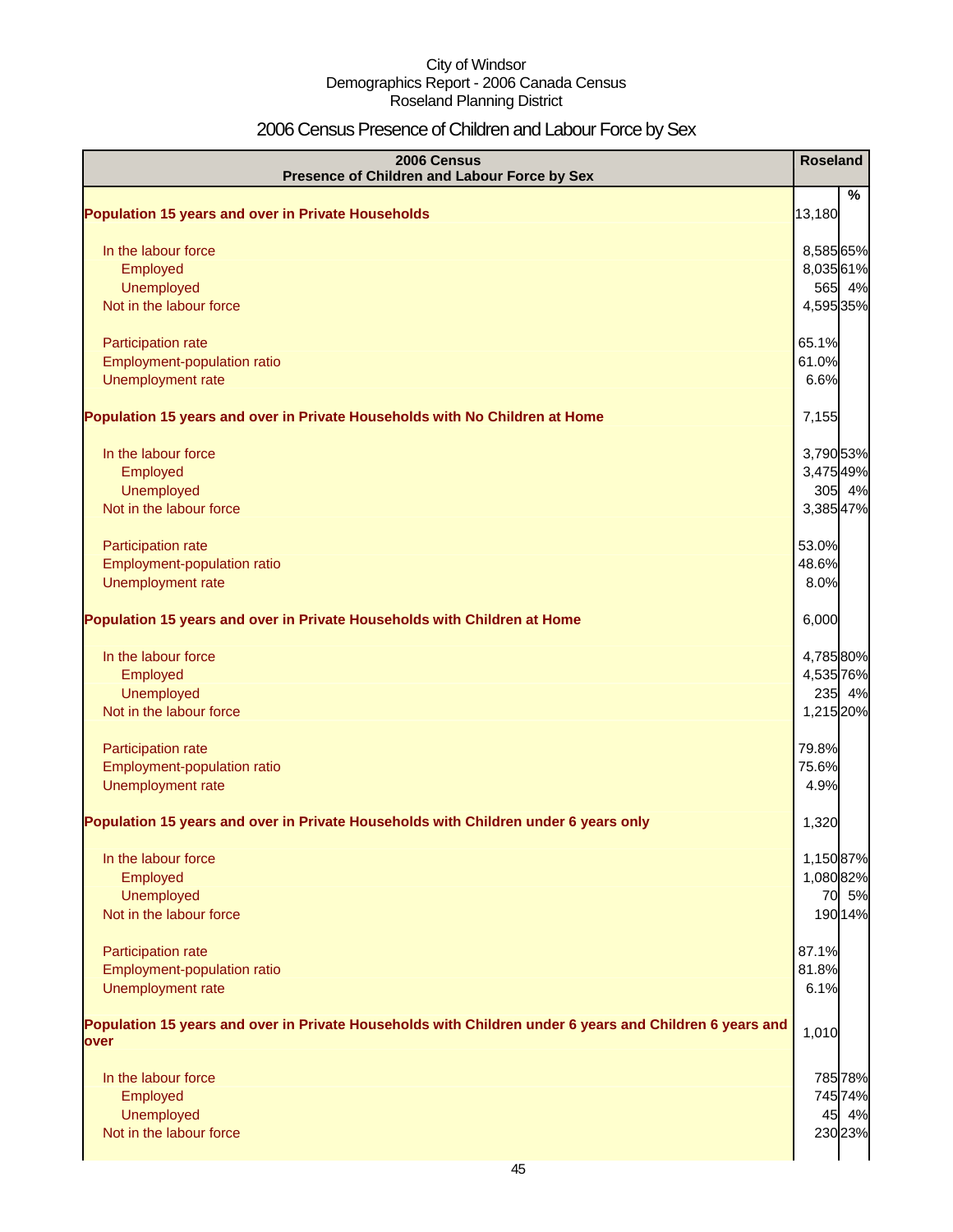| 2006 Census                                                                            | <b>Roseland</b> |
|----------------------------------------------------------------------------------------|-----------------|
| Presence of Children and Labour Force by Sex                                           | %               |
| Participation rate                                                                     | 77.7%           |
| Employment-population ratio                                                            | 73.8%           |
| Unemployment rate                                                                      | 5.7%            |
| Population 15 years and over in Private Households with Children 6 years and over only | 3,640           |
| In the labour force                                                                    | 2,835 78%       |
| Employed                                                                               | 2,715 75%       |
| Unemployed                                                                             | 120 3%          |
| Not in the labour force                                                                | 795 22%         |
| Participation rate                                                                     | 77.9%           |
| Employment-population ratio                                                            | 74.6%           |
| Unemployment rate                                                                      | 4.2%            |
| <b>Males 15 years and over in Private Households</b>                                   | 6,305           |
| In the labour force                                                                    | 4,485 71%       |
| Employed                                                                               | 4,235 67%       |
| Unemployed                                                                             | 235 4%          |
| Not in the labour force                                                                | 1,815 29%       |
| Participation rate                                                                     | 71.1%           |
| Employment-population ratio                                                            | 67.2%           |
| Unemployment rate                                                                      | 5.2%            |
| Males 15 years and over in Private Households with no children at home                 | 3,425           |
| In the labour force                                                                    | 1,930 56%       |
| Employed                                                                               | 1,765 52%       |
| Unemployed                                                                             | 165 5%          |
| Not in the labour force                                                                | 1,47543%        |
| <b>Participation rate</b>                                                              | 56.4%           |
| Employment-population ratio                                                            | 51.5%           |
| Unemployment rate                                                                      | 8.5%            |
| Males 15 years and over in Private Households with children at home                    | 2,870           |
| In the labour force                                                                    | 2,540 89%       |
| Employed                                                                               | 2,480 86%       |
| Unemployed                                                                             | 55 2%           |
| Not in the labour force                                                                | 300 10%         |
| Participation rate                                                                     | 88.5%           |
| Employment-population ratio                                                            | 86.4%           |
| Unemployment rate                                                                      | 2.2%            |
| Males 15 years and over in Private Households with children under 6 years only         | 625             |
| In the labour force                                                                    | 61598%          |
| Employed                                                                               | 600 96%         |
| Unemployed                                                                             | 10 2%           |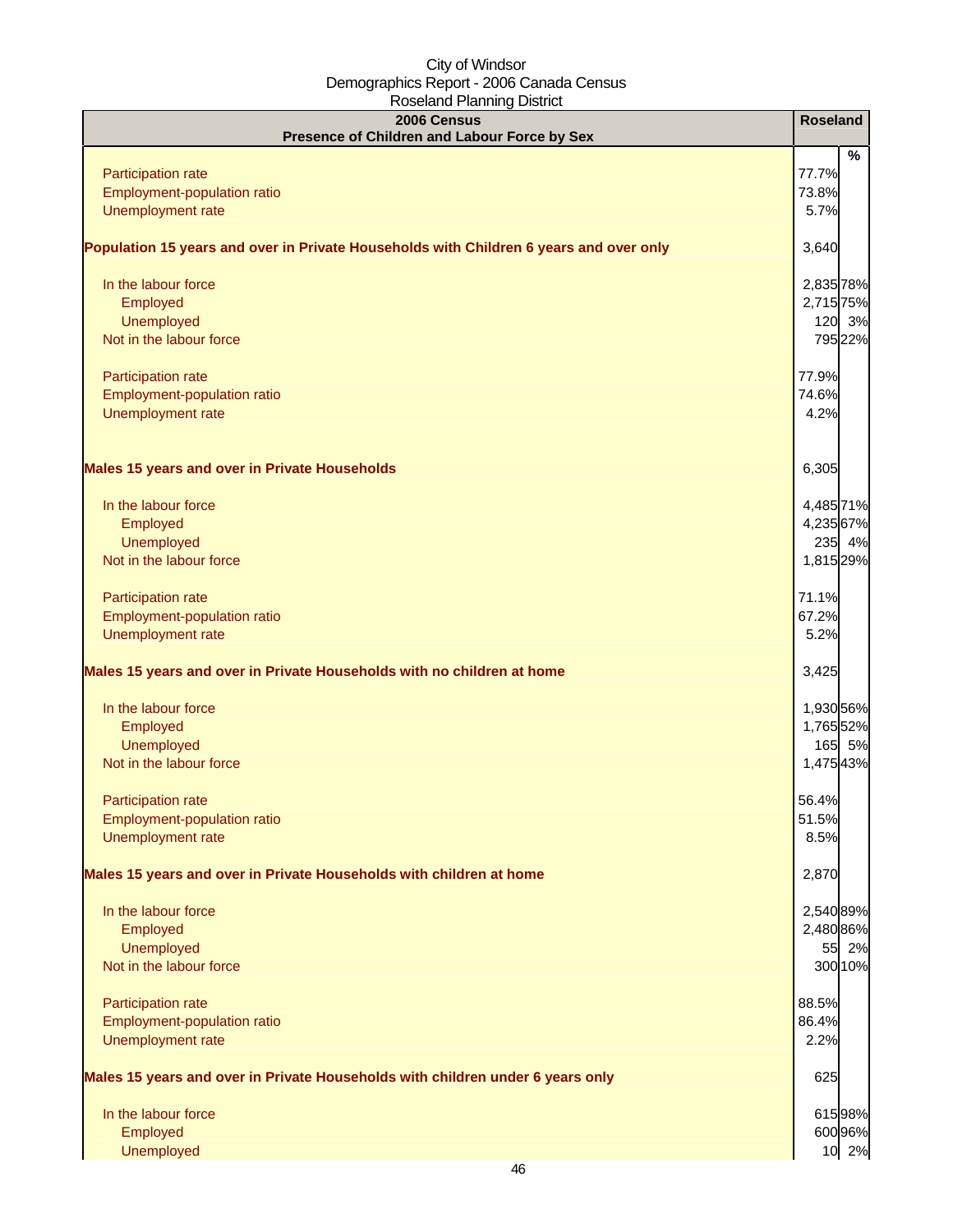| $1$ too of all in all in ignority.<br>2006 Census                                                       | <b>Roseland</b>       |         |
|---------------------------------------------------------------------------------------------------------|-----------------------|---------|
| Presence of Children and Labour Force by Sex                                                            |                       |         |
|                                                                                                         |                       | $\%$    |
| Not in the labour force                                                                                 | 20                    | 3%      |
| <b>Participation rate</b>                                                                               | 98.4%                 |         |
| Employment-population ratio                                                                             | 96.0%                 |         |
| Unemployment rate                                                                                       | 1.6%                  |         |
|                                                                                                         |                       |         |
| Males 15 years and over in Private Households with children under 6 years and children 6 years and over | 495                   |         |
| In the labour force                                                                                     |                       | 45091%  |
| Employed                                                                                                |                       | 440 89% |
| Unemployed                                                                                              |                       | 10 2%   |
| Not in the labour force                                                                                 |                       | 25 5%   |
|                                                                                                         |                       |         |
| Participation rate                                                                                      | 90.9%<br>88.9%        |         |
| Employment-population ratio<br>Unemployment rate                                                        | 2.2%                  |         |
|                                                                                                         |                       |         |
| Males 15 years and over in Private Households with children 6 years and over only                       | 1,720                 |         |
|                                                                                                         |                       |         |
| In the labour force                                                                                     | 1,44584%              |         |
| Employed<br>Unemployed                                                                                  | 1,40582%              | 20 1%   |
| Not in the labour force                                                                                 |                       | 275 16% |
|                                                                                                         |                       |         |
| Participation rate                                                                                      | 84.0%                 |         |
| Employment-population ratio                                                                             | 81.7%                 |         |
| Unemployment rate                                                                                       | 1.4%                  |         |
|                                                                                                         |                       |         |
| Females 15 years and over in Private Households                                                         | 6,880                 |         |
| In the labour force                                                                                     | 4,10560%              |         |
| Employed                                                                                                | 3,750 55%             |         |
| Unemployed                                                                                              |                       | 335 5%  |
| Not in the labour force                                                                                 | 2,755 40%             |         |
|                                                                                                         |                       |         |
| Participation rate                                                                                      | 59.7%                 |         |
| Employment-population ratio<br>Unemployment rate                                                        | 54.5%<br>8.2%         |         |
|                                                                                                         |                       |         |
| Females 15 years and over in Private Households with No Children at Home                                | 3,720                 |         |
|                                                                                                         |                       |         |
| In the labour force<br>Employed                                                                         | 1,840 49%<br>1,68545% |         |
| Unemployed                                                                                              |                       | 170 5%  |
| Not in the labour force                                                                                 | 1,885 51%             |         |
|                                                                                                         |                       |         |
| Participation rate                                                                                      | 49.5%                 |         |
| Employment-population ratio                                                                             | 45.3%                 |         |
| Unemployment rate                                                                                       | 9.2%                  |         |
| Females 15 years and over in Private Households with Children at Home                                   | 3,125                 |         |
|                                                                                                         |                       |         |
| In the labour force                                                                                     | 2,235 72%             |         |
| 17                                                                                                      |                       |         |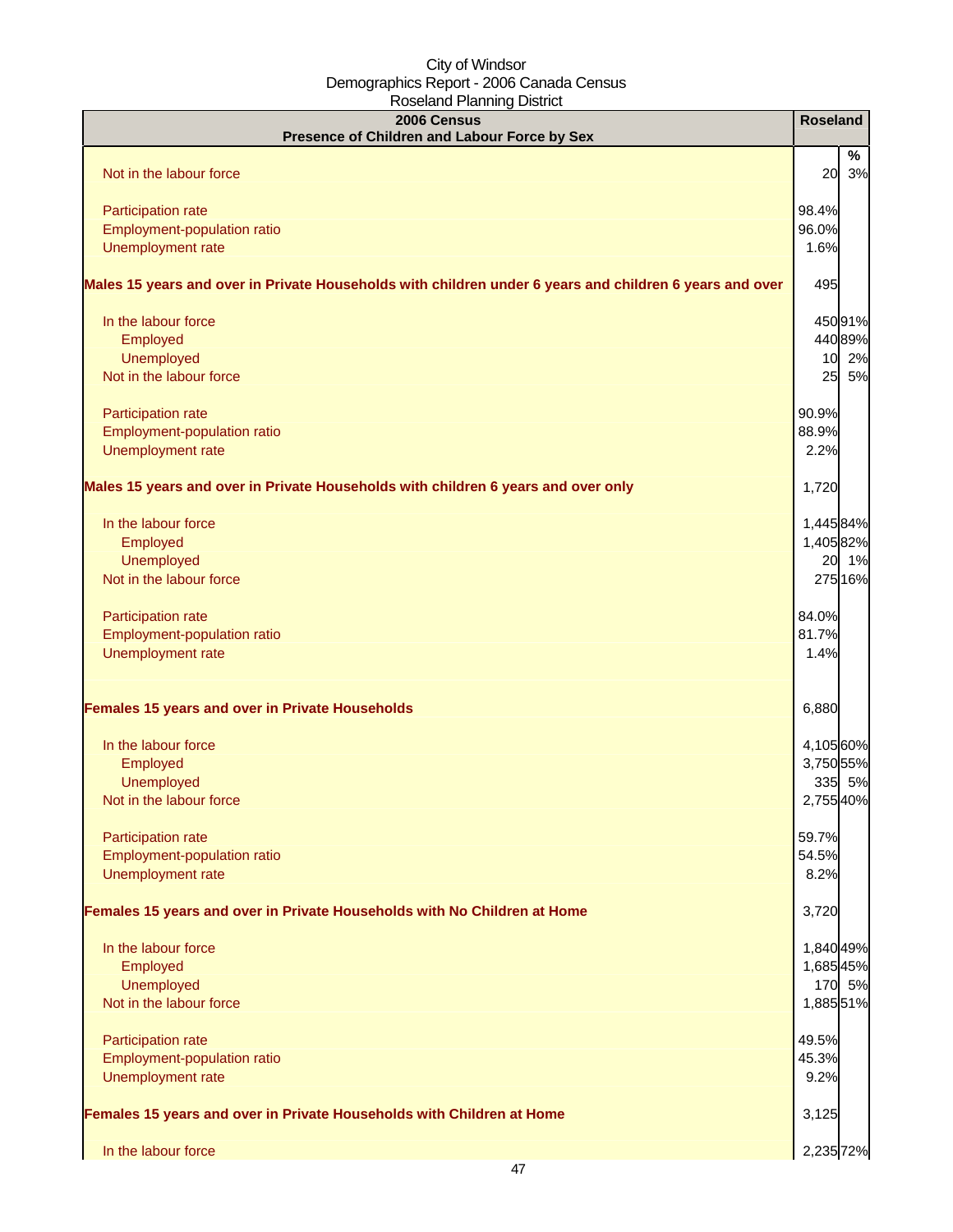| 2006 Census                                                                                                  | <b>Roseland</b> |
|--------------------------------------------------------------------------------------------------------------|-----------------|
| Presence of Children and Labour Force by Sex                                                                 |                 |
|                                                                                                              | $\frac{9}{6}$   |
| Employed                                                                                                     | 2,040 65%       |
| Unemployed                                                                                                   | 170 5%          |
| Not in the labour force                                                                                      | 880 28%         |
| Participation rate                                                                                           | 71.5%           |
| <b>Employment-population ratio</b>                                                                           | 65.3%           |
|                                                                                                              |                 |
| Unemployment rate                                                                                            | 7.6%            |
| Females 15 years and over in Private Households with Children under 6 years only                             | 670             |
| In the labour force                                                                                          | 515 77%         |
| Employed                                                                                                     | 47070%          |
| Unemployed                                                                                                   | 65 10%          |
| Not in the labour force                                                                                      | 15022%          |
| Participation rate                                                                                           | 76.9%           |
| Employment-population ratio                                                                                  | 70.1%           |
| Unemployment rate                                                                                            | 12.6%           |
|                                                                                                              |                 |
| Females 15 years and over in Private Households with Children under 6 years and Children 6 years and<br>over | 525             |
| In the labour force                                                                                          | 31560%          |
| Employed                                                                                                     | 28053%          |
| Unemployed                                                                                                   | 40 8%           |
| Not in the labour force                                                                                      | 18034%          |
| Participation rate                                                                                           | 60.0%           |
| <b>Employment-population ratio</b>                                                                           | 53.3%           |
| Unemployment rate                                                                                            | 12.7%           |
|                                                                                                              |                 |
| Females 15 years and over in Private Households with Children 6 years and over only                          | 1,905           |
| In the labour force                                                                                          | 1,370 72%       |
| Employed                                                                                                     | 1,29068%        |
| Unemployed                                                                                                   | 60 3%           |
| Not in the labour force                                                                                      | 51527%          |
| Participation rate                                                                                           | 71.9%           |
| Employment-population ratio                                                                                  | 67.7%           |
| Unemployment rate                                                                                            | 4.4%            |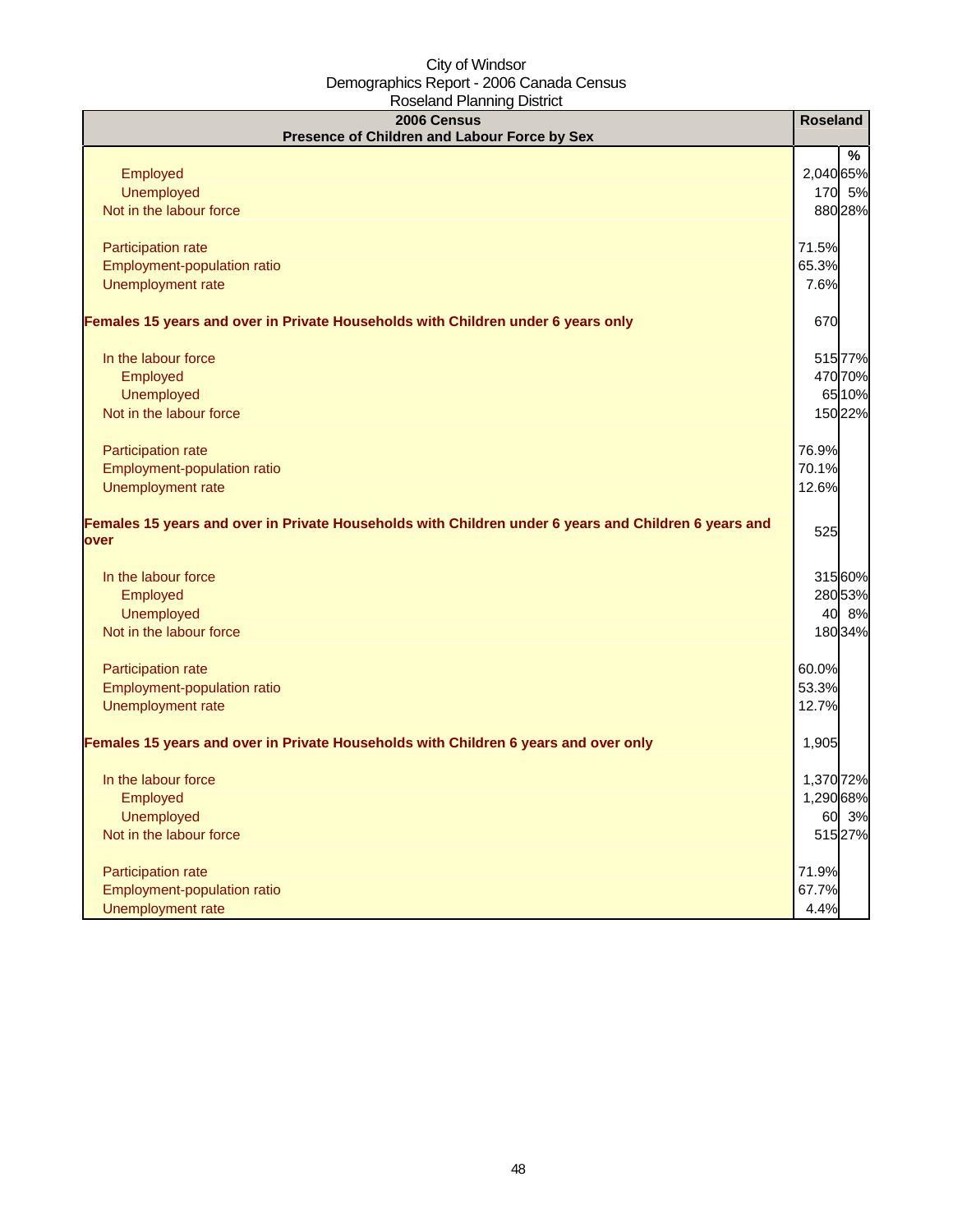# 2006 Census Labour Force by Industry and Sex Comparison

| 2006 Census<br>Labour Force by Industry and<br><b>Sex Comparison</b>           | <b>Roseland</b>                                                                                                                                                                 |                       |                                                                                                                                                         |                      |                                                                                                                                                                            |                                 |
|--------------------------------------------------------------------------------|---------------------------------------------------------------------------------------------------------------------------------------------------------------------------------|-----------------------|---------------------------------------------------------------------------------------------------------------------------------------------------------|----------------------|----------------------------------------------------------------------------------------------------------------------------------------------------------------------------|---------------------------------|
|                                                                                | Total $\overline{\%}$                                                                                                                                                           |                       | <b>Males</b>                                                                                                                                            | $\frac{9}{6}$        | <b>Females</b>                                                                                                                                                             | %                               |
|                                                                                | Labour<br><b>Force</b>                                                                                                                                                          |                       |                                                                                                                                                         |                      |                                                                                                                                                                            |                                 |
| <b>Total Labour Force 15 years and</b><br>over by Industry*                    | 8,595                                                                                                                                                                           |                       | 4,490                                                                                                                                                   |                      | 4,090                                                                                                                                                                      |                                 |
| <b>Top 5 Industries</b>                                                        | 31-33 Manufacturing<br>62 Health care and 24%<br>social assistance<br>44-45 Retail trade<br>61 Educational services<br>54 Professional,<br>scientific and technical<br>services | 10%<br>9%<br>9%<br>8% | 31-33 Manufacturing<br>44-45 Retail trade 38%<br>23 Construction<br>54 Professional,<br>scientific and technical<br>services<br>61 Educational services | 8%<br>8%<br>7%<br>5% | 62 Health care and<br>social assistance<br>61 Educational services<br>44-45 Retail trade<br>31-33 Manufacturing<br>54 Professional<br>scientific and technical<br>services | 18%<br>13%<br>11%<br>10%<br>10% |
| <b>All industries</b>                                                          | 8,440 98%                                                                                                                                                                       |                       | 4,455 99%                                                                                                                                               |                      | 3,97597%                                                                                                                                                                   |                                 |
| 11 Agriculture, forestry, fishing<br>and hunting                               |                                                                                                                                                                                 | 65 1%                 |                                                                                                                                                         | 30 1%                |                                                                                                                                                                            | 30 1%                           |
| 21 Mining and oil and gas<br>extraction                                        | <sub>0</sub>                                                                                                                                                                    | 0%                    | 0l                                                                                                                                                      | 0%                   | 0                                                                                                                                                                          | 0%                              |
| <b>22 Utilities</b>                                                            | 40                                                                                                                                                                              | 0%                    | 30                                                                                                                                                      | 1%                   | 10                                                                                                                                                                         | 0%                              |
| 23 Construction                                                                |                                                                                                                                                                                 | 390 5%                |                                                                                                                                                         | 320 7%               | 85                                                                                                                                                                         | 2%                              |
| 31-33 Manufacturing                                                            | 1,975 23%                                                                                                                                                                       |                       | 1,580 35%                                                                                                                                               |                      | 375                                                                                                                                                                        | 9%                              |
| 41 Wholesale trade<br>44-45 Retail trade                                       | 770                                                                                                                                                                             | 230 3%<br>9%          | 180<br>325                                                                                                                                              | 4%<br>7%             | 40                                                                                                                                                                         | 1%<br>415 10%                   |
| 48-49 Transportation and<br>warehousing                                        | 290                                                                                                                                                                             | 3%                    | 205                                                                                                                                                     | 5%                   | 85                                                                                                                                                                         | 2%                              |
| 51 Information and cultural<br>industries                                      | 80                                                                                                                                                                              | 1%                    | 30                                                                                                                                                      | 1%                   | 60                                                                                                                                                                         | 1%                              |
| 52 Finance and insurance                                                       |                                                                                                                                                                                 | 240 3%                | 90                                                                                                                                                      | 2%                   | 155                                                                                                                                                                        | 4%                              |
| 53 Real estate and rental and<br>leasing                                       | 130                                                                                                                                                                             | 2%                    | 55                                                                                                                                                      | 1%                   | 60                                                                                                                                                                         | 1%                              |
| 54 Professional, scientific and<br>technical services                          | 685                                                                                                                                                                             | 8%                    | 290                                                                                                                                                     | 6%                   | <b>370</b>                                                                                                                                                                 | 9%                              |
| 55 Management of companies<br>and enterprises                                  |                                                                                                                                                                                 | 10 0%                 |                                                                                                                                                         | 0 0%                 | 0I                                                                                                                                                                         | 0%                              |
| 56 Administrative and support,<br>waste management and<br>remediation services | 215                                                                                                                                                                             | 3%                    |                                                                                                                                                         | 105 2%               |                                                                                                                                                                            | 60 1%                           |
| 61 Educational services                                                        |                                                                                                                                                                                 | 740 9%                |                                                                                                                                                         | 210 5%               |                                                                                                                                                                            | 510 12%                         |
| 62 Health care and social<br>assistance                                        |                                                                                                                                                                                 | 840 10%               |                                                                                                                                                         | 140 3%               |                                                                                                                                                                            | 670 16%                         |
| 71 Arts, entertainment and<br>recreation                                       |                                                                                                                                                                                 | 260 3%                |                                                                                                                                                         | 105 2%               | 170                                                                                                                                                                        | 4%                              |
| 72 Accommodation and food<br>services                                          |                                                                                                                                                                                 | 550 6%                | 195                                                                                                                                                     | 4%                   | 285                                                                                                                                                                        | 7%                              |
| 81 Other services (except public                                               |                                                                                                                                                                                 | 315 4%                |                                                                                                                                                         | 115 3%               | 180                                                                                                                                                                        | 4%                              |
| administration)<br>91 Public administration                                    |                                                                                                                                                                                 | 395 5%                |                                                                                                                                                         | 160 4%               | 220                                                                                                                                                                        | 5%                              |
| Industry - Not applicable                                                      |                                                                                                                                                                                 | 160 2%                |                                                                                                                                                         | 40 1%                |                                                                                                                                                                            | 100 2%                          |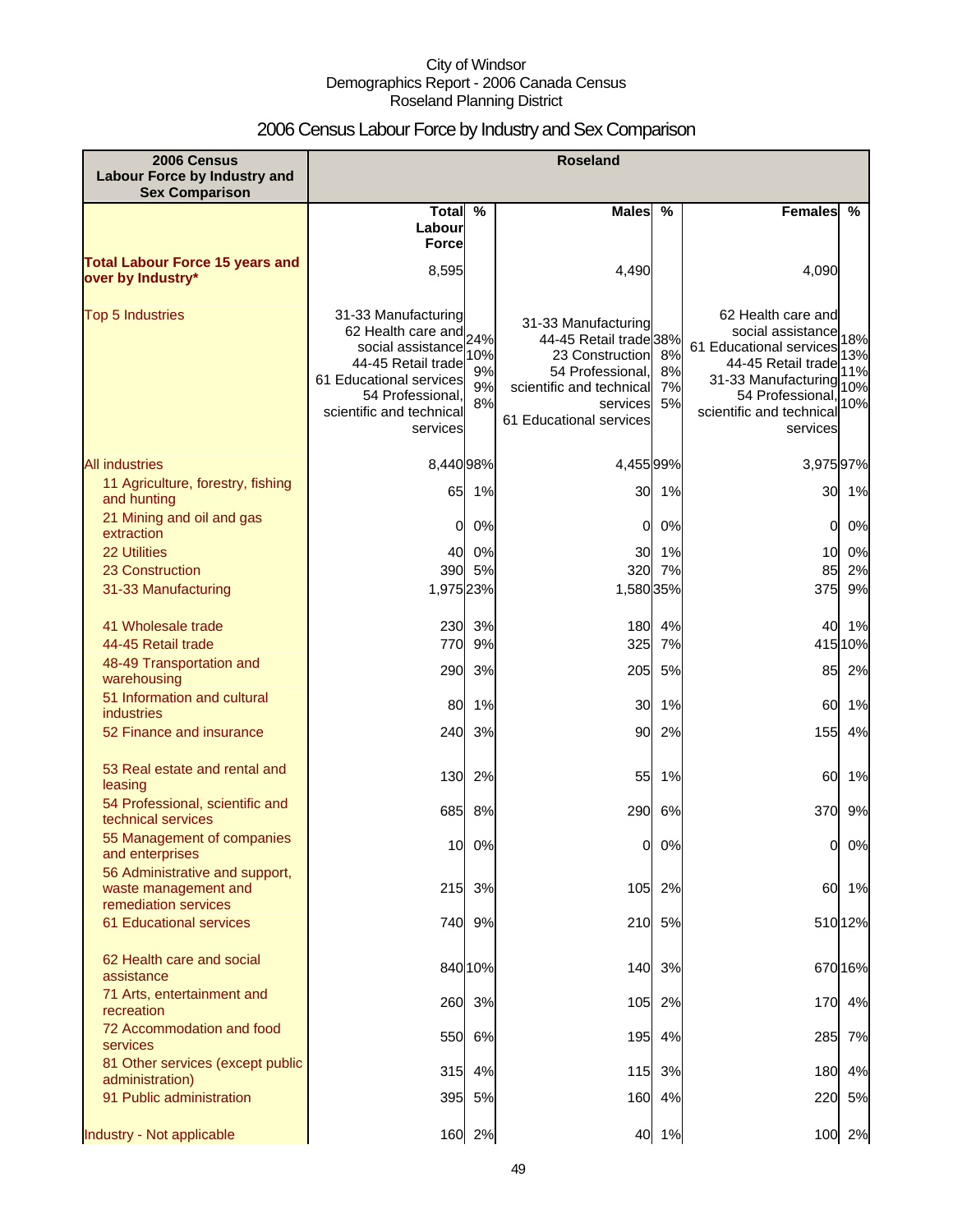| 2006 Census<br>Labour Force by Industry and<br><b>Sex Comparison</b> | <b>Roseland</b>                   |  |              |   |           |  |
|----------------------------------------------------------------------|-----------------------------------|--|--------------|---|-----------|--|
| * 2002 North American Industry<br><b>Classification System</b>       | Total %<br>Labour<br><b>Force</b> |  | <b>Males</b> | % | Females % |  |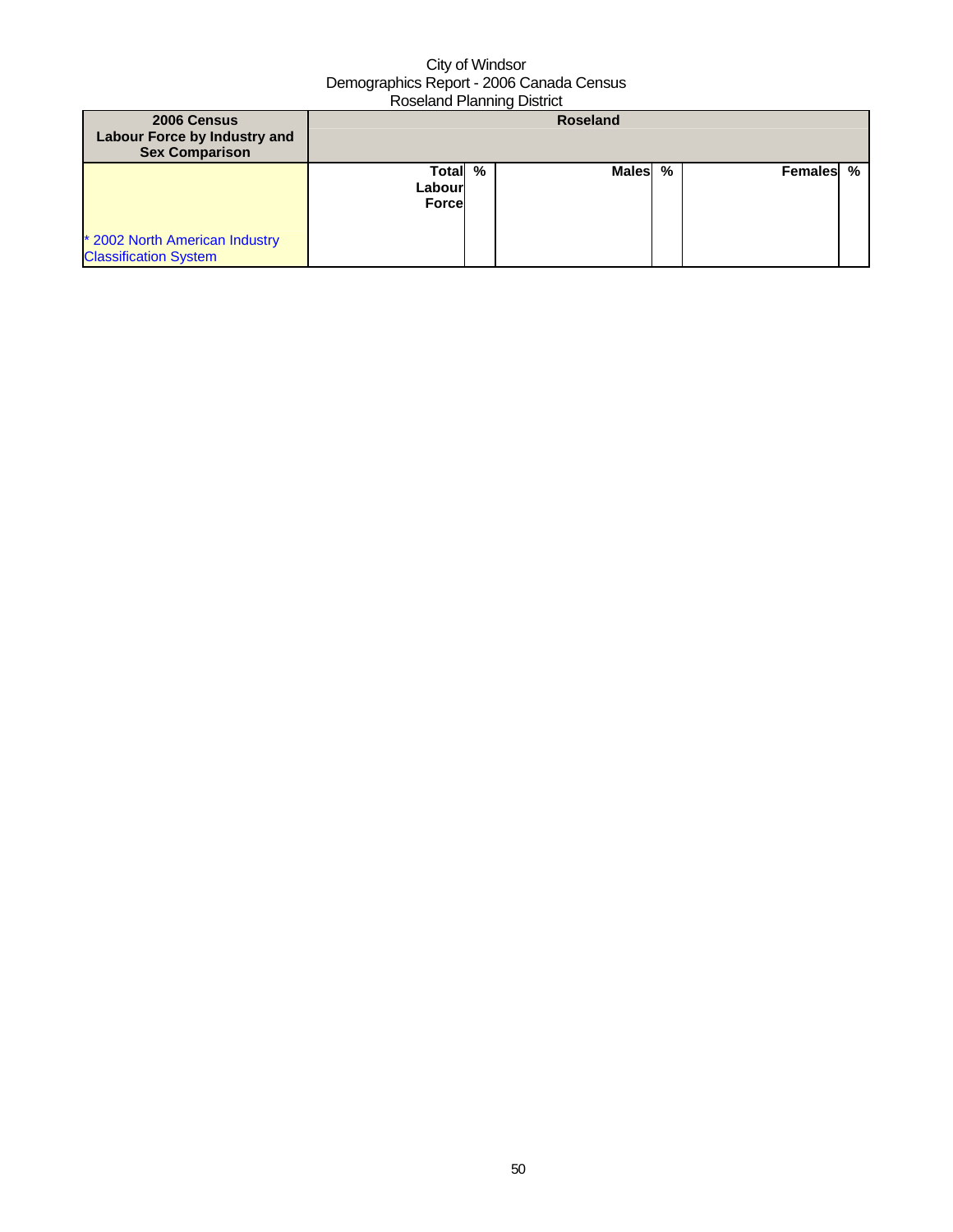# 2006 Census Labour Force by Industry and Sex

| 2006 Census<br><b>Labour Force by Industry and Sex</b>                                                                                                                                                                                                                                                                                                                                                                                                                                                                                                                                                                                                                                                                                                                                                                        | <b>Roseland</b>                                                                                                                                                                                                                                          |
|-------------------------------------------------------------------------------------------------------------------------------------------------------------------------------------------------------------------------------------------------------------------------------------------------------------------------------------------------------------------------------------------------------------------------------------------------------------------------------------------------------------------------------------------------------------------------------------------------------------------------------------------------------------------------------------------------------------------------------------------------------------------------------------------------------------------------------|----------------------------------------------------------------------------------------------------------------------------------------------------------------------------------------------------------------------------------------------------------|
| Total Labour Force 15 years and over by Industry*                                                                                                                                                                                                                                                                                                                                                                                                                                                                                                                                                                                                                                                                                                                                                                             | %<br>8,595                                                                                                                                                                                                                                               |
| <b>Top 5 Industries</b>                                                                                                                                                                                                                                                                                                                                                                                                                                                                                                                                                                                                                                                                                                                                                                                                       | 31-33 Manufacturing 24%<br>62 Health care and social assistance<br>10%<br>44-45 Retail trade<br>9%<br>61 Educational services<br>9%<br>54 Professional, scientific and technical<br>8%<br>services                                                       |
| <b>All industries</b><br>11 Agriculture, forestry, fishing and hunting<br>21 Mining and oil and gas extraction<br>22 Utilities<br>23 Construction<br>31-33 Manufacturing<br>41 Wholesale trade<br>44-45 Retail trade<br>48-49 Transportation and warehousing<br>51 Information and cultural industries<br>52 Finance and insurance<br>53 Real estate and rental and leasing<br>54 Professional, scientific and technical services<br>55 Management of companies and enterprises<br>56 Administrative and support, waste management and remediation<br>services<br>61 Educational services<br>62 Health care and social assistance<br>71 Arts, entertainment and recreation<br>72 Accommodation and food services<br>81 Other services (except public administration)<br>91 Public administration<br>Industry - Not applicable | 8,440 98%<br>65 1%<br>0%<br>$\overline{0}$<br>40 0%<br>390 5%<br>1,975 23%<br>230 3%<br>770 9%<br>290 3%<br>80 1%<br>240 3%<br>130 2%<br>685 8%<br>0%<br>10<br>215<br>3%<br>740 9%<br>840 10%<br>3%<br>260<br>6%<br>550<br>4%<br>315<br>395 5%<br>160 2% |
| Male Labour Force 15 years and over by Industry*<br><b>Top 5 Industries</b>                                                                                                                                                                                                                                                                                                                                                                                                                                                                                                                                                                                                                                                                                                                                                   | 4,490<br>31-33 Manufacturing<br>38%<br>44-45 Retail trade<br>8%<br>23 Construction<br>8%<br>54 Professional, scientific and technical<br>7%<br>services<br>5%<br>61 Educational services                                                                 |
| <b>All industries</b><br>11 Agriculture, forestry, fishing and hunting<br>21 Mining and oil and gas extraction<br><b>22 Utilities</b><br>23 Construction<br>31-33 Manufacturing                                                                                                                                                                                                                                                                                                                                                                                                                                                                                                                                                                                                                                               | 4,45599%<br>30 1%<br>0%<br>0<br>30 1%<br>320 7%<br>1,580 35%                                                                                                                                                                                             |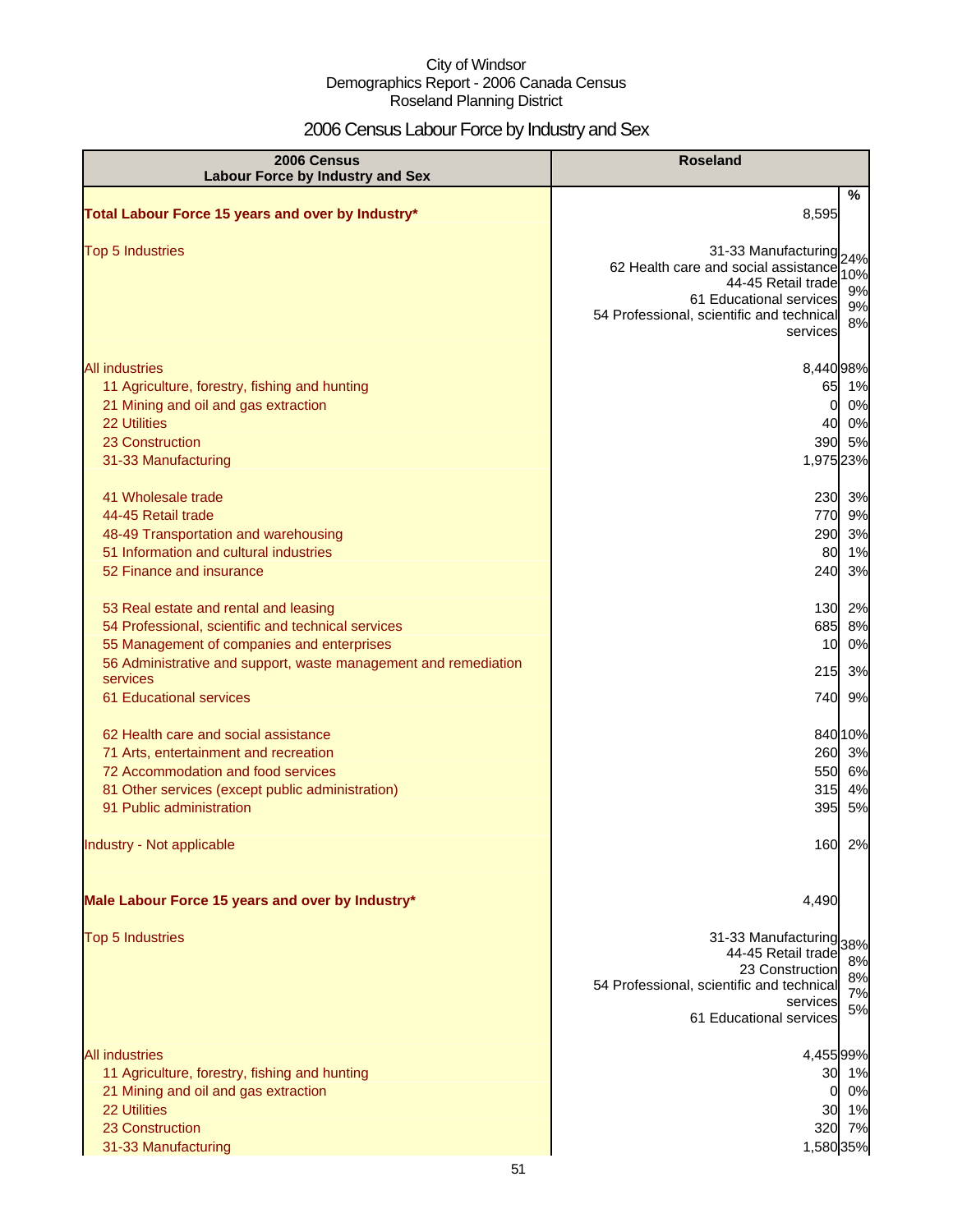| 2006 Census<br><b>Labour Force by Industry and Sex</b>                                           | <b>Roseland</b>                               |            |
|--------------------------------------------------------------------------------------------------|-----------------------------------------------|------------|
|                                                                                                  |                                               | %          |
|                                                                                                  |                                               |            |
| 41 Wholesale trade                                                                               | 180                                           | 4%         |
| 44-45 Retail trade<br>48-49 Transportation and warehousing                                       | 325<br>205                                    | 7%<br>5%   |
| 51 Information and cultural industries                                                           | 30                                            | 1%         |
| 52 Finance and insurance                                                                         | 90                                            | 2%         |
|                                                                                                  |                                               |            |
| 53 Real estate and rental and leasing                                                            | 55 1%                                         |            |
| 54 Professional, scientific and technical services<br>55 Management of companies and enterprises | 290 6%<br>0                                   | 0%         |
| 56 Administrative and support, waste management and remediation                                  |                                               |            |
| services                                                                                         | 105                                           | 2%         |
| 61 Educational services                                                                          | 210                                           | 5%         |
|                                                                                                  |                                               |            |
| 62 Health care and social assistance<br>71 Arts, entertainment and recreation                    | 140 3%<br>105                                 | 2%         |
| 72 Accommodation and food services                                                               | 195                                           | 4%         |
| 81 Other services (except public administration)                                                 | 115                                           | 3%         |
| 91 Public administration                                                                         | 160                                           | 4%         |
|                                                                                                  |                                               |            |
| Industry - Not applicable                                                                        | 40                                            | 1%         |
|                                                                                                  |                                               |            |
| Female Labour Force 15 years and over by Industry*                                               | 4,090                                         |            |
|                                                                                                  |                                               |            |
| <b>Top 5 Industries</b>                                                                          | 62 Health care and social assistance          | 18%        |
|                                                                                                  | 61 Educational services<br>44-45 Retail trade | 13%        |
|                                                                                                  | 31-33 Manufacturing                           | 11%<br>10% |
|                                                                                                  | 54 Professional, scientific and technical     | 10%        |
|                                                                                                  | services                                      |            |
| <b>All industries</b>                                                                            | 3,975 97%                                     |            |
| 11 Agriculture, forestry, fishing and hunting                                                    | 30                                            | 1%         |
| 21 Mining and oil and gas extraction                                                             | 01                                            | 0%         |
| 22 Utilities                                                                                     | 10                                            | 0%         |
| 23 Construction                                                                                  | 85 2%                                         |            |
| 31-33 Manufacturing                                                                              | 375 9%                                        |            |
| 41 Wholesale trade                                                                               | 40 1%                                         |            |
| 44-45 Retail trade                                                                               | 415 10%                                       |            |
| 48-49 Transportation and warehousing                                                             | 85 2%                                         |            |
| 51 Information and cultural industries                                                           | 60 1%                                         |            |
| 52 Finance and insurance                                                                         | 155 4%                                        |            |
| 53 Real estate and rental and leasing                                                            | 60 1%                                         |            |
| 54 Professional, scientific and technical services                                               | 370 9%                                        |            |
| 55 Management of companies and enterprises                                                       | $\overline{0}$                                | 0%         |
| 56 Administrative and support, waste management and remediation                                  | 60 1%                                         |            |
| services<br>61 Educational services                                                              |                                               |            |
|                                                                                                  | 510 12%                                       |            |
| 62 Health care and social assistance                                                             | 670 16%                                       |            |
| 71 Arts, entertainment and recreation                                                            | 170 4%                                        |            |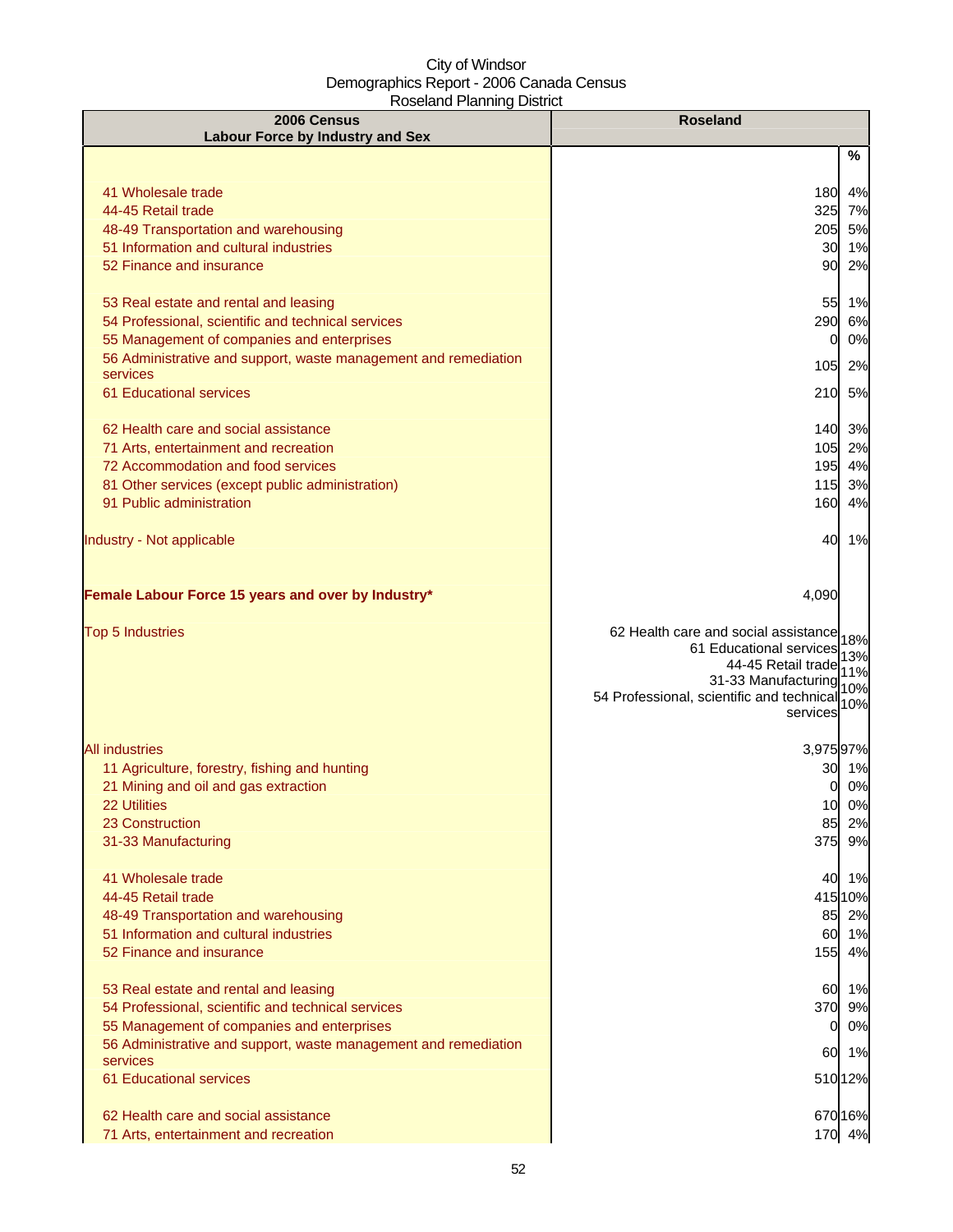| 2006 Census<br><b>Labour Force by Industry and Sex</b> | <b>Roseland</b> |    |
|--------------------------------------------------------|-----------------|----|
|                                                        |                 | %  |
| 72 Accommodation and food services                     | 285             | 7% |
| 81 Other services (except public administration)       | 180             | 4% |
| 91 Public administration                               | 220             | 5% |
|                                                        |                 |    |
| Industry - Not applicable                              | 100             | 2% |
|                                                        |                 |    |
| * 2002 North American Industry Classification System   |                 |    |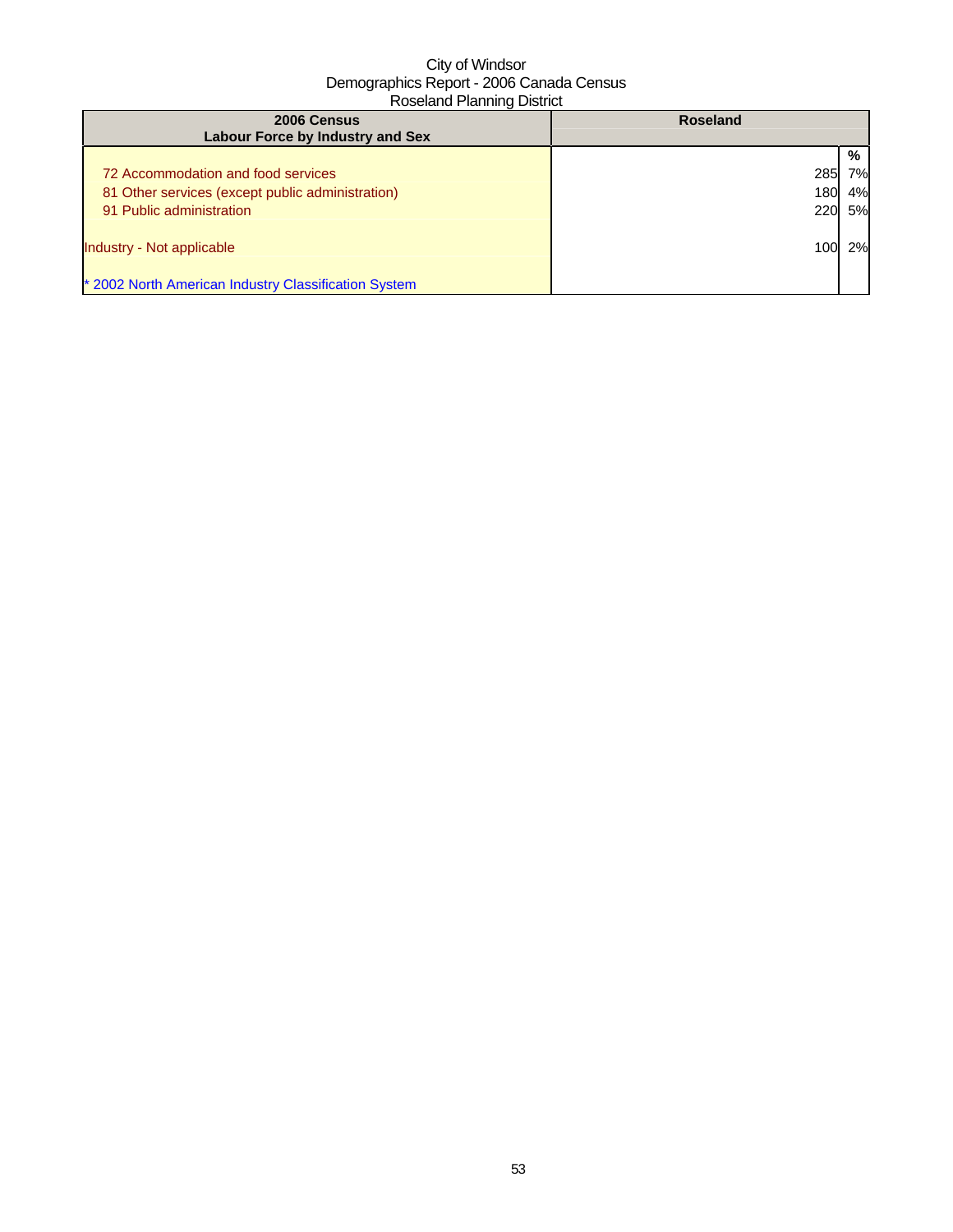# 2006 Census Labour Force by Occupation and Sex Comparison

| 2006 Census<br><b>Labour Force by Occupation and Sex</b><br><b>Comparison</b>                            | <b>Roseland</b>                                                                                                                                      |                            |                                                                                                                                                           |                             |                                                                                                                                                      |                             |
|----------------------------------------------------------------------------------------------------------|------------------------------------------------------------------------------------------------------------------------------------------------------|----------------------------|-----------------------------------------------------------------------------------------------------------------------------------------------------------|-----------------------------|------------------------------------------------------------------------------------------------------------------------------------------------------|-----------------------------|
|                                                                                                          | Total                                                                                                                                                | %                          | <b>Males</b>                                                                                                                                              | $\frac{0}{0}$               | <b>Females</b>                                                                                                                                       | %                           |
|                                                                                                          | Labour                                                                                                                                               |                            |                                                                                                                                                           |                             |                                                                                                                                                      |                             |
|                                                                                                          | <b>Force</b>                                                                                                                                         |                            | 4,485                                                                                                                                                     |                             |                                                                                                                                                      |                             |
| <b>Labour Force 15 years and over</b>                                                                    | 8,600                                                                                                                                                |                            |                                                                                                                                                           |                             | 4,095                                                                                                                                                |                             |
| Dominant major group                                                                                     | Sales and service 24%<br>occupations                                                                                                                 |                            | Trades, transport 24%<br>and equipment                                                                                                                    |                             | Sales and service 28%<br>occupations                                                                                                                 |                             |
| <b>Top 5 Occupations</b>                                                                                 | Professional<br>occupations<br>Clerical<br>occupations<br>Other sales and<br>service<br>Teachers and<br>professors<br>Assemblers in<br>manufacturing | 8%<br>8%<br>6%<br>6%<br>5% | Professional<br>occupations<br>Assemblers in<br>manufacturing<br>Other sales and<br>service<br>Machine operators<br>in manuf.<br>Technical<br>occupations | 13%<br>8%<br>5%<br>4%<br>4% | Clerical<br>occupations<br>Teachers and<br>professors<br>Other sales and<br>service<br>Nurses and<br>supervisors<br>Administrative and<br>regulatory | 11%<br>8%<br>6%<br>5%<br>5% |
| All occupations                                                                                          | 8,42598%                                                                                                                                             |                            | 4,455 99%                                                                                                                                                 |                             | 3,980 97%                                                                                                                                            |                             |
| Management                                                                                               | 790                                                                                                                                                  | 9%                         |                                                                                                                                                           | 530 12%                     | 275 7%                                                                                                                                               |                             |
| Senior management                                                                                        | 80                                                                                                                                                   | 1%                         | 90                                                                                                                                                        | 2%                          | 35                                                                                                                                                   | 1%                          |
| <b>Specialist managers</b>                                                                               | 155                                                                                                                                                  | 2%                         | 145                                                                                                                                                       | 3%                          | 85                                                                                                                                                   | 2%                          |
| Managers in retail trade, food and                                                                       |                                                                                                                                                      |                            |                                                                                                                                                           |                             |                                                                                                                                                      |                             |
| accommodation                                                                                            | 230                                                                                                                                                  | 3%                         | 135                                                                                                                                                       | 3%                          | 110                                                                                                                                                  | 3%                          |
| Other managers                                                                                           | 245                                                                                                                                                  | 3%                         | 165                                                                                                                                                       | 4%                          | 70                                                                                                                                                   | 2%                          |
| Business, finance and administrative<br>Professional                                                     | 1,275 15%<br>195                                                                                                                                     | 2%                         | 330<br>90                                                                                                                                                 | 7%<br>2%                    | 935 23%<br>60                                                                                                                                        | 1%                          |
| Finance and insurance                                                                                    | 100                                                                                                                                                  | 1%                         | 0                                                                                                                                                         | 0%                          | 40                                                                                                                                                   | 1%                          |
| Secretaries                                                                                              | 135                                                                                                                                                  | 2%                         | $\mathbf 0$                                                                                                                                               | 0%                          | 145                                                                                                                                                  | 4%                          |
| Administrative and regulatory                                                                            | 210                                                                                                                                                  | 2%                         | 10                                                                                                                                                        | 0%                          | 175                                                                                                                                                  | 4%                          |
| <b>Clerical supervisors</b>                                                                              | 30                                                                                                                                                   | 0%                         | $\overline{0}$                                                                                                                                            | 0%                          | 40                                                                                                                                                   | 1%                          |
| <b>Clerical occupations</b>                                                                              |                                                                                                                                                      | 610 7%                     | 150                                                                                                                                                       | 3%                          | 405 10%                                                                                                                                              |                             |
| Natural and applied sciences                                                                             |                                                                                                                                                      | 885 10%                    |                                                                                                                                                           | 740 16%                     | 145 4%                                                                                                                                               |                             |
| Professional                                                                                             |                                                                                                                                                      | 685 8%                     |                                                                                                                                                           | 560 12%                     | 1001                                                                                                                                                 | 2%                          |
| <b>Technical</b>                                                                                         |                                                                                                                                                      | 210 2%                     | 185                                                                                                                                                       | 4%                          |                                                                                                                                                      | 20 0%                       |
|                                                                                                          |                                                                                                                                                      |                            |                                                                                                                                                           |                             |                                                                                                                                                      |                             |
| <b>Health occupations</b>                                                                                |                                                                                                                                                      | 705 8%                     |                                                                                                                                                           | 170 4%                      | 530 13%                                                                                                                                              |                             |
| Professional                                                                                             |                                                                                                                                                      | 235 3%<br>225 3%           | 120                                                                                                                                                       | 3%<br>0%                    | 180 4%                                                                                                                                               | 85 2%                       |
| Nurses and supervisors<br><b>Technical occupations</b>                                                   |                                                                                                                                                      | 175 2%                     | 10<br>35                                                                                                                                                  | 1%                          | 130 3%                                                                                                                                               |                             |
| Assisting/support occupations                                                                            |                                                                                                                                                      | 95 1%                      | 10                                                                                                                                                        | 0%                          |                                                                                                                                                      | 90 2%                       |
|                                                                                                          |                                                                                                                                                      |                            |                                                                                                                                                           |                             |                                                                                                                                                      |                             |
| Social science, education, government and<br>religion                                                    |                                                                                                                                                      | 805 9%                     | 225                                                                                                                                                       | 5%                          | 550 13%                                                                                                                                              |                             |
| Judges, lawyers, psychologists, social<br>workers, ministers of religion, policy and<br>program officers |                                                                                                                                                      | 165 2%                     | 60                                                                                                                                                        | 1%                          | 85                                                                                                                                                   | 2%                          |
| <b>Teachers and professors</b>                                                                           |                                                                                                                                                      | 460 5%                     | 165                                                                                                                                                       | 4%                          | 305                                                                                                                                                  | 7%                          |
| Paralegals, social service workers and                                                                   |                                                                                                                                                      | 170 2%                     | $\overline{0}$                                                                                                                                            | 0%                          | 175 4%                                                                                                                                               |                             |
| occupations in education and religion                                                                    |                                                                                                                                                      |                            |                                                                                                                                                           |                             |                                                                                                                                                      |                             |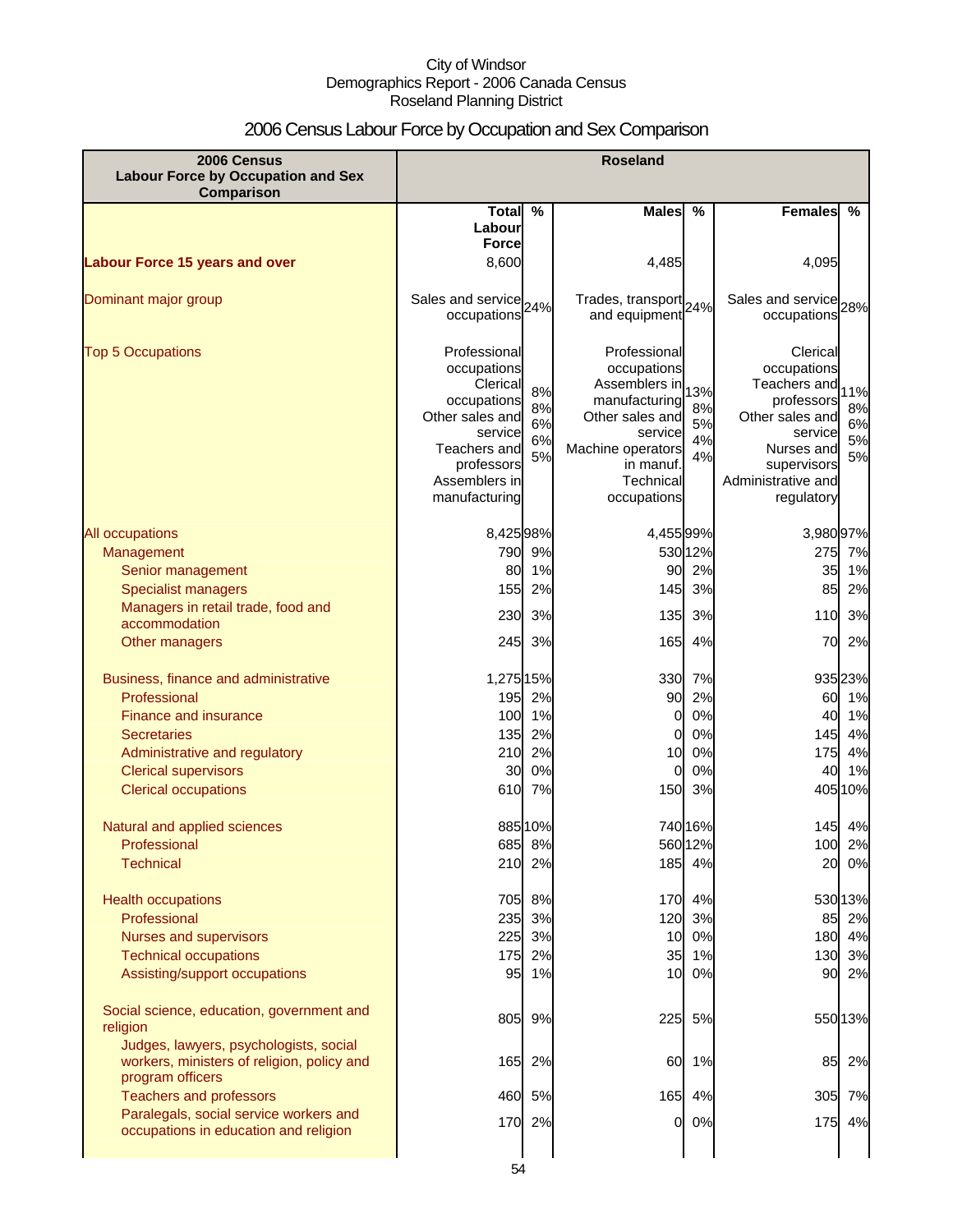| 2006 Census                                                                            |                        |          | <b>Roseland</b> |               |                |          |
|----------------------------------------------------------------------------------------|------------------------|----------|-----------------|---------------|----------------|----------|
| <b>Labour Force by Occupation and Sex</b><br>Comparison                                |                        |          |                 |               |                |          |
|                                                                                        | Total                  | %        | <b>Males</b>    | $\frac{0}{0}$ | <b>Females</b> | %        |
|                                                                                        | Labour<br><b>Force</b> |          |                 |               |                |          |
|                                                                                        |                        |          |                 |               |                |          |
| Art, culture, recreation and sport                                                     | 160                    | 2%       | 50              | 1%            | 115            | 3%       |
| Professional occupations                                                               | 75                     | 1%       | 20              | 0%            | 70             | 2%       |
| <b>Technical occupations</b>                                                           | 100                    | 1%       | 30              | 1%            | 45             | 1%       |
| Sales and service                                                                      | 1,825 21%              |          |                 | 805 18%       | 1,025 25%      |          |
| <b>Supervisors</b>                                                                     | 20                     | 0%       | 20              | 0%            | 10             | 0%       |
| Wholesale, technical, insurance, real estate                                           | 170                    | 2%       |                 | 135 3%        | 40             | 1%       |
| sales, retail, wholesale and grain buyers                                              |                        |          |                 |               |                |          |
| Retail salespersons and clerks<br><b>Cashiers</b>                                      | 320<br>120             | 4%<br>1% | 115<br>30       | 3%<br>1%      | 155<br>80      | 4%<br>2% |
| <b>Chefs and cooks</b>                                                                 | $110$                  | 1%       | 50              | 1%            | 80             | 2%       |
| Food and beverage service                                                              | 115                    | 1%       | 20              | 0%            | 80             | 2%       |
| <b>Protective services</b>                                                             | 190                    | 2%       | 110             | 2%            | 50             | 1%       |
| Travel and accommodation, recreation and<br>sport attendants                           | 130                    | 2%       | 40              | 1%            | 80             | 2%       |
| Childcare and home support                                                             | 145                    | 2%       | 10              | 0%            | 95             | 2%       |
| Other sales and service                                                                | 465                    | 5%       | 215             | 5%            | 240            | 6%       |
| Trades, transport and equipment operators<br>and related                               |                        | 945 11%  |                 | 900 20%       | 40             | 1%       |
| <b>Contractors and supervisors</b>                                                     | 20                     | 0%       |                 | 30 1%         | $\overline{0}$ | 0%       |
| <b>Construction trades</b>                                                             | 85                     | 1%       | 105             | 2%            | 0              | 0%       |
| Stationary engineers, power station<br>operators, electrical and<br>telecommunications | 75                     | 1%       | 60              | 1%            | 10             | 0%       |
| Machinists, metal forming, shaping and<br>erecting                                     | 195                    | 2%       | 180             | 4%            | 10             | 0%       |
| <b>Mechanics</b>                                                                       | 150                    | 2%       | 170             | 4%            | 10             | 0%       |
| <b>Other trades</b>                                                                    | 35                     | 0%       | 25              | 1%            | 10             | 0%       |
| Heavy equipment, crane operators and<br>drillers                                       | 10                     | 0%       | 10 <sup>1</sup> | 0%            | <sub>0</sub>   | 0%       |
| Transportation equipment operators,<br>excluding labourers                             |                        | 165 2%   |                 | 175 4%        |                | 0 0%     |
| <b>Helpers and labourers</b>                                                           | 120                    | 1%       | 110             | 2%            | 0              | 0%       |
| Primary industry-specific                                                              | 65                     | 1%       | 30              | 1%            | 40             | 1%       |
| Agriculture excluding labourers                                                        | 20                     | 0%       | 0               | 0%            | 20             | 0%       |
| Forestry, mining, oil and gas extraction, and<br>fishing, excluding labourers          | $\overline{0}$         | 0%       | 0               | 0%            | 0              | 0%       |
| Primary production labourers                                                           | 45                     | 1%       |                 | 30 1%         | 35             | 1%       |
| Processing, manufacturing and utilities                                                |                        | 910 11%  |                 | 645 14%       | 230            | 6%       |
| Supervisors in manufacturing                                                           | 40                     | 0%       |                 | 60 1%         | 0              | 0%       |
| Machine operators in manuf.                                                            | 235                    | 3%       |                 | 185 4%        | 40             | 1%       |
| Assemblers in manufacturing                                                            | 440                    | 5%       |                 | 340 8%        | 145            | 4%       |
| Labourers in processing, manufacturing and<br>utilities                                | 100                    | 1%       | 40              | 1%            | 70             | 2%       |
| Occupation - Not applicable                                                            |                        | 165 2%   |                 | 30 1%         | 110            | 3%       |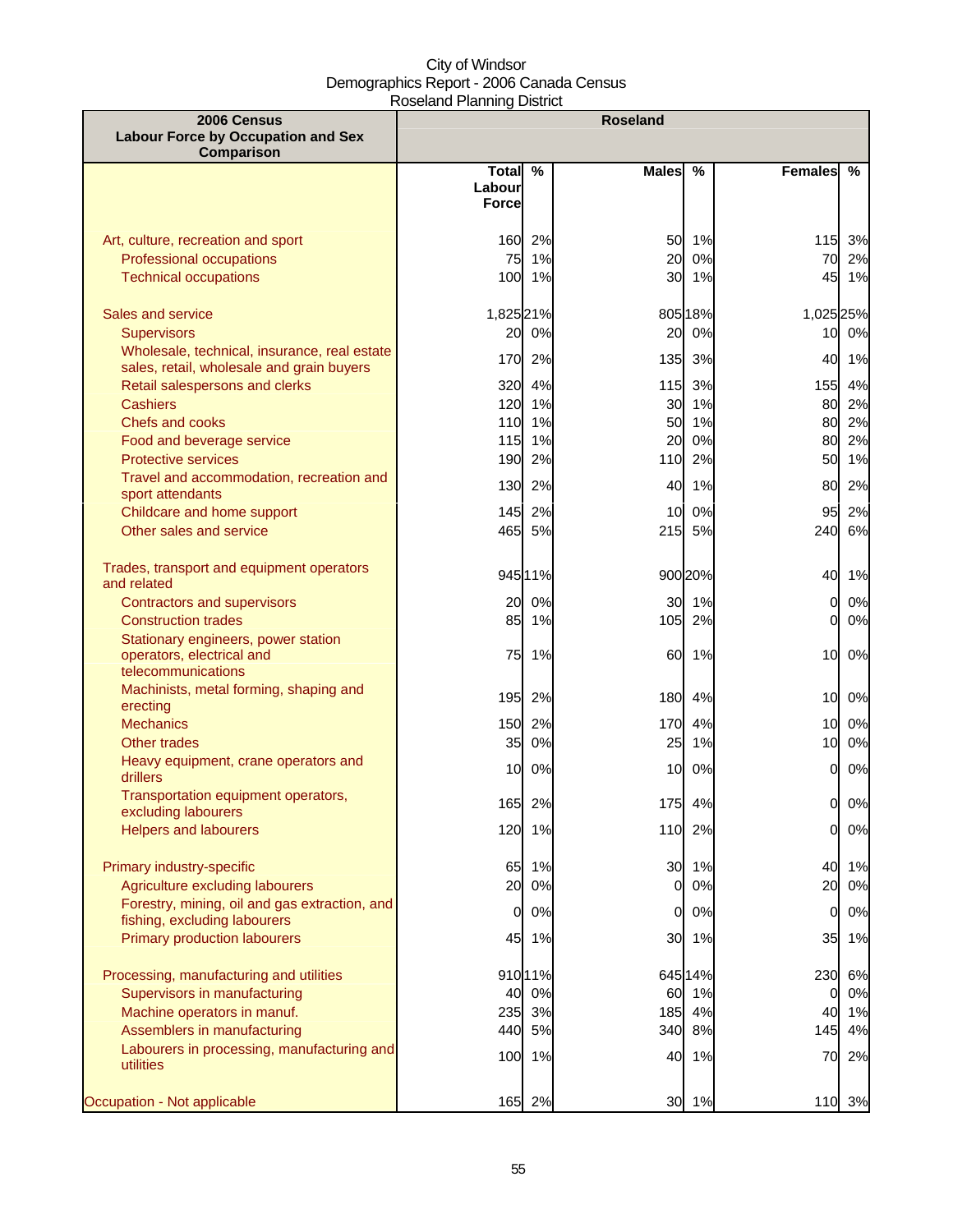# 2006 Census Labour Force by Occupation

| 2006 Census<br><b>Labour Force by Occupation</b>                                  | <b>Roseland</b>                                                                                                                          |                            |
|-----------------------------------------------------------------------------------|------------------------------------------------------------------------------------------------------------------------------------------|----------------------------|
| <b>Labour Force 15 years and over</b>                                             | 8,600                                                                                                                                    | %                          |
|                                                                                   |                                                                                                                                          |                            |
| Dominant major group                                                              | Sales and service<br>occupations                                                                                                         |                            |
| <b>Top 5 Occupations</b>                                                          | Professional occupations<br>Clerical occupations<br>Other sales and service<br>Teachers and professors<br>Assemblers in<br>manufacturing | 8%<br>8%<br>6%<br>6%<br>5% |
| All occupations                                                                   | 8,42598%                                                                                                                                 |                            |
| Management                                                                        | 790 9%                                                                                                                                   |                            |
| Senior management                                                                 | 80 1%                                                                                                                                    |                            |
| <b>Specialist managers</b>                                                        | 155                                                                                                                                      | 2%                         |
| Managers in retail trade, food and accommodation<br>Other managers                | 230<br>245                                                                                                                               | 3%<br>3%                   |
|                                                                                   |                                                                                                                                          |                            |
| Business, finance and administrative                                              | 1,275 15%                                                                                                                                |                            |
| Professional                                                                      | 195 2%                                                                                                                                   |                            |
| <b>Finance and insurance</b>                                                      | 100 1%                                                                                                                                   |                            |
| <b>Secretaries</b>                                                                | 135 2%                                                                                                                                   |                            |
| Administrative and regulatory                                                     | 210 2%                                                                                                                                   |                            |
| <b>Clerical supervisors</b><br><b>Clerical occupations</b>                        | 30<br>610 7%                                                                                                                             | 0%                         |
|                                                                                   |                                                                                                                                          |                            |
| Natural and applied sciences                                                      | 885 10%                                                                                                                                  |                            |
| Professional                                                                      | 685 8%                                                                                                                                   |                            |
| <b>Technical</b>                                                                  | 210                                                                                                                                      | 2%                         |
| <b>Health occupations</b>                                                         | 705 8%                                                                                                                                   |                            |
| Professional                                                                      | 235 3%                                                                                                                                   |                            |
| Nurses and supervisors                                                            | 225 3%                                                                                                                                   |                            |
| <b>Technical occupations</b>                                                      | 175 2%                                                                                                                                   |                            |
| Assisting/support occupations                                                     | 95                                                                                                                                       | 1%                         |
| Social science, education, government and religion                                | 805                                                                                                                                      | 9%                         |
| Judges, lawyers, psychologists, social workers, ministers of religion, policy and | 165                                                                                                                                      | 2%                         |
| program officers<br><b>Teachers and professors</b>                                | 460                                                                                                                                      | 5%                         |
| Paralegals, social service workers and occupations in education and religion      | 170                                                                                                                                      | 2%                         |
|                                                                                   |                                                                                                                                          |                            |
| Art, culture, recreation and sport                                                | 160                                                                                                                                      | 2%                         |
| Professional occupations                                                          | 75                                                                                                                                       | 1%                         |
| <b>Technical occupations</b>                                                      | 100 1%                                                                                                                                   |                            |
| Sales and service                                                                 | 1,825 21%                                                                                                                                |                            |
| <b>Supervisors</b>                                                                | 20 0%                                                                                                                                    |                            |
| Wholesale, technical, insurance, real estate sales, retail, wholesale and grain   | 170 2%                                                                                                                                   |                            |
| buyers                                                                            |                                                                                                                                          |                            |
| Retail salespersons and clerks                                                    | 320 4%                                                                                                                                   |                            |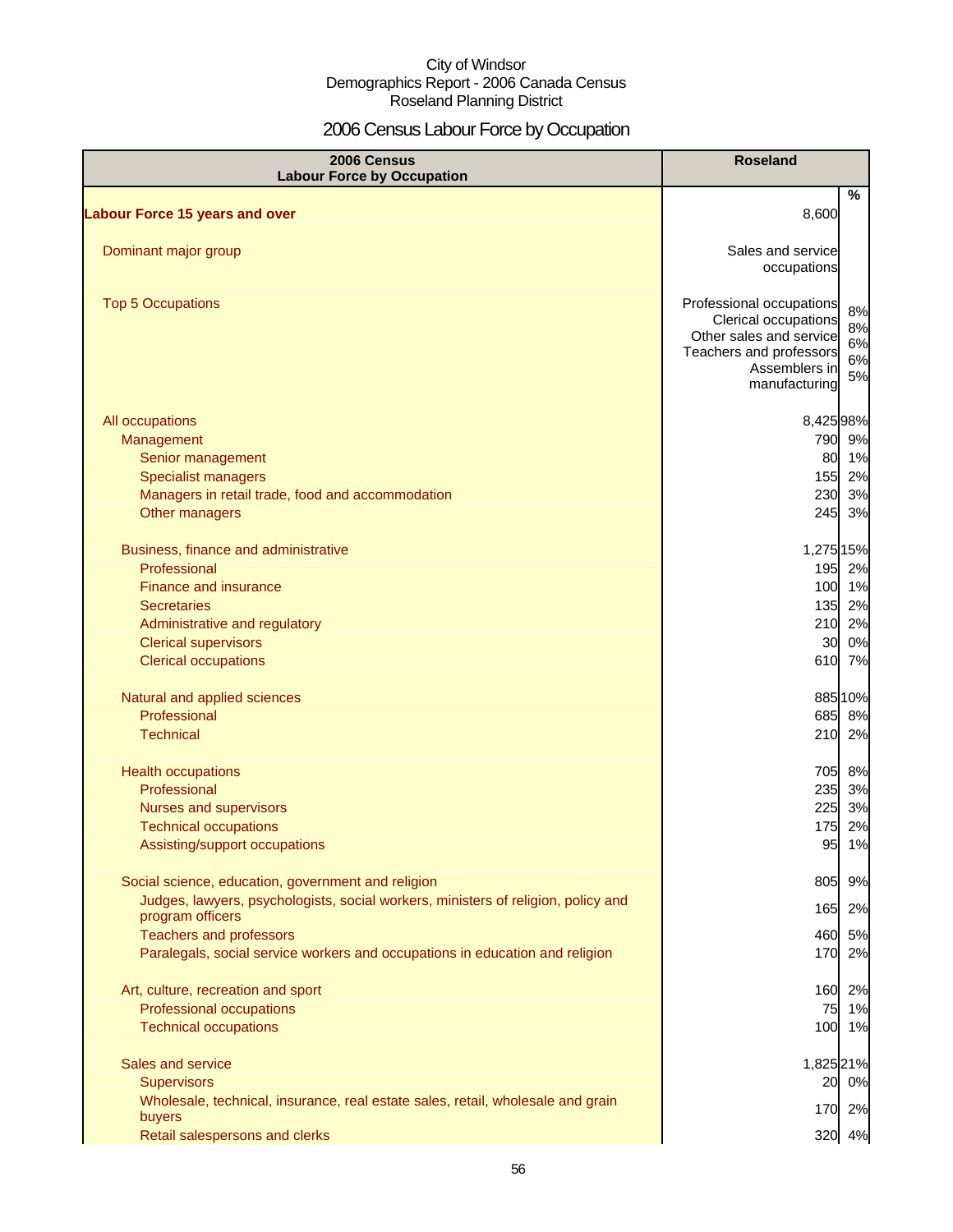| 2006 Census<br><b>Labour Force by Occupation</b>                                 | <b>Roseland</b> |
|----------------------------------------------------------------------------------|-----------------|
|                                                                                  | %               |
| <b>Cashiers</b>                                                                  | 120<br>1%       |
| Chefs and cooks                                                                  | 110 1%          |
| Food and beverage service                                                        | 115<br>1%       |
| <b>Protective services</b>                                                       | 190<br>2%       |
| Travel and accommodation, recreation and sport attendants                        | 130<br>2%       |
| Childcare and home support                                                       | 2%<br>145       |
| Other sales and service                                                          | 465 5%          |
| Trades, transport and equipment operators and related                            | 94511%          |
| <b>Contractors and supervisors</b>                                               | 0%<br>20        |
| <b>Construction trades</b>                                                       | 85 1%           |
| Stationary engineers, power station operators, electrical and telecommunications | 75 1%           |
| Machinists, metal forming, shaping and erecting                                  | 195 2%          |
| <b>Mechanics</b>                                                                 | 150 2%          |
| Other trades                                                                     | 0%<br>35        |
| Heavy equipment, crane operators and drillers                                    | 10<br>0%        |
| Transportation equipment operators, excluding labourers                          | 165<br>2%       |
| <b>Helpers and labourers</b>                                                     | 1%<br>120       |
| Primary industry-specific                                                        | 65 1%           |
| Agriculture excluding labourers                                                  | 20<br>0%        |
| Forestry, mining, oil and gas extraction, and fishing, excluding labourers       | 0%<br>$\Omega$  |
| Primary production labourers                                                     | 45 1%           |
| Processing, manufacturing and utilities                                          | 91011%          |
| Supervisors in manufacturing                                                     | 40<br>0%        |
| Machine operators in manuf.                                                      | 3%<br>235       |
| Assemblers in manufacturing                                                      | 440<br>5%       |
| Labourers in processing, manufacturing and utilities                             | 100<br>1%       |
|                                                                                  |                 |
| Occupation - Not applicable                                                      | 165 2%          |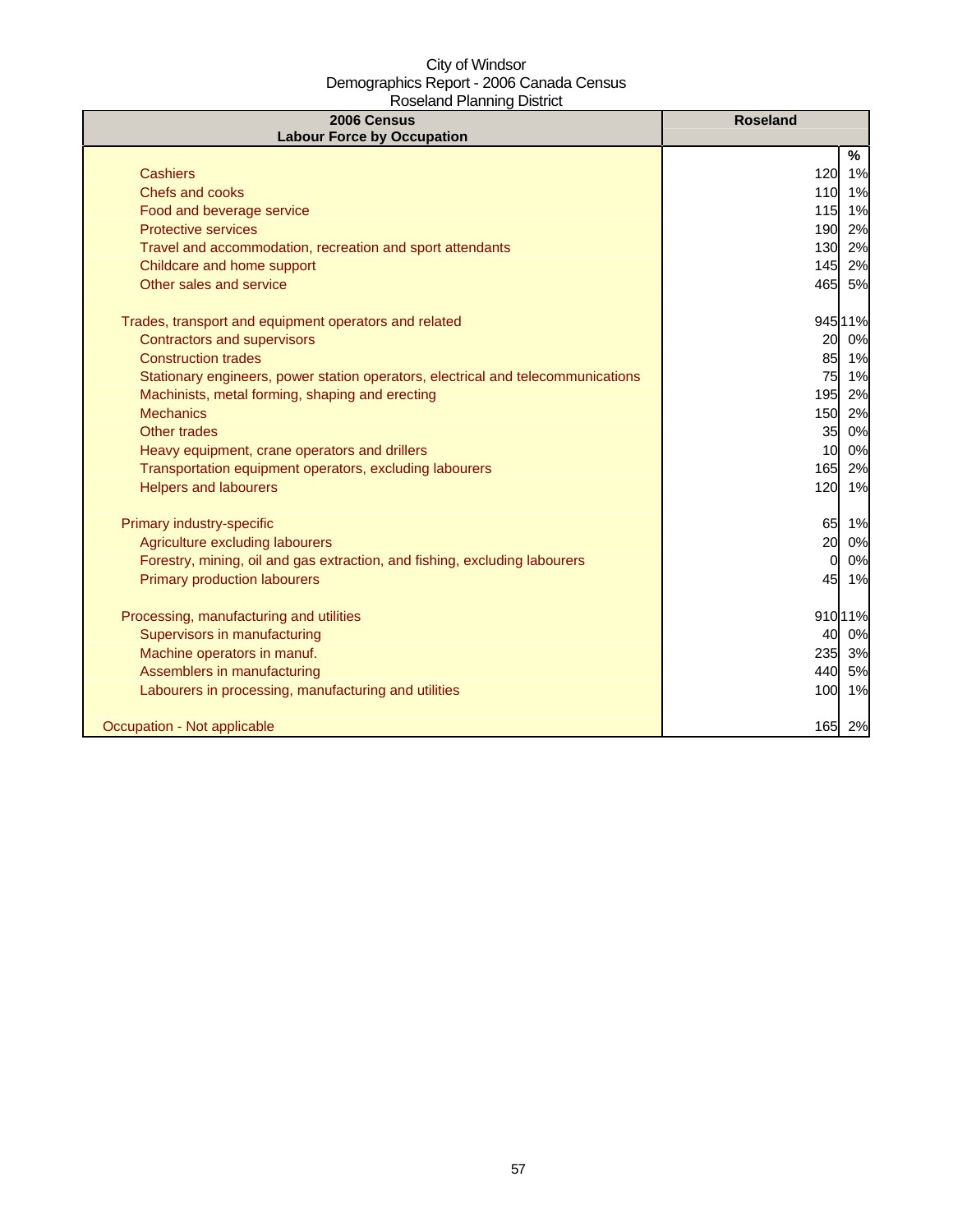# 2006 Census Labour Force by Occupation - Male

| 2006 Census<br><b>Labour Force by Occupation - Male</b>                                               | <b>Roseland</b>                                                                                                                                   |
|-------------------------------------------------------------------------------------------------------|---------------------------------------------------------------------------------------------------------------------------------------------------|
| <b>Male Labour Force 15 years and over</b>                                                            | %<br>4,485                                                                                                                                        |
|                                                                                                       |                                                                                                                                                   |
| Dominant major group                                                                                  | Trades, transport and<br>equipment                                                                                                                |
| <b>Top 5 Occupations</b>                                                                              | Professional occupations<br>Assemblers in manufacturing<br>Other sales and service<br>Machine operators in manuf.<br><b>Technical occupations</b> |
| All occupations                                                                                       | 4,455 99%                                                                                                                                         |
| Management                                                                                            | 53012%                                                                                                                                            |
| Senior management                                                                                     | 90 2%                                                                                                                                             |
| <b>Specialist managers</b>                                                                            | 145 3%                                                                                                                                            |
| Managers in retail trade, food and accommodation                                                      | 135 3%                                                                                                                                            |
| Other managers                                                                                        | 4%<br>165                                                                                                                                         |
| Business, finance and administrative                                                                  | 330<br>7%                                                                                                                                         |
| Professional                                                                                          | 2%<br>90                                                                                                                                          |
| <b>Finance and insurance</b>                                                                          | 0%<br>$\overline{0}$                                                                                                                              |
| <b>Secretaries</b>                                                                                    | 0%<br>0                                                                                                                                           |
| Administrative and regulatory                                                                         | 0%<br>10                                                                                                                                          |
| <b>Clerical supervisors</b>                                                                           | 0%<br>$\Omega$                                                                                                                                    |
| <b>Clerical occupations</b>                                                                           | 150<br>3%                                                                                                                                         |
| Natural and applied sciences                                                                          | 740 16%                                                                                                                                           |
| Professional                                                                                          | 560 12%                                                                                                                                           |
| <b>Technical</b>                                                                                      | 4%<br>185                                                                                                                                         |
| <b>Health occupations</b>                                                                             | 170 4%                                                                                                                                            |
| Professional                                                                                          | 3%<br>120                                                                                                                                         |
| <b>Nurses and supervisors</b>                                                                         | 0%<br>10                                                                                                                                          |
| <b>Technical occupations</b>                                                                          | 35<br>1%                                                                                                                                          |
| Assisting/support occupations                                                                         | 0%<br>10                                                                                                                                          |
| Social science, education, government and religion                                                    | 225<br>5%                                                                                                                                         |
| Judges, lawyers, psychologists, social workers, ministers of religion, policy and<br>program officers | 60 1%                                                                                                                                             |
| <b>Teachers and professors</b>                                                                        | 165 4%                                                                                                                                            |
| Paralegals, social service workers and occupations in education and religion                          | 0%<br>0                                                                                                                                           |
| Art, culture, recreation and sport                                                                    | 50<br>1%                                                                                                                                          |
| Professional occupations                                                                              | 20 0%                                                                                                                                             |
| <b>Technical occupations</b>                                                                          | 30 1%                                                                                                                                             |
| Sales and service                                                                                     | 805 18%                                                                                                                                           |
| <b>Supervisors</b>                                                                                    | 20 0%                                                                                                                                             |
| Wholesale, technical, insurance, real estate sales, retail, wholesale and grain                       | 135<br>3%                                                                                                                                         |
| buyers                                                                                                |                                                                                                                                                   |
| Retail salespersons and clerks<br><b>Cashiers</b>                                                     | 115 3%<br>30 1%                                                                                                                                   |
|                                                                                                       |                                                                                                                                                   |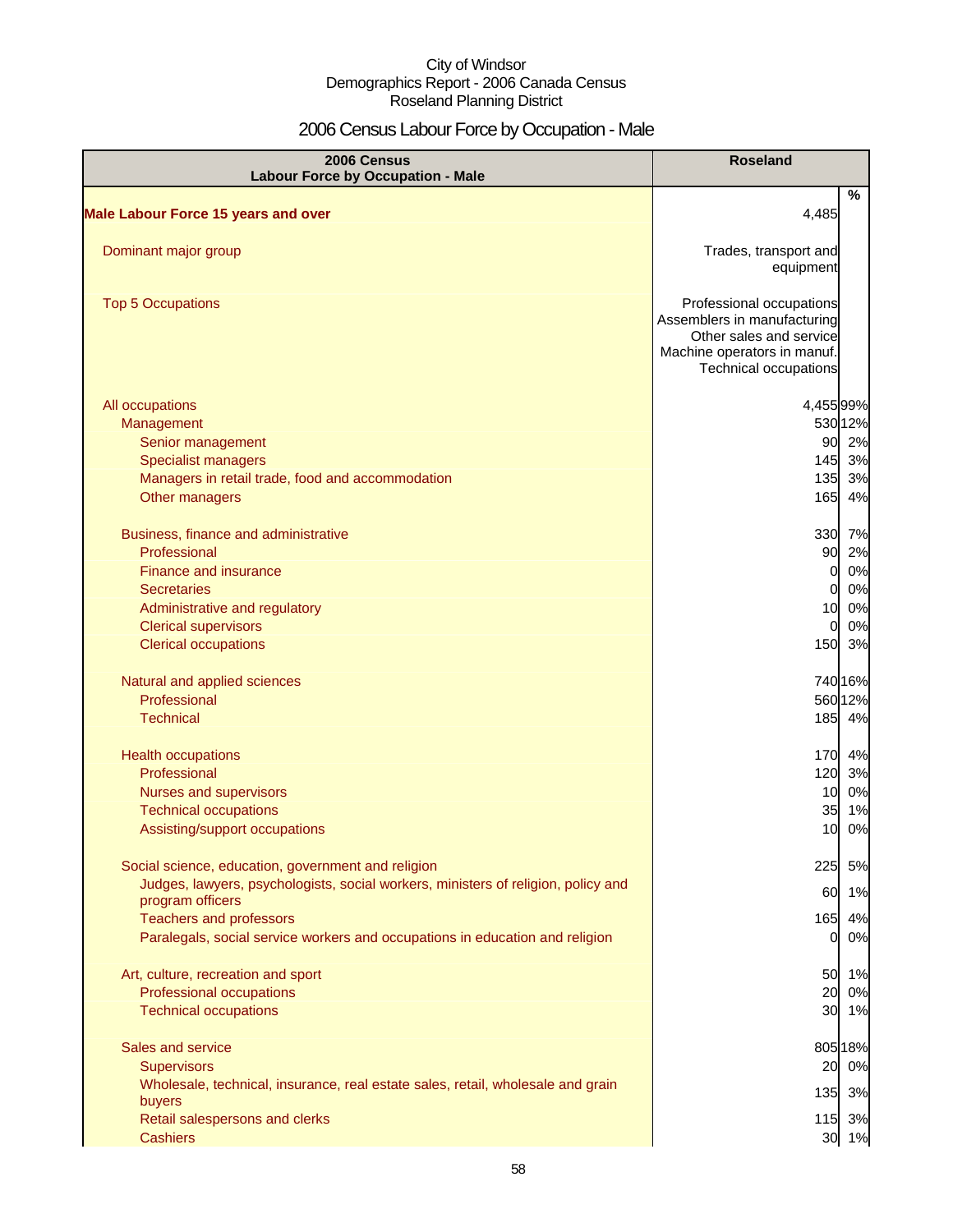| 2006 Census<br><b>Labour Force by Occupation - Male</b>                          | <b>Roseland</b>       |
|----------------------------------------------------------------------------------|-----------------------|
|                                                                                  | %                     |
| Chefs and cooks                                                                  | 50 1%                 |
| Food and beverage service                                                        | 20<br>0%              |
| <b>Protective services</b>                                                       | 2%<br>110             |
| Travel and accommodation, recreation and sport attendants                        | 40 1%                 |
| Childcare and home support                                                       | 10 <sup>1</sup><br>0% |
| Other sales and service                                                          | 5%<br>215             |
| Trades, transport and equipment operators and related                            | 900 20%               |
| <b>Contractors and supervisors</b>                                               | 30 1%                 |
| <b>Construction trades</b>                                                       | 105<br>2%             |
| Stationary engineers, power station operators, electrical and telecommunications | 60 1%                 |
| Machinists, metal forming, shaping and erecting                                  | 4%<br>180             |
| <b>Mechanics</b>                                                                 | 170<br>4%             |
| Other trades                                                                     | 25<br>1%              |
| Heavy equipment, crane operators and drillers                                    | 0%<br>10              |
| Transportation equipment operators, excluding labourers                          | 175<br>4%             |
| <b>Helpers and labourers</b>                                                     | 110<br>2%             |
| Primary industry-specific                                                        | 30<br>1%              |
| Agriculture excluding labourers                                                  | 0%<br>$\mathbf{0}$    |
| Forestry, mining, oil and gas extraction, and fishing, excluding labourers       | 0%<br>$\Omega$        |
| <b>Primary production labourers</b>                                              | 30 1%                 |
| Processing, manufacturing and utilities                                          | 645 14%               |
| Supervisors in manufacturing                                                     | 60 1%                 |
| Machine operators in manuf.                                                      | 185<br>4%             |
| Assemblers in manufacturing                                                      | 340<br>8%             |
| Labourers in processing, manufacturing and utilities                             | 1%<br>40              |
| Occupation - Not applicable                                                      | 30 1%                 |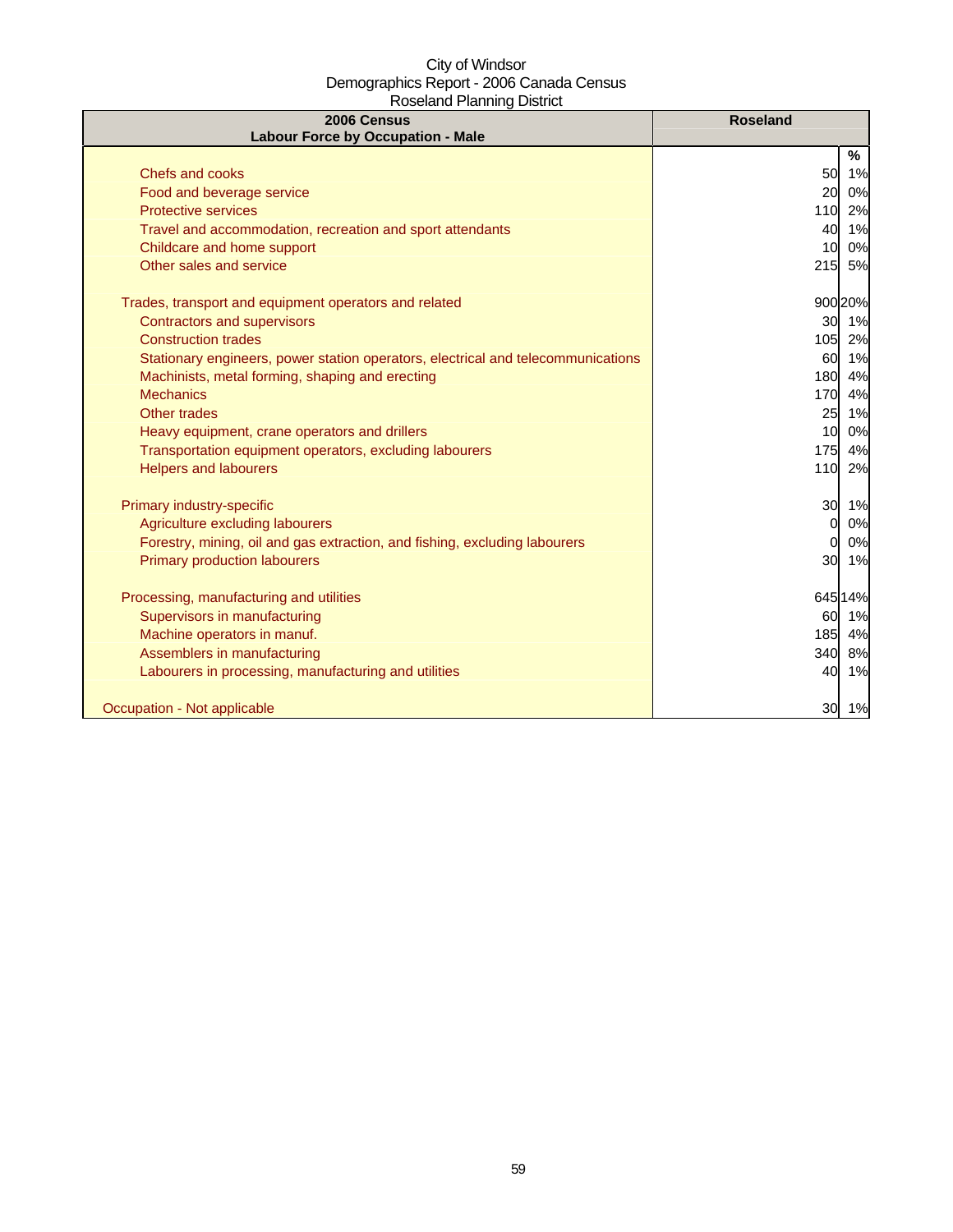# 2006 Census Labour Force by Occupation - Female

| 2006 Census<br><b>Labour Force by Occupation - Female</b>                                             | <b>Roseland</b>                                                                                                                          |
|-------------------------------------------------------------------------------------------------------|------------------------------------------------------------------------------------------------------------------------------------------|
| <b>Female Labour Force 15 years and over</b>                                                          | %<br>4,095                                                                                                                               |
| Dominant major group                                                                                  | Sales and service<br>occupations                                                                                                         |
| <b>Top 5 Occupations</b>                                                                              | Clerical occupations<br>Teachers and professors<br>Other sales and service<br>Nurses and supervisors<br>Administrative and<br>regulatory |
| All occupations                                                                                       | 3,980 97%                                                                                                                                |
| Management                                                                                            | 275 7%                                                                                                                                   |
| Senior management                                                                                     | 1%<br>35                                                                                                                                 |
| <b>Specialist managers</b>                                                                            | 2%<br>85                                                                                                                                 |
| Managers in retail trade, food and accommodation                                                      | 3%<br>110                                                                                                                                |
| Other managers                                                                                        | 2%<br>70                                                                                                                                 |
| Business, finance and administrative                                                                  | 93523%                                                                                                                                   |
| Professional                                                                                          | 60 1%                                                                                                                                    |
| <b>Finance and insurance</b>                                                                          | 1%<br>40                                                                                                                                 |
| <b>Secretaries</b>                                                                                    | 145<br>4%                                                                                                                                |
| Administrative and regulatory                                                                         | 175<br>4%                                                                                                                                |
| <b>Clerical supervisors</b>                                                                           | 40<br>1%                                                                                                                                 |
| <b>Clerical occupations</b>                                                                           | 405 10%                                                                                                                                  |
| Natural and applied sciences                                                                          | 145 4%                                                                                                                                   |
| Professional                                                                                          | 100 2%                                                                                                                                   |
| <b>Technical</b>                                                                                      | 20<br>0%                                                                                                                                 |
| <b>Health occupations</b>                                                                             | 53013%                                                                                                                                   |
| Professional                                                                                          | 85 2%                                                                                                                                    |
| <b>Nurses and supervisors</b>                                                                         | 180 4%                                                                                                                                   |
| <b>Technical occupations</b>                                                                          | 130 3%                                                                                                                                   |
| Assisting/support occupations                                                                         | 90 2%                                                                                                                                    |
| Social science, education, government and religion                                                    | 55013%                                                                                                                                   |
| Judges, lawyers, psychologists, social workers, ministers of religion, policy and<br>program officers | 2%<br>85                                                                                                                                 |
| <b>Teachers and professors</b>                                                                        | 305<br>7%                                                                                                                                |
| Paralegals, social service workers and occupations in education and religion                          | 175<br>4%                                                                                                                                |
| Art, culture, recreation and sport                                                                    | 115<br>3%                                                                                                                                |
| Professional occupations                                                                              | 70<br>2%                                                                                                                                 |
| <b>Technical occupations</b>                                                                          | 45 1%                                                                                                                                    |
| Sales and service                                                                                     | 1,025 25%                                                                                                                                |
| <b>Supervisors</b>                                                                                    | 10 0%                                                                                                                                    |
| Wholesale, technical, insurance, real estate sales, retail, wholesale and grain                       |                                                                                                                                          |
| buyers                                                                                                | 40 1%                                                                                                                                    |
| Retail salespersons and clerks                                                                        | 155 4%                                                                                                                                   |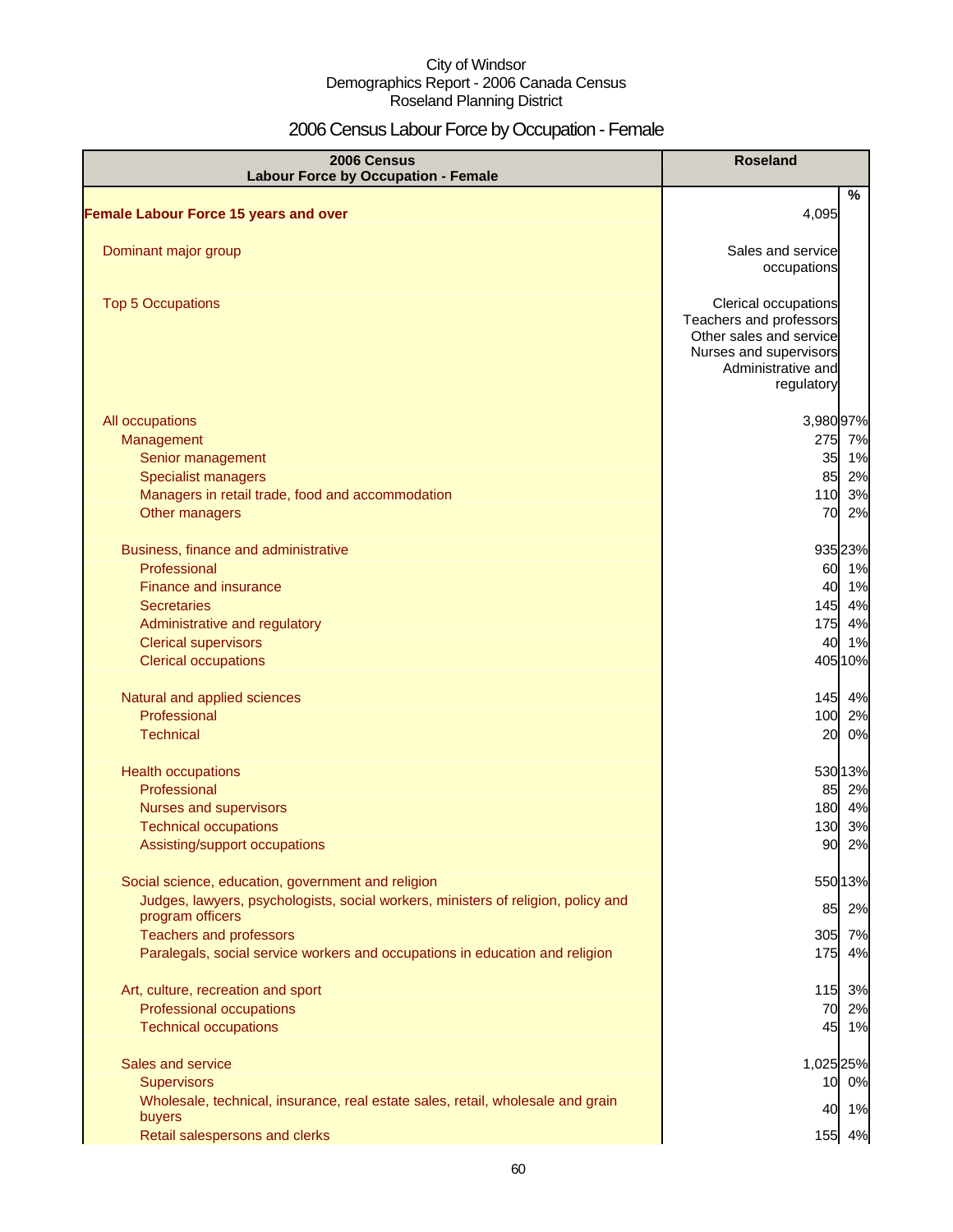| 2006 Census<br><b>Labour Force by Occupation - Female</b>                        | <b>Roseland</b> |       |
|----------------------------------------------------------------------------------|-----------------|-------|
|                                                                                  |                 | $\%$  |
| <b>Cashiers</b>                                                                  | 80              | 2%    |
| <b>Chefs and cooks</b>                                                           |                 | 80 2% |
| Food and beverage service                                                        | 80              | 2%    |
| <b>Protective services</b>                                                       | 50              | 1%    |
| Travel and accommodation, recreation and sport attendants                        | 80              | 2%    |
| Childcare and home support                                                       | 95              | 2%    |
| Other sales and service                                                          | 240             | 6%    |
| Trades, transport and equipment operators and related                            | 40              | 1%    |
| <b>Contractors and supervisors</b>                                               | $\Omega$        | 0%    |
| <b>Construction trades</b>                                                       | $\Omega$        | 0%    |
| Stationary engineers, power station operators, electrical and telecommunications | 10              | 0%    |
| Machinists, metal forming, shaping and erecting                                  | 10              | 0%    |
| <b>Mechanics</b>                                                                 |                 | 10 0% |
| Other trades                                                                     | 10              | 0%    |
| Heavy equipment, crane operators and drillers                                    | $\Omega$        | 0%    |
| Transportation equipment operators, excluding labourers                          | $\Omega$        | 0%    |
| <b>Helpers and labourers</b>                                                     | $\Omega$        | 0%    |
| Primary industry-specific                                                        | 40              | 1%    |
| Agriculture excluding labourers                                                  | 20              | 0%    |
| Forestry, mining, oil and gas extraction, and fishing, excluding labourers       | $\Omega$        | 0%    |
| <b>Primary production labourers</b>                                              | 35              | 1%    |
| Processing, manufacturing and utilities                                          | 230             | 6%    |
| Supervisors in manufacturing                                                     | 0               | 0%    |
| Machine operators in manuf.                                                      | 40              | 1%    |
| Assemblers in manufacturing                                                      | 145             | 4%    |
| Labourers in processing, manufacturing and utilities                             | 70              | 2%    |
| Occupation - Not applicable                                                      | 110 3%          |       |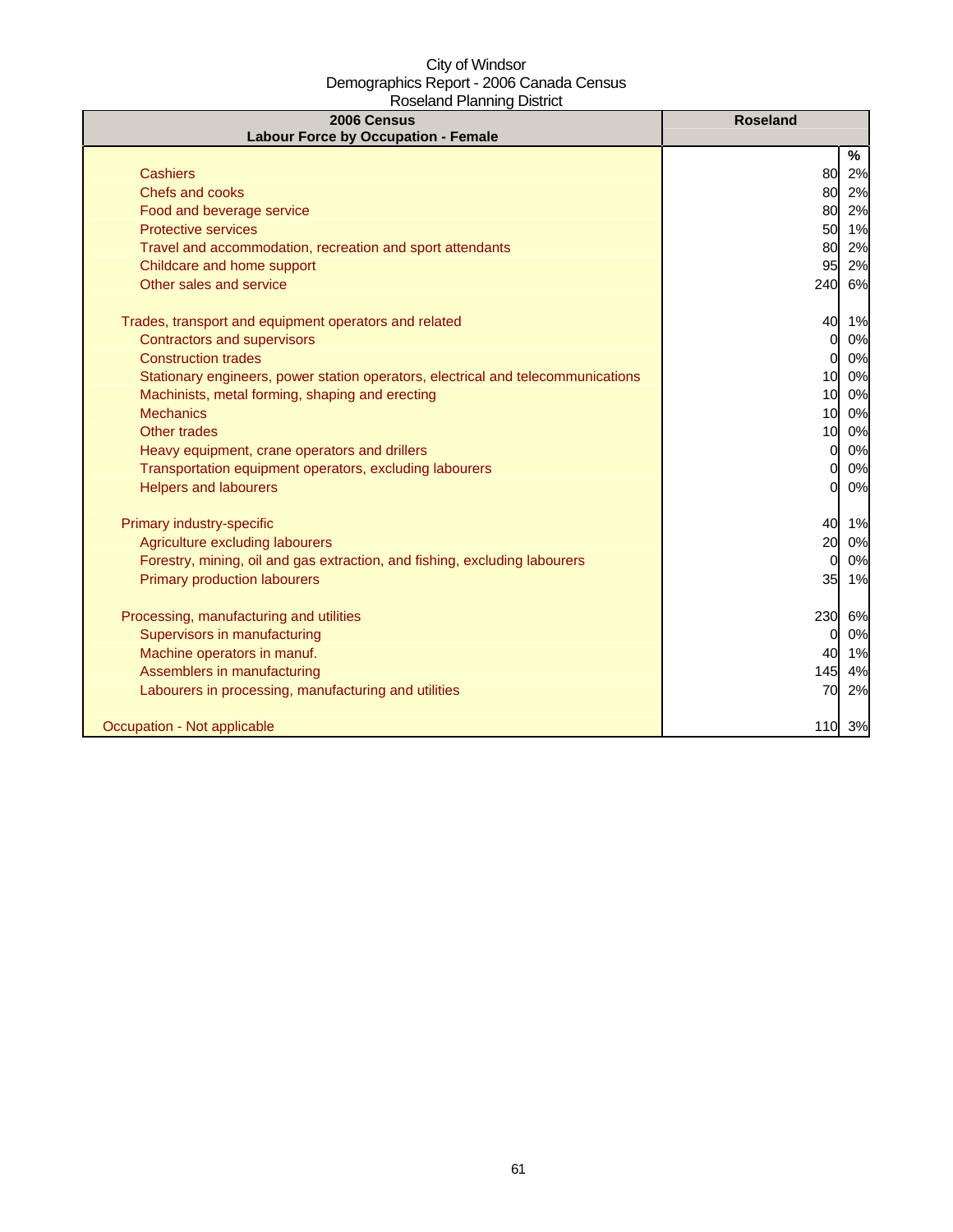| 2006 Census<br>Labour Force by Class of Worker and Sex Comparison | <b>Roseland</b>                  |    |                   |           |            |    |  |
|-------------------------------------------------------------------|----------------------------------|----|-------------------|-----------|------------|----|--|
|                                                                   | <b>Males</b><br>Females<br>Total |    |                   |           |            |    |  |
|                                                                   | Labourl                          |    |                   |           |            |    |  |
|                                                                   | <b>Force</b>                     |    |                   |           |            |    |  |
| Labour Force 15 years and over by Class of Worker                 | 8,590                            |    | 4,490             |           | 4,100      |    |  |
|                                                                   |                                  |    |                   |           |            |    |  |
| All classes of worker                                             |                                  |    | 8,43098% 4,44599% |           | 3,970 97%  |    |  |
| Paid workers                                                      |                                  |    | 7,88092% 4,10091% |           | 3,76592%   |    |  |
| <b>Employees</b>                                                  |                                  |    | 7,48587% 3,81585% |           | 3,670 90%  |    |  |
| Self-employed (incorporated)                                      | 385                              | 4% | 280               | 6%        | 115I       | 3% |  |
| Without paid help                                                 | 110                              | 1% | 90                | 2%        | 10         | 0% |  |
| With paid help                                                    | 250                              | 3% | 195               | 4%        | 75         | 2% |  |
| Self-employed (unincorp.)                                         | 475                              | 6% | 305               | 7%        | <b>155</b> | 4% |  |
| Without paid help                                                 | 340                              | 4% | 220               | <b>5%</b> | 115        | 3% |  |
| With paid help                                                    | 165                              | 2% | 110               | 2%        | 40         | 1% |  |
| Unpaid family workers                                             | 40                               | 0% | 10                | 0%        | 30         | 1% |  |
|                                                                   |                                  |    |                   |           |            |    |  |
| Class of worker - Not applicable                                  | <b>165</b>                       | 2% | 40                | 1%        | 110        | 3% |  |

# 2006 Census Labour Force by Class of Worker and Sex Comparison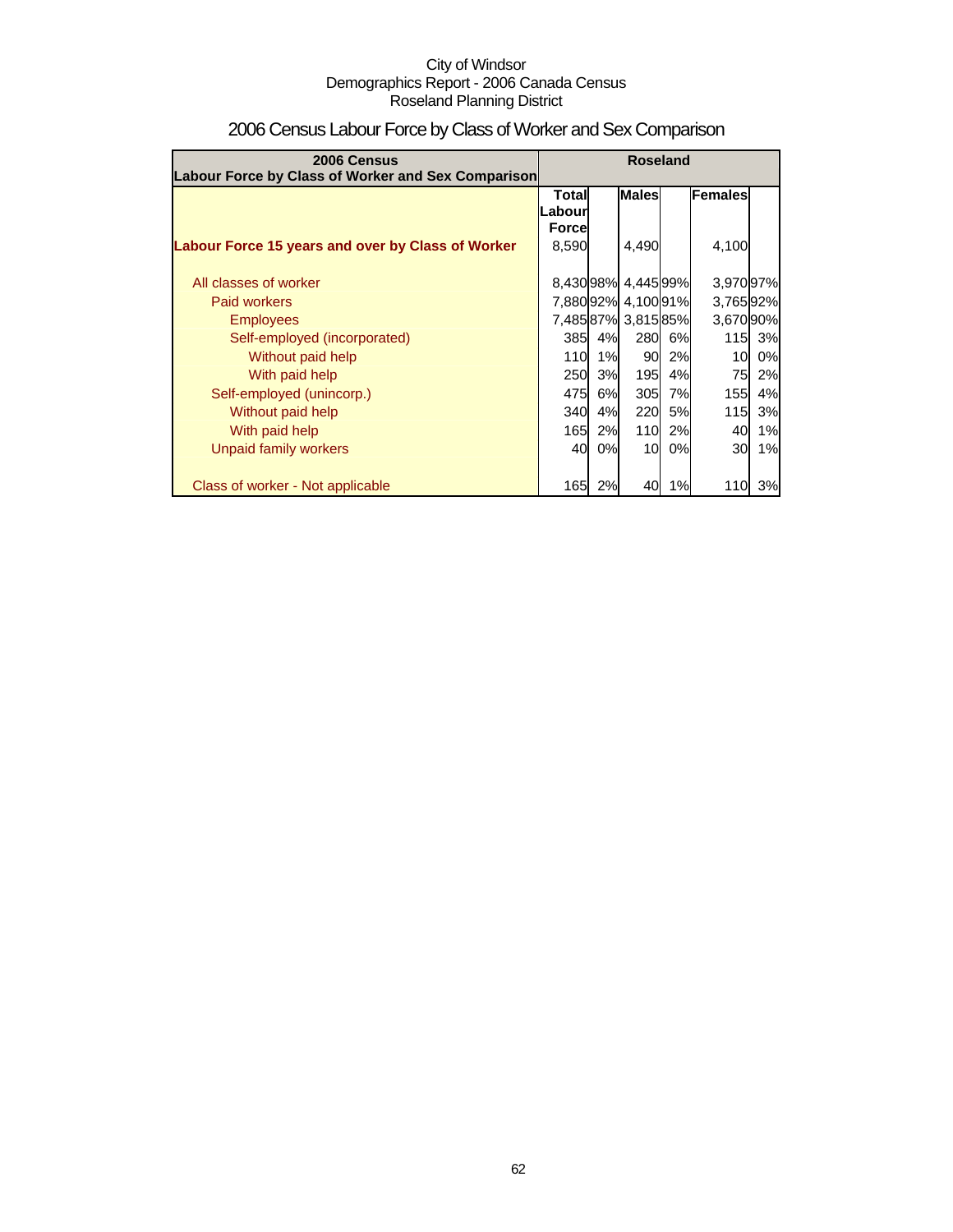# 2006 Census Labour Force by Class of Worker and Sex

| 2006 Census<br>Labour Force by Class of Worker and Sex                | <b>Roseland</b> |        |
|-----------------------------------------------------------------------|-----------------|--------|
|                                                                       |                 | %      |
| Labour Force 15 years and over by Class of Worker                     | 8,590           |        |
| All classes of worker                                                 | 8,43098%        |        |
| <b>Paid workers</b>                                                   | 7,88092%        |        |
| <b>Employees</b>                                                      | 7,48587%        |        |
| Self-employed (incorporated)                                          | 385             | 4%     |
| Without paid help                                                     | 110             | 1%     |
| With paid help                                                        |                 | 250 3% |
| Self-employed (unincorp.)                                             |                 | 475 6% |
| Without paid help                                                     |                 | 340 4% |
| With paid help                                                        |                 | 165 2% |
| <b>Unpaid family workers</b>                                          | 40              | 0%     |
|                                                                       |                 |        |
| Class of worker - Not applicable                                      | 165             | 2%     |
| Male Labour Force 15 and over by Class of Worker                      | 4,490           |        |
| All classes of worker                                                 | 4,445 99%       |        |
| <b>Paid workers</b>                                                   | 4,10091%        |        |
| <b>Employees</b>                                                      | 3,81585%        |        |
| Self-employed (incorporated)                                          | 280             | 6%     |
| Without paid help                                                     |                 | 90 2%  |
| With paid help                                                        |                 | 195 4% |
| Self-employed (unincorp.)                                             |                 | 305 7% |
| Without paid help                                                     |                 | 220 5% |
| With paid help                                                        |                 | 110 2% |
| <b>Unpaid family workers</b>                                          | 10 <sup>1</sup> | 0%     |
|                                                                       |                 |        |
| Class of worker - Not applicable                                      | 40              | 1%     |
| Female Labour Force 15 and over by Class of Worker <sup>[4,100]</sup> |                 |        |
| All classes of worker                                                 | 3,97097%        |        |
| <b>Paid workers</b>                                                   | 3,76592%        |        |
| Employees                                                             | 3,670 90%       |        |
| Self-employed (incorporated)                                          | 115             | 3%     |
| Without paid help                                                     | 10              | 0%     |
| With paid help                                                        | 75              | 2%     |
| Self-employed (unincorp)                                              | 155             | 4%     |
| Without paid help                                                     | 115             | 3%     |
| With paid help                                                        | 40              | 1%     |
| <b>Unpaid family workers</b>                                          | 30              | 1%     |
| Class of worker - Not applicable                                      | 110             | 3%     |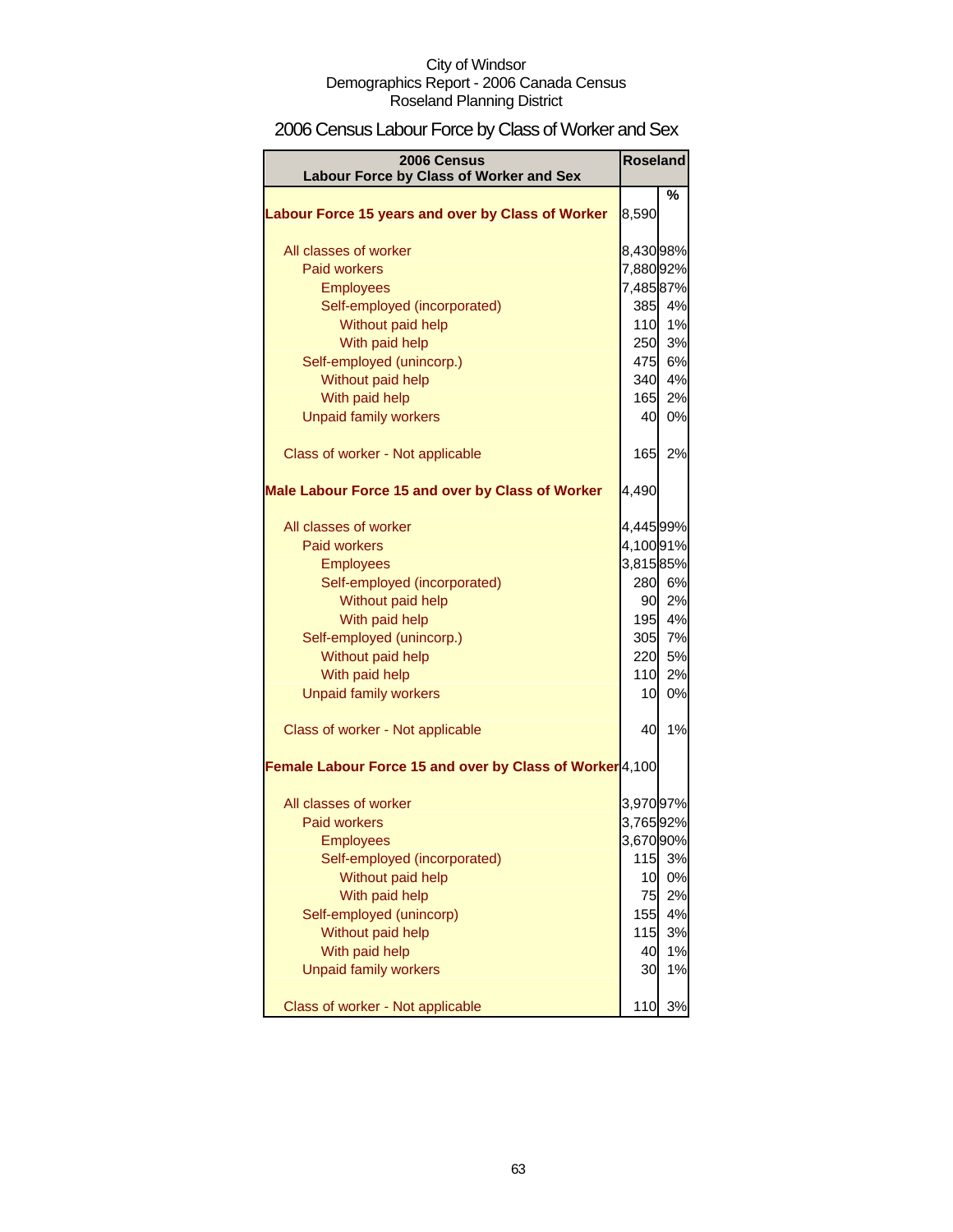# 2006 Census Language at Work

| 2006 Census<br><b>Language at Work</b>                                 | <b>Roseland</b>     |    |
|------------------------------------------------------------------------|---------------------|----|
| Total Population 15 years and over who worked by Language Used at Work | 9,110               |    |
|                                                                        |                     |    |
| Dominant official language used at work                                | English 99%         |    |
| Dominant non-official language used at work                            | Other languages 30% |    |
| <b>Single Responses</b>                                                | 9,050 99%           |    |
| <b>English</b>                                                         | 8,91098%            |    |
| French                                                                 | 50                  | 1% |
| Non-official languages                                                 | 95                  | 1% |
| Chinese, n.o.s.                                                        | 10                  | 0% |
| Cantonese                                                              | $\overline{0}$      | 0% |
| Panjabi (Punjabi)                                                      | 20                  | 0% |
| German                                                                 | $\Omega$            | 0% |
| <b>Mandarin</b>                                                        | 0                   | 0% |
| Portuguese                                                             | 0                   | 0% |
| <b>Spanish</b>                                                         | 10                  | 0% |
| Vietnamese                                                             | 30                  | 0% |
| Korean                                                                 | 0                   | 0% |
| Italian                                                                | $\Omega$            | 0% |
| Other languages                                                        | 30                  | 0% |
|                                                                        |                     |    |
| <b>Multiple responses</b>                                              | 55                  | 1% |
| <b>English and French</b>                                              | 20                  | 0% |
| English and non-official                                               | 40                  | 0% |
| French and non-official                                                | $\Omega$            | 0% |
| English, French and non-official language                              | 10                  | 0% |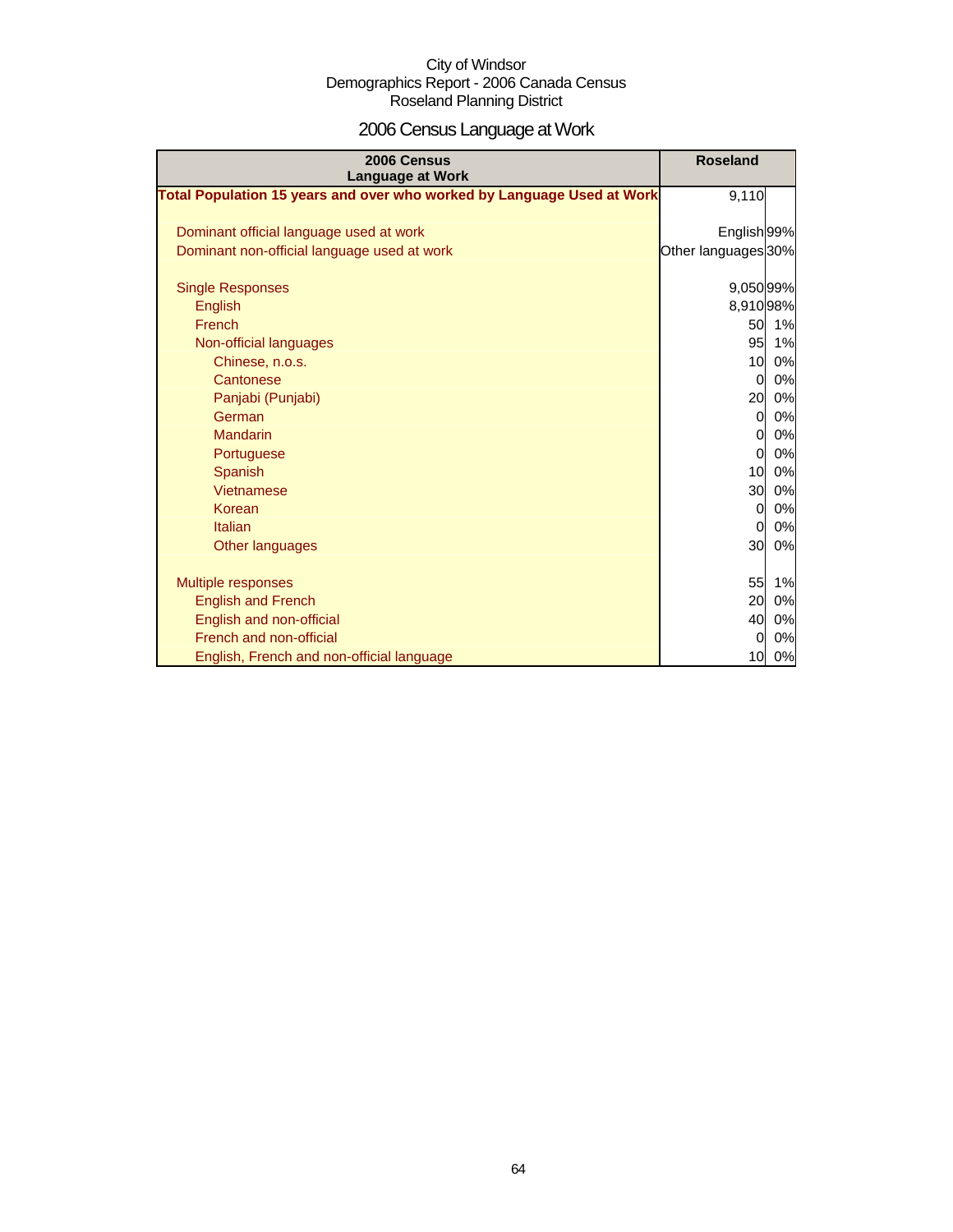# 2006 Census Unpaid Housework

| 2006 Census<br><b>Unpaid Housework</b>                                 | <b>Roseland</b>        |
|------------------------------------------------------------------------|------------------------|
| <b>Total Population 15 years and over by Hours of Unpaid Housework</b> | 13,240                 |
| No hours                                                               | 1,380 10%              |
| Less than 5 hours                                                      | 2,680 20%              |
| 5 to 14 hours                                                          | 4,220 32%              |
| 15 to 29 hours                                                         | 2,855 22%              |
| 30 to 59 hours                                                         | 1,400 11%              |
| 60 or more hours                                                       | 625 5%                 |
| Dominant group                                                         | 5 to 14 hours 32%      |
| <b>Males 15 years and over by Hours of Unpaid Housework</b>            | 6,350                  |
| No hours                                                               | 82013%                 |
| Less than 5 hours                                                      | 1,565 25%              |
| 5 to 14 hours                                                          | 2,210 35%              |
| 15 to 29 hours                                                         | 1,155 18%              |
| 30 to 59 hours                                                         | 370 6%                 |
| 60 or more hours                                                       | 160<br>3%              |
| Dominant group                                                         | 5 to 14 hours 35%      |
| Females 15 years and over by Hours of Unpaid Housework                 | 6,900                  |
| By hours of unpaid housework                                           |                        |
| No hours                                                               | 555 8%                 |
| Less than 5 hours                                                      | 1,090 16%              |
| 5 to 14 hours                                                          | 2,000 29%              |
| 15 to 29 hours                                                         | 1,710 25%              |
| 30 to 59 hours                                                         | 1,010 15%              |
| 60 or more hours                                                       | 500 7%                 |
| Dominant group                                                         | 5 to 14 hours 29%      |
| <b>Hours of Housework by Sex</b>                                       |                        |
| <b>No Hours</b>                                                        | Males 60%              |
| Less than 5 hours                                                      | Males <sub>59%</sub>   |
| 5 to 14 hours                                                          | Males <sup>52%</sup>   |
| 15 to 29 hours                                                         | Females 60%            |
| 30 to 59 hours                                                         | Females <sup>73%</sup> |
| 60 or more hours                                                       | Females <sup>76%</sup> |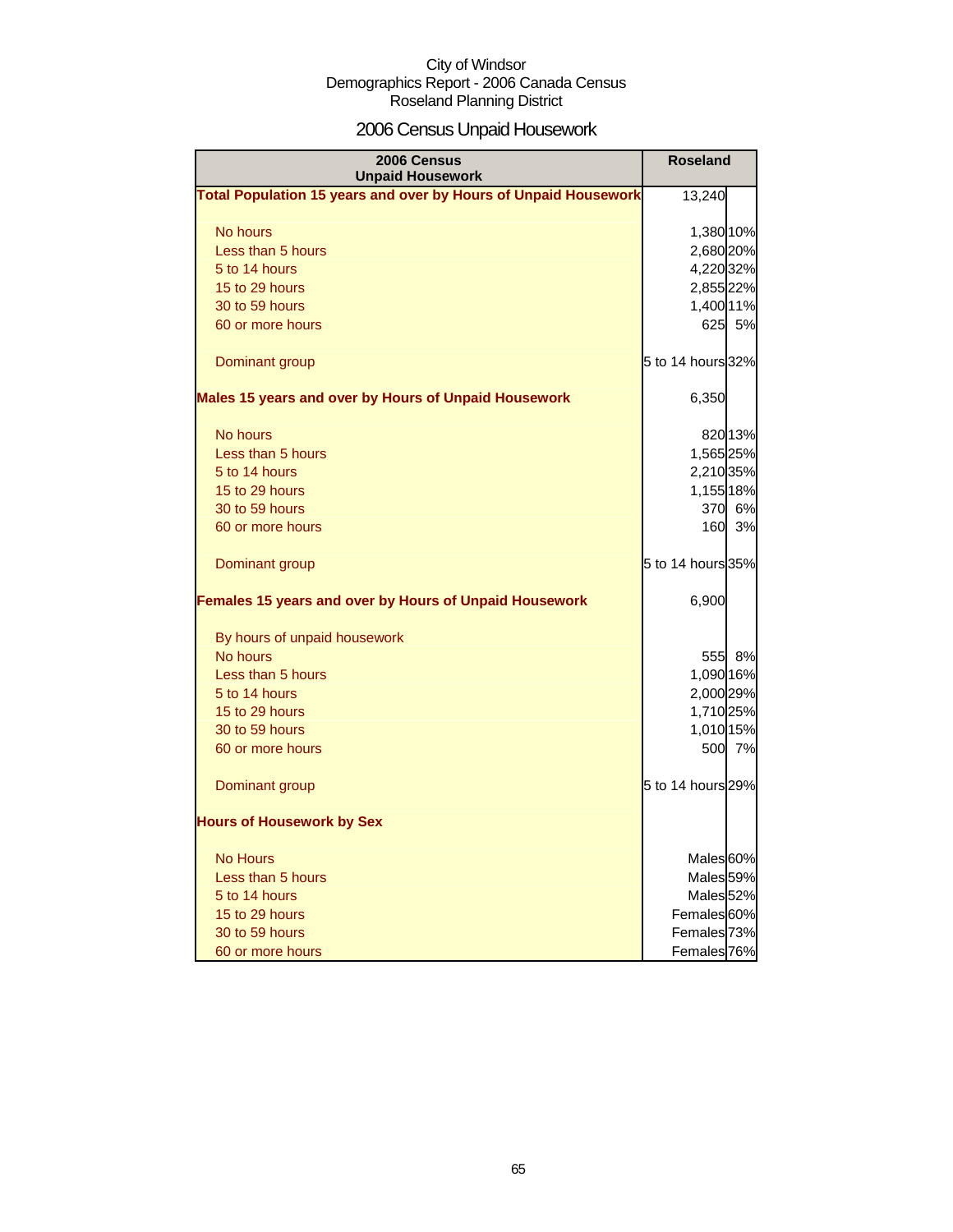# 2006 Census Unpaid Childcare

| 2006 Census<br><b>Unpaid Childcare</b>                    | <b>Roseland</b>        |         |
|-----------------------------------------------------------|------------------------|---------|
| Population 15 years and over by hours of Unpaid Childcare | 13,240                 |         |
| No hours                                                  | 7,305 55%              |         |
| Less than 5 hours                                         | 1,130 9%               |         |
| 5 to 14 hours                                             | 1,570 12%              |         |
| 15 to 29 hours                                            | 1,005 8%               |         |
| 30 to 59 hours                                            |                        | 930 7%  |
| 60 or more hours                                          | 1,220 9%               |         |
| Dominant group                                            | No hours 56%           |         |
| Males 15 years and over by hours of Unpaid Childcare      | 6,330                  |         |
| No hours                                                  | 3,650 58%              |         |
| Less than 5 hours                                         |                        | 615 10% |
| 5 to 14 hours                                             |                        | 850 13% |
| 15 to 29 hours                                            |                        | 495 8%  |
| 30 to 59 hours                                            |                        | 385 6%  |
| 60 or more hours                                          |                        | 305 5%  |
| Dominant group                                            | No hours 58%           |         |
| Females 15 years and over by hours of Unpaid Childcare    | 6,865                  |         |
| No hours                                                  | 3,640 53%              |         |
| Less than 5 hours                                         |                        | 505 7%  |
| 5 to 14 hours                                             |                        | 735 11% |
| 15 to 29 hours                                            |                        | 505 7%  |
| 30 to 59 hours                                            |                        | 545 8%  |
| 60 or more hours                                          |                        | 945 14% |
| Dominant group                                            | No hours 53%           |         |
| <b>Hours of Child Care by Sex</b>                         |                        |         |
| <b>No Hours</b>                                           | Males 50%              |         |
| Less than 5 hours                                         | Males <sub>55%</sub>   |         |
| 5 to 14 hours                                             | Males <sub>54%</sub>   |         |
| 15 to 29 hours                                            | Females <sub>51%</sub> |         |
| 30 to 59 hours                                            | Females 59%            |         |
| 60 or more hours                                          | Females <sup>76%</sup> |         |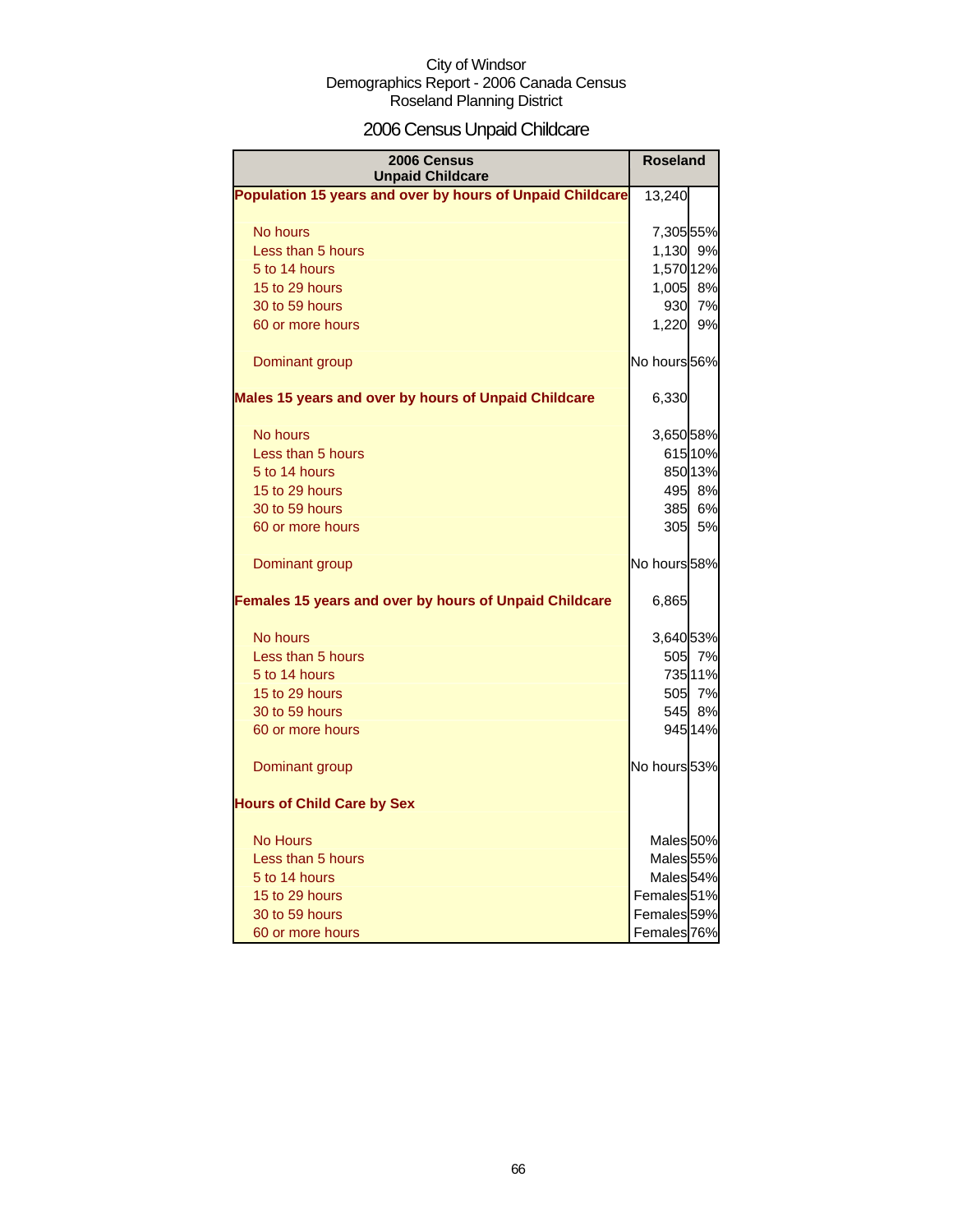# 2006 Census Unpaid Senior Care

| 2006 Census<br><b>Unpaid Senior Care</b>                       | <b>Roseland</b>        |         |
|----------------------------------------------------------------|------------------------|---------|
| Total Population 15 years and over by Hours of Care to Seniors | 13,245                 |         |
| No hours                                                       | 10,66080%              |         |
| Less than 5 hours                                              | 1,510 11%              |         |
| 5 to 9 hours                                                   |                        | 600 5%  |
| 10 to 19 hours                                                 | 270                    | 2%      |
| 20 or more hours                                               | 195                    | 1%      |
| Dominant group                                                 |                        |         |
| Males 15 years and over by Hours of Care to Seniors            | 6,335                  |         |
| No hours                                                       | 5,23083%               |         |
| Less than 5 hours                                              |                        | 665 10% |
| 5 to 9 hours                                                   | 230                    | 4%      |
| 10 to 19 hours                                                 | 100                    | 2%      |
| 20 or more hours                                               | 85I                    | 1%      |
| Dominant group                                                 | No hours 84%           |         |
| Females 15 years and over by Hours of Care to Seniors          | 6,890                  |         |
| No hours                                                       | 5,410 79%              |         |
| Less than 5 hours                                              |                        | 840 12% |
| 5 to 9 hours                                                   |                        | 360 5%  |
| 10 to 19 hours                                                 | 135                    | 2%      |
| 20 or more hours                                               | 100                    | 1%      |
| Dominant group                                                 | No hours 81%           |         |
| <b>Senior Care by Sex</b>                                      |                        |         |
| No hours                                                       | Females <sup>51%</sup> |         |
| Less than 5 hours                                              | Females 56%            |         |
| 5 to 9 hours                                                   | Females <sup>61%</sup> |         |
| 10 to 19 hours                                                 | Females <sup>57%</sup> |         |
| 20 or more hours                                               | Females <sub>54%</sub> |         |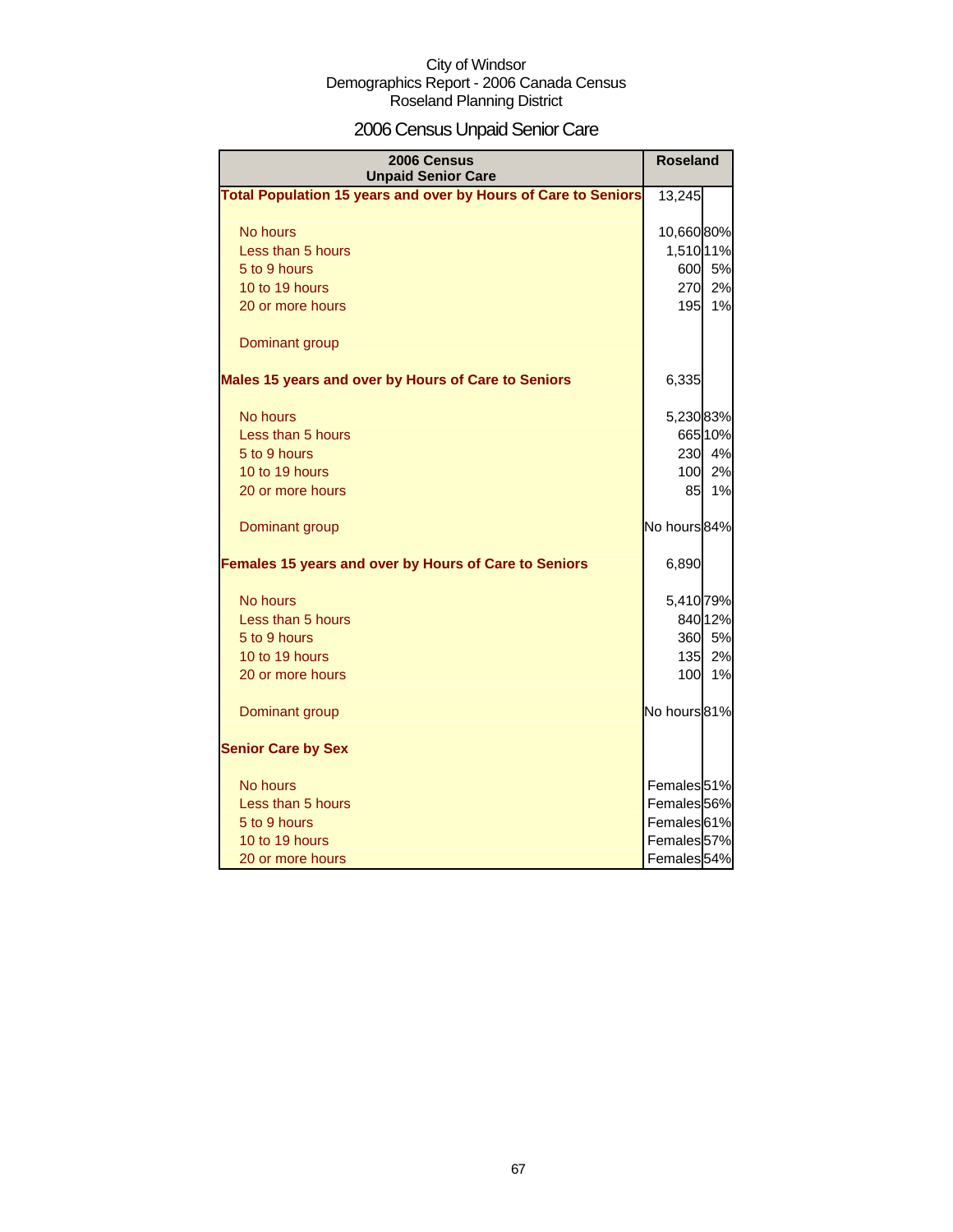# 2006 Census Place of Work by Sex Comparison

| 2006 Census<br><b>Place of Work by Sex Comparison</b>                                                 |                                   | <b>Roseland</b> |                     |         |                |         |
|-------------------------------------------------------------------------------------------------------|-----------------------------------|-----------------|---------------------|---------|----------------|---------|
|                                                                                                       | Totall<br>Labour<br><b>Forcel</b> |                 | <b>Males</b>        |         | <b>Females</b> |         |
| <b>Total Employed Labour Force 15 years and over by Place of Work Status</b>                          | 8,040                             |                 | 4,270               |         | 3,770          |         |
| Usual place of work                                                                                   |                                   |                 | 6,390 79% 3,240 76% |         | 3,15584%       |         |
| In CSD <sup>*</sup> of residence                                                                      |                                   |                 | 5,15064% 2,48558%   |         | 2,635 70%      |         |
| In different CSD                                                                                      | 1.240 15%                         |                 |                     | 750 18% |                | 490 13% |
| In same CD**                                                                                          | 1,080 13%                         |                 |                     | 640 15% |                | 460 12% |
| At home                                                                                               |                                   | 380 5%          | 210                 | 5%      | 190            | 5%      |
| <b>Outside Canada</b>                                                                                 |                                   | 695 9%          |                     | 420 10% | 295            | 8%      |
| No fixed workplace                                                                                    | 525                               | 7%              | 395                 | 9%      | 145 <b>I</b>   | 4%      |
| CSD: Area that is a municipality or an area that is deemed to be equivalent to a<br>municipality.     |                                   |                 |                     |         |                |         |
| ** CD: Group of neighbouring municipalities joined together for the purposes of regional<br>planning. |                                   |                 |                     |         |                |         |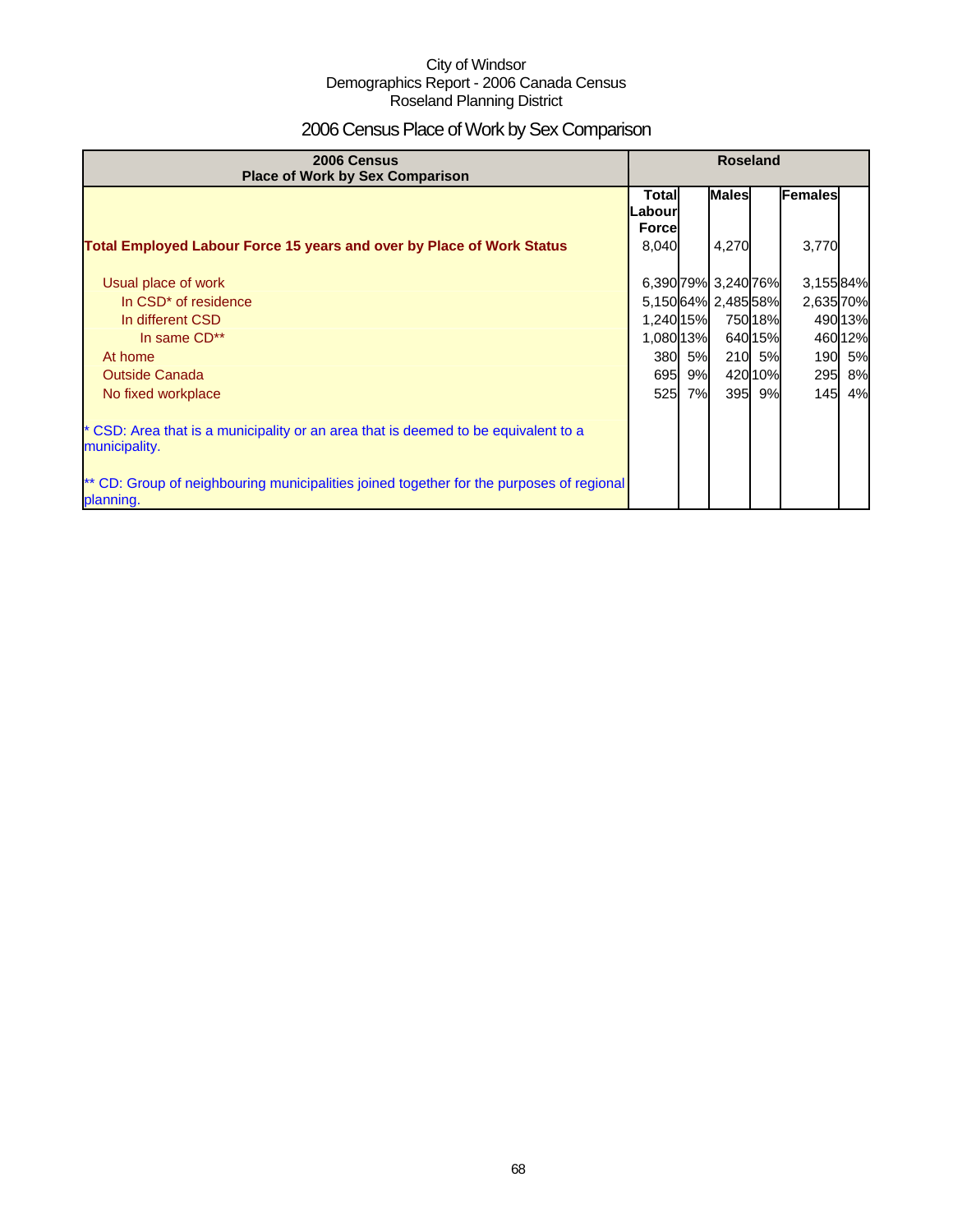# 2006 Census Place of Work by Sex

| 2006 Census<br><b>Place of Work by Sex</b>                                                         | Roseland  |                          |
|----------------------------------------------------------------------------------------------------|-----------|--------------------------|
|                                                                                                    |           | $\overline{\frac{9}{6}}$ |
| Total Employed Labour Force 15 years and over by Place of Work Status                              | 8,040     |                          |
| Usual place of work                                                                                | 6,390 79% |                          |
| In CSD* of residence                                                                               | 5,15064%  |                          |
| In different CSD                                                                                   | 1,240 15% |                          |
| In same CD**                                                                                       | 1,080 13% |                          |
| At home                                                                                            |           | 380 5%                   |
| <b>Outside Canada</b>                                                                              |           | 695 9%                   |
| No fixed workplace                                                                                 |           | 525 7%                   |
| Males Employed Labour Force 15 yrs and over by Place of Work Status                                | 4,270     |                          |
| Usual place of work                                                                                | 3,240 76% |                          |
| In CSD of residence                                                                                | 2,485 58% |                          |
| In different CSD                                                                                   |           | 750 18%                  |
| In same CD                                                                                         |           | 640 15%                  |
| At home                                                                                            |           | 210 5%                   |
| <b>Outside Canada</b>                                                                              |           | 420 10%                  |
| No fixed workplace                                                                                 |           | 395 9%                   |
| <b>Females Employed Labour Force 15 yrs and over by Place of Work Status</b>                       | 3,770     |                          |
| Usual place of work                                                                                | 3,15584%  |                          |
| In CSD of residence                                                                                | 2,635 70% |                          |
| In different CSD                                                                                   |           | 490 13%                  |
| In same CD                                                                                         |           | 460 12%                  |
| At home                                                                                            |           | 190 5%                   |
| <b>Outside Canada</b>                                                                              | 295       | 8%                       |
| No fixed workplace                                                                                 | 145       | 4%                       |
| * CSD: Area that is a municipality or an area that is deemed to be equivalent to a municipality.   |           |                          |
| ** CD: Group of neighbouring municipalities joined together for the purposes of regional planning. |           |                          |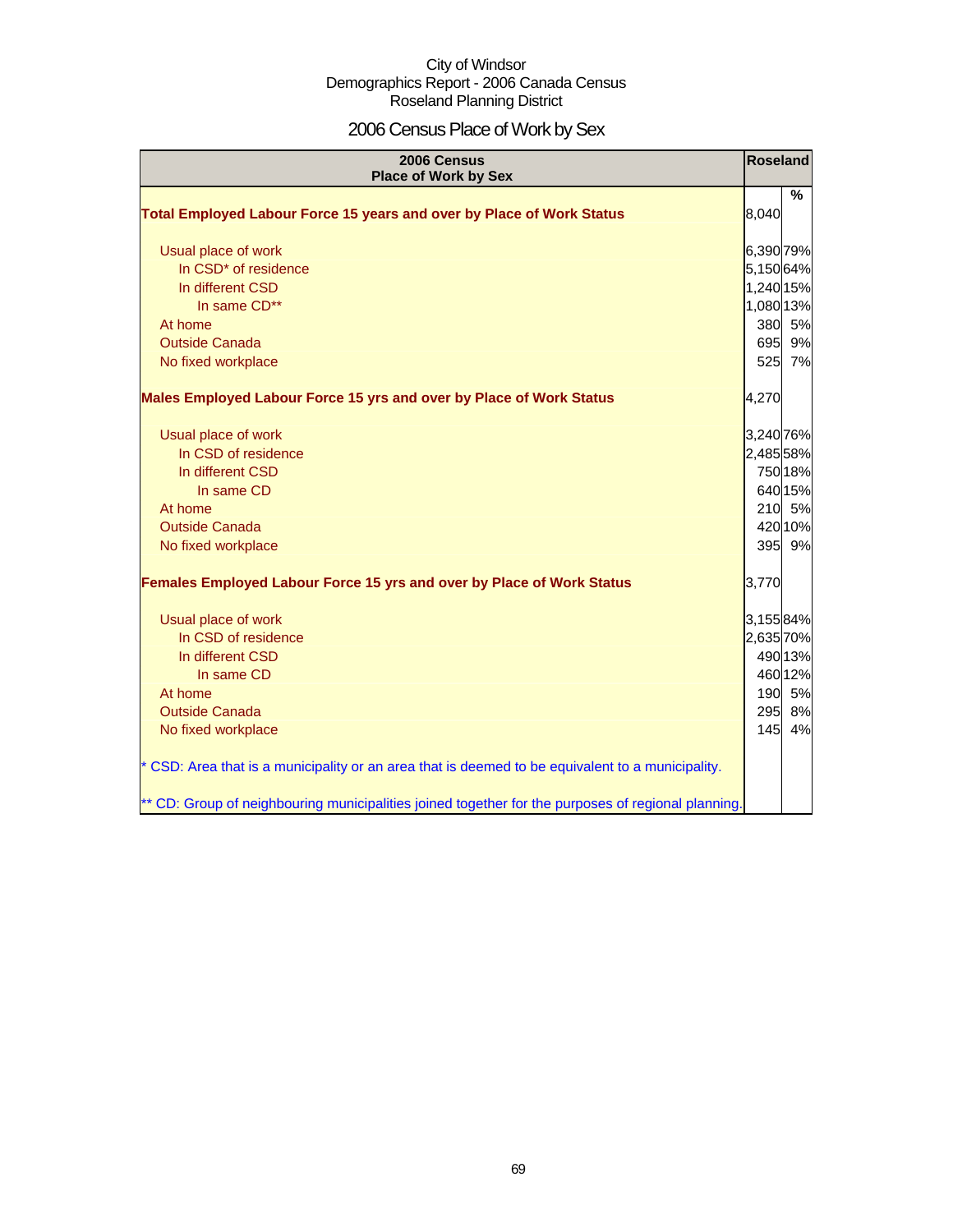# 2006 Census Mode of Transportation

| 2006 Census<br><b>Mode of Transportation</b>                                                                                      | <b>Roseland</b>             |    |
|-----------------------------------------------------------------------------------------------------------------------------------|-----------------------------|----|
| Total Employed Labour Force 15 years and over with usual place of work or no fixed workplace<br>address by Mode of Transportation | 6,920                       |    |
| Dominant mode of transportation                                                                                                   | Car/truck/van-89%<br>driver |    |
| Car, truck, van as driver                                                                                                         | 6,17089%                    |    |
| Car, truck, van as passenger                                                                                                      | 475 7%                      |    |
| <b>Public transit</b>                                                                                                             | 75 1%                       |    |
| Walked to work                                                                                                                    | 65 1%                       |    |
| <b>Bicycle</b>                                                                                                                    | 10                          | 0% |
| Motorcycle                                                                                                                        | $\Omega$                    | 0% |
| <b>Taxicab</b>                                                                                                                    | $\overline{0}$              | 0% |
| Other method                                                                                                                      | 35                          | 1% |
| <b>Males with Usual Place of Work or No Fixed Workplace</b>                                                                       | 3,625                       |    |
| Car, truck, van as driver                                                                                                         | 3,30091%                    |    |
| Car, truck, van as passenger                                                                                                      | 210 6%                      |    |
| <b>Public transit</b>                                                                                                             | 55                          | 2% |
| Walked to work                                                                                                                    | 50 1%                       |    |
| <b>Bicycle</b>                                                                                                                    | 20                          | 1% |
| Motorcycle                                                                                                                        | $\overline{0}$              | 0% |
| <b>Taxicab</b>                                                                                                                    | $\overline{0}$              | 0% |
| Other method                                                                                                                      | 10                          | 0% |
| <b>Females with Usual Place of Work or No Fixed Workplace</b>                                                                     | 3,290                       |    |
| Car, truck, van as driver                                                                                                         | 2,860 87%                   |    |
| Car, truck, van as passenger                                                                                                      | 300 9%                      |    |
| <b>Public transit</b>                                                                                                             | 45 1%                       |    |
| Walked to work                                                                                                                    | 35 1%                       |    |
| <b>Bicycle</b>                                                                                                                    | $\overline{0}$              | 0% |
| Motorcycle                                                                                                                        | $\overline{O}$              | 0% |
| <b>Taxicab</b>                                                                                                                    | $\Omega$                    | 0% |
| Other method                                                                                                                      | 20                          | 1% |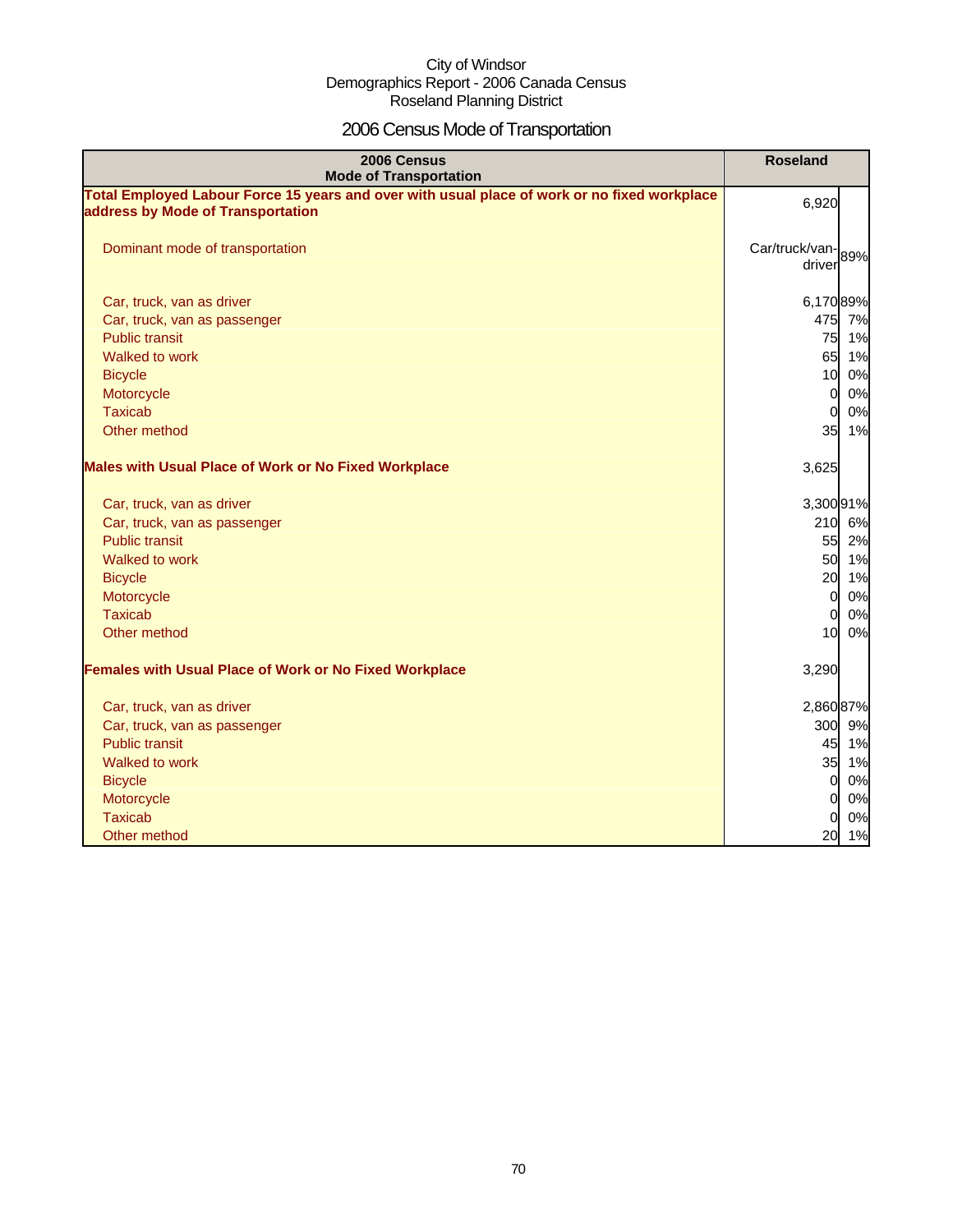# 2006 Census Educational Attainment Comparison

| 2006 Census<br><b>Educational Attainment</b><br>Comparison                                                                                                                                                                                                                           | <b>Roseland</b>                                         |               |                              |                                     |                                                |                  |                            |                                                 |
|--------------------------------------------------------------------------------------------------------------------------------------------------------------------------------------------------------------------------------------------------------------------------------------|---------------------------------------------------------|---------------|------------------------------|-------------------------------------|------------------------------------------------|------------------|----------------------------|-------------------------------------------------|
|                                                                                                                                                                                                                                                                                      | <b>Total</b><br><b>Population</b>                       | $\frac{9}{6}$ | $15$ to<br>24<br>vears       | $\frac{9}{6}$                       | $25$ to<br>64<br>years                         | $\%$             | 65<br>years<br>and<br>over | $\frac{9}{6}$                                   |
| <b>Population by Educational Attainment</b>                                                                                                                                                                                                                                          | 13,240                                                  |               | 1,940                        |                                     | 8,950                                          |                  | 2,350                      |                                                 |
| No certificate, diploma or degree                                                                                                                                                                                                                                                    | 2,125 16%                                               |               |                              | 72037%                              | 640                                            | 7%               |                            | 765 33%                                         |
| Certificate, diploma or degree<br>High school certificate<br>Apprenticeship or trades certificate or diploma<br>College, CEGEP or other non-university<br>certificate/diploma<br>University certificate, diploma or degree<br>University certificate or diploma below bachelor level | 11,09584%<br>3,515 27%<br>2,325 18%<br>4,380 33%<br>635 | 810 6%<br>5%  | 1,215 63%<br>25<br>120<br>40 | 79541%<br>1%<br>6%<br>255 13%<br>2% | 8,27092%<br>2,090 23%<br>1,940 22%<br>3,67041% | 570 6%<br>485 5% | 1,61069%                   | 63027%<br>215 9%<br>26511%<br>455 19%<br>110 5% |
| University certificate or degree<br>Bachelor's degree<br>University certificate or diploma above bachelor                                                                                                                                                                            | 3,730 28%<br>2,170 16%<br>470                           | 4%            | 165<br>170<br>10             | 9%<br>9%<br>1%                      | 3,195 36%<br>1,840 21%<br>430                  | 5%               | 160<br>30                  | 37016%<br>7%<br>1%                              |
| level<br>Degree in medicine, dentistry, veterinary medicine<br>or optometry<br>Master's degree                                                                                                                                                                                       | 115<br>750                                              | 1%<br>6%      | 10<br>$\Omega$               | 1%<br>0%                            | 95<br>620                                      | 1%<br>7%         | 10 <sub>l</sub><br>130     | 0%<br>6%                                        |
| <b>Earned doctorate</b>                                                                                                                                                                                                                                                              |                                                         | 145 1%        | 0                            | 0%                                  |                                                | 110 1%           | 35                         | 1%                                              |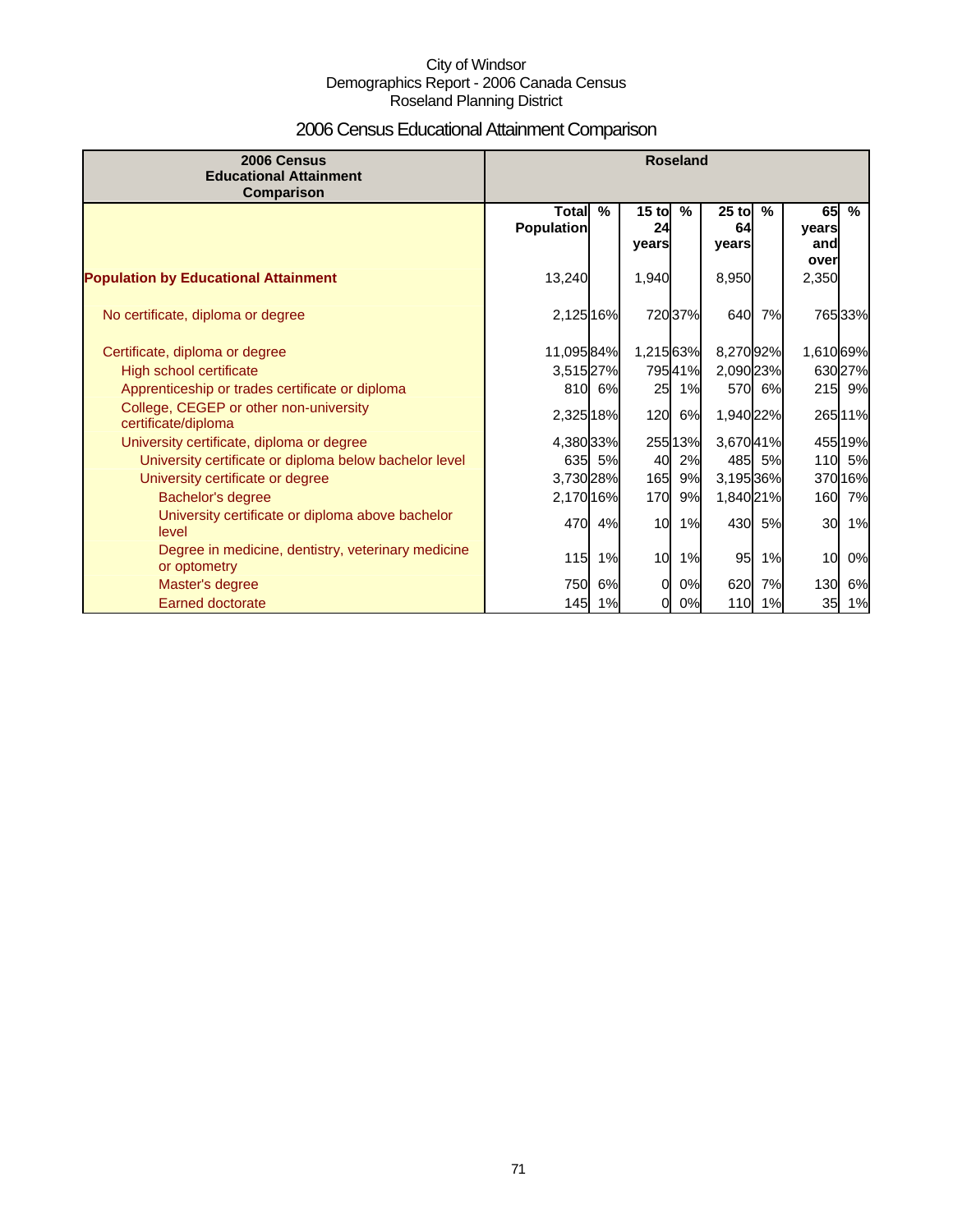### 2006 Census Educational Attainment

| 2006 Census<br><b>Educational Attainment</b>                        | <b>Roseland</b> |         |
|---------------------------------------------------------------------|-----------------|---------|
| <b>Total Population 15 years and over by Educational Attainment</b> | 13,240          |         |
|                                                                     |                 |         |
| No certificate, diploma or degree                                   | 2,125 16%       |         |
| Certificate, diploma or degree                                      | 11,09584%       |         |
| <b>High school certificate</b>                                      | 3,515 27%       |         |
| Apprenticeship or trades certificate or diploma                     |                 | 810 6%  |
| College, CEGEP or other non-university certificate/diploma          | 2,325 18%       |         |
| University certificate, diploma or degree                           | 4,380 33%       |         |
| University certificate or diploma below bachelor level              |                 | 635 5%  |
| University certificate or degree                                    | 3,730 28%       |         |
| Bachelor's degree                                                   | 2,170 16%       |         |
| University certificate or diploma above bachelor level              | 470             | 4%      |
| Degree in medicine, dentistry, veterinary medicine or optometry     | 115             | 1%      |
| Master's degree                                                     |                 | 750 6%  |
| <b>Earned doctorate</b>                                             | 145             | 1%      |
|                                                                     |                 |         |
| <b>Population 15 to 24 years by Educational Attainment</b>          | 1,940           |         |
| No certificate, diploma or degree                                   |                 | 720 37% |
|                                                                     |                 |         |
| Certificate, diploma or degree                                      | 1,215 63%       |         |
| <b>High school certificate</b>                                      |                 | 79541%  |
| Apprenticeship or trades certificate or diploma                     |                 | 25 1%   |
| College, CEGEP or other non-university certificate/diploma          |                 | 120 6%  |
| University certificate, diploma or degree                           |                 | 255 13% |
| University certificate or diploma below bachelor level              |                 | 40 2%   |
| University certificate or degree                                    | 165             | 9%      |
| Bachelor's degree                                                   | 170             | 9%      |
| University certificate or diploma above bachelor level              | 10 <sup>1</sup> | 1%      |
| Degree in medicine, dentistry, veterinary medicine or optometry     | 10 <sup>1</sup> | 1%      |
| Master's degree                                                     | 0               | 0%      |
| Earned doctorate                                                    | 0               | 0%      |
| <b>Population 25 to 64 years by Educational Attainment</b>          | 8,950           |         |
| No certificate, diploma or degree                                   | 640             | 7%      |
| Certificate, diploma or degree                                      | 8,27092%        |         |
| High school certificate or equivalent                               | 2,090 23%       |         |
| Apprenticeship or trades certificate or diploma                     |                 | 570 6%  |
| College, CEGEP or other non-university certificate/diploma          | 1,940 22%       |         |
| University certificate, diploma or degree                           | 3,67041%        |         |
| University certificate or diploma below bachelor level              |                 | 485 5%  |
| University certificate or degree                                    | 3,195 36%       |         |
| Bachelor's degree                                                   | 1,840 21%       |         |
| University certificate or diploma above bachelor level              | 430             | 5%      |
| Degree in medicine, dentistry, veterinary medicine or optometry     | 95              | 1%      |
| Master's degree                                                     | 620             | 7%      |
| <b>Earned doctorate</b>                                             | 110             | 1%      |
| Population 65 years and over by Educational Attainment              | 2,350           |         |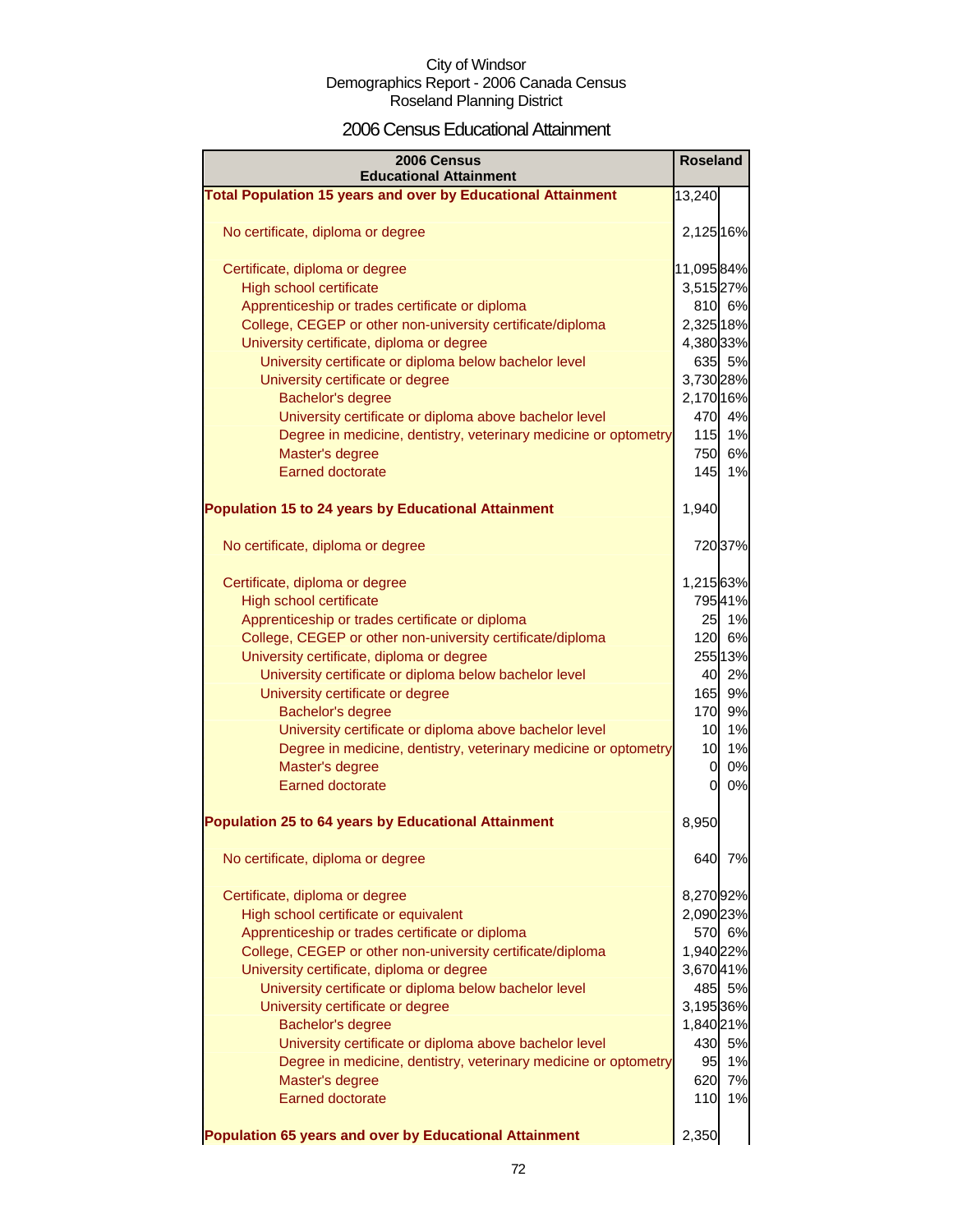| 2006 Census<br><b>Educational Attainment</b>                        | <b>Roseland</b> |         |
|---------------------------------------------------------------------|-----------------|---------|
| <b>Total Population 15 years and over by Educational Attainment</b> | 13,240          |         |
|                                                                     |                 |         |
| No certificate, diploma or degree                                   |                 | 76533%  |
|                                                                     |                 |         |
| Certificate, diploma or degree                                      | 1,610 69%       |         |
| High school certificate                                             |                 | 63027%  |
| Apprenticeship or trades certificate or diploma                     |                 | 215 9%  |
| College, CEGEP or other non-university certificate/diploma          |                 | 265 11% |
| University certificate, diploma or degree                           |                 | 455 19% |
| University certificate or diploma below bachelor level              |                 | 110 5%  |
| University certificate or degree                                    |                 | 37016%  |
| Bachelor's degree                                                   | 160             | 7%      |
| University certificate or diploma above bachelor level              | 30              | 1%      |
| Degree in medicine, dentistry, veterinary medicine or optometry     | 10              | 0%      |
| Master's degree                                                     | 130             | 6%      |
| Earned doctorate                                                    | 35              | 1%      |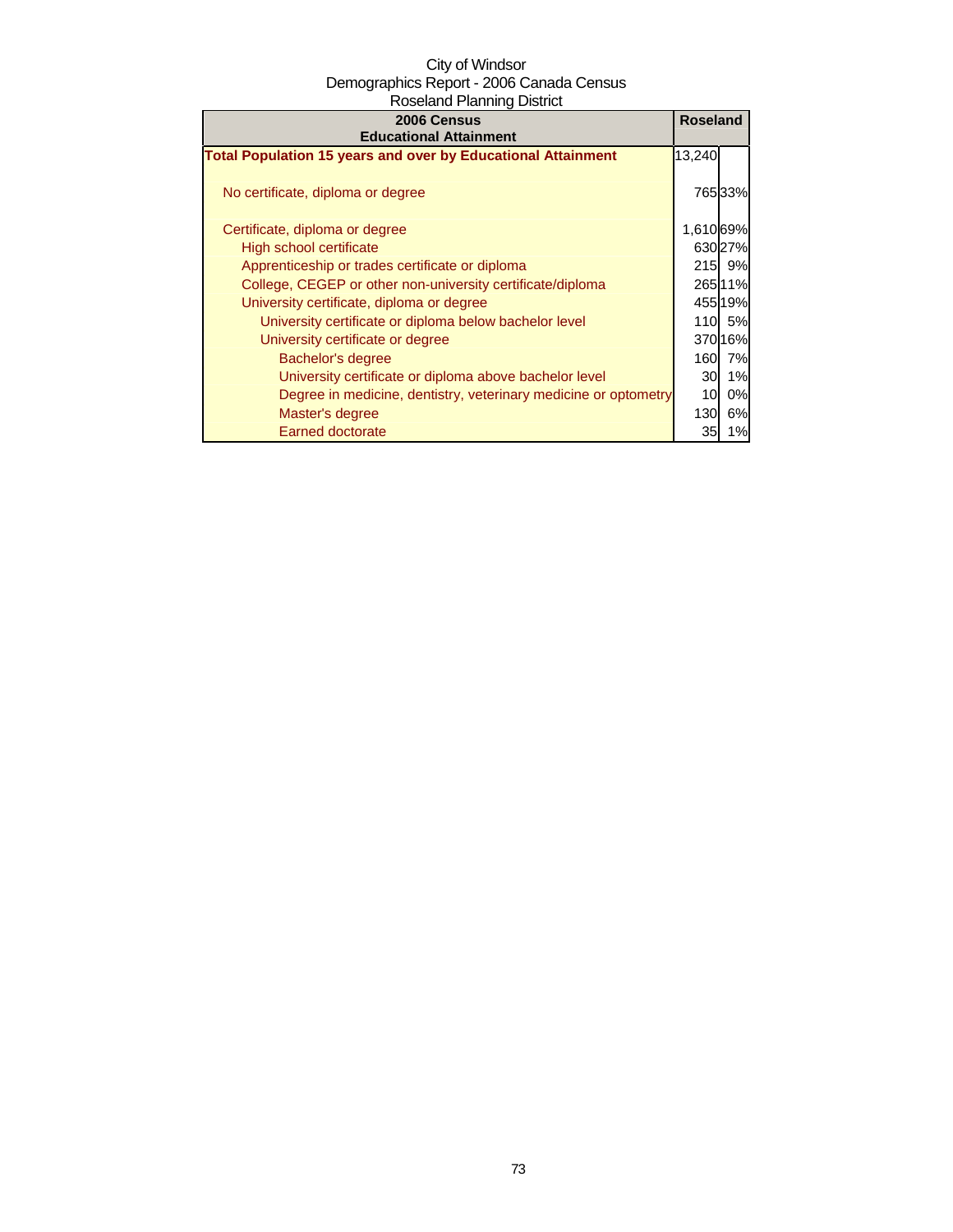# 2006 Census Location of Study

| 2006 Census<br><b>Location of Study</b>                                               |           | <b>Roseland</b> |
|---------------------------------------------------------------------------------------|-----------|-----------------|
| Population 25 to 64 years with Postsecondary Qualification by Location of Study 6,195 |           | %               |
| <b>Inside Canada</b>                                                                  | 4,520 73% |                 |
| Newfoundland and Labrador                                                             | 0         | 0%              |
| <b>Prince Edward Island</b>                                                           | $\Omega$  | 0%              |
| Nova Scotia                                                                           | 20        | 0%              |
| <b>New Brunswick</b>                                                                  | 10        | 0%              |
| Quebec                                                                                | 25        | 0%              |
| Ontario                                                                               | 4,335 70% |                 |
| <b>Manitoba</b>                                                                       | 0         | 0%              |
| Saskatchewan                                                                          | 45        | 1%              |
| Alberta                                                                               | 30        | 0%              |
| <b>British Columbia</b>                                                               | 40        | 1%              |
| <b>Yukon Territory</b>                                                                | 0         | 0%              |
| <b>Northwest Territories</b>                                                          | 0         | 0%              |
| <b>Nunavut</b>                                                                        | 0         | 0%              |
| <b>Outside of Canada</b>                                                              | 1,665 27% |                 |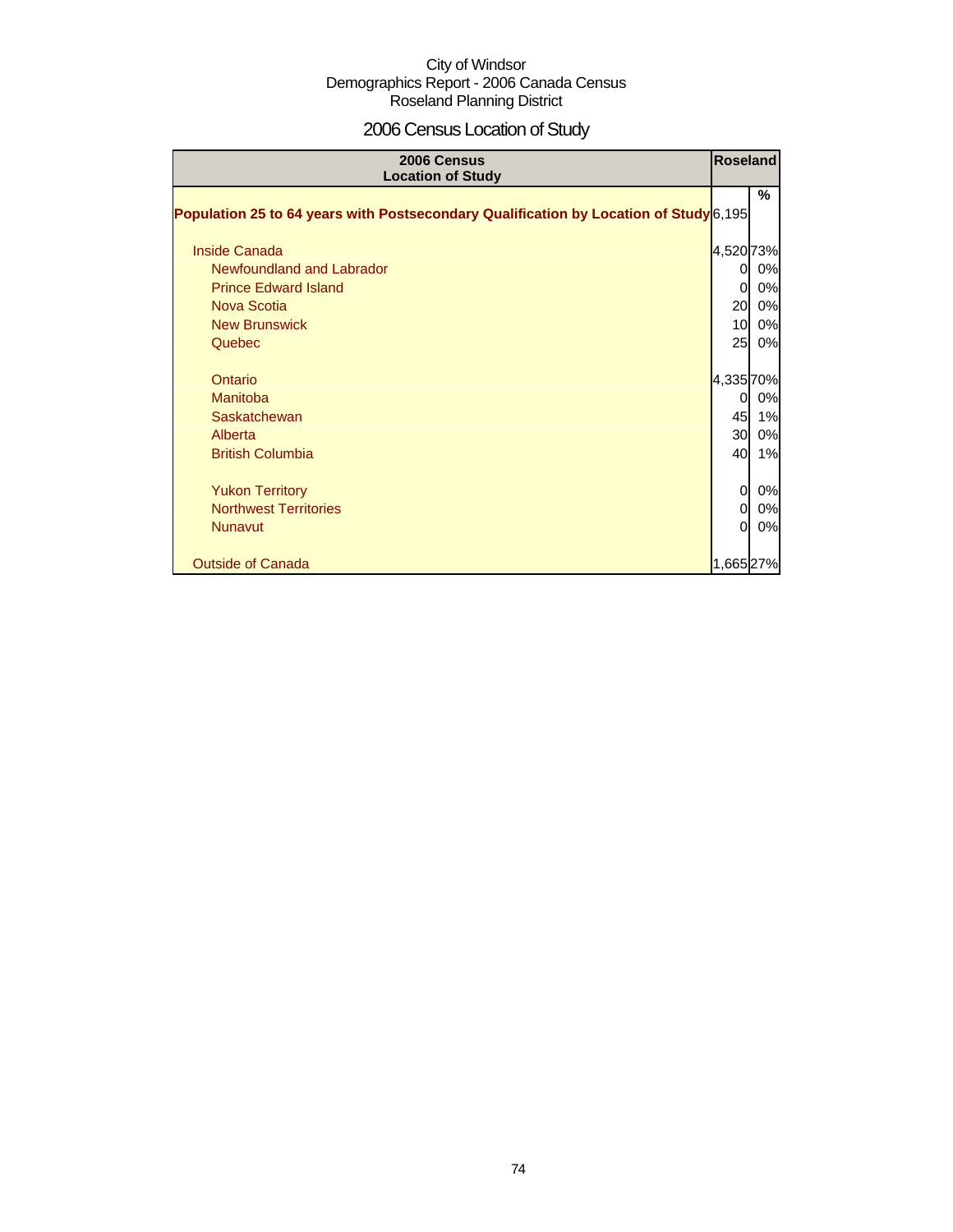# 2006 Census Post Secondary Education by Sex Comparison

| 2006 Census<br><b>Post Secondary Education by Sex</b><br>Comparison                                     |                                                                                                                                                               |         | <b>Roseland</b>                                                                                                                                                 |         |                                                                                                                                                |         |
|---------------------------------------------------------------------------------------------------------|---------------------------------------------------------------------------------------------------------------------------------------------------------------|---------|-----------------------------------------------------------------------------------------------------------------------------------------------------------------|---------|------------------------------------------------------------------------------------------------------------------------------------------------|---------|
|                                                                                                         | <b>Total</b>                                                                                                                                                  |         | <b>Males</b>                                                                                                                                                    |         | <b>Females</b>                                                                                                                                 |         |
| Population 25 to 64 years with<br><b>Postsecondary Qualifications by</b><br><b>Major Field of Study</b> | <b>Population</b><br>6,165                                                                                                                                    |         | 3,070                                                                                                                                                           |         | 3,095                                                                                                                                          |         |
| <b>Top 3 Fields</b>                                                                                     | Architecture.<br>engineering, and related<br>technologies<br>Business, management<br>and public<br>administration<br>Health, parks,<br>recreation and fitness |         | Architecture.<br>engineering, and related<br>technologies<br>Business, management<br>and public<br>administration<br>Social and behavioural<br>sciences and law |         | Health, parks,<br>recreation and fitness<br>Business, management<br>and public<br>administration<br>Social and behavioural<br>sciences and law |         |
| Education                                                                                               | 555                                                                                                                                                           | 9%      | 150                                                                                                                                                             | 5%      |                                                                                                                                                | 405 13% |
| Visual and performing arts, and<br>communications technologies                                          | 80                                                                                                                                                            | 1%      | 30                                                                                                                                                              | 1%      | 50                                                                                                                                             | 2%      |
| <b>Humanities</b>                                                                                       |                                                                                                                                                               | 290 5%  | 70                                                                                                                                                              | 2%      |                                                                                                                                                | 220 7%  |
| Social and behavioural sciences<br>and law                                                              |                                                                                                                                                               | 710 12% | 270                                                                                                                                                             | 9%      |                                                                                                                                                | 440 14% |
| Business, management and<br>public administration                                                       | 1,105 18%                                                                                                                                                     |         |                                                                                                                                                                 | 475 15% |                                                                                                                                                | 630 20% |
| Physical and life sciences and<br>technologies                                                          | 170                                                                                                                                                           | 3%      | 85                                                                                                                                                              | 3%      | 85                                                                                                                                             | 3%      |
| Mathematics, computer and<br>information sciences                                                       | 225                                                                                                                                                           | 4%      | 125                                                                                                                                                             | 4%      | 100                                                                                                                                            | 3%      |
| Architecture, engineering, and<br>related technologies                                                  | 1,725 28%                                                                                                                                                     |         | 1,540 50%                                                                                                                                                       |         | 185                                                                                                                                            | 6%      |
| Agriculture, natural resources and<br>conservation                                                      | 50                                                                                                                                                            | 1%      | 20                                                                                                                                                              | 1%      | 30                                                                                                                                             | 1%      |
| Health, parks, recreation and<br>fitness                                                                |                                                                                                                                                               | 985 16% |                                                                                                                                                                 | 195 6%  |                                                                                                                                                | 790 26% |
| Personal, protective and<br>transportation services                                                     | 255                                                                                                                                                           | 4%      |                                                                                                                                                                 | 100 3%  | 155                                                                                                                                            | 5%      |
| Other fields of study                                                                                   | 0                                                                                                                                                             | 0%      | $\overline{0}$                                                                                                                                                  | 0%      | 0                                                                                                                                              | 0%      |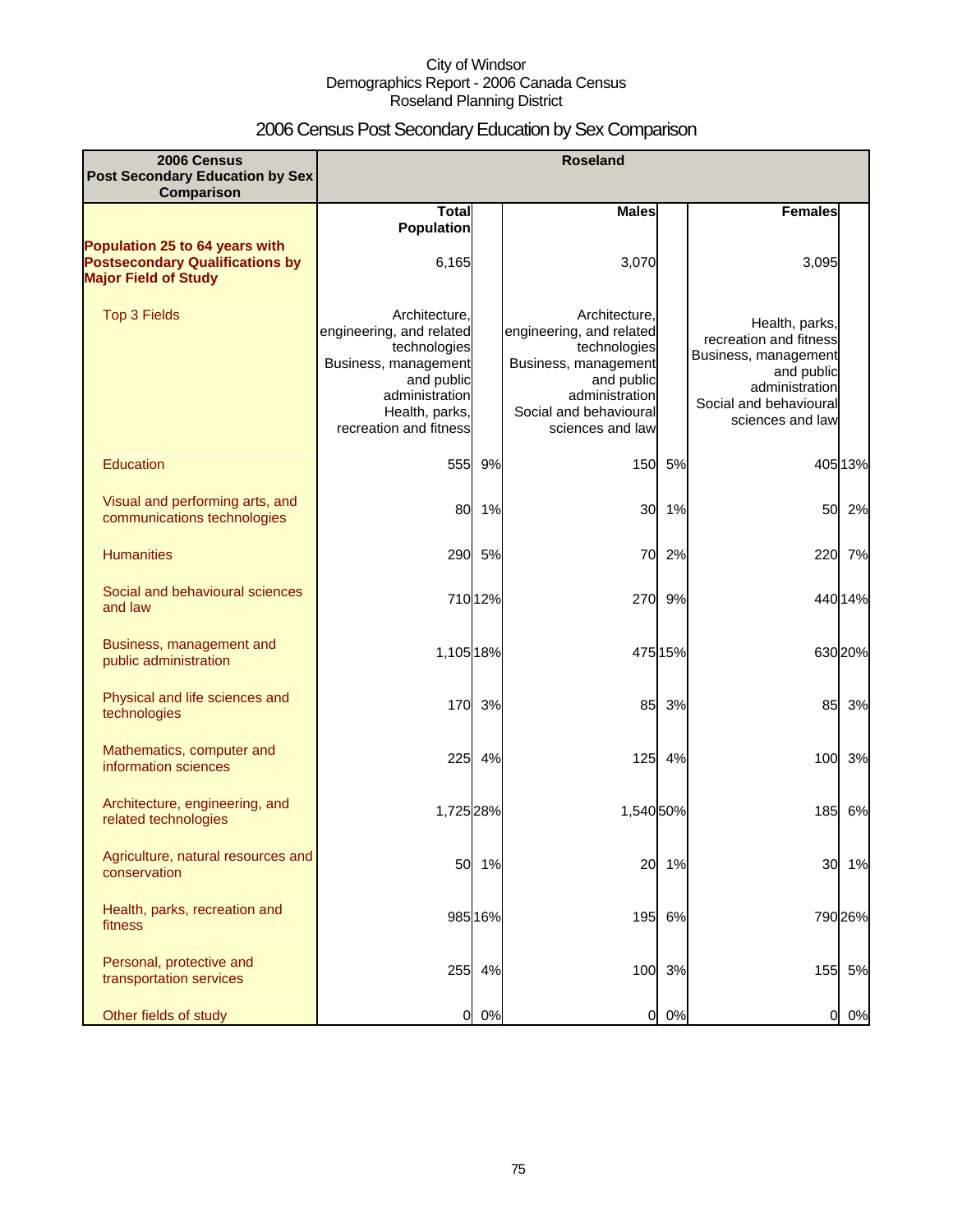# 2006 Census Post Secondary Education by Sex

| 2006 Census<br><b>Post Secondary Education by Sex</b>                                         | <b>Roseland</b>                                                                                                                                        |  |  |
|-----------------------------------------------------------------------------------------------|--------------------------------------------------------------------------------------------------------------------------------------------------------|--|--|
| Population 25 to 64 years with Postsecondary Qualifications by Major<br><b>Field of Study</b> | %<br>6,165                                                                                                                                             |  |  |
| <b>Top 3 Fields</b>                                                                           | Architecture, engineering, and related<br>technologies<br>Business, management and public<br>administration<br>Health, parks, recreation and fitness   |  |  |
| <b>Education</b>                                                                              | 555<br>9%                                                                                                                                              |  |  |
| Visual and performing arts, and communications technologies                                   | 1%<br>80                                                                                                                                               |  |  |
| <b>Humanities</b>                                                                             | 290<br>5%                                                                                                                                              |  |  |
| Social and behavioural sciences and law                                                       | 710 12%                                                                                                                                                |  |  |
| Business, management and public administration                                                | 1,105 18%                                                                                                                                              |  |  |
| Physical and life sciences and technologies                                                   | 170 3%                                                                                                                                                 |  |  |
| Mathematics, computer and information sciences                                                | 225 4%                                                                                                                                                 |  |  |
| Architecture, engineering, and related technologies                                           | 1,725 28%                                                                                                                                              |  |  |
| Agriculture, natural resources and conservation                                               | 50 1%                                                                                                                                                  |  |  |
| Health, parks, recreation and fitness                                                         | 985 16%                                                                                                                                                |  |  |
| Personal, protective and transportation services                                              | 255 4%                                                                                                                                                 |  |  |
| Other fields of study                                                                         | 0%<br>0                                                                                                                                                |  |  |
| Males 25 to 64 Years with Postsecondary Qualifications by Major Field<br>of Study             | 3,070                                                                                                                                                  |  |  |
| <b>Top 3 Fields</b>                                                                           | Architecture, engineering, and related<br>technologies<br>Business, management and public<br>administration<br>Social and behavioural sciences and law |  |  |
| <b>Education</b>                                                                              | 150<br>5%                                                                                                                                              |  |  |
| Visual and performing arts, and communications technologies                                   | 1%<br>30                                                                                                                                               |  |  |
| <b>Humanities</b>                                                                             | 2%<br>70                                                                                                                                               |  |  |
| Social and behavioural sciences and law                                                       | 270<br>9%                                                                                                                                              |  |  |
| Business, management and public administration                                                | 475 15%                                                                                                                                                |  |  |
| Physical and life sciences and technologies                                                   | 85 3%                                                                                                                                                  |  |  |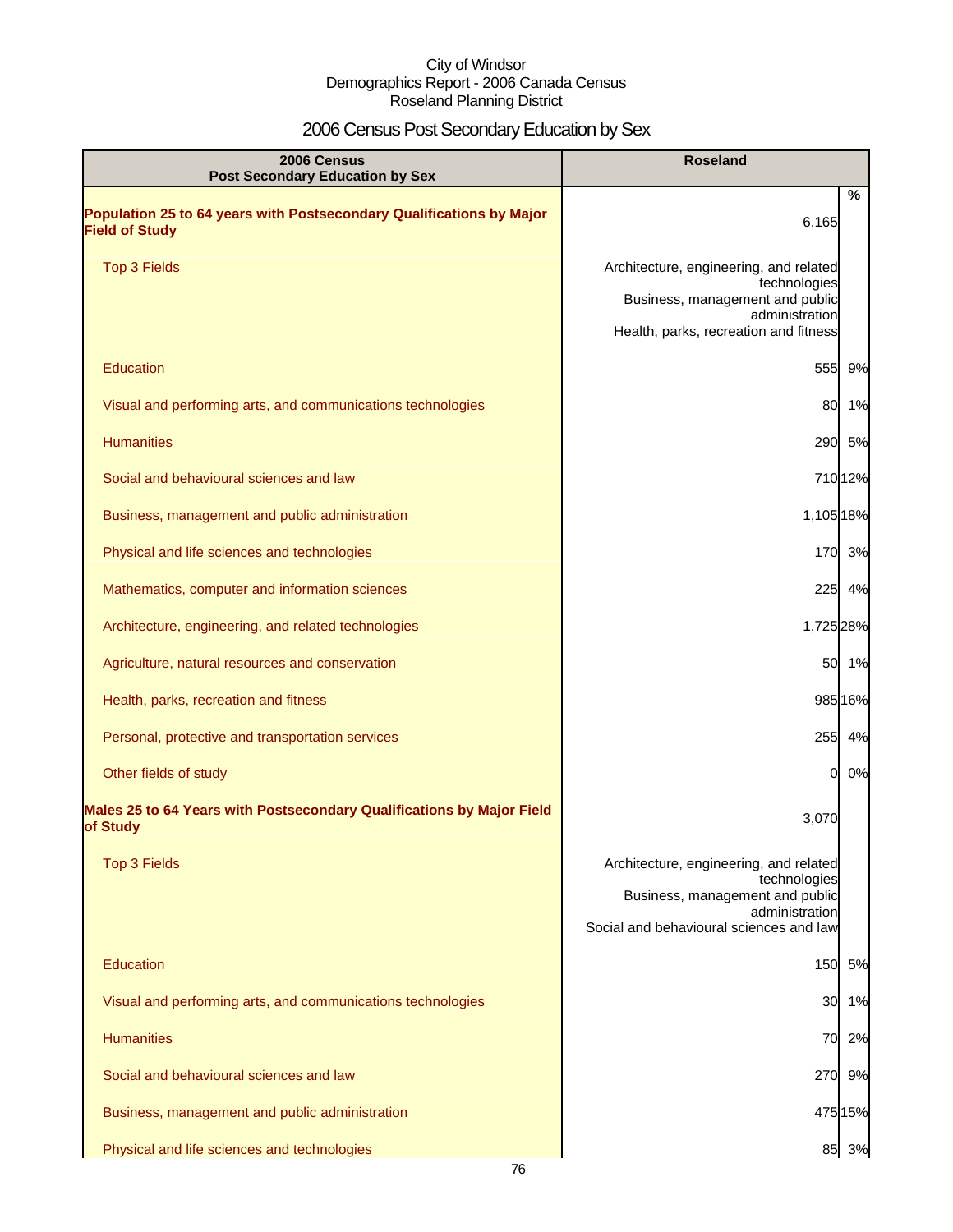| 2006 Census<br><b>Post Secondary Education by Sex</b>                                      | <b>Roseland</b>                                                                                                                       |  |  |
|--------------------------------------------------------------------------------------------|---------------------------------------------------------------------------------------------------------------------------------------|--|--|
|                                                                                            | %                                                                                                                                     |  |  |
| Mathematics, computer and information sciences                                             | 125 4%                                                                                                                                |  |  |
| Architecture, engineering, and related technologies                                        | 1,540 50%                                                                                                                             |  |  |
| Agriculture, natural resources and conservation                                            | 20 1%                                                                                                                                 |  |  |
| Health, parks, recreation and fitness                                                      | 195 6%                                                                                                                                |  |  |
| Personal, protective and transportation services                                           | 100 3%                                                                                                                                |  |  |
| Other fields of study                                                                      | 0%<br><sub>0</sub>                                                                                                                    |  |  |
| Females 25 to 64 years with Postsecondary Qualifications by Major<br><b>Field of Study</b> | 3,095                                                                                                                                 |  |  |
| <b>Top 3 Fields</b>                                                                        | Health, parks, recreation and fitness<br>Business, management and public<br>administration<br>Social and behavioural sciences and law |  |  |
| <b>Education</b>                                                                           | 405 13%                                                                                                                               |  |  |
| Visual and performing arts, and communications technologies                                | 50 2%                                                                                                                                 |  |  |
| <b>Humanities</b>                                                                          | 220 7%                                                                                                                                |  |  |
| Social and behavioural sciences and law                                                    | 440 14%                                                                                                                               |  |  |
| Business, management and public administration                                             | 630 20%                                                                                                                               |  |  |
| Physical and life sciences and technologies                                                | 85 3%                                                                                                                                 |  |  |
| Mathematics, computer and information sciences                                             | 100 3%                                                                                                                                |  |  |
| Architecture, engineering, and related technologies                                        | 185 6%                                                                                                                                |  |  |
| Agriculture, natural resources and conservation                                            | 30 1%                                                                                                                                 |  |  |
| Health, parks, recreation and fitness                                                      | 790 26%                                                                                                                               |  |  |
| Personal, protective and transportation services                                           | 155 5%                                                                                                                                |  |  |
| Other fields of study                                                                      | 0 0%                                                                                                                                  |  |  |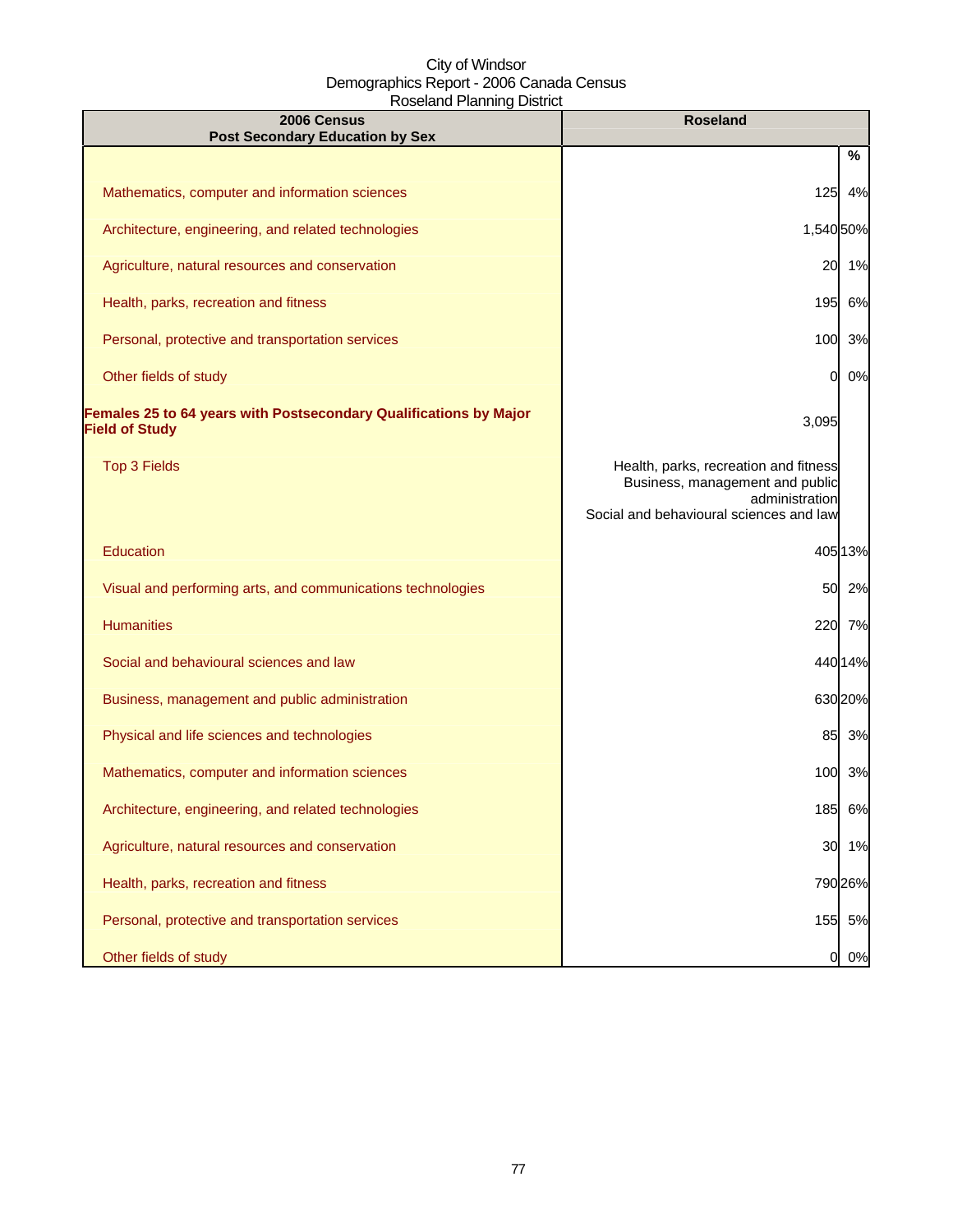# 2006 Census Ethnic Origin - Summary

| 2006 Census<br><b>Ethnic Origin - Summary</b> |                     | <b>Roseland</b>      |
|-----------------------------------------------|---------------------|----------------------|
|                                               |                     | $\frac{0}{0}$        |
| <b>Total Population by Ethnic Origin*</b>     | 17,155              |                      |
|                                               |                     |                      |
| <b>Top 5 Ethnic Origins</b>                   | English             |                      |
|                                               | Canadian            |                      |
|                                               | French              |                      |
|                                               | Italian<br>Scottish |                      |
|                                               |                     |                      |
| European                                      |                     | 15,510 90%           |
| <b>British Isles</b>                          |                     | 5,300 31%            |
| English                                       |                     | 3,170 18%            |
| <b>Irish</b>                                  |                     | 2,010 12%            |
| <b>Scottish</b>                               |                     | 2,245 13%            |
| Welsh                                         |                     | 90 1%                |
| <b>Other British Isles</b>                    |                     | 120 1%               |
| French                                        |                     | 2,705 16%            |
| Acadian                                       |                     | 10 0%                |
| French                                        |                     | 2,690 16%            |
| <b>Western European</b>                       |                     | 2,205 13%            |
| Austrian                                      |                     | 60<br>0%             |
| <b>Belgian</b>                                |                     | 1%<br>130            |
| Dutch (Netherlands)                           |                     | 2%<br>420            |
| German                                        |                     | 1,745 10%            |
| <b>Swiss</b>                                  |                     | 0%<br>10             |
| <b>Other Western European</b>                 |                     | 10<br>0%             |
| Northern European                             |                     | 1%<br>200            |
| Finnish                                       |                     | 0%<br>50             |
| Scandinavian                                  |                     | 1%<br>155            |
| Eastern European                              |                     | 2,205 13%            |
| <b>Baltic</b>                                 |                     | 20<br>0%             |
| <b>Czech and Slovak</b>                       |                     | 2%<br>310            |
| <b>Other Eastern European</b>                 |                     | 2,150 13%            |
| Southern European                             |                     | 3,735 22%            |
| Croatian                                      |                     | 205 1%               |
| Greek                                         |                     | 275 2%               |
| Italian                                       |                     | 2,470 14%            |
| Portuguese                                    |                     | 165<br>1%            |
| Spanish                                       |                     | 50<br>0%             |
| <b>Other Southern European</b>                |                     | 4%<br>700            |
| <b>Other European</b>                         |                     | 1%<br>120            |
| <b>Jewish</b>                                 |                     | 1%<br>100            |
| <b>Other European</b>                         |                     | 0%<br>25             |
| Latin, Central and South American             |                     | 95<br>1%             |
| Aboriginal from Central/South American        |                     | 0%<br>0              |
| Argentinian                                   |                     | 0%<br>15             |
| <b>Brazilian</b>                              |                     | 10<br>0%             |
| Chilean                                       |                     | 0%<br>$\overline{0}$ |
| Colombian                                     |                     | $\overline{0}$<br>0% |
| Ecuadorian                                    |                     | $\mathbf 0$<br>0%    |
| Guatemalan                                    |                     | 0%<br>$\overline{0}$ |
| Mexican                                       |                     | 0%<br>35             |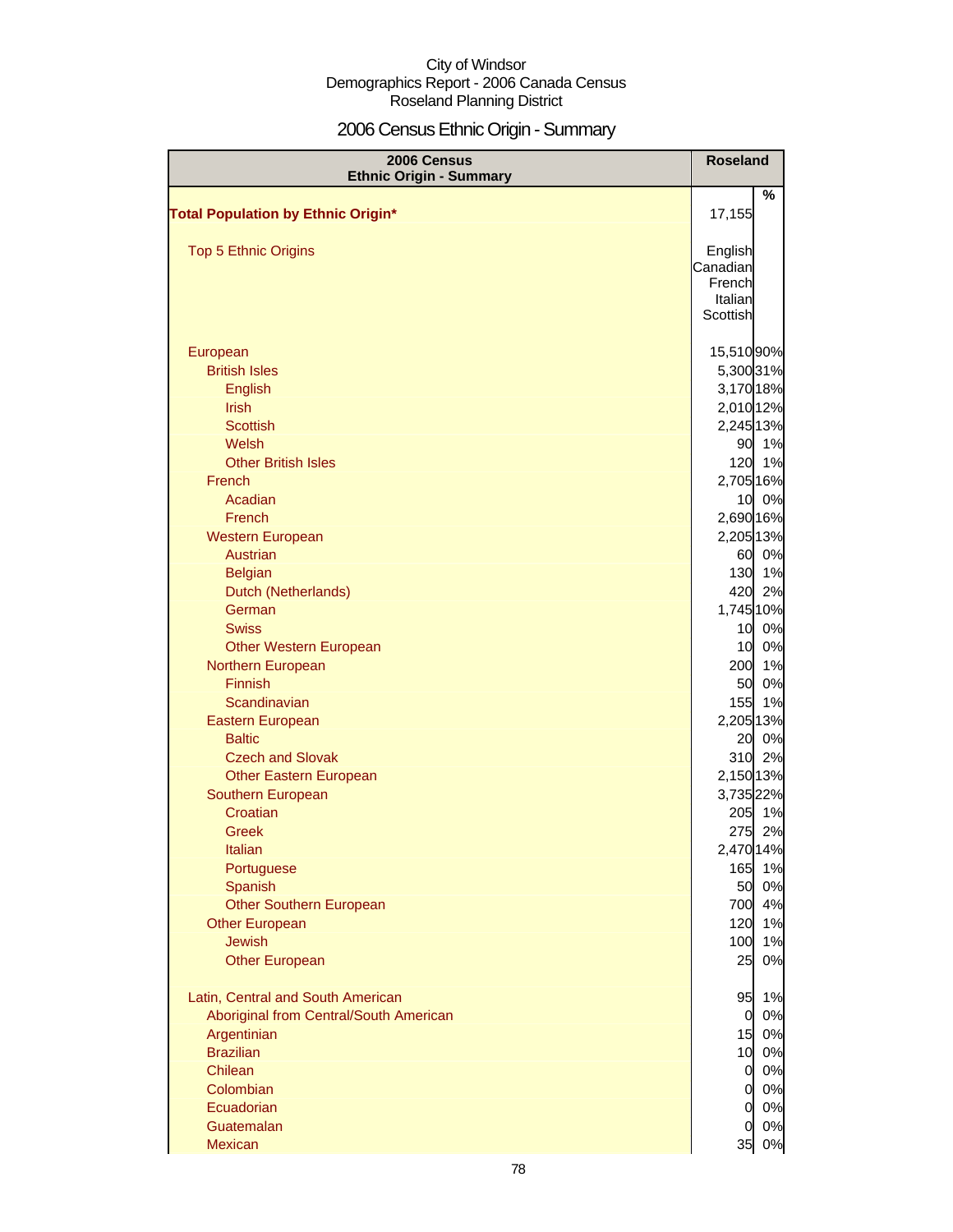| 2006 Census<br><b>Ethnic Origin - Summary</b> | <b>Roseland</b> |        |
|-----------------------------------------------|-----------------|--------|
|                                               |                 | %      |
| Peruvian                                      | $\overline{0}$  | 0%     |
| Salvadorean                                   | $\overline{0}$  | 0%     |
| Other Latin, Central or South American        | 30              | 0%     |
| Caribbean                                     | 190             | 1%     |
| <b>Barbadian</b>                              | $\overline{0}$  | 0%     |
| Guyanese                                      | 20              | 0%     |
| <b>Haitian</b>                                | $\overline{O}$  | 0%     |
| Jamaican                                      | 115             | 1%     |
| Trinidadian/Tobagonian                        | 85              | 0%     |
| <b>West Indian</b>                            | $\overline{0}$  | 0%     |
| <b>Other Caribbean</b>                        | $\overline{0}$  | 0%     |
| African                                       | 295             | 2%     |
| <b>Black</b>                                  | 80              | 0%     |
| Ethiopian                                     | 10              | 0%     |
| Ghanaian                                      | 0               | 0%     |
| Nigerian                                      | 45              | 0%     |
| Somali                                        | $\mathbf 0$     | 0%     |
| South African                                 | 25              | 0%     |
| <b>Other African</b>                          | 175             | 1%     |
| Arab                                          | 1,340           | 8%     |
| Egyptian                                      | 65              | 0%     |
| Iraqi                                         | 240             | 1%     |
| Lebanese                                      | 815             | 5%     |
| Maghrebi                                      | $\overline{0}$  | 0%     |
| Algerian                                      | $\overline{0}$  | 0%     |
| Moroccan                                      | $\overline{O}$  | 0%     |
| <b>Other Maghrebi</b>                         | $\overline{0}$  | 0%     |
| Palestinian                                   | $\mathbf 0$     | 0%     |
| Syrian                                        | 20              | 0%     |
| <b>Other Arab</b>                             | 230             | 1%     |
| <b>West Asian</b>                             |                 | 225 1% |
| Afghan                                        | 25              | 0%     |
| Armenian                                      | 25              | 0%     |
| <b>Iranian</b>                                | 20              | 0%     |
| <b>Turk</b>                                   | 105             | 1%     |
| <b>Other West Asian</b>                       | 60              | 0%     |
| <b>South Asian</b>                            | 1,195           | 7%     |
| East Indian                                   | 840             | 5%     |
| Pakistani                                     | 55              | 0%     |
| Punjabi                                       | 190             | 1%     |
| Sri Lankan                                    | 90              | 1%     |
| <b>Other South Asian</b>                      | 125             | 1%     |
| <b>East and Southeast Asian</b>               | 1,770 10%       |        |
| <b>Chinese</b>                                | 965             | 6%     |
| Filipino                                      | 340             | 2%     |
| Japanese                                      | 35              | 0%     |
| <b>Korean</b>                                 | 105             | 1%     |
| Vietnamese                                    | 255             | 1%     |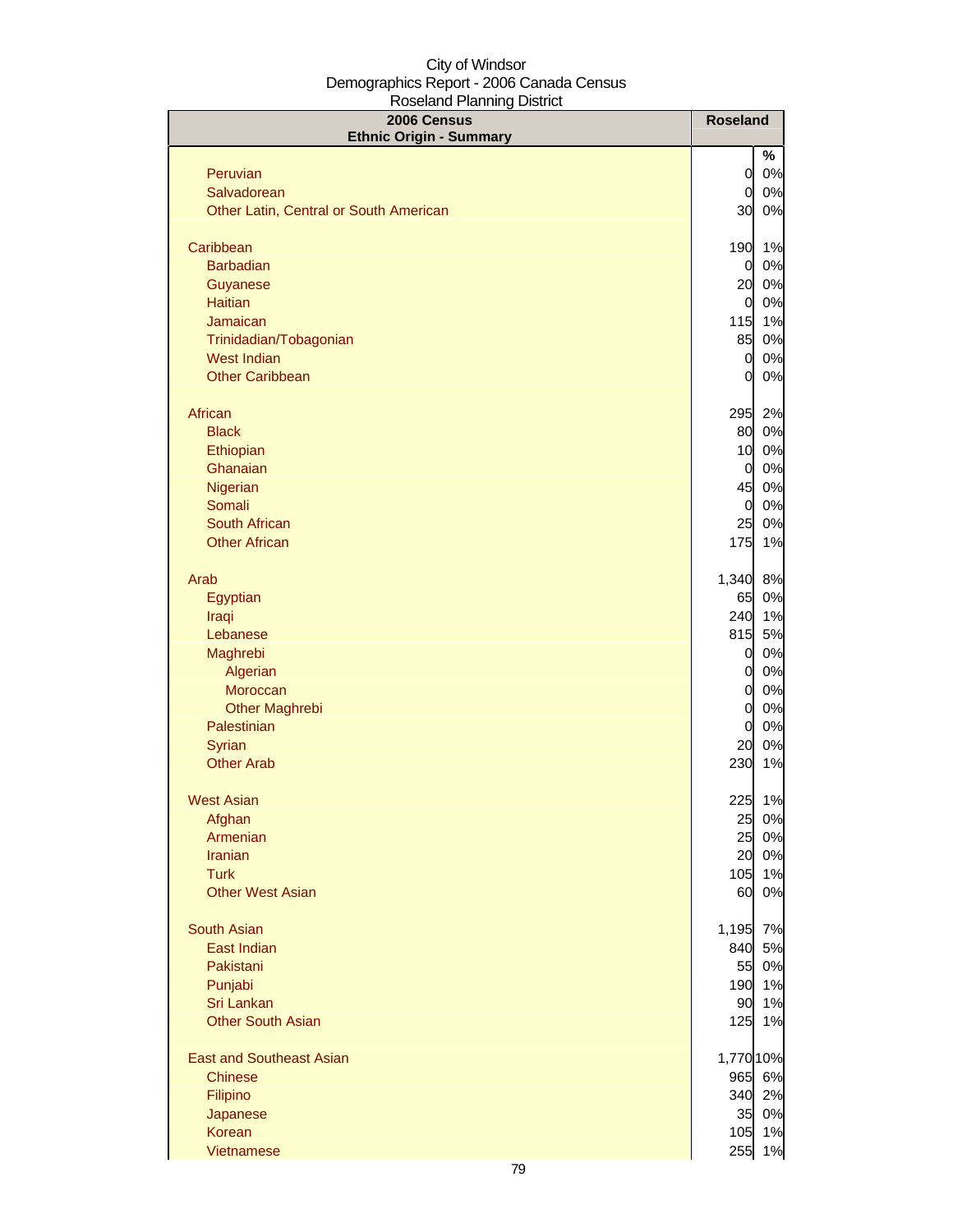| 2006 Census<br><b>Ethnic Origin - Summary</b>                                        |           | <b>Roseland</b> |
|--------------------------------------------------------------------------------------|-----------|-----------------|
|                                                                                      |           | %               |
| <b>Other East Asian</b>                                                              | 170       | 1%              |
| Oceania                                                                              | 0         | 0%              |
| Australian                                                                           | 0         | 0%              |
| <b>New Zealander</b>                                                                 | 0         | 0%              |
| <b>Pacific Islands</b>                                                               | 0         | 0%              |
| Fijian                                                                               | 0         | 0%              |
| Hawaiian                                                                             | 0         | 0%              |
| <b>Other Pacific Islander</b>                                                        | 0         | 0%              |
|                                                                                      |           |                 |
| North American Aboriginal                                                            | 370       | 2%              |
| Inuit                                                                                | 0         | 0%              |
| <b>Métis</b>                                                                         | 75        | 0%              |
| North American Indian                                                                | 305       | 2%              |
| <b>North American</b>                                                                | 2,895 17% |                 |
| American                                                                             |           | 175 1%          |
| Canadian                                                                             | 2,750 16% |                 |
| <b>Other North American</b>                                                          | 0         | 0%              |
|                                                                                      |           |                 |
| *Total responses are the sum of single and multiple responses for each ethnic origin |           |                 |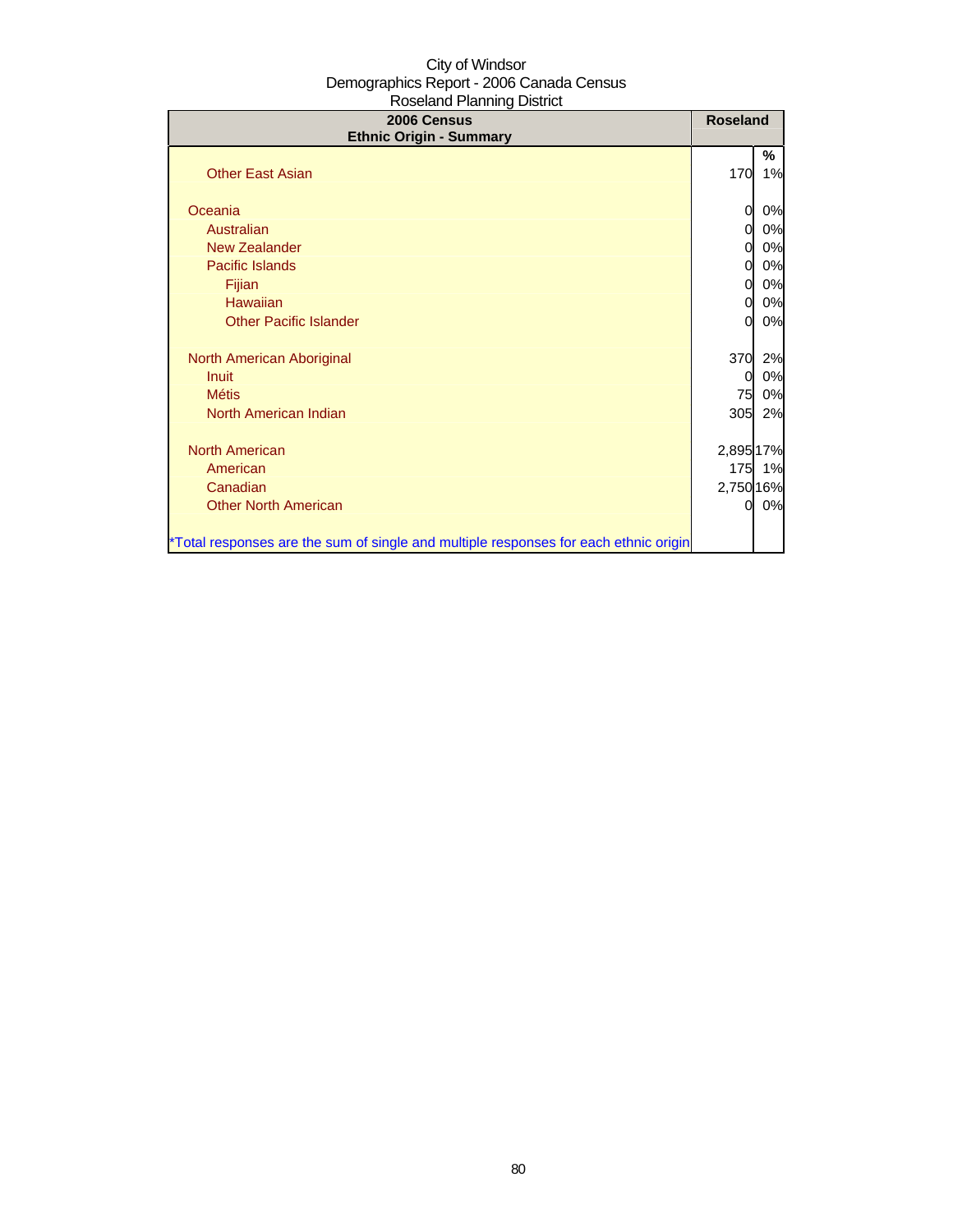# 2006 Census Ethnic Origin - European

| 2006 Census<br><b>Ethnic Origin - European</b> | <b>Roseland</b>                  |             |
|------------------------------------------------|----------------------------------|-------------|
|                                                |                                  | %           |
| <b>Total Population by Ethnic Origin*</b>      | 17,155                           |             |
| <b>British Isles</b>                           | 5,300                            |             |
| Cornish                                        | $\overline{0}$                   | 0%          |
| English                                        | 3,17060%                         |             |
| <b>Irish</b>                                   | 2,010 38%                        |             |
| <b>Manx</b>                                    | $\overline{0}$                   | 0%          |
| <b>Scottish</b>                                | 2,245 42%                        |             |
| Welsh                                          |                                  | 90 2%       |
| British Isles, n.i.e.                          | 120                              | 2%          |
| <b>French</b>                                  | 2,705                            |             |
| Acadian                                        | 10                               | 0%          |
| French                                         | 2,690 99%                        |             |
| <b>Western European</b>                        | 2,205                            |             |
| Austrian                                       |                                  | 60 3%       |
| <b>Belgian</b>                                 | 130                              | 6%          |
| Dutch (Netherlands)                            |                                  | 420 19%     |
| Flemish                                        | 10                               | 0%          |
| Frisian                                        | $\mathbf{0}$                     | 0%          |
| German                                         | 1,745 79%                        |             |
| Luxembourger                                   | $\overline{0}$                   | 0%          |
| <b>Swiss</b>                                   | 10                               | 0%          |
| <b>Northern European</b>                       | 200                              |             |
| Finnish                                        |                                  | 5025%       |
| Scandinavian                                   |                                  | 155 77%     |
| Danish                                         |                                  | 30 15%      |
| Icelandic<br>Norwegian                         | $\mathbf{0}$                     | 0%<br>7537% |
| Swedish                                        |                                  | 6030%       |
| Scandinavian, n.i.e.                           | $\mathbf{0}$                     | 0%          |
|                                                |                                  |             |
| <b>Eastern European</b>                        | 2,205                            |             |
| <b>Baltic</b>                                  | 20                               | 1%          |
| Estonian<br>Latvian                            | $\overline{0}$<br>$\overline{0}$ | 0%          |
| Lithuanian                                     | 30                               | 0%<br>1%    |
| <b>Byelorussian</b>                            | $\overline{O}$                   | 0%          |
| <b>Czech and Slovak</b>                        |                                  | 310 14%     |
| <b>Czech</b>                                   | 60                               | 3%          |
| Czechoslovakian                                | 30                               | 1%          |
| <b>Slovak</b>                                  |                                  | 240 11%     |
| Hungarian (Magyar)                             |                                  | 450 20%     |
| <b>Polish</b>                                  |                                  | 630 29%     |
| Romanian                                       |                                  | 475 22%     |
| Russian                                        |                                  | 135 6%      |
| <b>Ukrainian</b>                               |                                  | 460 21%     |
| <b>Southern European</b>                       | 3,735                            |             |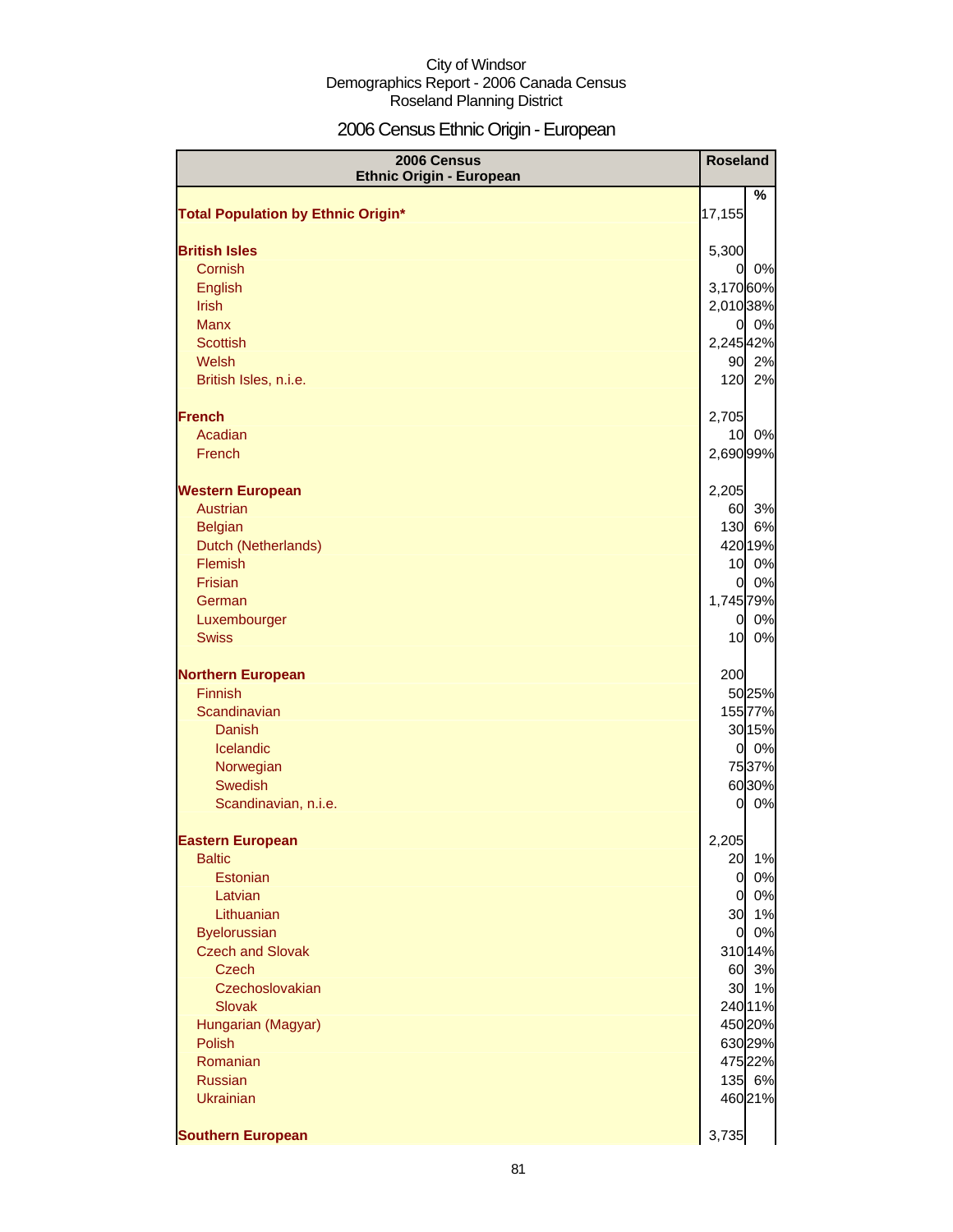| recording ritariang Dictrict<br>2006 Census<br><b>Ethnic Origin - European</b>       |                | <b>Roseland</b> |
|--------------------------------------------------------------------------------------|----------------|-----------------|
|                                                                                      |                | %               |
| Albanian                                                                             | 50             | 1%              |
| <b>Bosnian</b>                                                                       | 35             | 1%              |
| <b>Bulgarian</b>                                                                     | 10             | 0%              |
| Croatian                                                                             | 205            | 5%              |
| Cypriot                                                                              | $\Omega$       | 0%              |
| <b>Greek</b>                                                                         | 275            | 7%              |
| Italian                                                                              | 2,470 66%      |                 |
| Kosovar                                                                              | <sub>0</sub>   | 0%              |
| Macedonian                                                                           | 240            | 6%              |
| <b>Maltese</b>                                                                       | 15             | 0%              |
| Montenegrin                                                                          | $\overline{0}$ | 0%              |
| Portuguese                                                                           | 165            | 4%              |
| Serbian                                                                              | 115            | 3%              |
| <b>Sicilian</b>                                                                      | 45             | 1%              |
| Slovenian                                                                            | 45             | 1%              |
| Spanish                                                                              | 50             | 1%              |
| Yugoslav, n.i.e.                                                                     | 145            | 4%              |
| <b>Other European</b>                                                                | 120            |                 |
| <b>Basque</b>                                                                        | $\overline{0}$ | 0%              |
| Gypsy (Roma)                                                                         | $\mathbf{0}$   | 0%              |
| <b>Jewish</b>                                                                        |                | 10083%          |
| Slav (European)                                                                      | 0l             | 0%              |
| European, n.i.e.                                                                     |                | 2521%           |
| *Total responses are the sum of single and multiple responses for each ethnic origin |                |                 |
| n.i.e.: not included elsewhere                                                       |                |                 |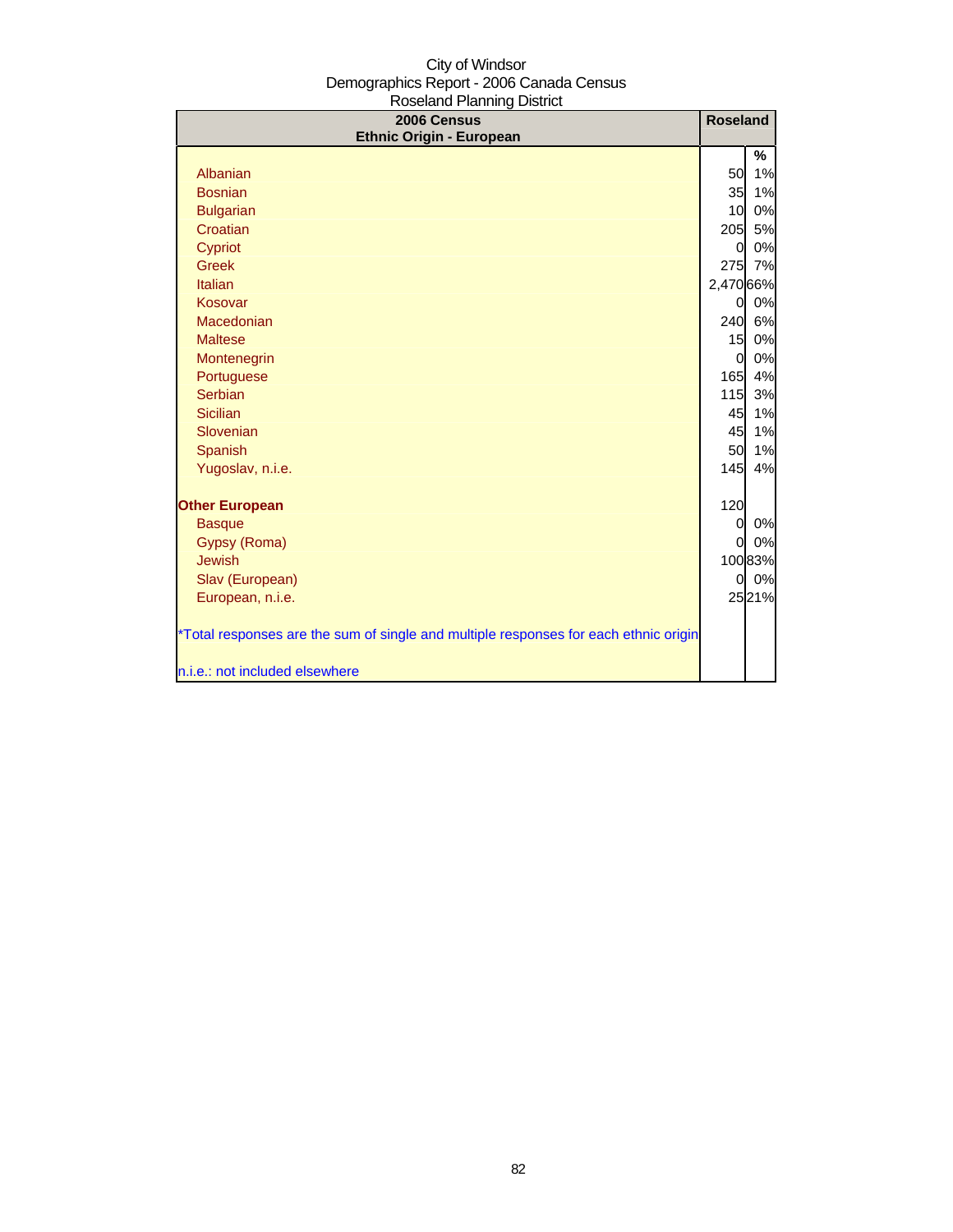# 2006 Census Ethnic Origin - Asian, Oceanic

| 2006 Census<br>Ethnic Origin - Asian, Oceanic |        |                | Roseland |
|-----------------------------------------------|--------|----------------|----------|
|                                               |        |                | %        |
| <b>Total Population by Ethnic Origin*</b>     | 17,155 |                |          |
| <b>West Asian</b>                             |        | 225            |          |
| Afghan                                        |        |                | 25 11%   |
| Armenian                                      |        |                | 2511%    |
| Assyrian                                      |        |                | 5022%    |
| Azerbaijani                                   |        | $\overline{0}$ | 0%       |
| Georgian                                      |        | $\overline{0}$ | 0%       |
| Iranian                                       |        | 20             | 9%       |
| <b>Israeli</b>                                |        | $\overline{0}$ | 0%       |
| <b>Kurd</b>                                   |        | 10             | 4%       |
| Pashtun                                       |        | $\mathbf{0}$   | 0%       |
| <b>Tatar</b>                                  |        | $\mathbf{0}$   | 0%       |
| <b>Turk</b>                                   |        |                | 10547%   |
| West Asian, n.i.e.                            |        | 0              | 0%       |
| <b>South Asian</b>                            |        | 1,195          |          |
| Bangladeshi                                   |        | $\overline{0}$ | 0%       |
| Bengali                                       |        | 0              | 0%       |
| East Indian                                   |        |                | 84070%   |
| Goan                                          |        | $\overline{0}$ | 0%       |
| Gujarati                                      |        | $\overline{0}$ | 0%       |
| Kashmiri                                      |        | $\overline{0}$ | 0%       |
| Nepali                                        |        | $\overline{0}$ | 0%       |
| Pakistani                                     |        | 55             | 5%       |
| Punjabi                                       |        |                | 190 16%  |
| <b>Sinhalese</b>                              |        | $\mathbf 0$    | 0%       |
| Sri Lankan                                    |        | 90             | 8%       |
| Tamil                                         |        | $\mathbf 0$    | 0%       |
| South Asian, n.i.e.                           |        |                | 125 10%  |
| <b>East and Southeast Asian</b>               |        | 1,770          |          |
| <b>Burmese</b>                                |        | 0              | 0%       |
| Cambodian                                     |        | 70             | 4%       |
| <b>Chinese</b>                                |        |                | 965 55%  |
| Filipino                                      |        |                | 340 19%  |
| Hmong                                         |        | $\mathbf{0}$   | 0%       |
| Indonesian                                    |        | $\overline{0}$ | 0%       |
| Japanese                                      |        | 35             | 2%       |
| <b>Khmer</b>                                  |        | $\overline{O}$ | 0%       |
| Korean                                        |        | 105            | 6%       |
| Laotian                                       |        | 30             | 2%       |
| Malaysian                                     |        | 15             | 1%       |
| Mongolian                                     |        | $\overline{0}$ | 0%       |
| Singaporean                                   |        | 20             | 1%       |
| <b>Taiwanese</b>                              |        | 10             | 1%       |
| Thai                                          |        | 25             | 1%       |
| Tibetan                                       |        | $\mathbf{0}$   | $0\%$    |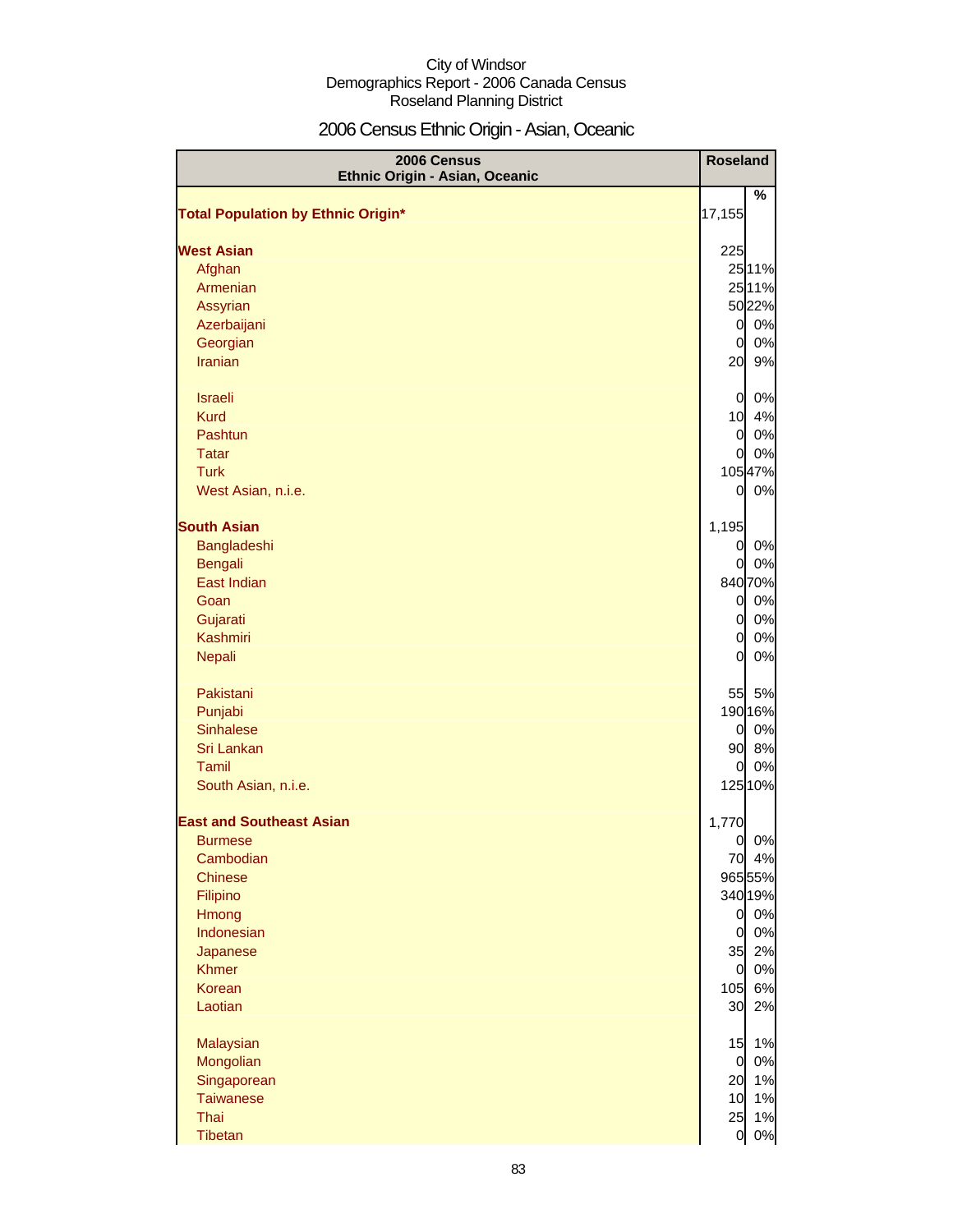| 2006 Census<br>Ethnic Origin - Asian, Oceanic                                        | <b>Roseland</b> |         |
|--------------------------------------------------------------------------------------|-----------------|---------|
|                                                                                      |                 | ℅       |
| Vietnamese                                                                           |                 | 255 14% |
| East or Southeast Asian, n.i.e.                                                      | $^{(1)}$        | 0%      |
| Asian, n.o.s.                                                                        | 0               | 0%      |
| <b>Oceania</b>                                                                       |                 |         |
| Australian                                                                           |                 |         |
| New Zealander                                                                        |                 |         |
| Pacific Islands                                                                      |                 |         |
| Fijian                                                                               |                 |         |
| <b>Hawaiian</b>                                                                      |                 |         |
| <b>Maori</b>                                                                         |                 |         |
| Polynesian                                                                           |                 |         |
| Samoan                                                                               | 0               |         |
| Pacific Islander, n.i.e.                                                             |                 |         |
| *Total responses are the sum of single and multiple responses for each ethnic origin |                 |         |
| n.i.e.: not included elsewhere                                                       |                 |         |
| n.o.s: not otherwise specfied                                                        |                 |         |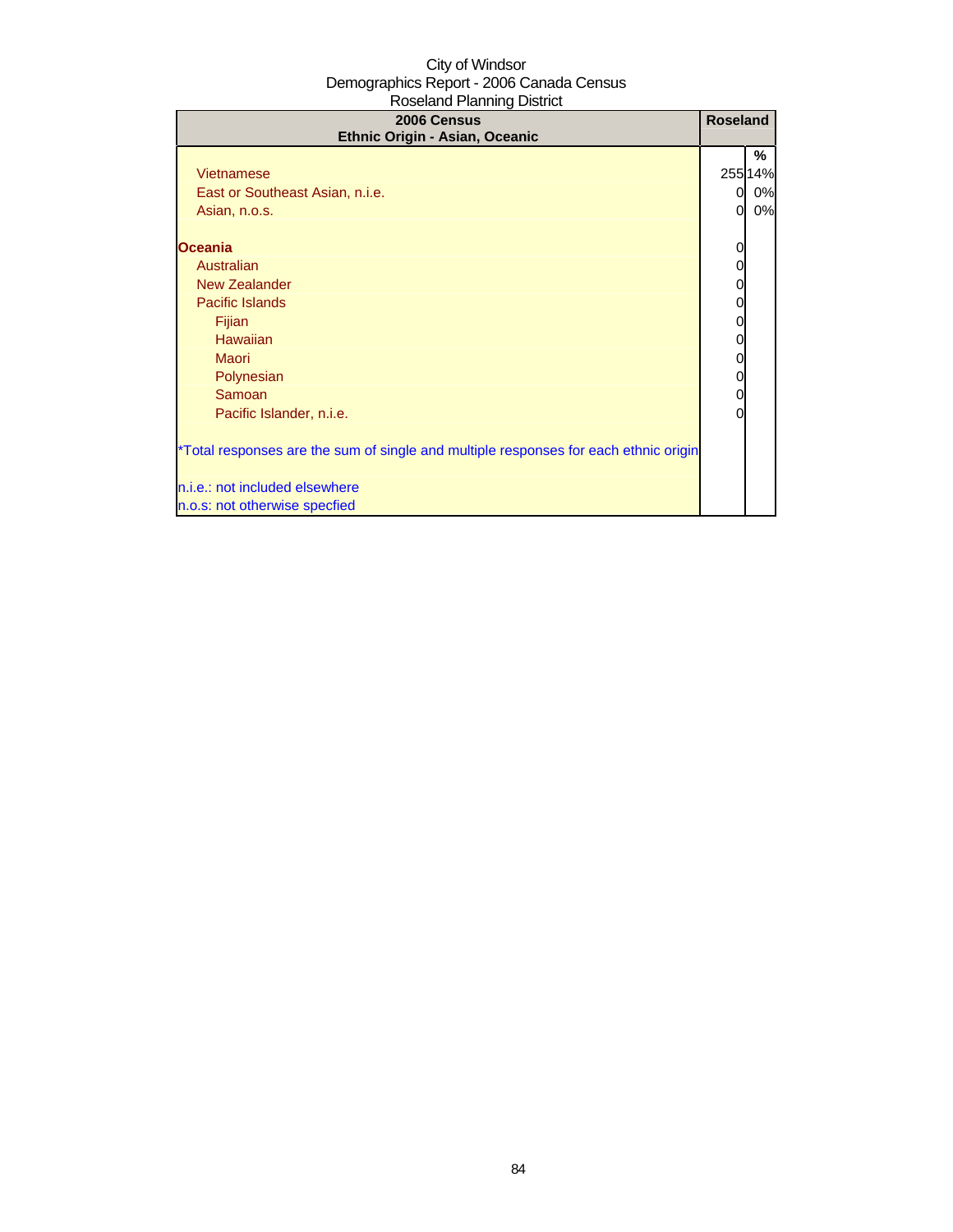# 2006 Census Ethnic Origin - Arab

| 2006 Census<br><b>Ethnic Origin - Arab</b>                                           | <b>Roseland</b> |         |
|--------------------------------------------------------------------------------------|-----------------|---------|
| <b>Total Population by Ethnic Origin*</b>                                            | 17,155          | %       |
|                                                                                      |                 |         |
| <b>Arab</b>                                                                          | 1,340           |         |
| Egyptian                                                                             | 65              | 5%      |
| Iraqi                                                                                |                 | 240 18% |
| <b>Jordanian</b>                                                                     | 20              | 1%      |
| <b>Kuwaiti</b>                                                                       | $\overline{0}$  | 0%      |
| Lebanese                                                                             |                 | 81561%  |
| Libyan                                                                               | $\overline{O}$  | 0%      |
| Maghrebi                                                                             | $\overline{0}$  | 0%      |
| Algerian                                                                             | $\overline{0}$  | 0%      |
| <b>Berber</b>                                                                        | $\overline{0}$  | 0%      |
| Moroccan                                                                             | $\overline{0}$  | 0%      |
| Tunisian                                                                             | $\overline{0}$  | 0%      |
| Maghrebi, n.i.e.                                                                     | $\overline{0}$  | 0%      |
| Palestinian                                                                          | $\overline{0}$  | 0%      |
| Saudi Arabian                                                                        | 10              | 1%      |
| Syrian                                                                               | 20              | 1%      |
| Yemeni                                                                               | $\Omega$        | 0%      |
| Arab, n.i.e.                                                                         |                 | 200 15% |
| *Total responses are the sum of single and multiple responses for each ethnic origin |                 |         |
| n.i.e.: not included elsewhere                                                       |                 |         |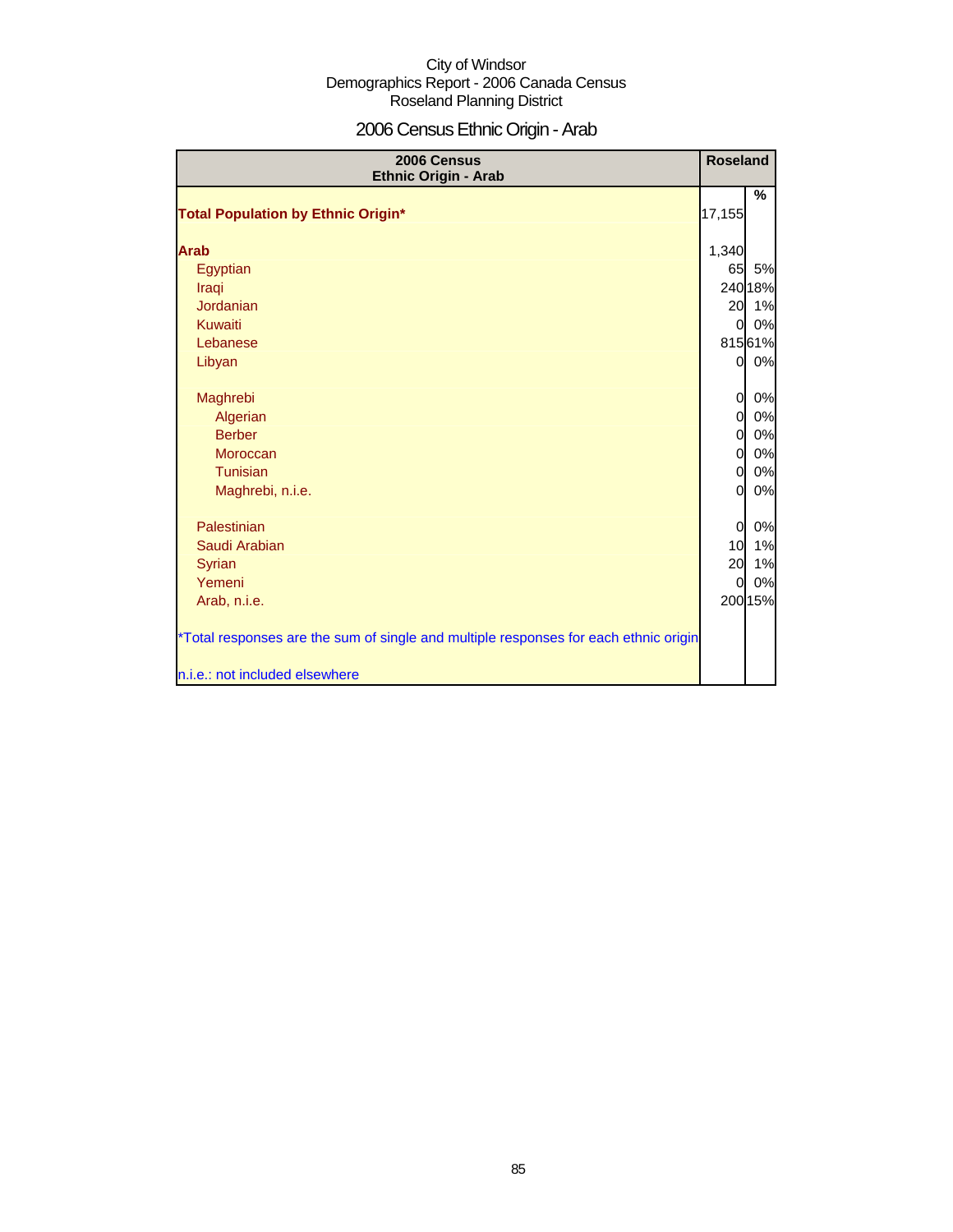# 2006 Census Ethnic Origin - African

| 2006 Census<br><b>Ethnic Origin - African</b> | <b>Roseland</b> |        |
|-----------------------------------------------|-----------------|--------|
|                                               |                 | %      |
| <b>Total Population by Ethnic Origin*</b>     | 17,155          |        |
| <b>African</b>                                | 295             |        |
| Afrikaner                                     | $\mathbf{0}$    | 0%     |
| Akan                                          | $\overline{0}$  | 0%     |
| Amhara                                        | $\overline{0}$  | 0%     |
| Angolan                                       | $\overline{0}$  | 0%     |
| Ashanti                                       | $\overline{0}$  | 0%     |
| <b>Bantu</b>                                  | $\overline{0}$  | 0%     |
| <b>Black</b>                                  |                 | 8027%  |
| <b>Burundian</b>                              | <sup>o</sup>    | 0%     |
| Cameroonian                                   | $\overline{0}$  | 0%     |
| Chadian                                       | $\overline{0}$  | 0%     |
|                                               |                 |        |
| Congolese (Zairian)                           | $\overline{0}$  | 0%     |
| Congolese, n.o.s.                             | $\overline{0}$  | 0%     |
| <b>Dinka</b>                                  | $\overline{0}$  | 0%     |
| <b>East African</b>                           | $\overline{0}$  | 0%     |
| Eritrean                                      | 10              | 3%     |
| Ethiopian                                     | 10              | 3%     |
| Gabonese                                      | $\overline{0}$  | 0%     |
| <b>Gambian</b>                                | $\overline{0}$  | 0%     |
| Ghanaian                                      | 0               | 0%     |
| Guinean, n.o.s.                               | $\overline{0}$  | 0%     |
| Harari                                        | 0               | 0%     |
| lbo                                           | $\overline{0}$  | 0%     |
| <b>Ivorian</b>                                | $\overline{0}$  | 0%     |
| Kenyan                                        | $\overline{0}$  | 0%     |
| <b>Malagasy</b>                               | $\overline{0}$  | 0%     |
| <b>Malian</b>                                 | $\overline{0}$  | 0%     |
| <b>Mauritian</b>                              | 0               | 0%     |
| Nigerian                                      |                 | 45 15% |
| Oromo                                         | 0               | 0%     |
| Peulh                                         | 0               | 0%     |
| Rwandan                                       | $\overline{0}$  | 0%     |
| Senegalese                                    | $\overline{0}$  | 0%     |
| Seychellois                                   | $\overline{0}$  | 0%     |
| Sierra Leonean                                | $\overline{0}$  | 0%     |
| Somali                                        | $\overline{0}$  | 0%     |
| South African                                 | 25              | 8%     |
| <b>Sudanese</b>                               |                 | 35 12% |
| Tanzanian                                     | $\overline{0}$  | 0%     |
| <b>Tigrian</b>                                | $\overline{0}$  | 0%     |
| <b>Togolese</b>                               | $\overline{0}$  | 0%     |
| Ugandan                                       | $\overline{0}$  | 0%     |
| Yoruba                                        |                 | 30 10% |
| Zambian                                       | $\overline{0}$  | 0%     |
| Zimbabwean                                    | $\overline{0}$  | 0%     |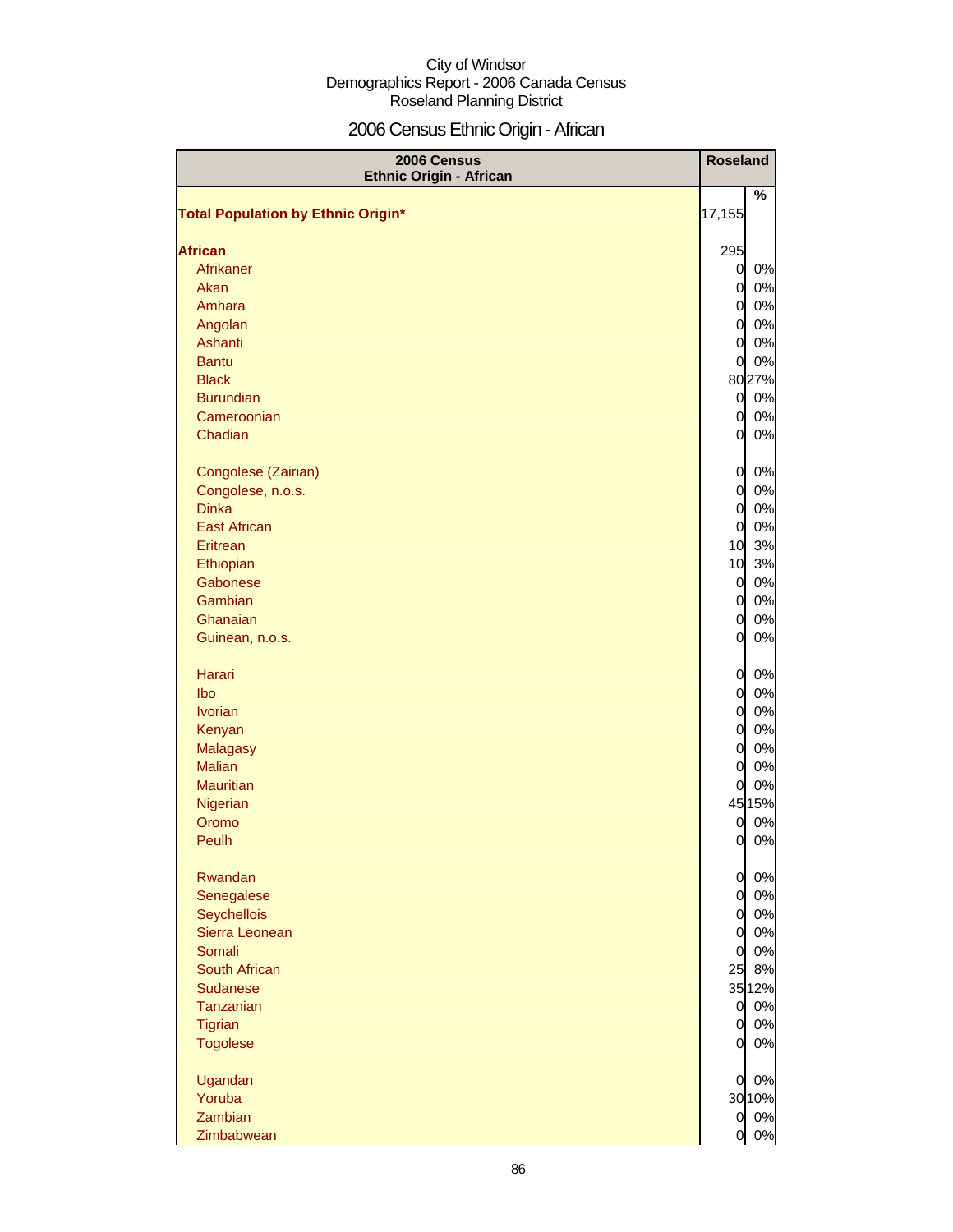| 2006 Census<br><b>Ethnic Origin - African</b>                                        | <b>Roseland</b> |         |
|--------------------------------------------------------------------------------------|-----------------|---------|
|                                                                                      |                 | %       |
| Zulu                                                                                 |                 | 0%l     |
| African, n.i.e.                                                                      |                 | 100 34% |
| *Total responses are the sum of single and multiple responses for each ethnic origin |                 |         |
| n.i.e.: not included elsewhere                                                       |                 |         |
| n.o.s: not otherwise specfied                                                        |                 |         |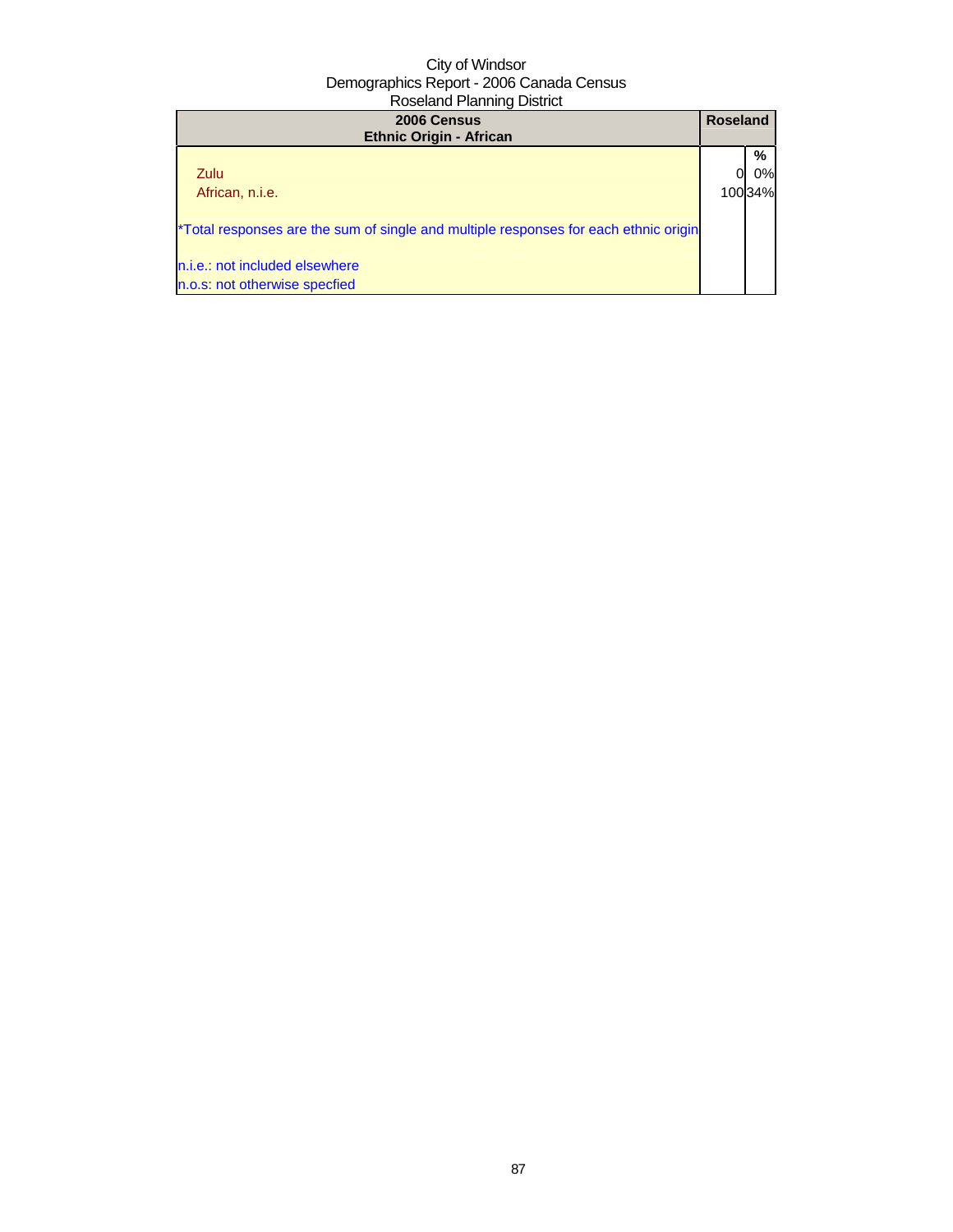# 2006 Census Ethnic Origin - Americas

| 2006 Census<br><b>Ethnic Origin - Americas</b> | <b>Roseland</b> |          |
|------------------------------------------------|-----------------|----------|
| <b>Total Population by Ethnic Origin*</b>      | 17,155          | $\%$     |
|                                                |                 |          |
| <b>Latin, Central and South American</b>       | 95              |          |
| Aboriginal from Central/South America          | $\overline{0}$  | 0%       |
| Argentinian                                    |                 | 1516%    |
| <b>Belizean</b>                                | $\overline{O}$  | 0%       |
| <b>Bolivian</b>                                | $\overline{0}$  | 0%       |
| <b>Brazilian</b>                               |                 | 1011%    |
| Chilean                                        | $\overline{0}$  | 0%       |
| Colombian                                      | $\overline{0}$  | $0\%$    |
| <b>Costa Rican</b>                             | $\overline{0}$  | $0\%$    |
| Ecuadorian                                     | $\overline{0}$  | $0\%$    |
| Guatemalan                                     | 0               | 0%       |
| Hispanic                                       | $\overline{0}$  | 0%       |
| Honduran                                       | 0               | 0%       |
| Maya                                           |                 | 1011%    |
| Mexican                                        |                 | 35 37%   |
| Nicaraguan                                     | $\overline{0}$  | 0%       |
| Panamanian                                     | $\overline{0}$  | $0\%$    |
| Paraguayan                                     | $\overline{0}$  | $0\%$    |
| Peruvian                                       | $\overline{0}$  | 0%       |
| Salvadorean                                    | 0               | 0%       |
| Uruguayan                                      |                 | 2021%    |
|                                                |                 |          |
| Venezuelan                                     | 0               | 0%<br>0% |
| Latin, Central or South American, n.i.e.       | 0               |          |
| <b>Caribbean</b>                               | 190             |          |
| Antiguan                                       | 0               | $0\%$    |
| <b>Bahamian</b>                                | 0               | 0%       |
| <b>Barbadian</b>                               | $\overline{0}$  | 0%       |
| <b>Bermudan</b>                                | $\overline{0}$  | 0%       |
| Carib                                          | 0               | $0\%$    |
| Cuban                                          | 0               | 0%       |
| Dominican, n.o.s.                              | $\overline{0}$  | 0%       |
| Grenadian                                      | 0               | 0%       |
| Guyanese                                       |                 | 2011%    |
| <b>Haitian</b>                                 | $\overline{O}$  | $0\%$    |
| Jamaican                                       |                 | 11561%   |
| Kittitian/Nevisian                             |                 | 0 0%     |
| <b>Martinican</b>                              |                 | 0 0%     |
| <b>Montserratan</b>                            |                 | 0 0%     |
| <b>Puerto Rican</b>                            |                 | 0 0%     |
| St. Lucian                                     | $\mathbf{0}$    | 0%       |
| Trinidadian/Tobagonian                         |                 | 8545%    |
| Vincentian/Grenadinian                         |                 | 0 0%     |
| <b>West Indian</b>                             | $\overline{0}$  | $0\%$    |
| Caribbean, n.i.e.                              | $\overline{0}$  | 0%       |
|                                                |                 |          |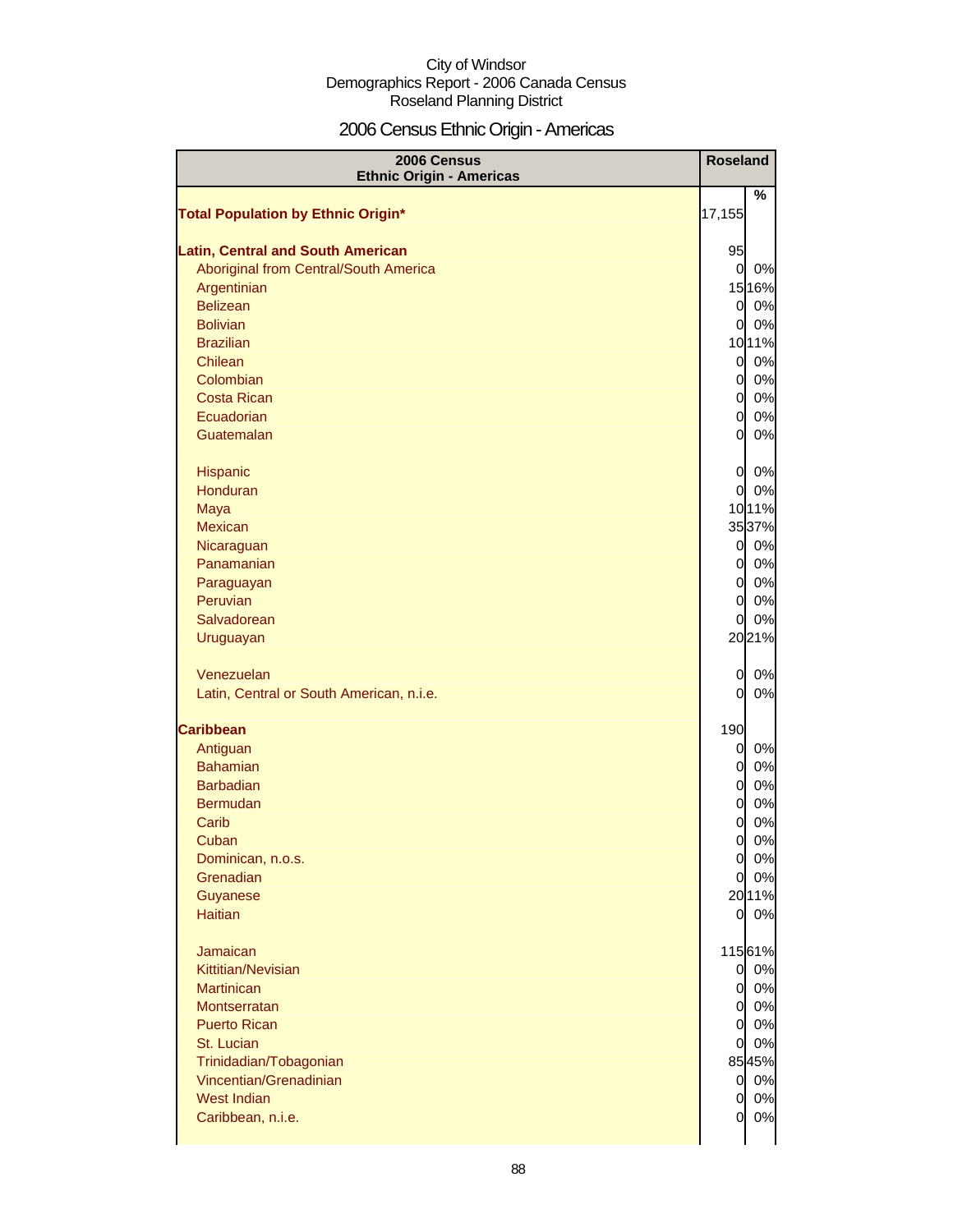| 2006 Census<br><b>Ethnic Origin - Americas</b>                                       | <b>Roseland</b> |        |
|--------------------------------------------------------------------------------------|-----------------|--------|
|                                                                                      |                 | %      |
| <b>North American</b>                                                                | 2,895           |        |
| American                                                                             | 175             | 6%     |
| Canadian                                                                             | 2,75095%        |        |
| Newfoundlander                                                                       | 01              | 0%     |
| <b>Nova Scotian</b>                                                                  | 0l              | 0%     |
| Ontarian                                                                             | 0l              | 0%     |
| Québécois                                                                            | 01              | 0%     |
| Other provincial or regional groups                                                  | <sub>0</sub>    | 0%     |
| <b>North American Aboriginal</b>                                                     | 370             |        |
| Inuit                                                                                | $\Omega$        | 0%     |
| <b>Métis</b>                                                                         |                 | 7520%  |
| North American Indian                                                                |                 | 30582% |
| *Total responses are the sum of single and multiple responses for each ethnic origin |                 |        |
| n.i.e.: not included elsewhere                                                       |                 |        |
| n.o.s: not otherwise specfied                                                        |                 |        |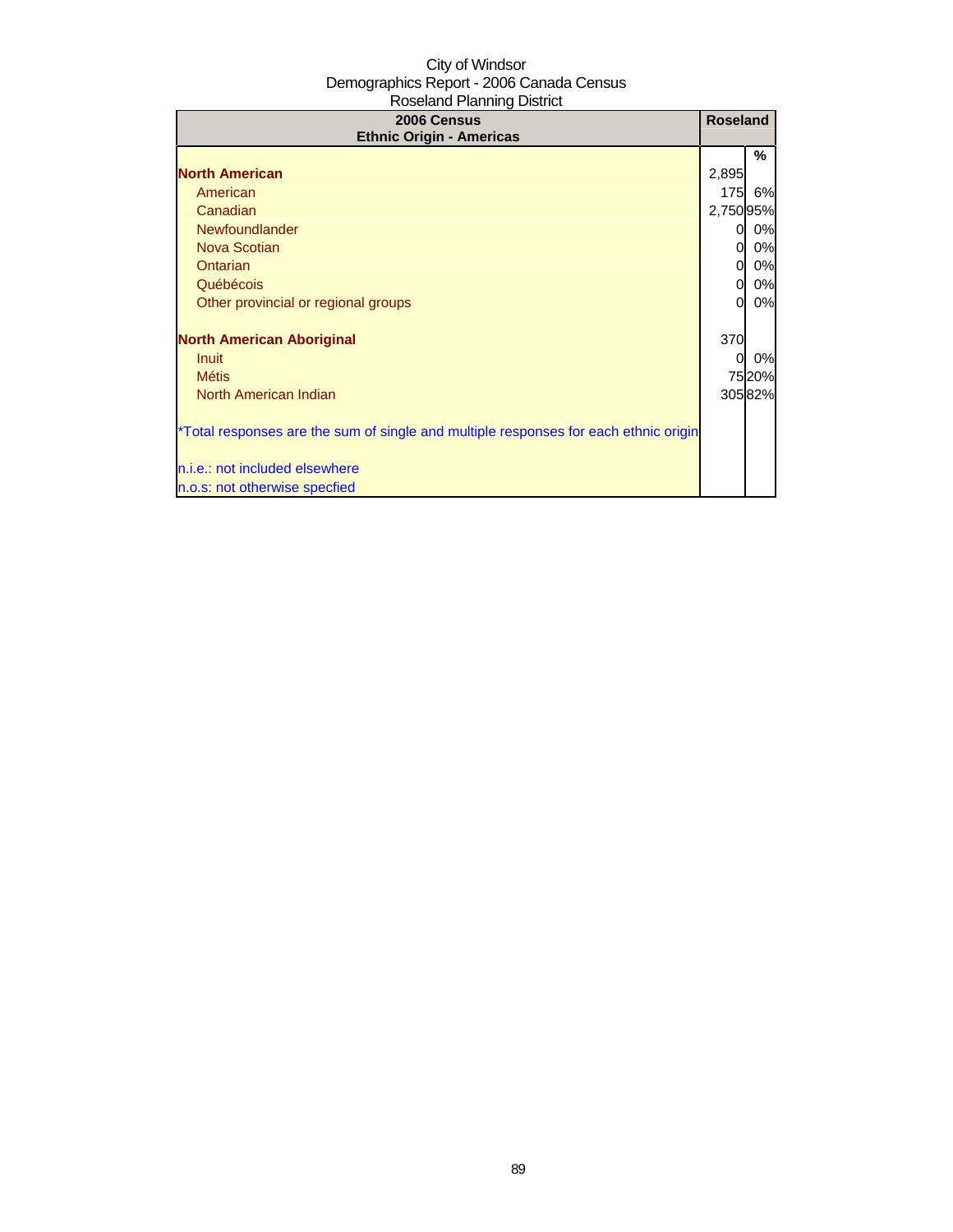# 2006 Census Visible Minorities

| 2006 Census<br><b>Visible Minorities</b>               | <b>Roseland</b>                           |                     |
|--------------------------------------------------------|-------------------------------------------|---------------------|
| <b>Total Population by Visible Minority Groups</b>     | 17,150                                    | %                   |
| Visible minorities                                     | 4,225 25%                                 |                     |
| Top 3 visible minorities                               | South Asian 29%<br>Chinese <sup>19%</sup> | Arab <sub>20%</sub> |
| <b>Chinese</b>                                         | 775                                       | 5%                  |
| <b>South Asian</b>                                     | 1,185                                     | 7%                  |
| <b>Black</b>                                           | 320                                       | 2%                  |
| Filipino                                               | 325                                       | 2%                  |
| <b>Latin American</b>                                  | 50                                        | 0%                  |
| <b>Southeast Asian</b>                                 | 380                                       | 2%                  |
| Arab                                                   | 805                                       | 5%                  |
| <b>West Asian</b>                                      | 60                                        | 0%                  |
| Korean                                                 | 110                                       | 1%                  |
| Japanese                                               | 15                                        | 0%                  |
| Visible minority, n.i.e.                               | 50                                        | 0%                  |
| Multiple visible minority                              | 95                                        | 1%                  |
| Not a visible minority (includes white and aboriginal) | 12,955 76%                                |                     |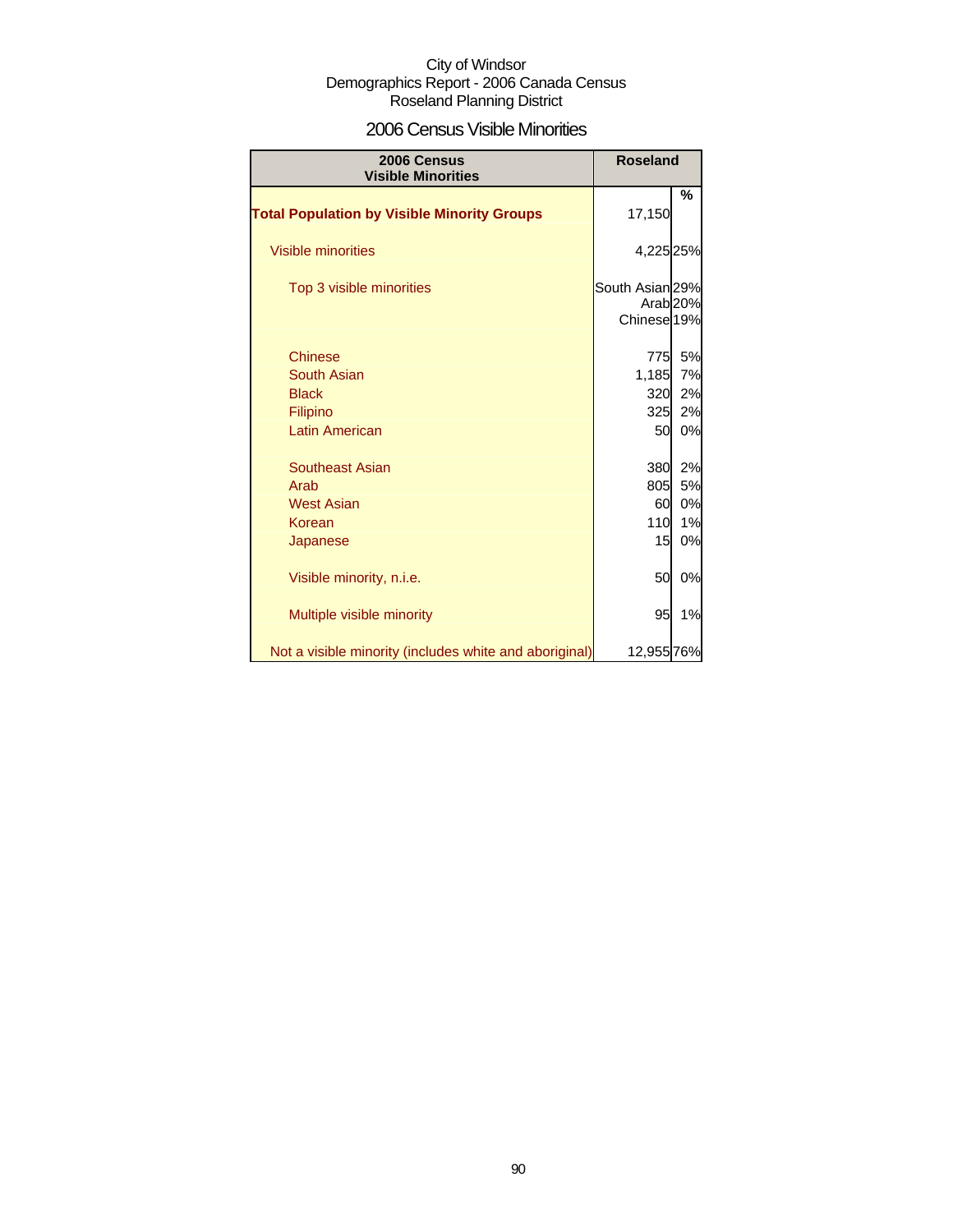# 2006 Census 2005 Employment Income by Sex and Work Activity

| 2006 Census<br>2005 Employment Income by Sex and Work Activity                                              | <b>Roseland</b> |
|-------------------------------------------------------------------------------------------------------------|-----------------|
|                                                                                                             | %               |
| Total Population 15 years and over with employment income                                                   | 9,300           |
| Average employment income                                                                                   | \$50,369        |
| Worked full year, full time                                                                                 | 5,255 57%       |
| Average employment income                                                                                   | \$69,754        |
| Worked part year or part time                                                                               | 3,290 35%       |
| Average employment income                                                                                   | \$29,094        |
| Males 15 years and over with employment income                                                              | 4,860           |
| Average employment income                                                                                   | \$62,499        |
| Worked full year, full time                                                                                 | 3,060 63%       |
| Average employment income                                                                                   | \$80,166        |
| Worked part year or part time                                                                               | 1,375 28%       |
| Average employment income                                                                                   | \$38,646        |
| Females 15 years and over with employment income                                                            | 4,430           |
| Average employment income                                                                                   | \$37,174        |
| Worked full year, full time                                                                                 | 2,16549%        |
| Average employment income                                                                                   | \$47,416        |
| Worked part year or part time                                                                               | 1,890 43%       |
| Average employment income                                                                                   | \$22,178        |
| Note that the sum of "worked full year, full time" and "worked part year or part time" counts may not equal |                 |
| "persons with employment income". This is due to persons reporting employment income from a previous year.  |                 |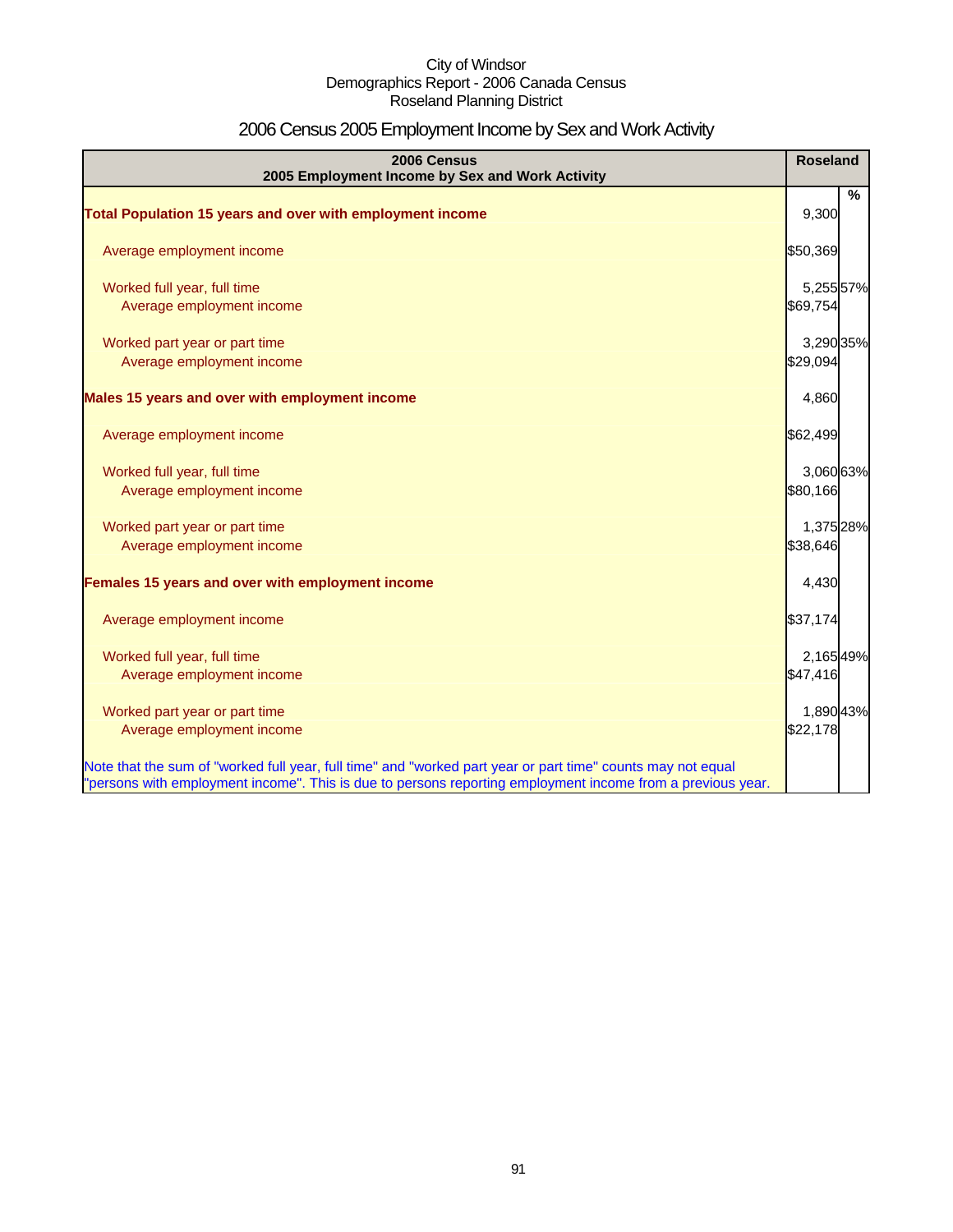| 2006 Census<br>2005 Individual Income by Sex Comparison | <b>Roseland</b>            |               |              |               |                |         |
|---------------------------------------------------------|----------------------------|---------------|--------------|---------------|----------------|---------|
|                                                         | Total<br><b>Population</b> | $\frac{0}{0}$ | <b>Males</b> | $\frac{9}{6}$ | <b>Females</b> | $\%$    |
| <b>Population 15 years and over</b>                     | 13,255                     |               | 6,335        |               | 6,885          |         |
| Without income                                          |                            | 720 5%        |              | 310 5%        | 390            | 6%      |
| With income                                             | 12,51094%                  |               | 6,01595%     |               | 6,500 94%      |         |
| Population 15 years and over by Income                  | 12,510                     |               | 6,015        |               | 6,500          |         |
| <b>Under \$1,000</b>                                    | 495                        | 4%            | 170          | 3%            | 265            | 4%      |
| $$1,000 - $2,999$                                       | 470                        | 4%            | 120          | 2%            | 365            | 6%      |
| $$3,000 - $4,999$                                       | 435                        | 3%            | 115          | 2%            | 275            | 4%      |
| $$5,000 - $6,999$                                       | 305                        | 2%            | 135          | 2%            | 165            | 3%      |
| $$7,000 - $9,999$                                       | 560                        | 4%            | 180          | 3%            | 335            | 5%      |
| \$10,000 - \$11,999                                     | 370                        | 3%            | 100          | 2%            | 290            | 4%      |
| \$12,000 - \$14,999                                     | 555                        | 4%            | 160          | 3%            | 395            | 6%      |
| \$15,000 - \$19,999                                     | 570                        | 5%            | 160          | 3%            | 435            | 7%      |
| \$20,000 - \$24,999                                     | 725                        | 6%            | 230          | 4%            | 515            | 8%      |
| \$25,000 - \$29,999                                     | 655                        | 5%            | 215          | 4%            | 400            | 6%      |
| \$30,000 - \$34,999                                     | 730                        | 6%            | 325          | 5%            | 435            | 7%      |
| \$35,000 - \$39,999                                     | 765                        | 6%            | 335          | 6%            | 440            | 7%      |
| \$40,000 - \$44,999                                     | 720                        | 6%            | 395          | 7%            | 335            | 5%      |
| \$45,000 - \$49,999                                     | 635                        | 5%            | 275          | 5%            | 360            | 6%      |
| \$50,000 - \$59,999                                     | 1,015 8%                   |               |              | 510 8%        | 490            | 8%      |
| \$60,000 and over                                       | 3,340 27%                  |               | 2,46541%     |               |                | 885 14% |
| Dominant Income Range                                   | Over \$60K                 |               | Over \$60K   |               | Over \$60K     |         |
| <b>Median Income</b>                                    | \$36,977                   |               | \$50,588     |               | \$26,906       |         |
| Average Income                                          | \$47,144                   |               | \$60,979     |               | \$34,202       |         |

# 2006 Census 2005 Individual Income by Sex Comparison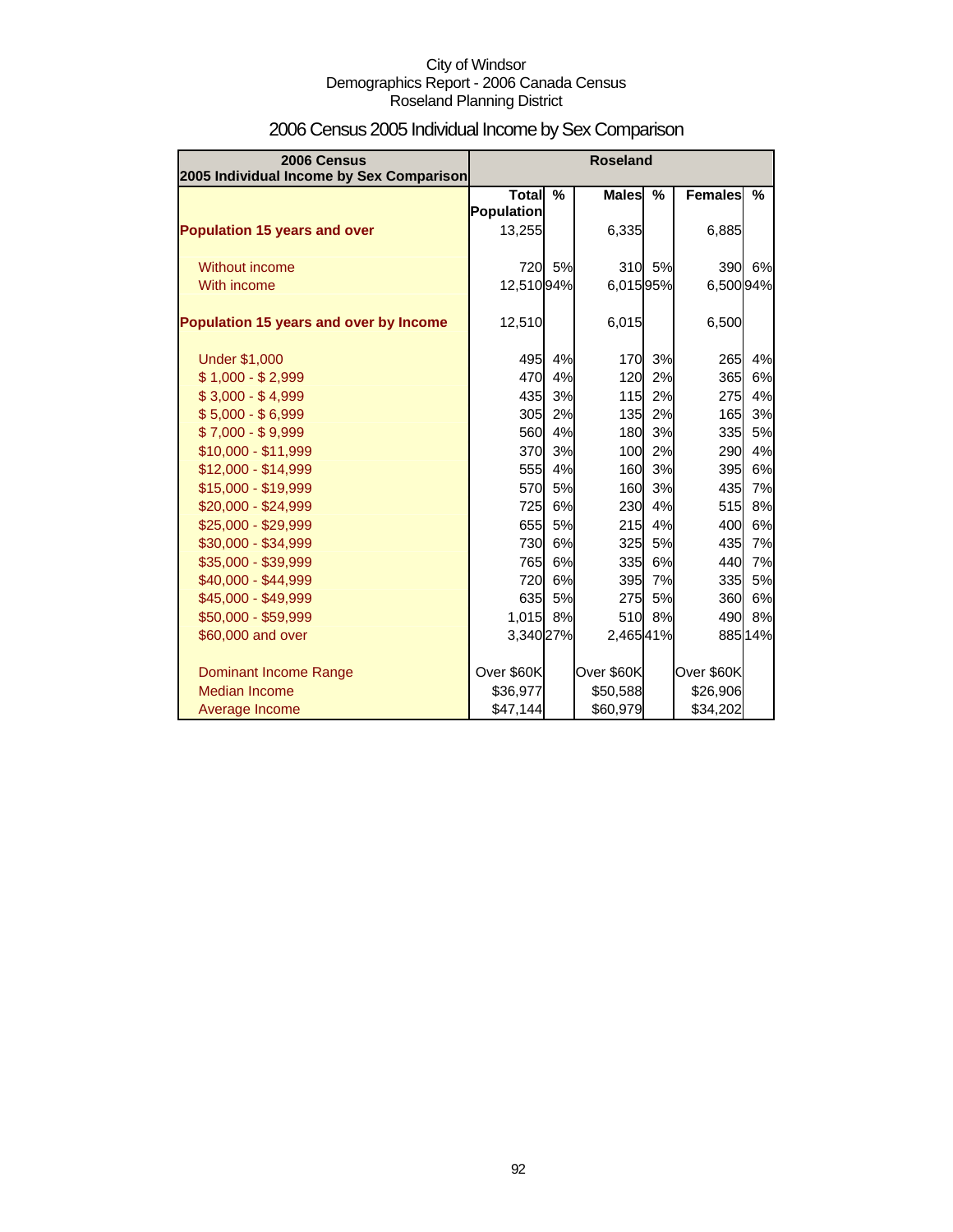# 2006 Census 2005 Individual Income by Sex

| 2006 Census<br>2005 Individual Income by Sex | <b>Roseland</b> |          |
|----------------------------------------------|-----------------|----------|
| <b>Population 15 years and over</b>          | 13,255          | %        |
| <b>Without income</b>                        | 720             | 5%       |
| With income                                  | 12,51094%       |          |
| Population 15 years and over by Income       | 12,510          |          |
| <b>Under \$1,000</b>                         | 495             | 4%       |
| $$1,000 - $2,999$                            | 470             | 4%       |
| $$3,000 - $4,999$                            | 435             | 3%       |
| $$5,000 - $6,999$                            | 305             | 2%       |
| $$7,000 - $9,999$                            | 560             | 4%       |
| \$10,000 - \$11,999                          | 370             | 3%       |
| \$12,000 - \$14,999                          | 555             | 4%       |
| \$15,000 - \$19,999                          | 570             | 5%       |
| \$20,000 - \$24,999                          | 725             | 6%       |
| \$25,000 - \$29,999                          | 655             | 5%       |
| \$30,000 - \$34,999                          | 730             | 6%       |
| \$35,000 - \$39,999                          | 765             | 6%       |
| \$40,000 - \$44,999                          | 720             | 6%       |
| \$45,000 - \$49,999                          | 635             | 5%       |
| \$50,000 - \$59,999                          | 1,015           | 8%       |
| \$60,000 and over                            | 3,340 27%       |          |
| Dominant income range                        | Over \$60K      |          |
| Average income                               | \$47,144        |          |
| <b>Median income</b>                         | \$36,977        |          |
| <b>Males 15 years and over</b>               | 6,335           |          |
| Without income                               | 310             | 5%       |
| With income                                  | 6,01595%        |          |
| Males 15 years and over by Income            | 6,015           |          |
| <b>Under \$1,000</b>                         | 170             | 3%       |
| $$1,000 - $2,999$                            | 120             | 2%       |
| $$3,000 - $4,999$                            | 115             | 2%       |
| $$5,000 - $6,999$                            | 135             | 2%       |
| $$7,000 - $9,999$                            | 180             | 3%       |
| \$10,000 - \$11,999                          | 100             | 2%       |
| \$12,000 - \$14,999                          | 160             | 3%       |
| \$15,000 - \$19,999                          | 160             | 3%       |
| \$20,000 - \$24,999                          | 230             | 4%       |
| \$25,000 - \$29,999                          | 215             | 4%       |
| \$30,000 - \$34,999                          | 325             | 5%       |
| \$35,000 - \$39,999                          | 335<br>395      | 6%<br>7% |
| \$40,000 - \$44,999<br>\$45,000 - \$49,999   | 275             | 5%       |
| \$50,000 - \$59,999                          | 510             | 8%       |
| \$60,000 and over                            | 2,46541%        |          |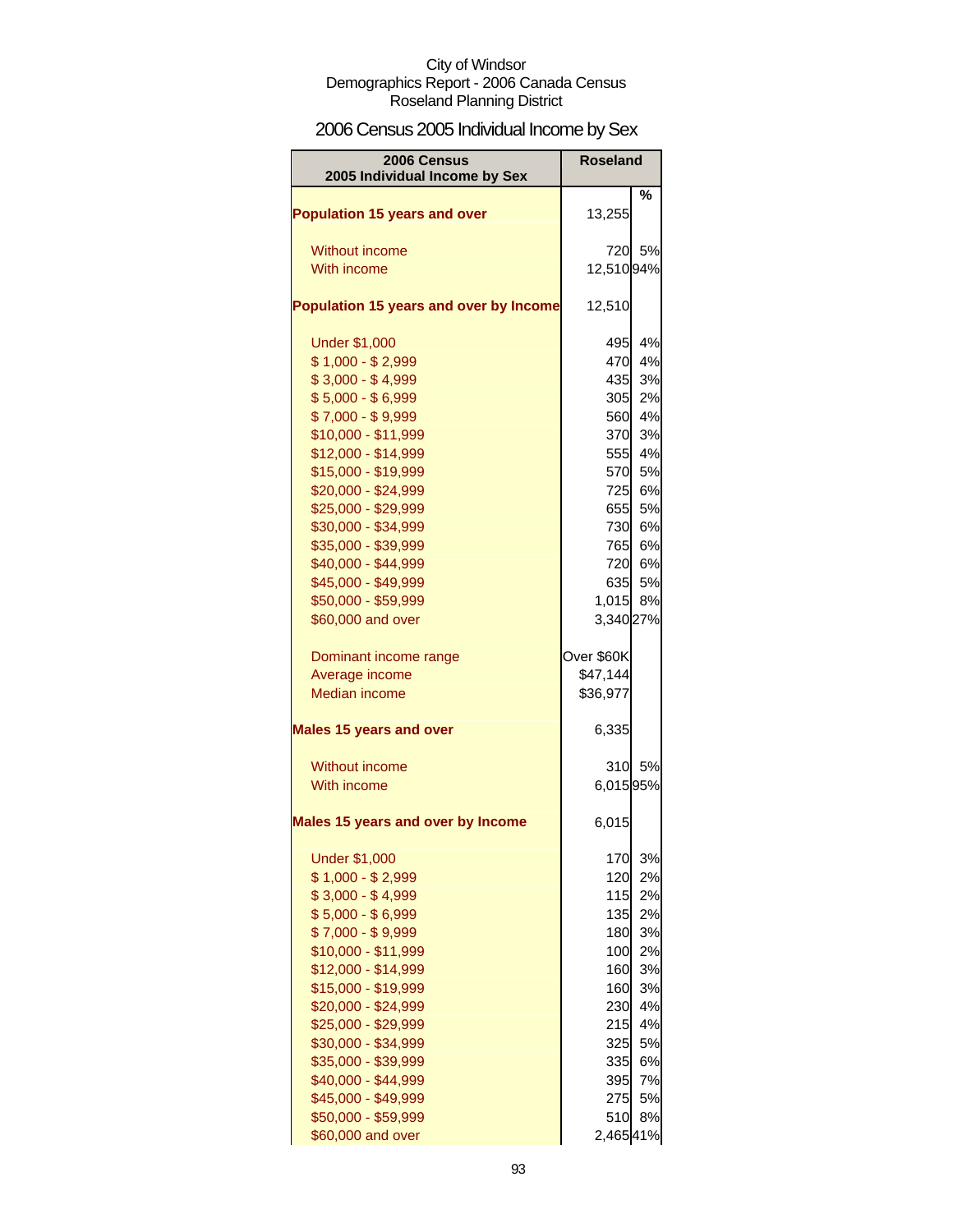| ו וויונוען דומו וויונגרט וויונגרט ווי<br>2006 Census | <b>Roseland</b> |          |  |
|------------------------------------------------------|-----------------|----------|--|
| 2005 Individual Income by Sex                        |                 |          |  |
|                                                      |                 | %        |  |
|                                                      |                 |          |  |
| Dominant income range                                | Over \$60K      |          |  |
|                                                      |                 |          |  |
| <b>Median income</b>                                 | \$50,588        |          |  |
| Average income                                       | \$60,979        |          |  |
| <b>Females 15 years and over</b>                     | 6,885           |          |  |
|                                                      |                 |          |  |
| <b>Without income</b>                                |                 | 390 6%   |  |
| With income                                          | 6,500 94%       |          |  |
|                                                      |                 |          |  |
| <b>Females 15 years and over by Income</b>           | 6,500           |          |  |
|                                                      |                 |          |  |
| <b>Under \$1,000</b>                                 | 265             | 4%       |  |
| $$1,000 - $2,999$                                    | 365             | 6%       |  |
| $$3,000 - $4,999$                                    | 275             | 4%       |  |
| $$5,000 - $6,999$                                    | 165             | 3%       |  |
| $$7,000 - $9,999$                                    | 335             | 5%       |  |
| \$10,000 - \$11,999<br>\$12,000 - \$14,999           | 290<br>395      | 4%<br>6% |  |
| \$15,000 - \$19,999                                  | 435             | 7%       |  |
| \$20,000 - \$24,999                                  | 515             | 8%       |  |
| \$25,000 - \$29,999                                  | 400             | 6%       |  |
| \$30,000 - \$34,999                                  | 435             | 7%       |  |
| \$35,000 - \$39,999                                  | 440             | 7%       |  |
| \$40,000 - \$44,999                                  | 335             | 5%       |  |
| \$45,000 - \$49,999                                  | 360             | 6%       |  |
| \$50,000 - \$59,999                                  | 490             | 8%       |  |
| \$60,000 and over                                    |                 | 885 14%  |  |
|                                                      |                 |          |  |
| Dominant income range                                | Over \$60K      |          |  |
|                                                      |                 |          |  |
| Median income                                        | \$26,906        |          |  |
| Average income                                       | \$34,202        |          |  |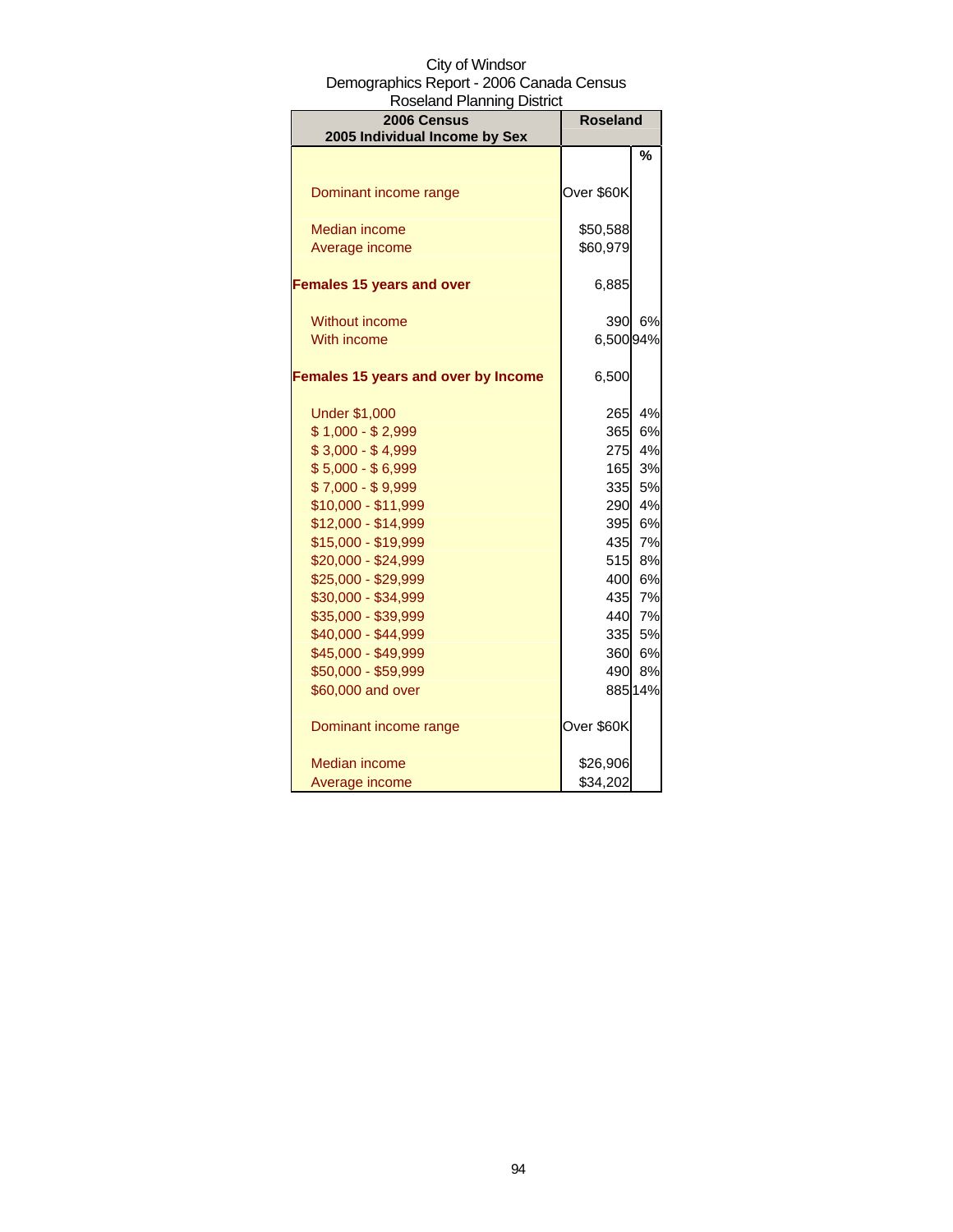# 2006 Census 2005 Individual After-Tax Income by Sex

| <b>2006 Census</b><br>2005 Individual After-Tax Income by Sex | <b>Roseland</b> |    |
|---------------------------------------------------------------|-----------------|----|
|                                                               |                 | %  |
| <b>Population 15 years and over</b>                           | 13,230          |    |
| Without income                                                | 715             | 5% |
| With income                                                   | 12,55095%       |    |
| Population 15 years and over by after-tax income              | 12,550          |    |
| <b>Under \$1,000</b>                                          | 480             | 4% |
| \$1,000 to \$2,999                                            | 505             | 4% |
| \$3,000 to \$4,999                                            | 415             | 3% |
| \$5,000 to \$6,999                                            | 290             | 2% |
| \$7,000 to \$9,999                                            | 550             | 4% |
| \$10,000 to \$11,999                                          | 390             | 3% |
| \$12,000 to \$14,999                                          | 605             | 5% |
| \$15,000 to \$19,999                                          | 790             | 6% |
| \$20,000 to \$24,999                                          | 825             | 7% |
| \$25,000 to \$29,999                                          | 950             | 8% |
| \$30,000 to \$34,999                                          | 955             | 8% |
| \$35,000 to \$39,999                                          | 920             | 7% |
| \$40,000 to \$44,999                                          | 865             | 7% |
| \$45,000 to \$49,999                                          | 510             | 4% |
| \$50,000 and over                                             | 3,290 26%       |    |
| Dominant income range                                         | Over \$50K      |    |
| Median after-tax income                                       | \$31,937        |    |
| Average after-tax income                                      | \$38,218        |    |
| <b>Males 15 years and over</b>                                | 6,345           |    |
| Without income                                                | 300             | 5% |
| With income                                                   | 6,045 95%       |    |
| Males 15 years and over by after-tax income                   | 6,045           |    |
| <b>Under \$1,000</b>                                          | 175             | 3% |
| \$1,000 to \$2,999                                            | 140             | 2% |
| \$3,000 to \$4,999                                            | 135             | 2% |
| \$5,000 to \$6,999                                            | 135             | 2% |
| \$7,000 to \$9,999                                            | 185             | 3% |
| \$10,000 to \$11,999                                          | 110             | 2% |
| \$12,000 to \$14,999                                          | 130             | 2% |
| \$15,000 to \$19,999                                          | 210             | 3% |
| \$20,000 to \$24,999                                          | 225             | 4% |
| \$25,000 to \$29,999                                          | 425             | 7% |
| \$30,000 to \$34,999                                          | 400             | 7% |
| \$35,000 to \$39,999                                          | 460             | 8% |
| \$40,000 to \$44,999                                          | 460             | 8% |
| \$45,000 to \$49,999                                          | 270             | 4% |
| \$50,000 and over                                             | 2,380 39%       |    |
| Dominant income range                                         | Over \$50K      |    |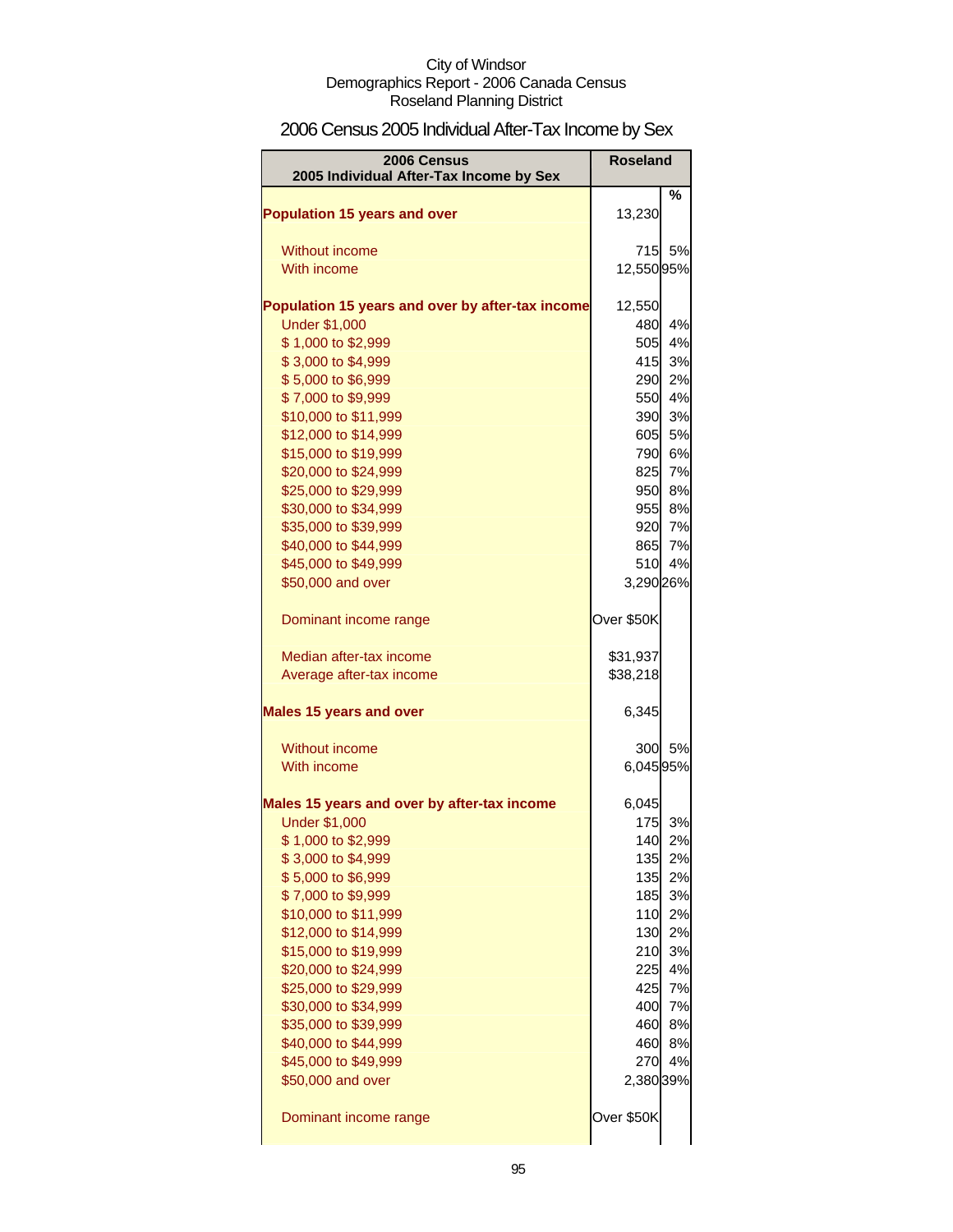| City of Windsor                          |
|------------------------------------------|
| Demographics Report - 2006 Canada Census |
| <b>Roseland Planning District</b>        |

| 2006 Census                                   | <b>Roseland</b> |         |
|-----------------------------------------------|-----------------|---------|
| 2005 Individual After-Tax Income by Sex       |                 |         |
|                                               |                 | %       |
| Median after-tax income                       | \$42,065        |         |
| Average after-tax income                      | \$48,428        |         |
| <b>Females 15 years and over</b>              | 6,885           |         |
| Without income                                | 390             | 6%      |
| With income                                   | 6,490 94%       |         |
| Females 15 years and over by after-tax income | 6,490           |         |
| <b>Under \$1,000</b>                          | 285             | 4%      |
| \$1,000 to \$2,999                            | 340             | 5%      |
| \$3,000 to \$4,999                            | 240             | 4%      |
| \$5,000 to \$6,999                            | 150             | 2%      |
| \$7,000 to \$9,999                            | 380             | 6%      |
| \$10,000 to \$11,999                          | 285             | 4%      |
| \$12,000 to \$14,999                          | 425             | 7%      |
| \$15,000 to \$19,999                          | 605             | 9%      |
| \$20,000 to \$24,999                          | 605             | 9%      |
| \$25,000 to \$29,999                          | 515             | 8%      |
| \$30,000 to \$34,999                          | 555             | 9%      |
| \$35,000 to \$39,999                          | 430             | 7%      |
| \$40,000 to \$44,999                          | 405             | 6%      |
| \$45,000 to \$49,999                          | 245             | 4%      |
| \$50,000 and over                             |                 | 900 14% |
| Dominant income range                         | Over \$50K      |         |
| Median after-tax income                       | \$23,905        |         |
| Average after-tax income                      | \$28,712        |         |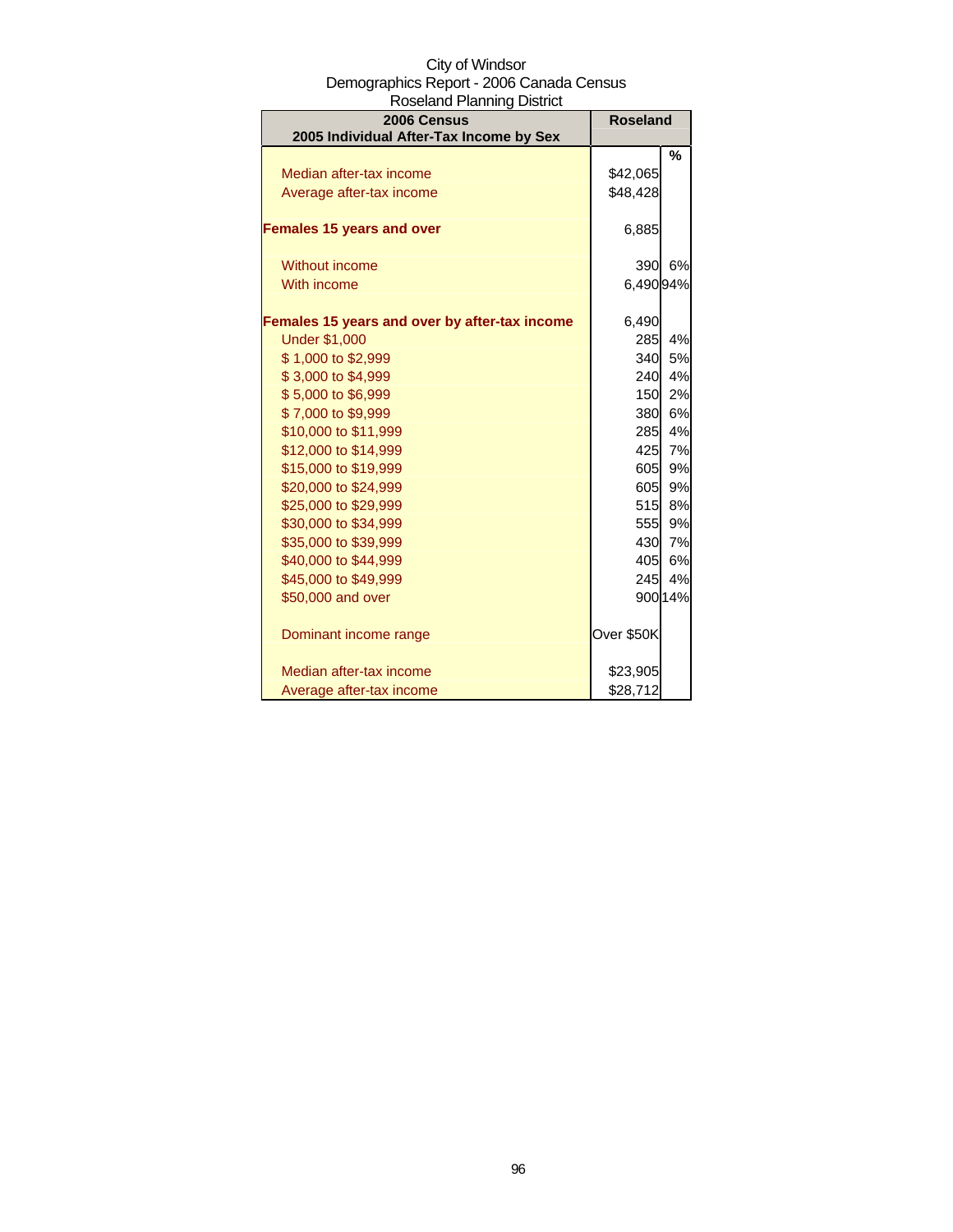# 2006 Census 2005 Family Income

| 2006 Census<br>2005 Family Income                | <b>Roseland</b> |         |
|--------------------------------------------------|-----------------|---------|
| <b>Total Census Families by Income</b>           | 4,775           | %       |
|                                                  |                 |         |
| <b>Under \$10,000</b>                            | 70              | 1%      |
| \$10,000 - \$19,999                              | 80              | 2%      |
| \$20,000 - \$29,999                              | 175             | 4%      |
| \$30,000 - \$39,999                              | 230             | 5%      |
| \$40,000 - \$49,999                              | 320             | 7%      |
| \$50,000 - \$59,999                              | 310             | 6%      |
| \$60,000 - \$69,999                              | 400             | 8%      |
| \$70,000 - \$79,999                              | 320             | 7%      |
| \$80,000 - \$89,999                              | 295             | 6%      |
| \$90,000 - \$99,999                              | 350             | 7%      |
| \$100,000 and over                               | 2,16545%        |         |
| Dominant income range                            | Over \$100K     |         |
| <b>Median income</b>                             | \$94,500        |         |
| Average income                                   | \$99,201        |         |
|                                                  |                 |         |
| <b>Couple Families by Income</b>                 | 4,305           |         |
| <b>Under \$10,000</b>                            | 80              | 2%      |
| \$10,000 - \$19,999                              | 50              | 1%      |
| \$20,000 - \$29,999                              | 125             | 3%      |
| \$30,000 - \$39,999                              | 165             | 4%      |
| \$40,000 - \$49,999                              | 280             | 7%      |
| \$50,000 - \$59,999                              | 270             | 6%      |
| \$60,000 - \$69,999                              | 305             | 7%      |
| \$70,000 - \$79,999                              | 265             | 6%      |
| \$80,000 - \$89,999                              | 315             | 7%      |
| \$90,000 - \$99,999                              | 340             | 8%      |
| \$100,000 and over                               | 2,090 49%       |         |
| Dominant income range                            | Over \$100K     |         |
| <b>Median income</b>                             | \$98,456        |         |
| Average income                                   | \$102,703       |         |
| <b>Total Census Families by after-tax Income</b> | 4,775           |         |
| <b>Under \$10,000</b>                            | 75              | 2%      |
| \$10,000 to \$19,999                             | 70              | 1%      |
| \$20,000 to \$29,999                             | 180             | 4%      |
| \$30,000 to \$39,999                             | 300             | 6%      |
| \$40,000 to \$49,999                             | 420             | 9%      |
| \$50,000 to \$59,999                             | 435             | 9%      |
| \$60,000 to \$69,999                             |                 | 545 11% |
| \$70,000 to \$79,999                             | 355             | 7%      |
| \$80,000 and over                                | 2,35049%        |         |
| Dominant income range                            | Over \$80K      |         |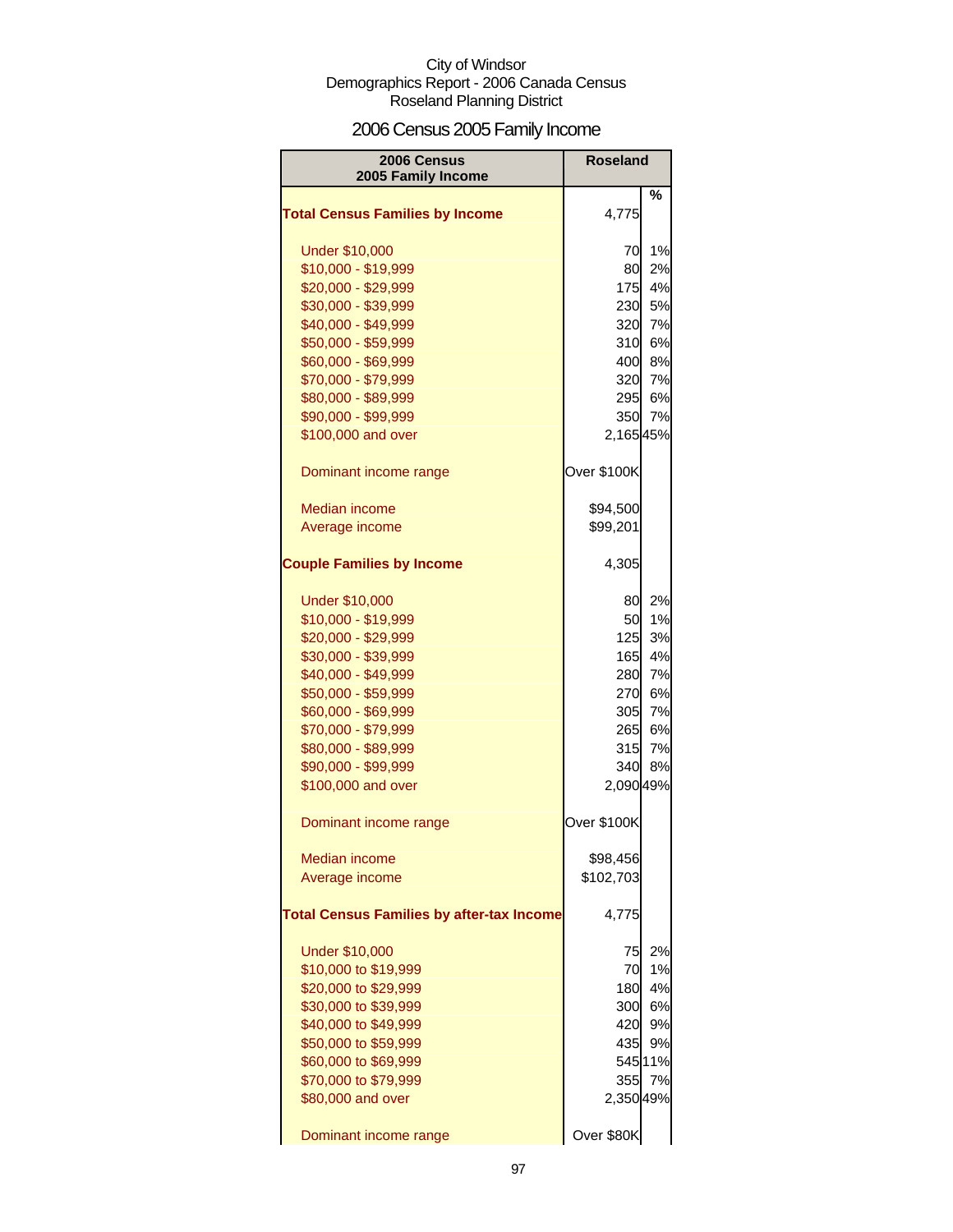| 2006 Census                                | <b>Roseland</b> |         |
|--------------------------------------------|-----------------|---------|
| 2005 Family Income                         |                 | %       |
|                                            |                 |         |
| Median after-tax income                    | \$79,577        |         |
| Average after-tax income                   | \$89,147        |         |
|                                            |                 |         |
| <b>Couple Families by after-tax Income</b> | 4,340           |         |
|                                            |                 |         |
| <b>Under \$10,000</b>                      | 50              | 1%      |
| \$10,000 to \$19,999                       | 40              | 1%      |
| \$20,000 to \$29,999                       | <b>140</b>      | 3%      |
| \$30,000 to \$39,999                       | 225             | 5%      |
| \$40,000 to \$49,999                       | 370 <b>I</b>    | 9%      |
| \$50,000 to \$59,999                       | 365             | 8%      |
| \$60,000 to \$69,999                       |                 | 435 10% |
| \$70,000 to \$79,999                       |                 | 320 7%  |
| \$80,000 and over                          | 2,25052%        |         |
|                                            |                 |         |
| Dominant income range                      | Over \$80K      |         |
|                                            |                 |         |
| Median after-tax income                    | \$81,807        |         |
| Average after-tax income                   | \$92,418        |         |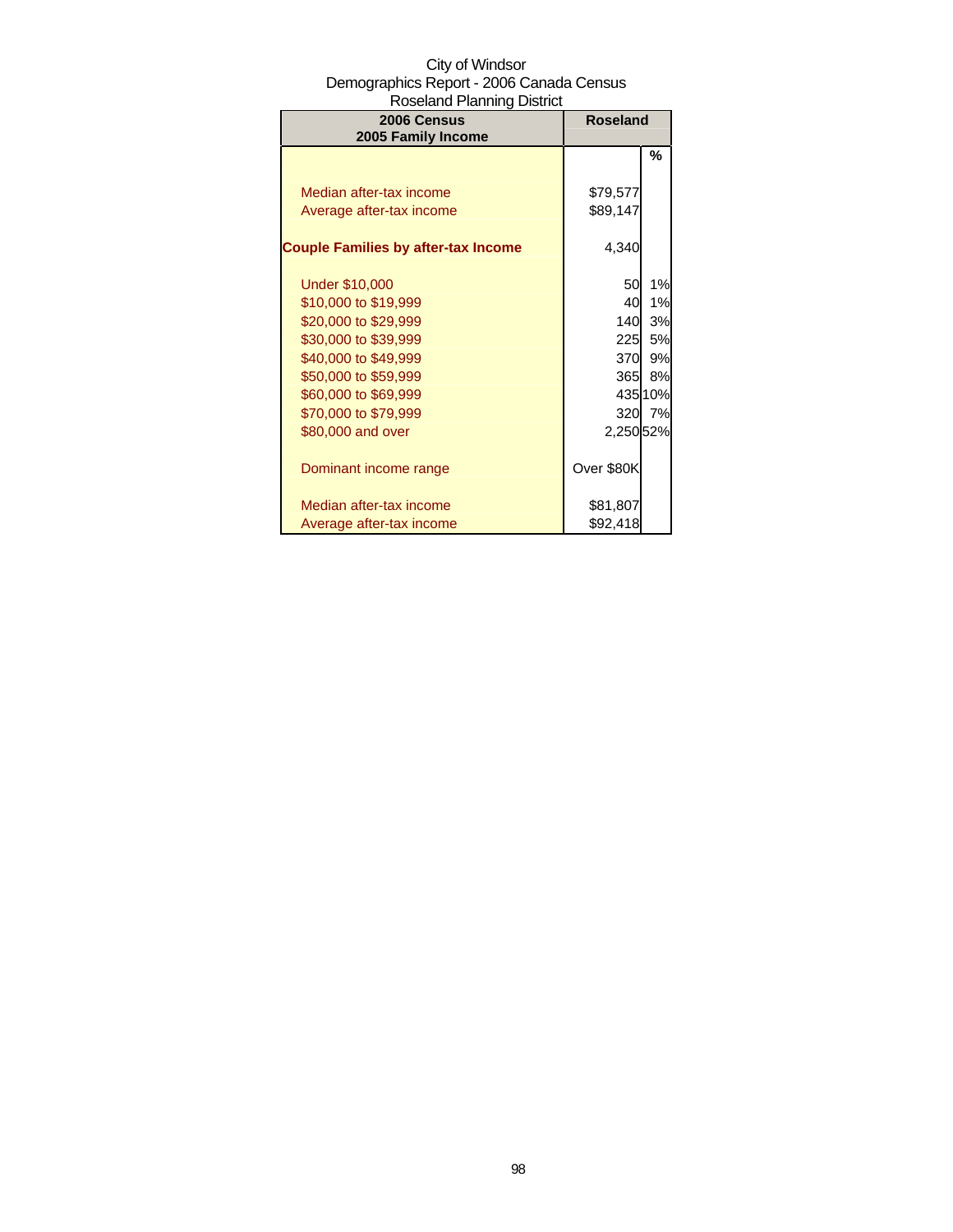# 2006 Census 2005 Income of Non-family Persons by Sex

| 2006 Census                                    | <b>Roseland</b> |         |
|------------------------------------------------|-----------------|---------|
| 2005 Income of Non-family Persons by Sex       |                 | %       |
| Non-family persons 15 years and over by Income | 1,360           |         |
| <b>Under \$1,000</b>                           | 80              | 6%      |
| $$1,000 - $2,999$                              | 25              | 2%      |
| $$3,000 - $4,999$                              | 10              | 1%      |
| $$5,000 - $6,999$                              | 0               | 0%      |
| $$7,000 - $9,999$                              | 20              | 1%      |
| \$10,000 - \$11,999                            | $\overline{0}$  | 0%      |
| \$12,000 - \$14,999                            | 60              | 4%      |
| \$15,000 - \$19,999                            | 70              | 5%      |
| \$20,000 - \$24,999                            | 100             | 7%      |
| \$25,000 - \$29,999                            | 60              | 4%      |
| \$30,000 - \$34,999                            | 100             | 7%      |
| \$35,000 - \$39,999                            |                 | 110 8%  |
| \$40,000 - \$44,999                            | 100             | 7%      |
| \$45,000 - \$49,999                            | 105             | 8%      |
| \$50,000 - \$59,999                            |                 | 150 11% |
| \$60,000 and over                              |                 | 32024%  |
| Dominant income range                          | Over \$60K      |         |
| Average income                                 | \$46,494        |         |
| Median income                                  | \$41,000        |         |
| Male non-family persons 15 years and over      | 520             |         |
| <b>Under \$1,000</b>                           | 35              | 7%      |
| $$1,000 - $2,999$                              | 15              | 3%      |
| $$3,000 - $4,999$                              | 10              | 2%      |
| $$5,000 - $6,999$                              | 0               | 0%      |
| $$7,000 - $9,999$                              | 0               | 0%      |
| $$10,000 - $11,999$                            | 10              | 2%      |
| \$12,000 - \$14,999                            | 10              | 2%      |
| \$15,000 - \$19,999                            | 0               | 0%      |
| \$20,000 - \$24,999                            | 30              | 6%      |
| \$25,000 - \$29,999                            | 20              | 4%      |
| \$30,000 - \$34,999                            |                 | 30 6%   |
| \$35,000 - \$39,999                            |                 | 40 8%   |
| \$40,000 - \$44,999                            |                 | 40 8%   |
| \$45,000 - \$49,999                            | 30              | 6%      |
| \$50,000 - \$59,999                            |                 | 6512%   |
| \$60,000 and over                              |                 | 130 25% |
| Dominant income range                          | Over \$60K      |         |
| Average income                                 | \$33,920        |         |
| Median income                                  | \$44,062        |         |
| Female non-family persons 15 years and over    | 800             |         |
| <b>Under \$1,000</b>                           | 45              | 6%      |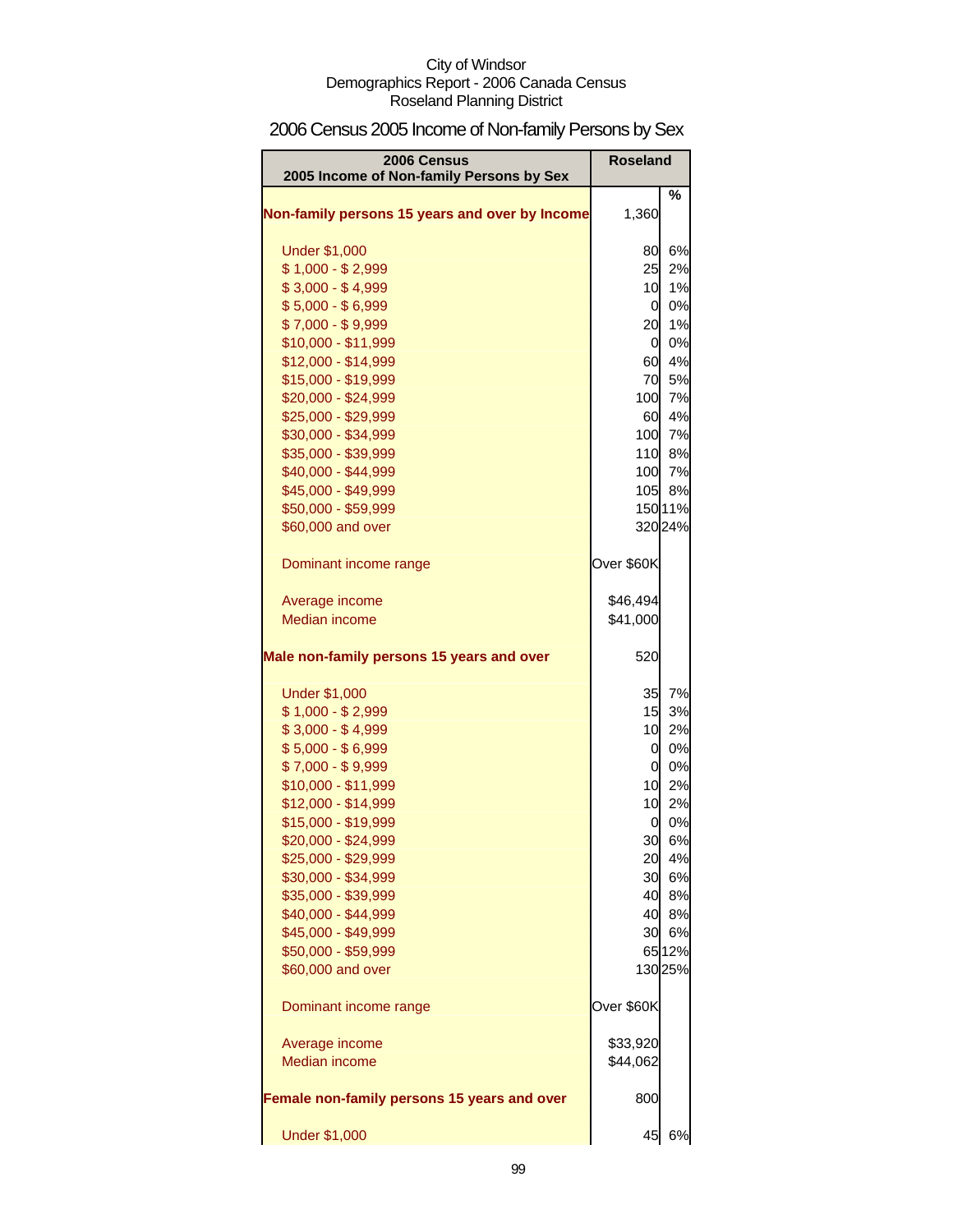| 2006 Census                              | <b>Roseland</b> |         |
|------------------------------------------|-----------------|---------|
| 2005 Income of Non-family Persons by Sex |                 |         |
|                                          |                 | ℅       |
| $$1,000 - $2,999$                        | 0               | 0%      |
| $$3,000 - $4,999$                        | 0               | 0%      |
| $$5,000 - $6,999$                        | 0               | 0%      |
| \$7,000 - \$9,999                        | 10              | 1%      |
| $$10,000 - $11,999$                      | 10              | 1%      |
| \$12,000 - \$14,999                      | 55              | 7%      |
| \$15,000 - \$19,999                      | 65              | 8%      |
| \$20,000 - \$24,999                      | 70              | 9%      |
| \$25,000 - \$29,999                      | 50              | 6%      |
| \$30,000 - \$34,999                      | 70              | 9%      |
| \$35,000 - \$39,999                      | 70              | 9%      |
| \$40,000 - \$44,999                      | 60              | 7%      |
| \$45,000 - \$49,999                      |                 | 8010%   |
| \$50,000 - \$59,999                      |                 | 9011%   |
| \$60,000 and over                        |                 | 155 19% |
|                                          |                 |         |
| Dominant income range                    | Over \$60K      |         |
|                                          |                 |         |
| Median income                            | \$37,857        |         |
| Average income                           | \$35,830        |         |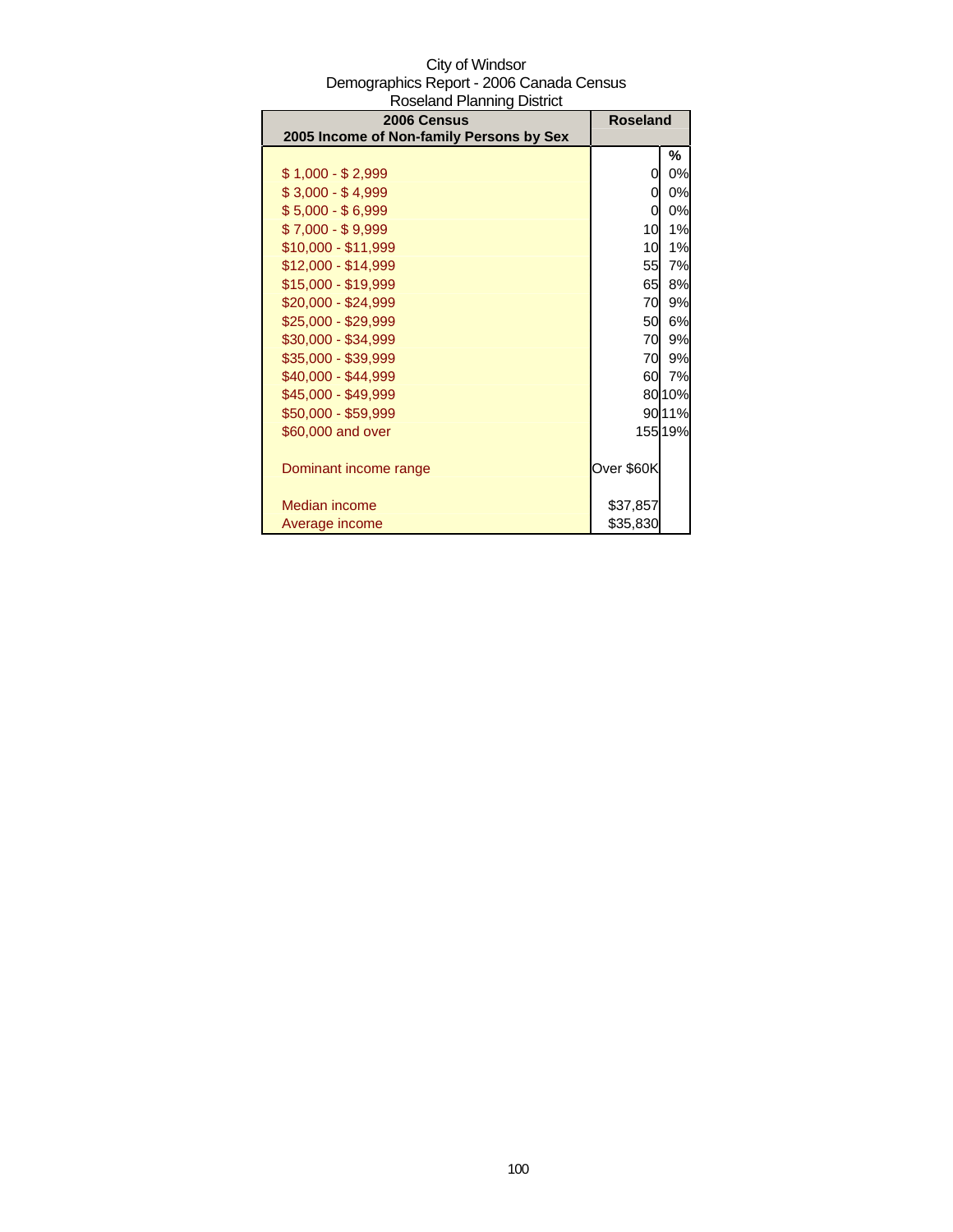| 2006 Census<br>2005 After-Tax Income of Non-family Persons by Sex |                | <b>Roseland</b> |
|-------------------------------------------------------------------|----------------|-----------------|
|                                                                   |                | %               |
| Non-family persons 15 years and over by after-tax income          | 1,350          |                 |
| <b>Under \$1,000</b>                                              | 65             | 5%              |
| $$1,000 - $2,999$                                                 | 25             | 2%              |
| $$3,000 - $4,999$                                                 | 10             | 1%              |
| $$5,000 - $6,999$                                                 | $\overline{0}$ | 0%              |
| $$7,000 - $9,999$                                                 | 20             | 1%              |
| \$10,000 - \$11,999                                               | $\overline{0}$ | 0%              |
| \$12,000 - \$14,999                                               | 55             | 4%              |
| \$15,000 - \$19,999                                               | 110            | 8%              |
| \$20,000 - \$24,999                                               | 95             | 7%              |
| \$25,000 - \$29,999                                               | 125            | 9%              |
| \$30,000 - \$34,999                                               | 115            | 9%              |
| \$35,000 - \$39,999                                               |                | 155 11%         |
| \$40,000 - \$44,999                                               |                | 100 7%          |
| \$45,000 - \$49,999                                               | 35             | 3%              |
| \$50,000 and over                                                 |                | 32024%          |
| Dominant income range                                             | Over \$50K     |                 |
| Median income                                                     | \$34,783       |                 |
| Average income                                                    | \$37,669       |                 |
|                                                                   |                |                 |
| Male non-family persons 15 years and over by after-tax income     | 520            |                 |
| <b>Under \$1,000</b>                                              | 35             | 7%              |
| $$1,000 - $2,999$                                                 | 20             | 4%              |
| $$3,000 - $4,999$                                                 | 10             | 2%              |
| $$5,000 - $6,999$                                                 | $\overline{0}$ | 0%              |
| $$7,000 - $9,999$                                                 | 0              | 0%              |
| \$10,000 - \$11,999                                               | 10             | 2%              |
| \$12,000 - \$14,999                                               | 0              | 0%              |
| \$15,000 - \$19,999                                               |                | 20 4%           |
| \$20,000 - \$24,999                                               |                | 50 10%          |
| \$25,000 - \$29,999                                               |                | 80 15%          |
| \$30,000 - \$34,999                                               |                | 20 4%           |
| \$35,000 - \$39,999                                               |                | 7013%           |
| \$40,000 - \$44,999                                               |                | 6012%           |
| \$45,000 - \$49,999                                               |                | 20 4%           |
| \$50,000 and over                                                 |                | 130 25%         |
| Dominant income range                                             | Over \$50K     |                 |
| Median income                                                     | \$36,250       |                 |
| Average income                                                    | \$27,884       |                 |
| Female non-family persons 15 years and over by after-tax income   | 810            |                 |
|                                                                   |                |                 |
| <b>Under \$1,000</b>                                              |                | 55 11%          |
| $$1,000 - $2,999$                                                 | 01             | 0%              |
| $$3,000 - $4,999$                                                 | 0              | 0%              |

# 2006 Census 2005 After-Tax Income of Non-family Persons by Sex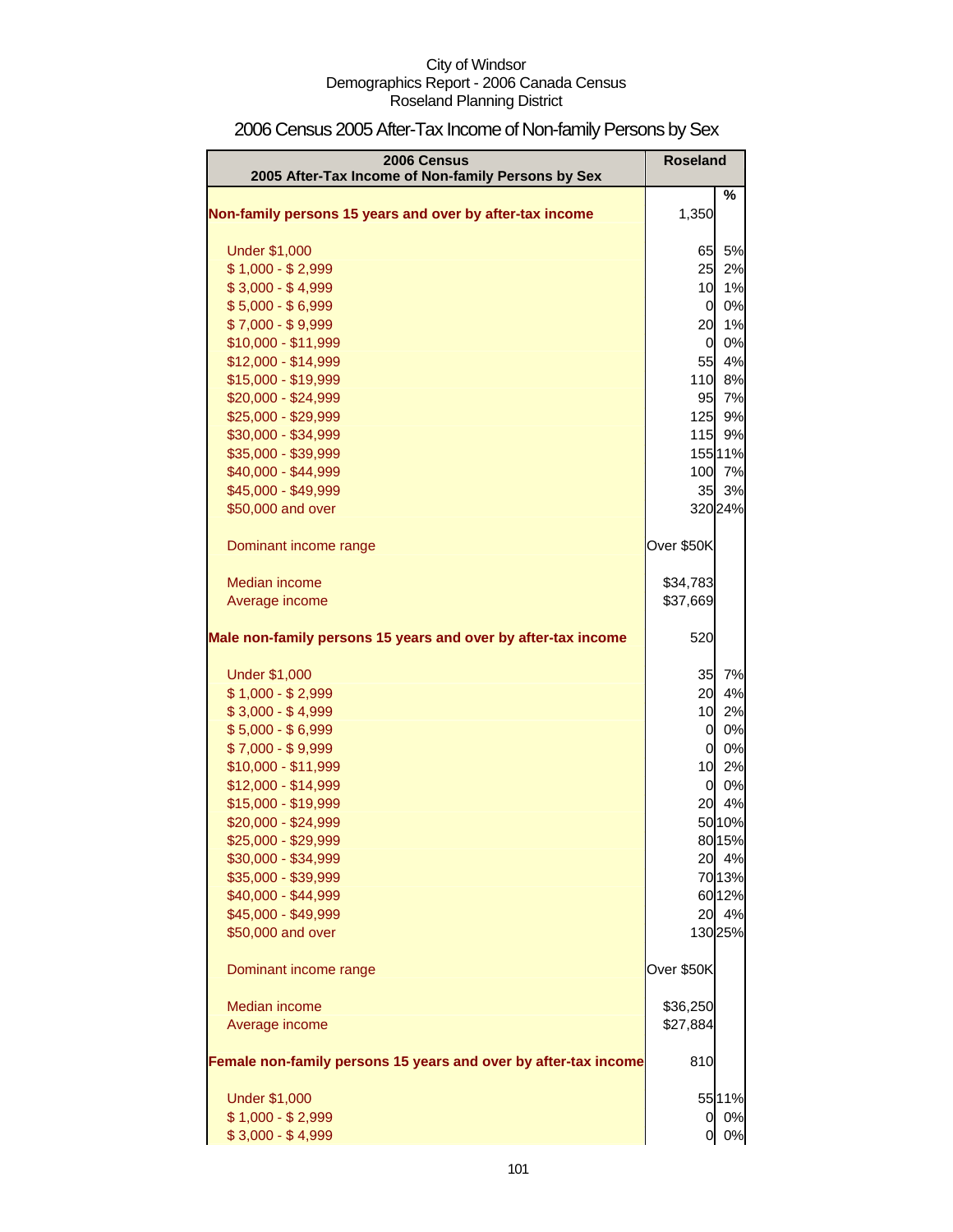| 2006 Census                                        | <b>Roseland</b> |         |
|----------------------------------------------------|-----------------|---------|
| 2005 After-Tax Income of Non-family Persons by Sex |                 |         |
|                                                    |                 | %       |
| $$5,000 - $6,999$                                  | 0               | 0%      |
| $$7,000 - $9,999$                                  |                 | 0%      |
| \$10,000 - \$11,999                                | 10              | 2%      |
| \$12,000 - \$14,999                                | 45              | 9%      |
| \$15,000 - \$19,999                                |                 | 100 19% |
| \$20,000 - \$24,999                                | 40              | 8%      |
| \$25,000 - \$29,999                                |                 | 105 20% |
| \$30,000 - \$34,999                                |                 | 12023%  |
| \$35,000 - \$39,999                                |                 | 9017%   |
| \$40,000 - \$44,999                                |                 | 6012%   |
| \$45,000 - \$49,999                                | 30              | 6%      |
| \$50,000 and over                                  |                 | 180 35% |
|                                                    |                 |         |
| Dominant income range                              | Over \$50K      |         |
|                                                    |                 |         |
| <b>Median income</b>                               | \$32,604        |         |
| Average income                                     | \$29,851        |         |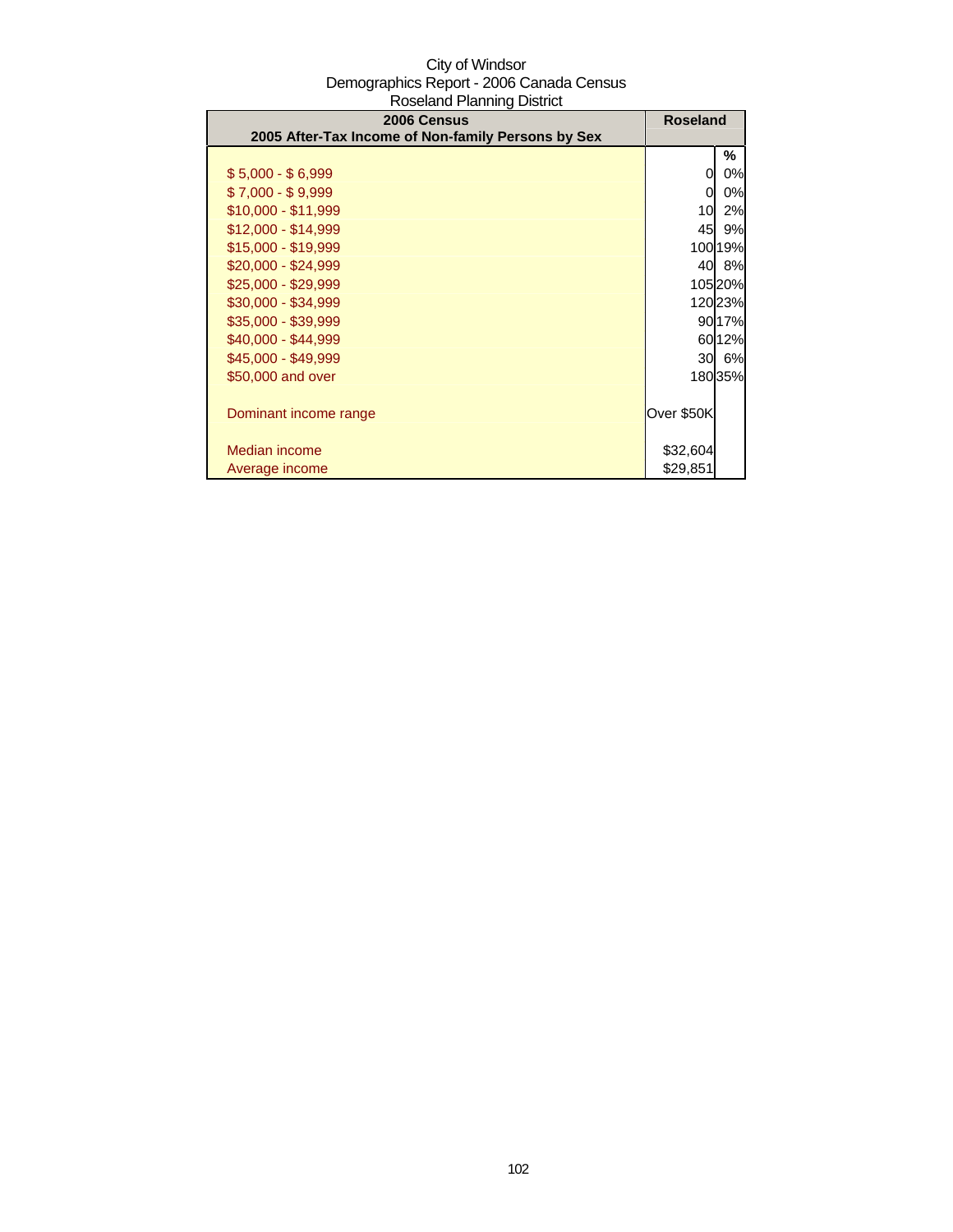# 2006 Census 2005 Income: Sources

| 2006 Census<br>2005 Income: Sources                                 | <b>Roseland</b> |
|---------------------------------------------------------------------|-----------------|
| <b>Composition of family income for all families</b>                |                 |
| <b>Employment income</b>                                            | 80.0%           |
| Government transfer payments                                        | 8.0%            |
| Other                                                               | 12.0%           |
| <b>Composition of family income for all couple families</b>         |                 |
| <b>Employment income</b>                                            | 80.3%           |
| Government transfer payments                                        | 7.7%            |
| Other                                                               | 12.0%           |
| <b>Composition of family income for male lone-parent families</b>   |                 |
| <b>Employment income</b>                                            | 0.0%            |
| Government transfer payments                                        | 0.0%            |
| Other                                                               | 0.0%            |
| Composition of family income for all female lone-parent families    |                 |
| <b>Employment income</b>                                            | 25.2%           |
| Government transfer payments                                        | 4.6%            |
| Other                                                               | 4.8%            |
| Composition of income for persons 15 years and over not in a family |                 |
| <b>Employment income</b>                                            | 52.9%           |
| Government transfer payments                                        | 11.4%           |
| Other                                                               | 21.5%           |
| Composition of income for males 15 years and over not in a family   |                 |
| <b>Employment income</b>                                            | 31.8%           |
| Government transfer payments                                        | 4.9%            |
| Other                                                               | 12.0%           |
| Composition of income for females 15 years and over not in a family |                 |
| <b>Employment income</b>                                            | 31.7%           |
| Government transfer payments                                        | 11.0%           |
| Other                                                               | 15.7%           |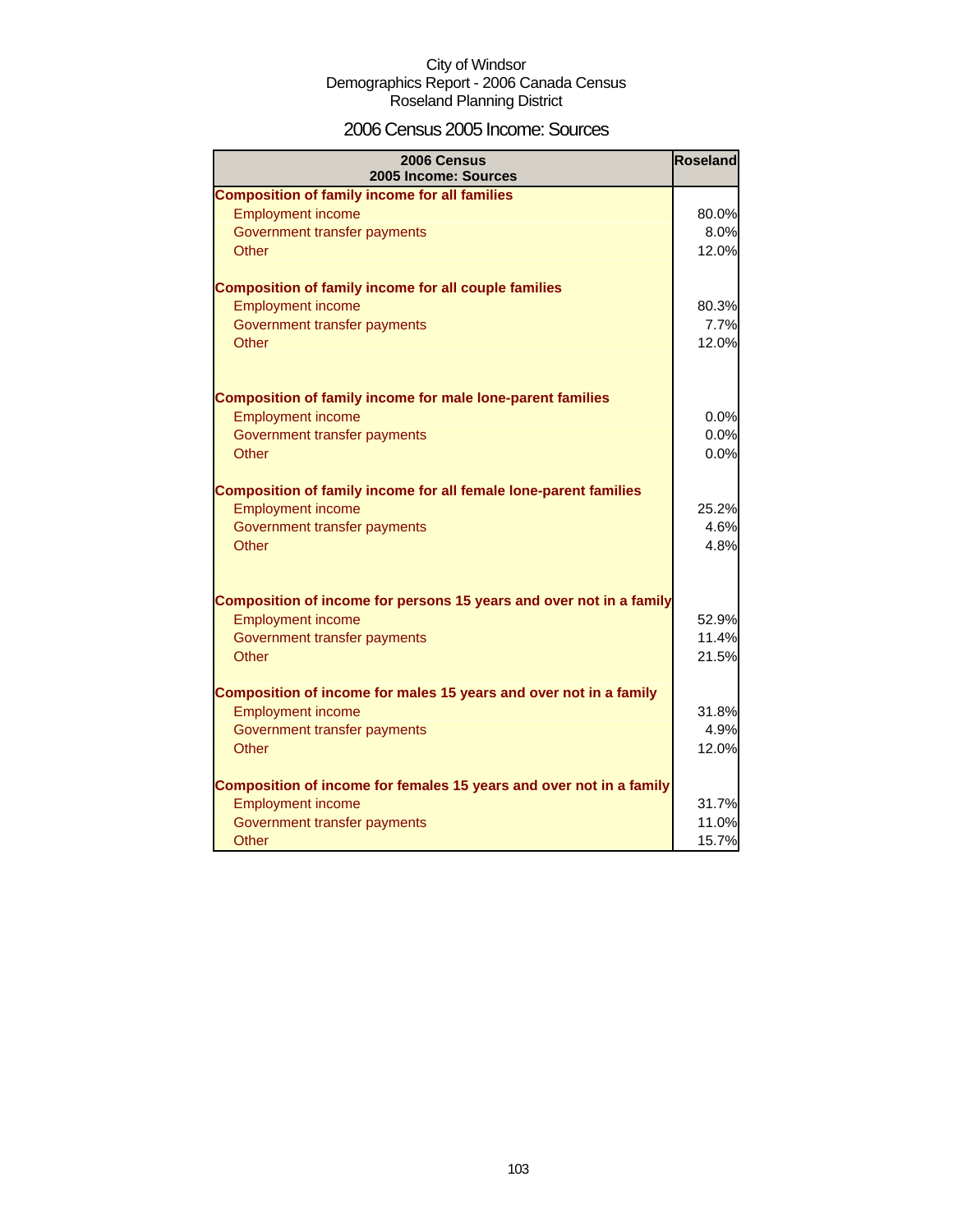# 2006 Census 2005 Income by Family Type

| 2006 Census<br>2005 Income by Family Type                | <b>Roseland</b>              |               |
|----------------------------------------------------------|------------------------------|---------------|
| <b>Total Families with Income by Family Type</b>         | 4,780                        | $\frac{0}{0}$ |
| <b>Couple families</b>                                   | 4,34091%                     |               |
| Male lone-parent families<br>Female lone-parent families | 175                          | 4%            |
| <b>Average Income by Family Type</b>                     |                              |               |
| All census families                                      | \$99,201                     |               |
| Couple<br>Male lone-parent                               | \$102,730                    |               |
| Female lone-parent                                       | \$57,784                     |               |
| <b>Median Income by Family Type</b>                      |                              |               |
| All census families                                      | Non-Additive                 |               |
| Couple                                                   | Non-Additive                 |               |
| Male lone-parent<br>Female lone-parent                   | Non-Additive<br>Non-Additive |               |
| <b>After-tax Average Income by Family Type</b>           |                              |               |
| All census families                                      | \$82,060                     |               |
| Couple                                                   | \$84,789                     |               |
| Male lone-parent<br>Female lone-parent                   | \$50,097                     |               |
| <b>After-tax Median Income by Family Type</b>            |                              |               |
| All census families                                      | Non-Additive                 |               |
| Couple                                                   | Non-Additive                 |               |
| Male lone-parent                                         | Non-Additive                 |               |
| Female lone-parent                                       | Non-Additive                 |               |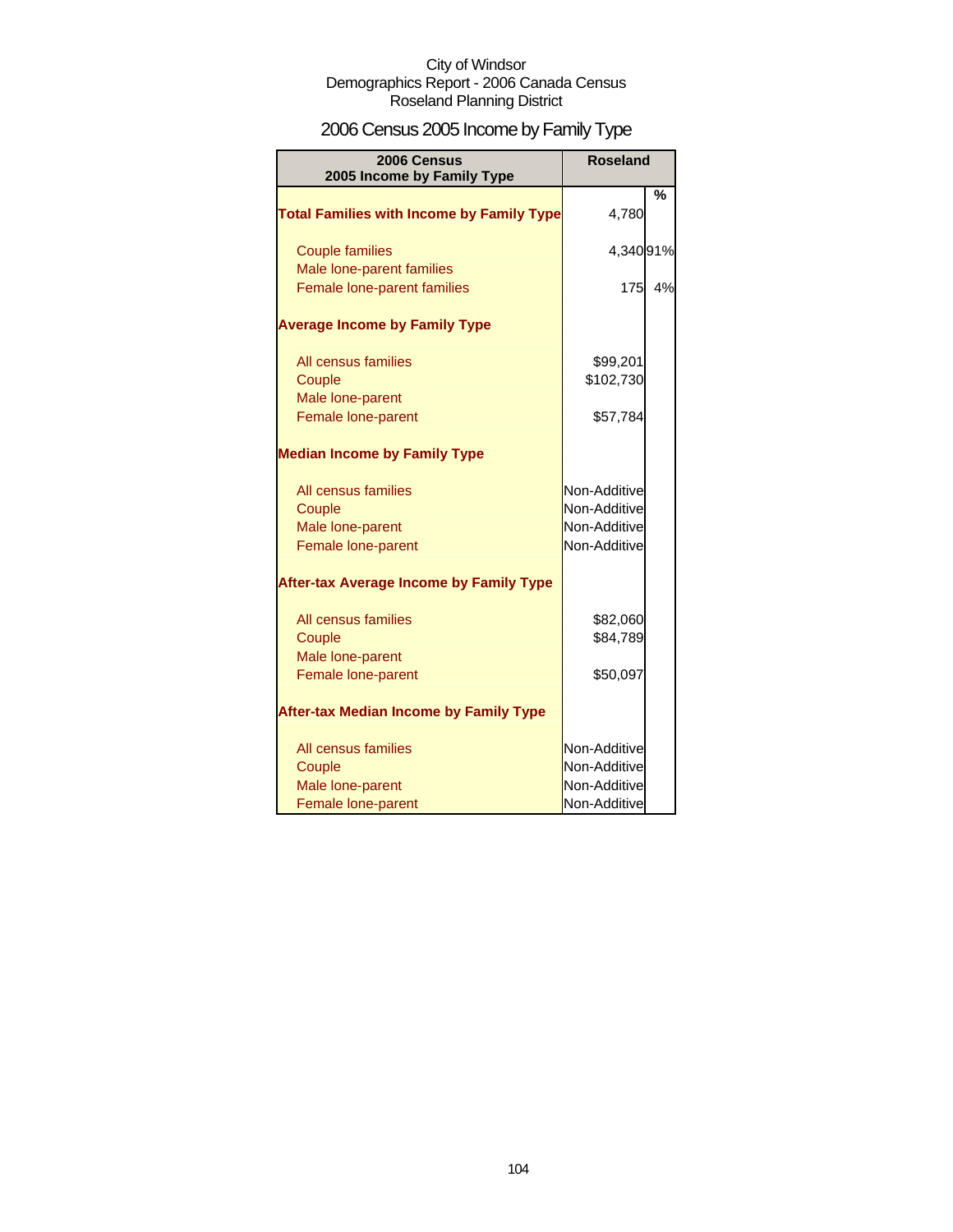# 2006 Census Prevalence of Low Income

| 2006 Census<br><b>Prevalence of Low Income</b>                   | <b>Roseland</b> |             |
|------------------------------------------------------------------|-----------------|-------------|
|                                                                  |                 | %           |
| Total families by prevalence of low income                       | 4,765           |             |
| Low income before tax                                            | Non-Additive    |             |
| Low income after tax                                             | Non-Additive    |             |
|                                                                  |                 |             |
| <b>Couple families</b>                                           |                 | 4,33591.0%  |
| Low income before tax                                            | Non-Additive    |             |
| Low income after tax                                             | Non-Additive    |             |
| Male lone-parent families                                        | 90              | 1.9%        |
| Low income before tax                                            | Non-Additive    |             |
| Low income after tax                                             | Non-Additive    |             |
| Female lone-parent families                                      | 245             | 5.1%        |
| Low income before tax                                            | Non-Additive    |             |
| Low income after tax                                             | Non-Additive    |             |
| Non-family persons 15 years and over by prevalence of low income | 1,340           |             |
| Low income before tax                                            | Non-Additive    |             |
| Low income after tax                                             | Non-Additive    |             |
| Male non-family persons 15 years and over                        |                 | 525 39.2%   |
| Low income before tax                                            | Non-Additive    |             |
| Low income after tax                                             | Non-Additive    |             |
| Female non-family persons 15 years and over                      |                 | 800 59.7%   |
| Low income before tax                                            | Non-Additive    |             |
| Low income after tax                                             | Non-Additive    |             |
| Population in private households by prevalence of low income     | 17,070          |             |
| Low income before tax                                            | Non-Additive    |             |
| Low income after tax                                             | Non-Additive    |             |
| Children under 6 years of age                                    | 1,615           | 9.5%        |
| Low income before tax                                            | Non-Additive    |             |
| Low income after tax                                             | Non-Additive    |             |
| Persons 65 years of age and over                                 |                 | 2,335 13.7% |
| Low income before tax                                            | Non-Additive    |             |
| Low income after tax                                             | Non-Additive    |             |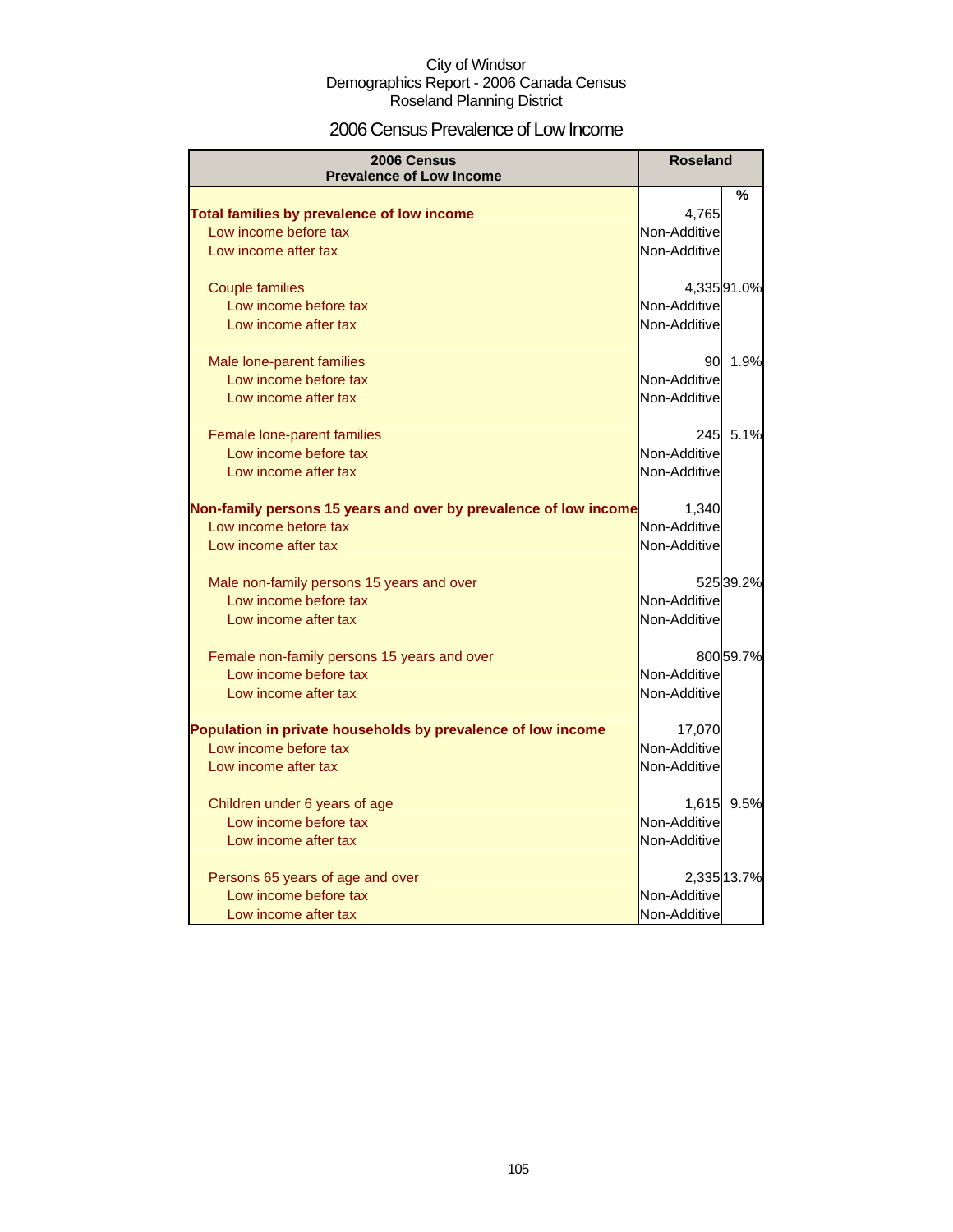# 2006 Census 2005 Household Income

| 2006 Census<br>2005 Household Income | <b>Roseland</b> |         |
|--------------------------------------|-----------------|---------|
|                                      |                 | %       |
| <b>Private households by income</b>  | 5,936           |         |
| <b>Under \$10,000</b>                | 115             | 2%      |
| \$10,000 - \$19,999                  | 240             | 4%      |
| \$20,000 - \$29,999                  | 300L            | 5%      |
| \$30,000 - \$39,999                  | <b>360</b>      | 6%      |
| \$40,000 - \$49,999                  | 465             | 8%      |
| \$50,000 - \$59,999                  | 430             | 7%      |
| \$60,000 - \$69,999                  | 460             | 8%      |
| \$70,000 - \$79,999                  | 430             | 7%      |
| \$80,000 - \$89,999                  | 365             | 6%      |
| \$90,000 - \$99,999                  | 385             | 6%      |
| \$100,000 and over                   | 2,285 38%       |         |
| Dominant income range                | Over \$100K     |         |
| Median household income              | \$83,215        |         |
| Average household income             | \$90,101        |         |
| One person households by income      | 1,095           |         |
| <b>Under \$10,000</b>                |                 | 55 5%   |
| \$10,000 - \$19,999                  |                 | 145 13% |
| \$20,000 - \$29,999                  |                 | 145 13% |
| \$30,000 - \$39,999                  |                 | 150 14% |
| \$40,000 - \$49,999                  |                 | 170 16% |
| \$50,000 - \$59,999                  |                 | 125 11% |
| \$60,000 - \$69,999                  |                 | 105 10% |
| \$70,000 - \$79,999                  |                 | 85 8%   |
| \$80,000 - \$89,999                  |                 | 40 4%   |
| \$90,000 - \$99,999                  | 10              | 1%      |
| \$100,000 and over                   | 45              | 4%      |
| Dominant income range                | \$40K - \$50K   |         |
| Median household income              | \$42,496        |         |
| Average household income             | \$48,905        |         |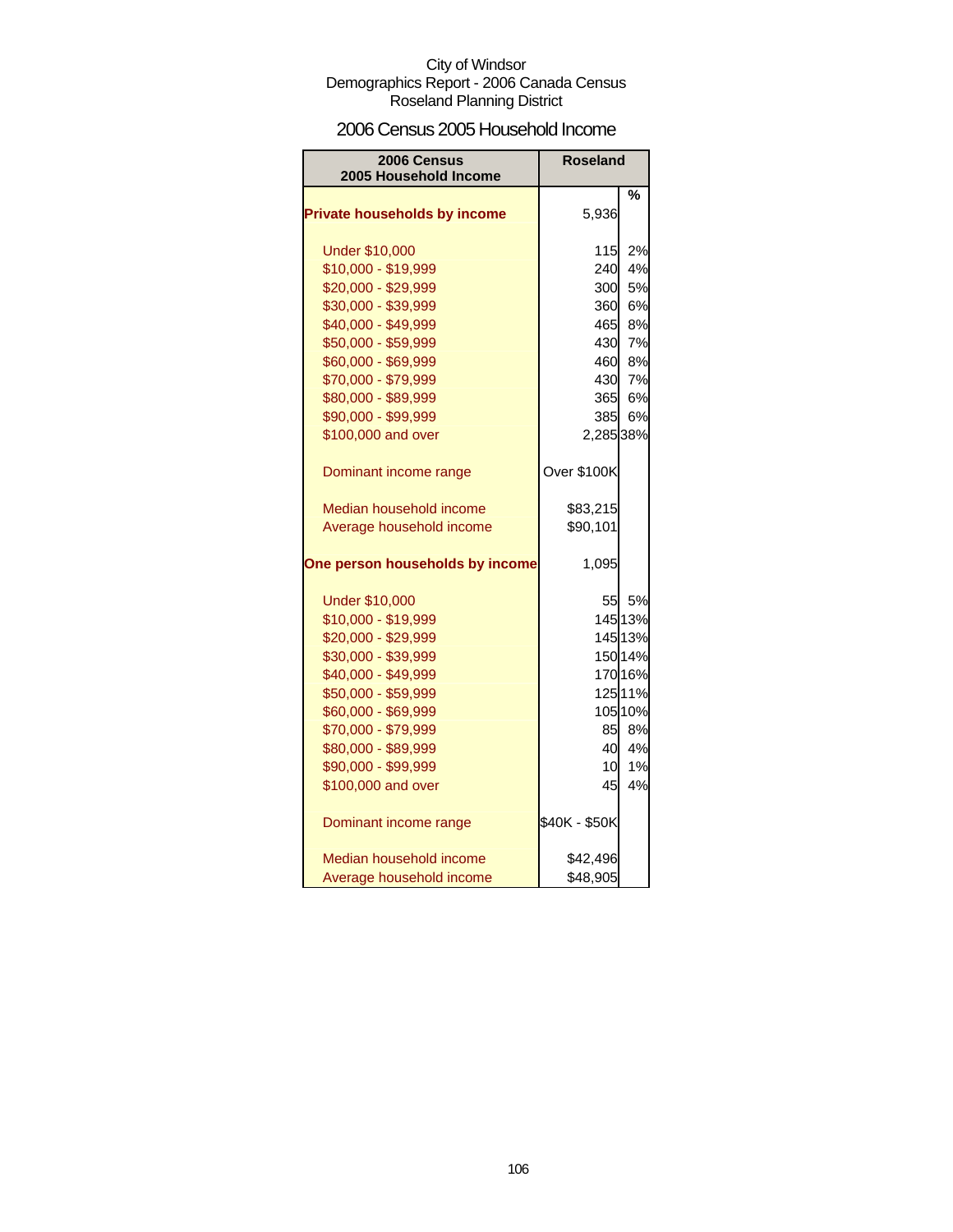# 2006 Census 2005 After-Tax Household Income

| <b>2006 Census</b><br>2005 After-Tax Household Income | <b>Roseland</b> |         |
|-------------------------------------------------------|-----------------|---------|
|                                                       |                 |         |
| Private households by after-tax income                | 5,926           | $\%$    |
| <b>Under \$10,000</b>                                 | 110             | 2%      |
| \$10,000 - \$19,999                                   | 230             | 4%      |
| \$20,000 - \$29,999                                   | 340             | 6%      |
| \$30,000 - \$39,999                                   | 515             | 9%      |
| \$40,000 - \$49,999                                   |                 | 590 10% |
| \$50,000 - \$59,999                                   |                 | 605 10% |
| \$60,000 - \$69,999                                   |                 | 615 10% |
| \$70,000 - \$79,999                                   |                 | 415 7%  |
| \$80,000 - \$89,999                                   |                 | 435 7%  |
| \$90,000 - \$99,999                                   |                 | 450 8%  |
| \$100,000 and over                                    | 1,560 26%       |         |
| Dominant income range                                 | Over \$100K     |         |
| Median household income                               | \$68,818        |         |
| Average household income                              | \$80,623        |         |
| One person households by after-tax income             | 1,100           |         |
| <b>Under \$10,000</b>                                 | 55              | 5%      |
| \$10,000 - \$19,999                                   |                 | 180 16% |
| \$20,000 - \$29,999                                   |                 | 185 17% |
| \$30,000 - \$39,999                                   |                 | 225 20% |
| \$40,000 - \$49,999                                   |                 | 145 13% |
| \$50,000 - \$59,999                                   |                 | 130 12% |
| \$60,000 - \$69,999                                   | 85              | 8%      |
| \$70,000 - \$79,999                                   | 40              | 4%      |
| \$80,000 - \$89,999                                   | $\overline{0}$  | 0%      |
| \$90,000 - \$99,999                                   | 20              | 2%      |
| \$100,000 and over                                    | 20              | 2%      |
| Dominant income range                                 | \$30K - \$40K   |         |
| Median household income                               | \$35,441        |         |
| Average household income                              | \$39,441        |         |